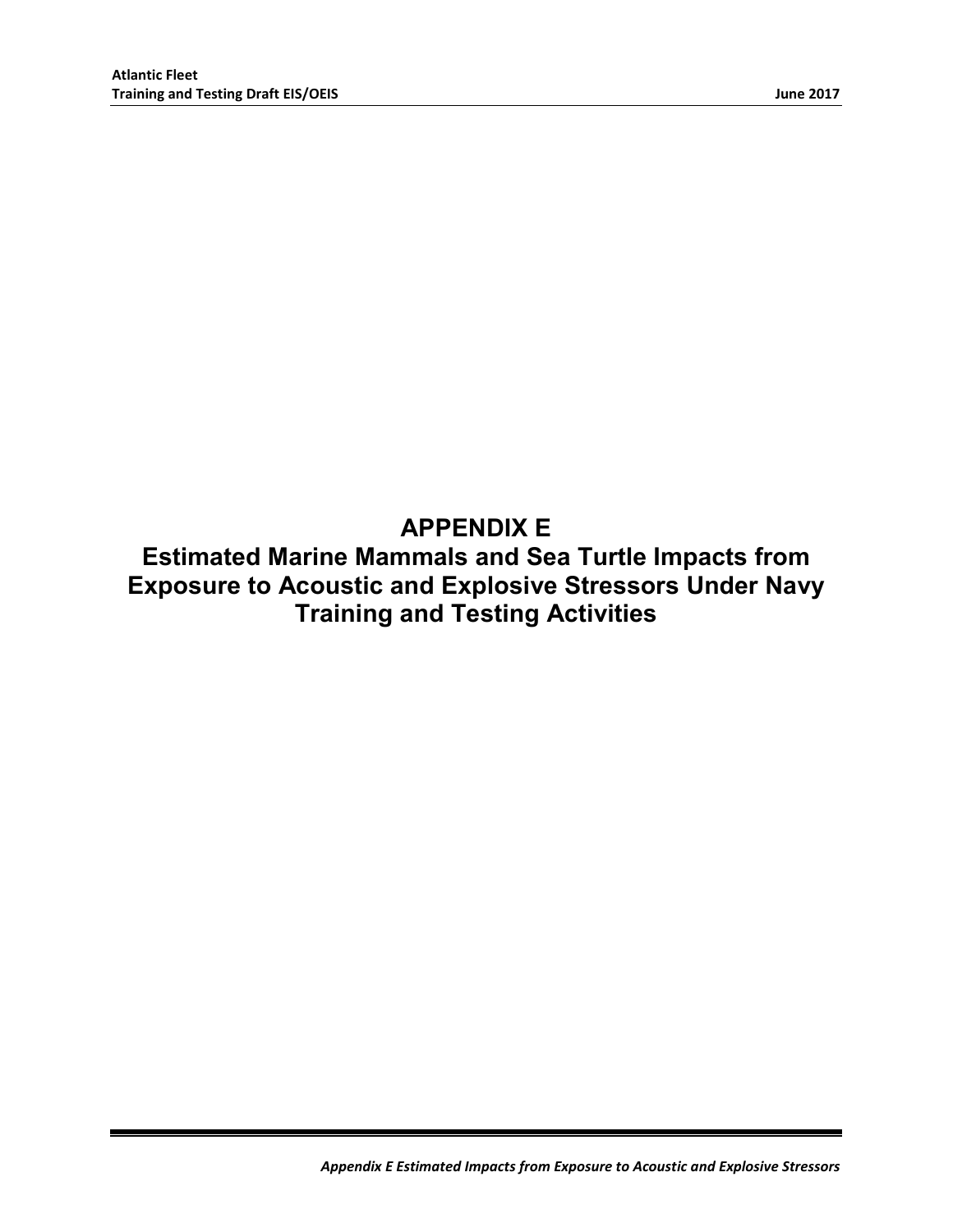This page intentionally left blank.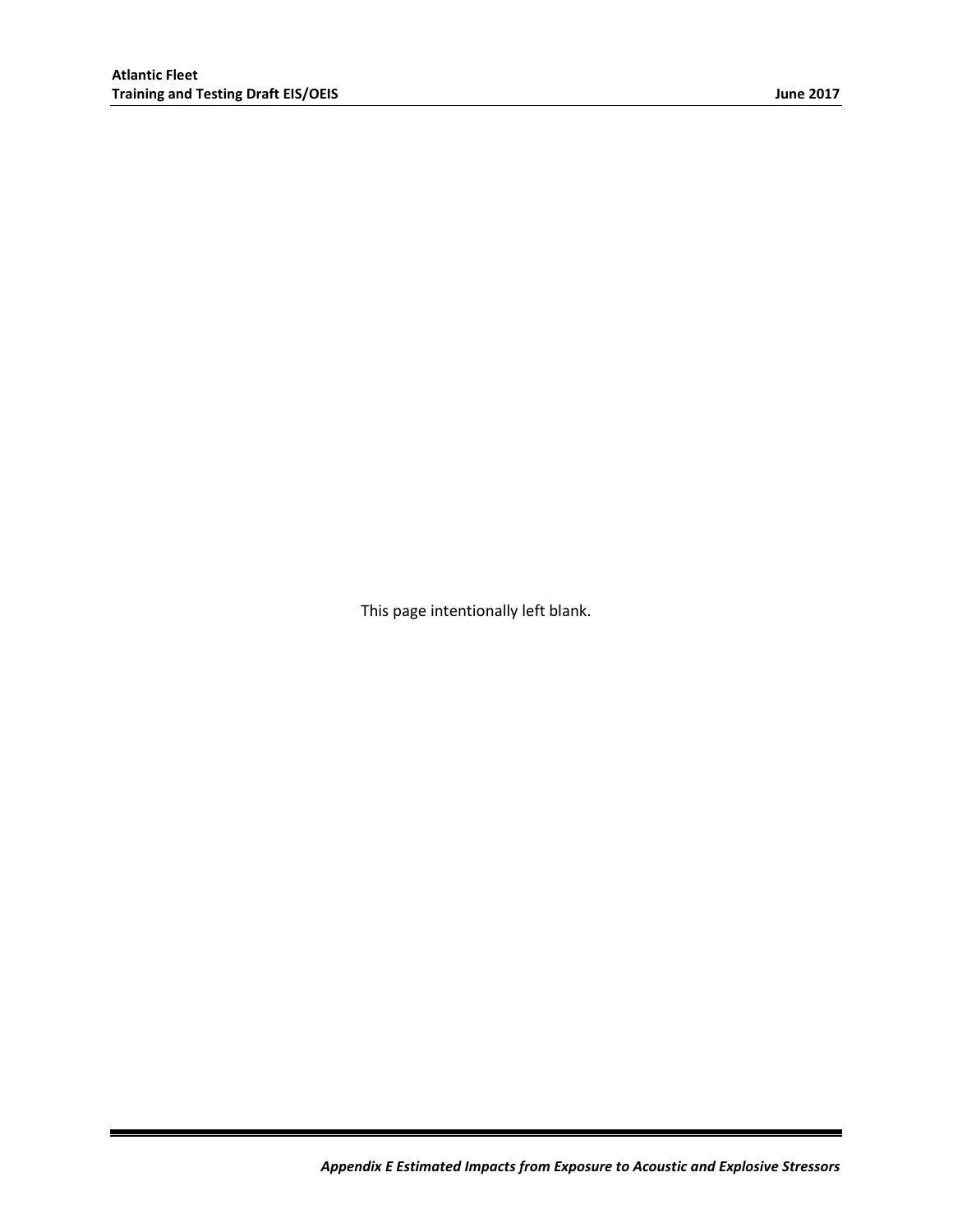# **Draft**

# **Environmental Impact Statement/Overseas Environmental Impact Statement Atlantic Fleet Training and Testing**

### **TABLE OF CONTENTS**

| APPENDIX E | <b>ESTIMATED MARINE MAMMALS AND SEA TURTLE IMPACTS</b>                      |
|------------|-----------------------------------------------------------------------------|
|            | <b>FROM EXPOSURE TO ACOUSTIC AND EXPLOSIVE STRESSORS</b>                    |
|            | UNDER NAVY TRAINING AND TESTING ACTIVITIES _________________________ E-1    |
| E.1        | <b>Estimated Marine Mammals Impacts from Sonar and Other</b>                |
|            |                                                                             |
| E.2        | <b>Estimated Marine Mammal Impacts per Five Year Period from Sonar</b>      |
|            |                                                                             |
| E.3        | <b>Estimated Marine Mammal Impacts from Sonar and Other</b>                 |
|            |                                                                             |
| E.4        | <b>Estimated Marine Mammal Impacts per Five Year Period from Sonar</b>      |
|            |                                                                             |
| E.5        | <b>Estimated Marine Mammal Impacts from Air Guns Under Navy</b>             |
|            |                                                                             |
| E.6        | <b>Estimated Marine Mammal Impacts from Air Guns Under Navy</b>             |
|            |                                                                             |
| E.7        | <b>Estimated Marine Mammal Impacts per Five year Period from Air</b>        |
|            |                                                                             |
| E.8        | <b>Estimated Marine Mammal Impacts from Pile Driving Under Navy</b>         |
|            |                                                                             |
| E.9        | <b>Estimated Marine Mammal Impacts per Five year Period from Pile</b>       |
|            |                                                                             |
| E.10       | <b>Estimated Marine Mammal Impacts from Pile Driving Under Navy</b>         |
|            |                                                                             |
| E.11       | <b>Estimated Marine Mammal Impacts from Explosives Under Navy</b>           |
|            |                                                                             |
| E.12       | <b>Estimated Marine Mammal Impacts per Five year Period from</b>            |
|            |                                                                             |
| E.13       | <b>Estimated Marine Mammal Impacts from Explosives Under Navy</b>           |
|            |                                                                             |
| E.14       | <b>Estimated Marine Mammal Impacts per Five Year Period from</b>            |
|            | Explosives Under Navy Testing Activities (Excluding Ship Shock Trials) E-57 |
| E.15       | <b>Estimated Marine Mammal Impacts from Ship Shock Trials Under</b>         |
|            |                                                                             |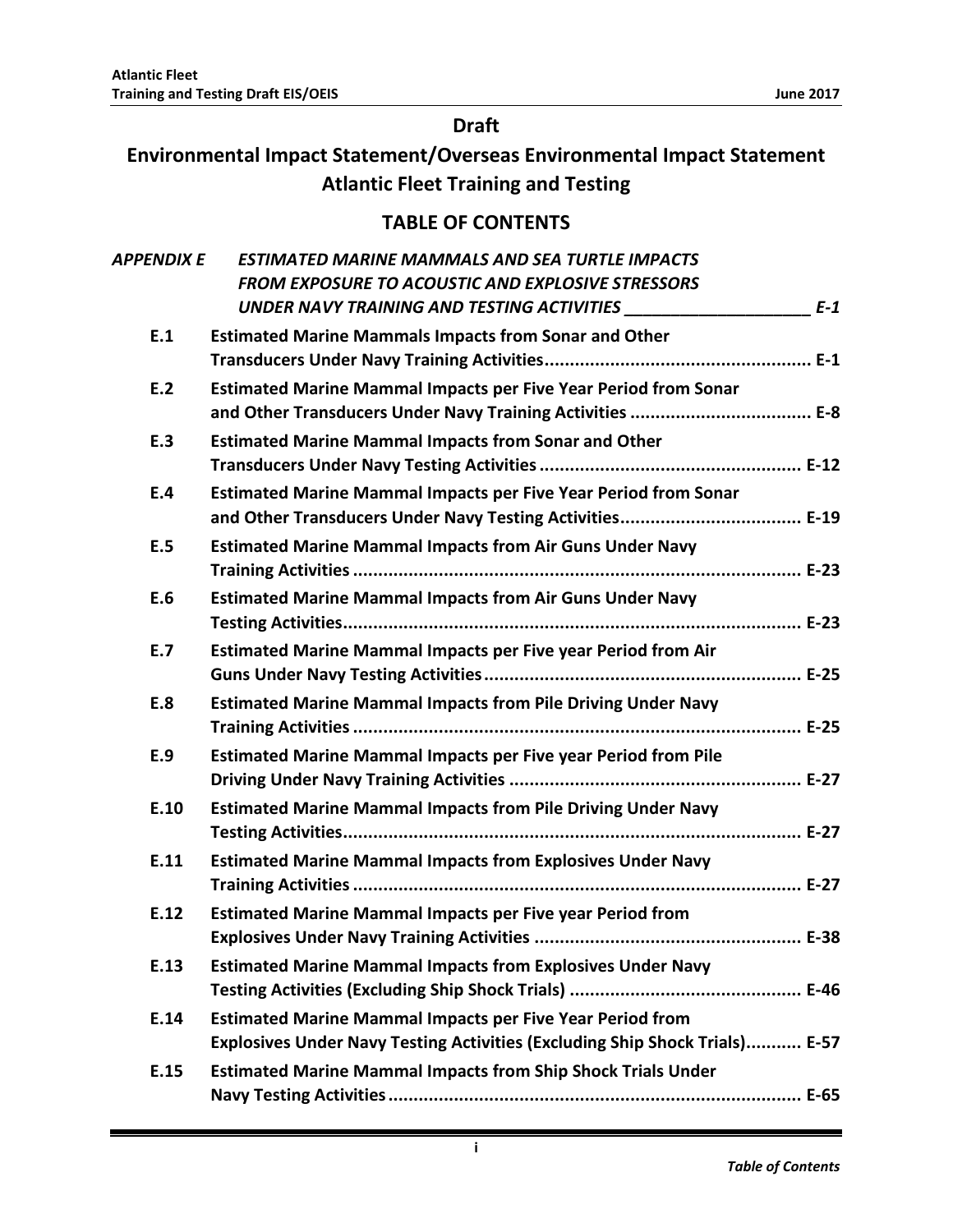| <b>Atlantic Fleet</b> |                                                                                                                                        |                  |
|-----------------------|----------------------------------------------------------------------------------------------------------------------------------------|------------------|
|                       | <b>Training and Testing Draft EIS/OEIS</b>                                                                                             | <b>June 2017</b> |
| E.16                  | <b>Estimated Sea Turtle Impacts from Sonar and Other Transducers</b>                                                                   |                  |
| E.17                  | Estimated Sea Turtle Impacts per Five Year Period from Sonar and<br>Other Transducers Under Navy Training and Testing Activities  E-69 |                  |
| E.18                  | <b>Estimated Sea Turtle Impacts from Air Guns Under Navy Training and</b>                                                              |                  |
| E.19                  | <b>Estimated Sea Turtle Impacts from Pile Driving Under Navy Training</b>                                                              |                  |
| E.20                  | <b>Estimated Sea Turtle Impacts from Explosives Under Navy Training</b>                                                                |                  |
| E.21                  | <b>Estimated Sea Turtle Impacts per Five year Period from Explosives</b>                                                               |                  |
| E.22                  | <b>Estimated Sea Turtle Impacts from Ship Shock Trials Under Navy</b>                                                                  | E-72             |

# **List of Figures**

This section does not contain figures.

# **List of Tables**

| Table E.1-1: Estimated Marine Mammal Impacts per Year from Sonar Training Activities  E-2       |
|-------------------------------------------------------------------------------------------------|
| Table E.2-1: Estimated Marine Mammal Impacts per 5-Year Period from Sonar Training              |
| Table E.3-1: Estimated Marine Mammal Impacts per Year from Sonar Testing Activities E-13        |
| Table E.4-1: Estimated Marine Mammal Impacts per 5-Year Period from Sonar Testing               |
| Table E.6-1: Estimated Marine Mammal Impacts per Year for Air Gun Activities E-24               |
| Table E.7-1: Estimated Marine Mammal Impacts per 5-Year Period for Air Guns  E-25               |
| Table E.8-1: Estimated Marine Mammal Impacts per Year from Pile Driving Activities  E-26        |
| Table E.9-1: Estimated Marine Mammal Impacts per 5-Year Period for Pile Driving Activities E-27 |
| Table E.11-1: Estimated Marine Mammal Impacts per year for Explosive Training Activities E-28   |
| Eable E.12-1: Estimated Marine Mammal Impacts per Year for Explosive Training Activities E-39   |
| Table E.13-1: Estimated Marine Mammal Impacts per Year from Explosive Testing Activities        |
| Table E.14-1: Estimated Marine Mammal Impacts per 5-Year Period for Explosive Testing           |
| Table E.15-1: Estimated Marine Mammal Impacts from Small and Large Ship Shock Trials            |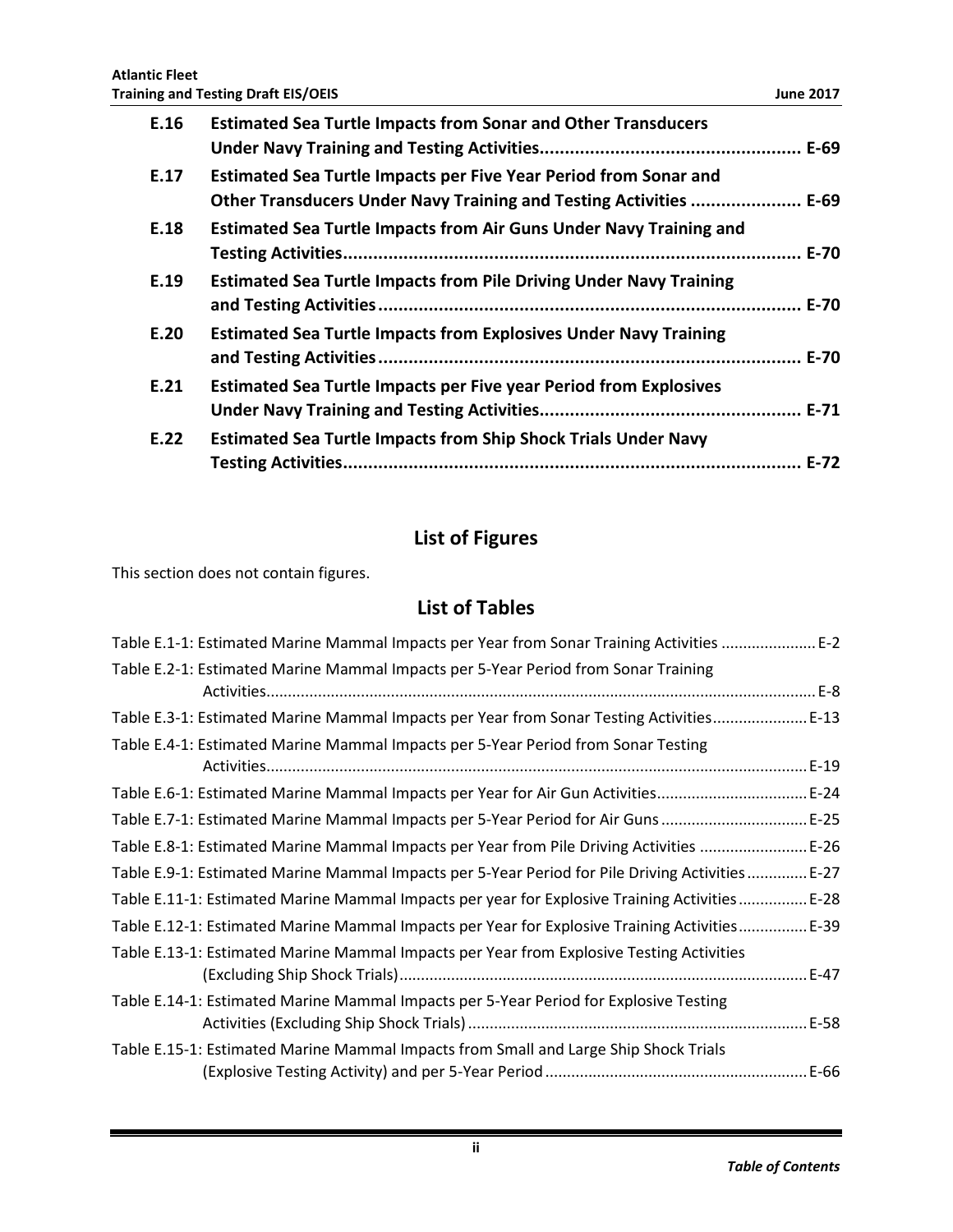| <b>Atlantic Fleet</b><br><b>Training and Testing Draft EIS/OEIS</b>                      | <b>June 2017</b> |
|------------------------------------------------------------------------------------------|------------------|
| Table E.16-1: Estimated Sea Turtle Impacts per Year from Sonar Training and Testing      |                  |
| Table E.17-1: Estimated Sea Turtle Impacts per 5-Year Period from Sonar and Other        |                  |
| Table E.20-1: Estimated Sea Turtle Impacts per Year from Explosive Training and Testing  |                  |
| Table E.21-1: Estimated Sea Turtle Impacts per 5-Year Period from Explosive Training and |                  |
| Table E.22-1: Estimated Sea Turtle Impacts from Small and Large Ship Shock Trials        |                  |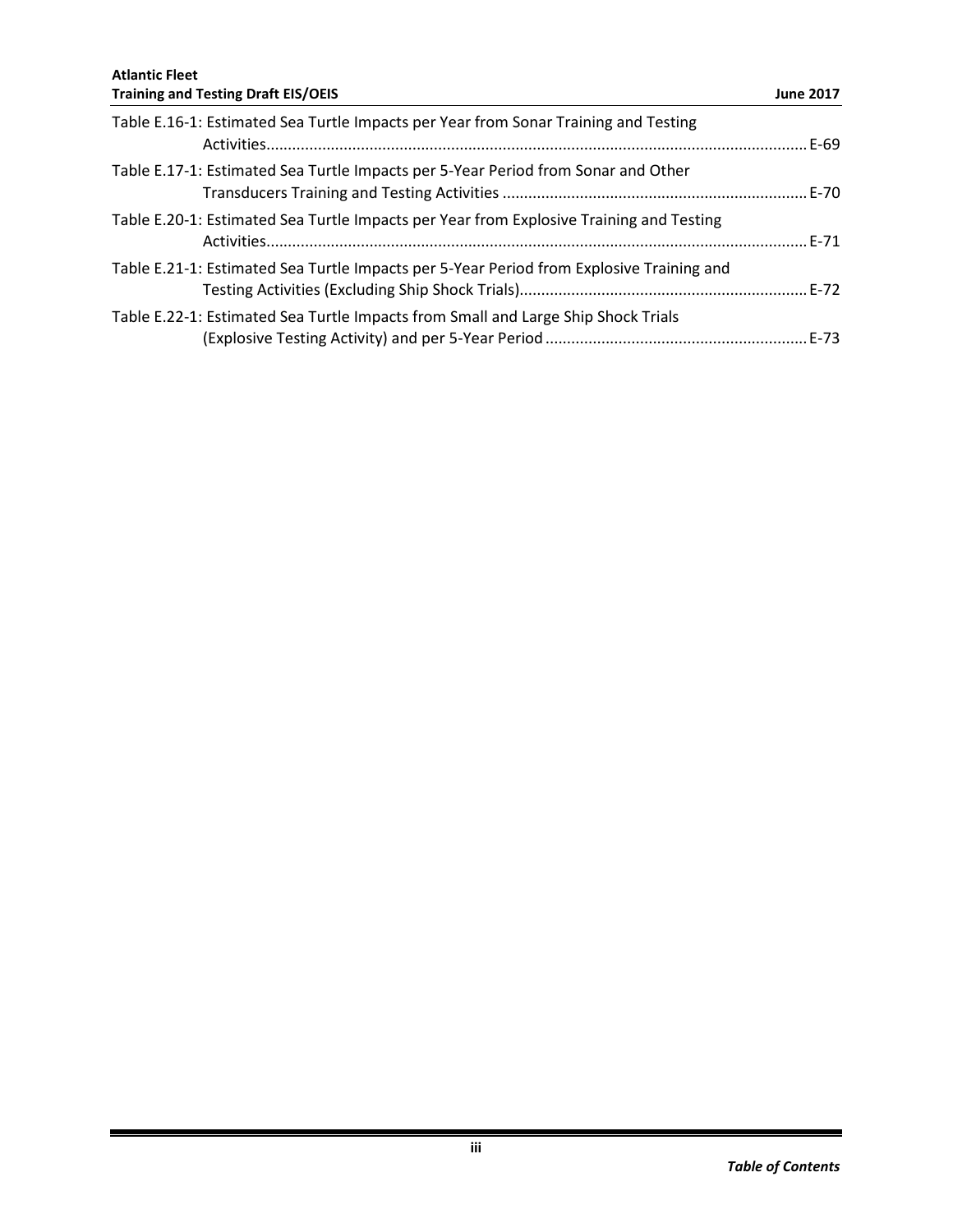This page intentionally left blank.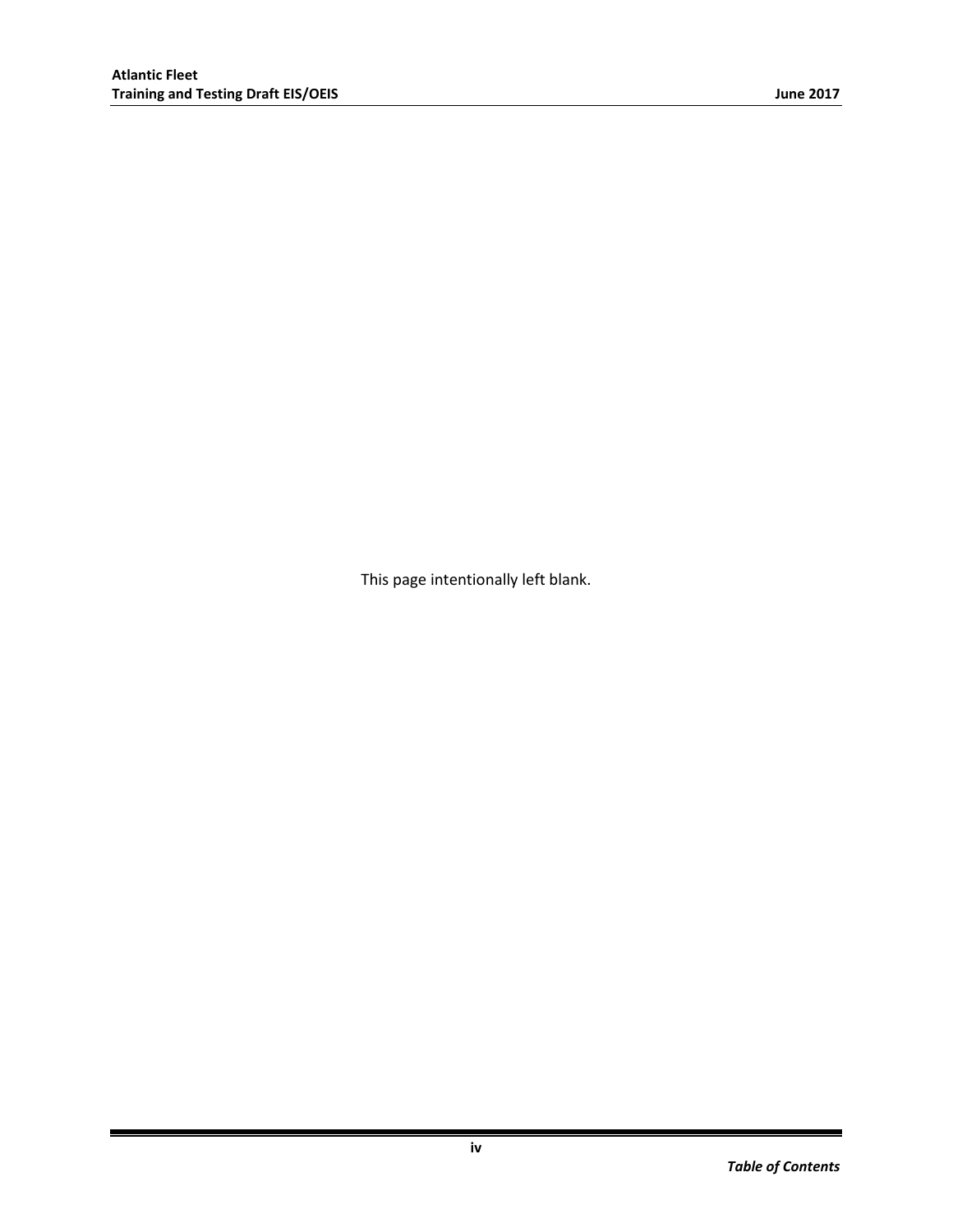# <span id="page-6-0"></span>**APPENDIX E ESTIMATED MARINE MAMMALS AND SEA TURTLE IMPACTS FROM EXPOSURE TO ACOUSTIC AND EXPLOSIVE STRESSORS UNDER NAVY TRAINING AND TESTING ACTIVITIES**

Navy training and testing activities would result in the incidental takes of marine mammals and sea turtles within the Study Area. The following appendix provides the estimated number of marine mammal and sea turtle impacts. Specifically, estimated impacts are derived from the quantitative analysis for activities under Alternatives 1 and 2 that involve the use of acoustic or explosive stressors. The quantitative analysis takes into account Navy activities, marine species density layers, acoustic modeling and other environmental parameters. A detailed explanation of the quantitative analysis is provided in the technical report *Quantitative Analysis for Estimating Acoustic and Explosive Impacts to Marine Mammals and Sea Turtles* (U.S. Department of the Navy, 2017c). It is important to note that *impacts*, as discussed in this appendix, represent the estimated instances of take of marine mammals or sea turtles, not necessarily the number of individuals impacted (i.e., some marine mammals or sea turtles could be impacted several times, while others would not experience any impact).

# <span id="page-6-1"></span>**E.1 ESTIMATED MARINE MAMMALS IMPACTS FROM SONAR AND OTHER TRANSDUCERS UNDER NAVY TRAINING ACTIVITIES**

[Table E.1-1](#page-7-0) provides a summary of the estimated number of marine mammal impacts from exposure to sonar and other transducers used during Navy training activities under Alternatives 1 and 2 over the course of a year.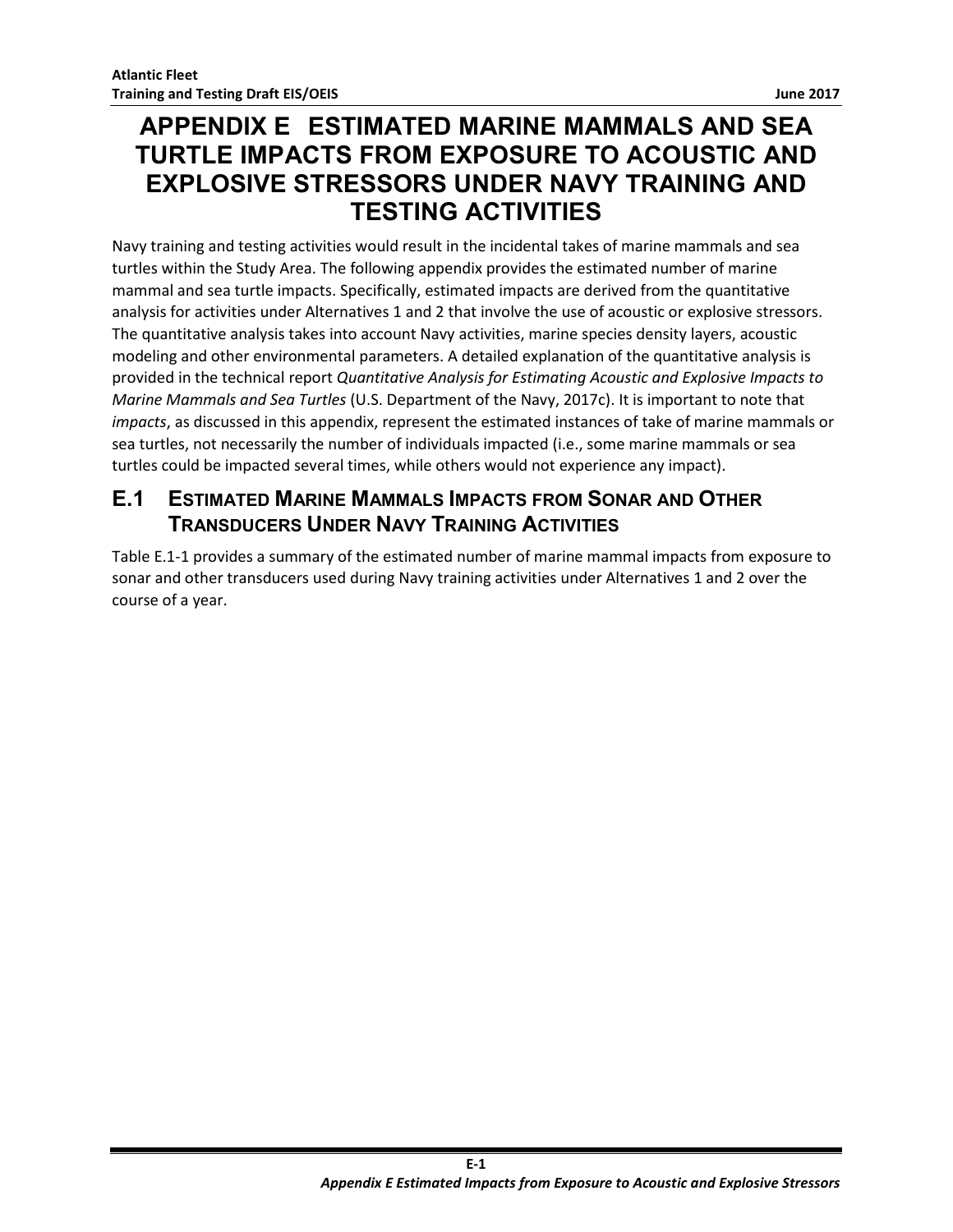<span id="page-7-0"></span>

|                                             |                                                            | Alternative 1 - Minimum |            | Alternative 1 - Maximum |                   |            | <b>Alternative 2</b> |                   |            |                |
|---------------------------------------------|------------------------------------------------------------|-------------------------|------------|-------------------------|-------------------|------------|----------------------|-------------------|------------|----------------|
|                                             |                                                            | <b>Behavioral</b>       |            |                         | <b>Behavioral</b> |            |                      | <b>Behavioral</b> |            |                |
| <b>Species</b>                              | <b>Stock</b>                                               | <b>Response</b>         | <b>TTS</b> | <b>PTS</b>              | <b>Response</b>   | <b>TTS</b> | <b>PTS</b>           | <b>Response</b>   | <b>TTS</b> | <b>PTS</b>     |
| <b>Suborder Mysticeti (baleen whales)</b>   |                                                            |                         |            |                         |                   |            |                      |                   |            |                |
| <b>Family Balaenidae (right whales)</b>     |                                                            |                         |            |                         |                   |            |                      |                   |            |                |
| North Atlantic right<br>whale*              | <b>Western North</b><br>Atlantic                           | 64                      | 108        | 0                       | 79                | 117        | $\mathbf 0$          | 81                | 122        | 0              |
| <b>Family Balaenopteridae (roquals)</b>     |                                                            |                         |            |                         |                   |            |                      |                   |            |                |
| Blue whale*                                 | <b>Western North</b><br>Atlantic (Gulf of St.<br>Lawrence) | 8                       | 15         | 0                       | 8                 | 18         | $\Omega$             | 10                | 22         | $\Omega$       |
| Bryde's whale                               | Northern Gulf of<br>Mexico                                 | 49                      | 132        | $\mathbf 0$             | 53                | 151        | $\Omega$             | 67                | 208        | $\Omega$       |
| Minke whale                                 | <b>Canadian East Coast</b>                                 | 453                     | 1,670      | $\mathbf 0$             | 482               | 1,930      | $\Omega$             | 571               | 2,448      | $\mathbf{1}$   |
| Fin whale*                                  | <b>Western North</b><br>Atlantic                           | 517                     | 884        | 0                       | 532               | 933        | $\Omega$             | 680               | 1,242      | $\Omega$       |
| Humpback whale                              | <b>Gulf of Maine</b>                                       | 63                      | 138        | $\mathbf 0$             | 67                | 151        | $\mathbf 0$          | 75                | 180        | $\mathbf 0$    |
| Sei whale*                                  | Nova Scotia                                                | 84                      | 185        | 0                       | 87                | 202        | 0                    | 111               | 268        | $\mathbf 0$    |
| <b>Suborder Odontoceti (toothed whales)</b> |                                                            |                         |            |                         |                   |            |                      |                   |            |                |
| <b>Family Physeteridae (sperm whale)</b>    |                                                            |                         |            |                         |                   |            |                      |                   |            |                |
| Sperm whale*                                | <b>Gulf of Mexico</b><br>Oceanic                           | 24                      | 0          | $\mathbf 0$             | 24                | $\Omega$   | $\Omega$             | 1,691             | 40         | $\Omega$       |
|                                             | <b>North Atlantic</b>                                      | 13,240                  | 306        | $\mathbf 0$             | 13,747            | 326        | $\mathbf 0$          | 16,724            | 395        | $\mathbf{0}$   |
| <b>Family Kogiidae (sperm whales)</b>       |                                                            |                         |            |                         |                   |            |                      |                   |            |                |
| Dwarf sperm whale                           | <b>Gulf of Mexico</b><br>Oceanic                           | 4                       | 9          | $\mathbf 0$             | 4                 | 9          | $\mathbf 0$          | 303               | 732        | $\overline{2}$ |
|                                             | <b>Western North</b><br>Atlantic                           | 2,653                   | 4,942      | 6                       | 2,789             | 5,714      | 7                    | 3,400             | 7,354      | 9              |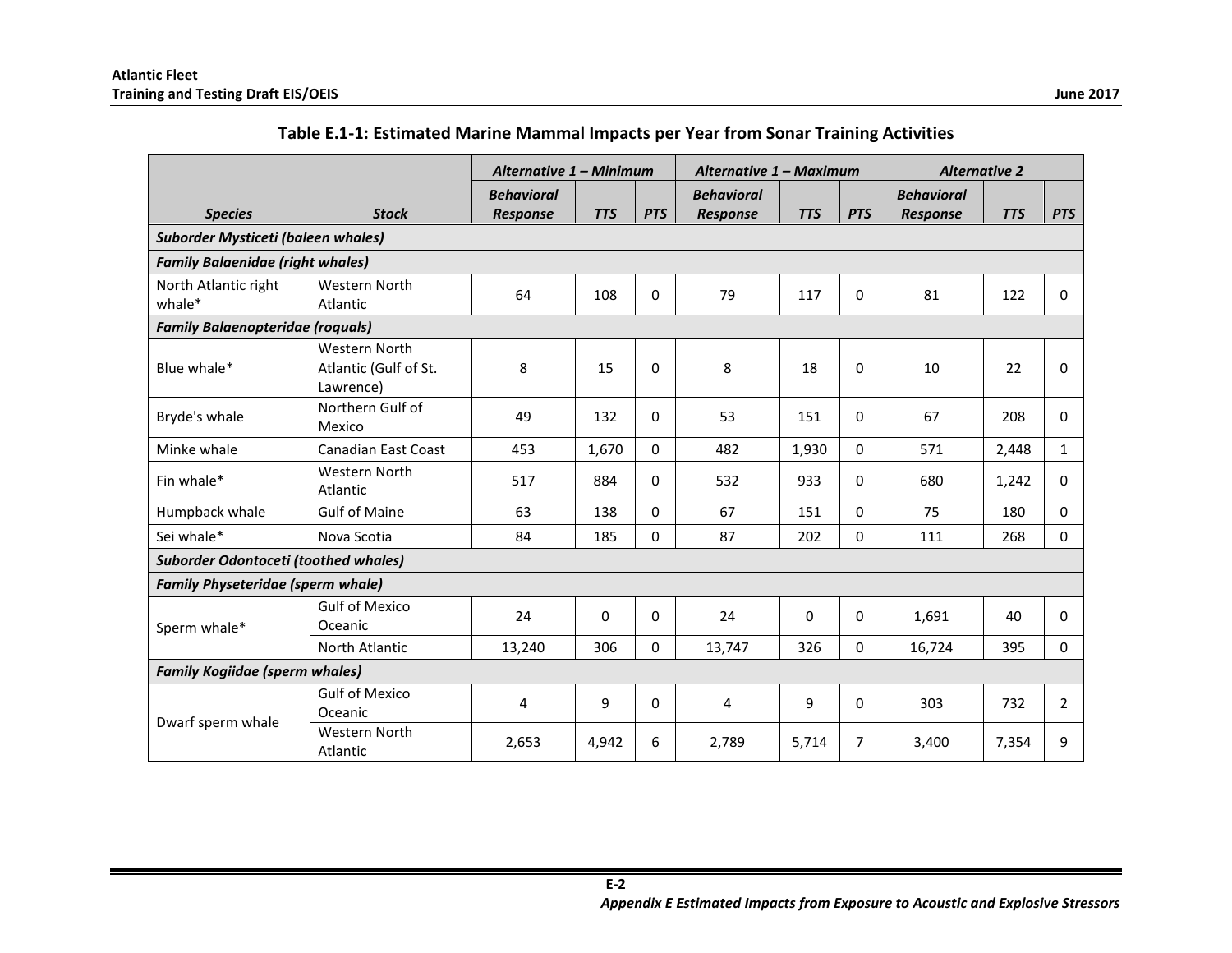|                                         |                                  | Alternative 1 - Minimum              |              | Alternative 1 - Maximum |                                      |              | <b>Alternative 2</b> |                                      |              |                |
|-----------------------------------------|----------------------------------|--------------------------------------|--------------|-------------------------|--------------------------------------|--------------|----------------------|--------------------------------------|--------------|----------------|
| <b>Species</b>                          | <b>Stock</b>                     | <b>Behavioral</b><br><b>Response</b> | <b>TTS</b>   | <b>PTS</b>              | <b>Behavioral</b><br><b>Response</b> | <b>TTS</b>   | <b>PTS</b>           | <b>Behavioral</b><br><b>Response</b> | <b>TTS</b>   | <b>PTS</b>     |
| Pygmy sperm whale                       | Northern Gulf of<br>Mexico       | 4                                    | 9            | $\mathbf 0$             | 4                                    | 9            | $\Omega$             | 303                                  | 732          | $\overline{2}$ |
|                                         | Western North<br>Atlantic        | 2,653                                | 4,942        | 6                       | 2,789                                | 5,714        | 7                    | 3,400                                | 7,354        | 9              |
| <b>Family Ziphiidae (beaked whales)</b> |                                  |                                      |              |                         |                                      |              |                      |                                      |              |                |
| Blainville's beaked<br>whale            | Northern Gulf of<br>Mexico       | 35                                   | $\mathbf 0$  | $\mathbf 0$             | 35                                   | $\mathbf 0$  | $\mathbf 0$          | 1,324                                | 18           | 0              |
|                                         | <b>Western North</b><br>Atlantic | 11,908                               | 91           | $\mathbf 0$             | 12,414                               | 102          | $\mathbf 0$          | 15,333                               | 121          | $\Omega$       |
| Cuvier's beaked whale                   | Northern Gulf of<br>Mexico       | 34                                   | 0            | $\mathbf 0$             | 34                                   | $\mathbf 0$  | $\mathbf 0$          | 1,316                                | 18           | $\mathbf{0}$   |
|                                         | <b>Western North</b><br>Atlantic | 44,095                               | 336          | $\mathbf 0$             | 45,964                               | 375          | $\Omega$             | 56,742                               | 445          | $\Omega$       |
| Gervais' beaked whale                   | Northern Gulf of<br>Mexico       | 35                                   | $\pmb{0}$    | $\mathbf 0$             | 35                                   | $\mathbf 0$  | $\mathbf 0$          | 1,324                                | 18           | $\Omega$       |
|                                         | <b>Western North</b><br>Atlantic | 11,908                               | 91           | $\mathbf 0$             | 12,414                               | 102          | $\Omega$             | 15,333                               | 121          | 0              |
| Northern bottlenose<br>whale            | Western North<br>Atlantic        | 1,068                                | $\mathbf{1}$ | $\mathbf 0$             | 1,071                                | $\mathbf{1}$ | $\mathbf 0$          | 1,164                                | $\mathbf{1}$ | 0              |
| Sowerby's beaked<br>whale               | Western North<br>Atlantic        | 11,908                               | 91           | 0                       | 12,414                               | 102          | $\mathbf 0$          | 15,333                               | 121          | $\Omega$       |
| True's beaked whale                     | Western North<br>Atlantic        | 11,908                               | 91           | 0                       | 12,414                               | 102          | $\mathbf 0$          | 15,333                               | 121          | 0              |
| <b>Family Delphinidae (dolphins)</b>    |                                  |                                      |              |                         |                                      |              |                      |                                      |              |                |
| Atlantic spotted                        | Northern Gulf of<br>Mexico       | 910                                  | 10           | $\Omega$                | 934                                  | 11           | $\Omega$             | 4,482                                | 265          | $\mathbf{0}$   |
| dolphin                                 | Western North<br>Atlantic        | 104,567                              | 7,214        | $\mathbf 0$             | 109,625                              | 7,703        | 0                    | 128,934                              | 9,171        | $\Omega$       |
| Atlantic white-sided<br>dolphin         | Western North<br>Atlantic        | 13,170                               | 828          | $\mathbf 0$             | 13,583                               | 900          | $\Omega$             | 17,039                               | 1,146        | $\Omega$       |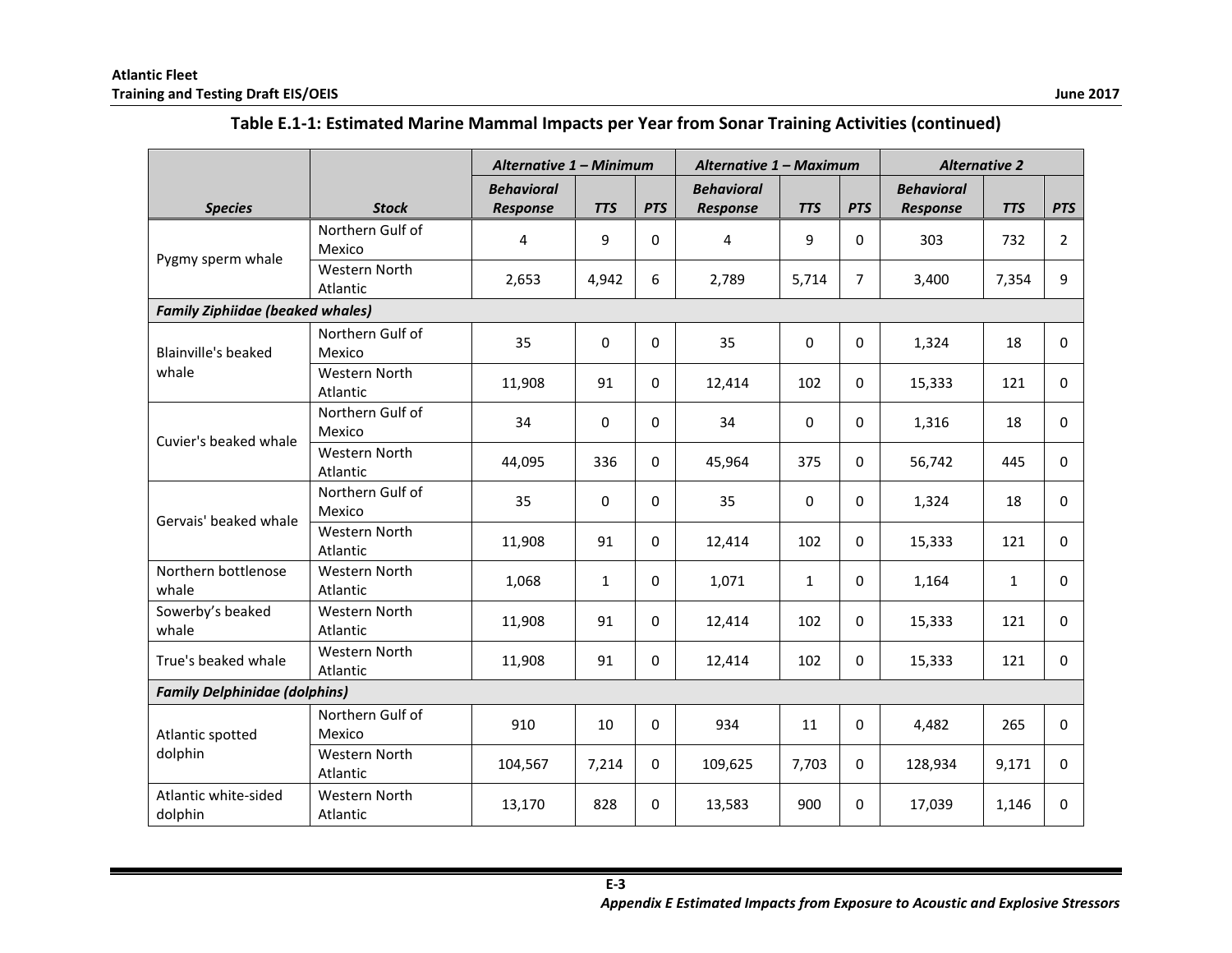|                    |                                                                     |                                      | Alternative 1 - Minimum |             | Alternative 1 - Maximum              |                |             | <b>Alternative 2</b>                 |              |              |
|--------------------|---------------------------------------------------------------------|--------------------------------------|-------------------------|-------------|--------------------------------------|----------------|-------------|--------------------------------------|--------------|--------------|
| <b>Species</b>     | <b>Stock</b>                                                        | <b>Behavioral</b><br><b>Response</b> | <b>TTS</b>              | <b>PTS</b>  | <b>Behavioral</b><br><b>Response</b> | <b>TTS</b>     | <b>PTS</b>  | <b>Behavioral</b><br><b>Response</b> | <b>TTS</b>   | <b>PTS</b>   |
|                    | Choctawatchee Bay                                                   | $\overline{7}$                       | $\mathbf 0$             | $\mathbf 0$ | $\overline{7}$                       | $\pmb{0}$      | $\mathbf 0$ | $\overline{7}$                       | $\mathbf 0$  | $\mathbf 0$  |
|                    | <b>Gulf of Mexico Eastern</b><br>Coastal                            | 0                                    | $\pmb{0}$               | $\mathbf 0$ | 42                                   | 0              | $\mathbf 0$ | 42                                   | $\mathbf 0$  | $\mathbf 0$  |
| Bottlenose dolphin | <b>Gulf of Mexico</b><br>Northern Coastal                           | 218                                  | $\overline{2}$          | $\mathbf 0$ | 218                                  | $\overline{2}$ | $\mathbf 0$ | 1,418                                | 68           | $\mathbf{0}$ |
|                    | <b>Gulf of Mexico</b><br>Western Coastal                            | 0                                    | $\mathbf 0$             | $\mathbf 0$ | 3,558                                | 528            | $\mathbf 0$ | 3,558                                | 528          | $\mathbf{0}$ |
|                    | Indian River Lagoon<br><b>Estuarine System</b>                      | 185                                  | 20                      | $\mathbf 0$ | 185                                  | 20             | $\mathbf 0$ | 185                                  | 20           | $\mathbf 0$  |
|                    | Jacksonville Estuarine<br>System                                    | 41                                   | 9                       | $\mathbf 0$ | 41                                   | 9              | $\mathbf 0$ | 41                                   | 9            | $\Omega$     |
|                    | Mississippi Sound,<br>Lake Borgne, Bay<br>Boudreau                  | 0                                    | 0                       | 0           | $\boldsymbol{0}$                     | 0              | $\mathbf 0$ | 0                                    | $\mathbf{0}$ | $\Omega$     |
|                    | Northern Gulf of<br><b>Mexico Continental</b><br>Shelf              | 1,582                                | 12                      | $\mathbf 0$ | 1,582                                | 12             | $\mathbf 0$ | 10,304                               | 495          | $\mathbf{0}$ |
|                    | Northern Gulf of<br>Mexico Oceanic                                  | 179                                  | $\mathbf{1}$            | $\mathbf 0$ | 179                                  | $\mathbf{1}$   | $\mathbf 0$ | 1,160                                | 56           | $\mathbf{0}$ |
|                    | Northern North<br>Carolina Estuarine<br>System                      | 802                                  | 96                      | $\mathbf 0$ | 2,595                                | 456            | $\mathbf 0$ | 2,595                                | 456          | $\mathbf 0$  |
|                    | Southern North<br>Carolina Estuarine<br>System                      | $\pmb{0}$                            | 0                       | 0           | $\boldsymbol{0}$                     | $\pmb{0}$      | $\pmb{0}$   | $\pmb{0}$                            | $\mathbf 0$  | $\mathbf{0}$ |
|                    | Western North<br><b>Atlantic Northern</b><br><b>Florida Coastal</b> | 757                                  | 37                      | 0           | 828                                  | 41             | 0           | 1,013                                | 50           | $\mathbf 0$  |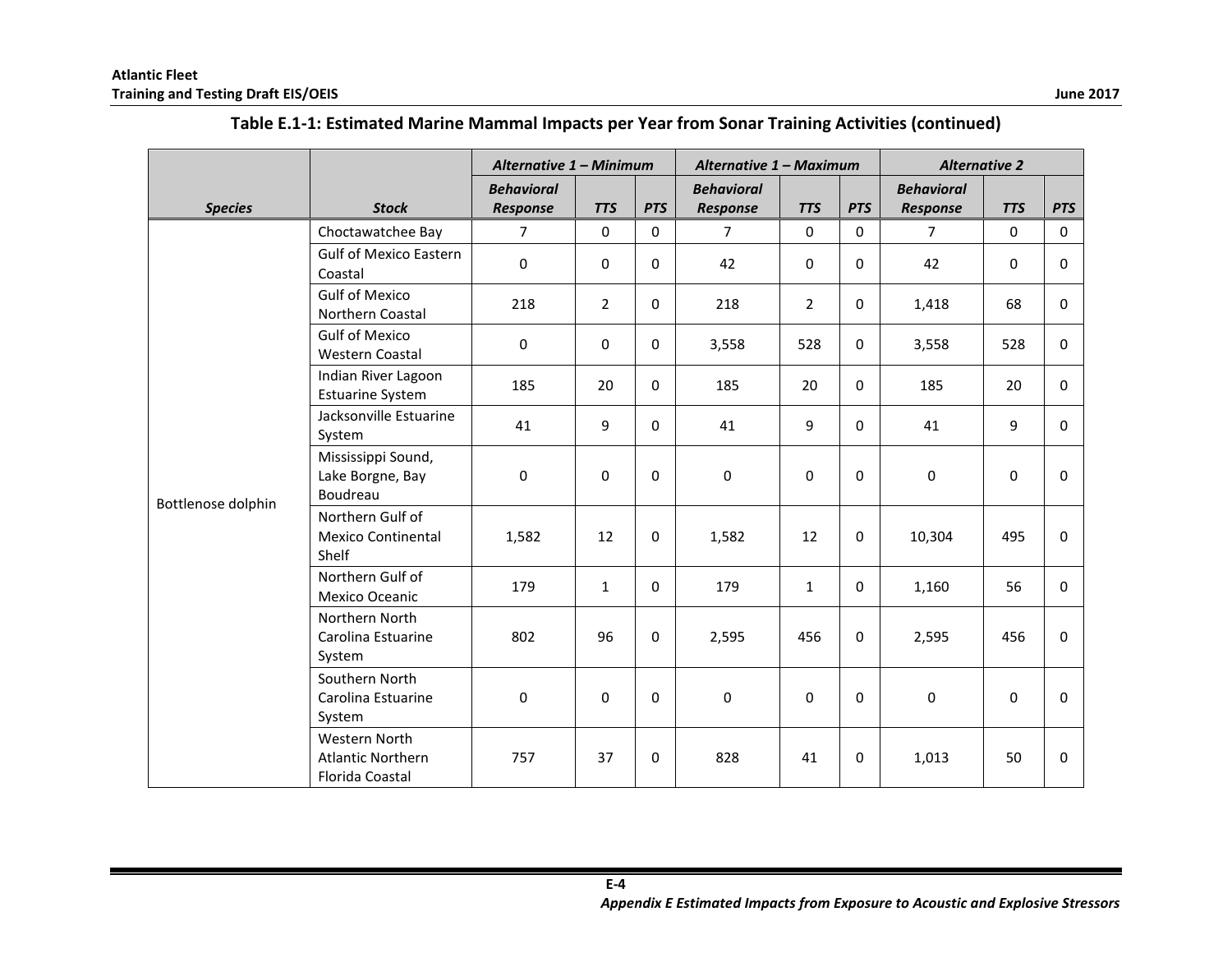|                    |                                                                              |                                      | Alternative 1 - Minimum |              |                                      | Alternative 1 - Maximum |              |                                      | <b>Alternative 2</b>                       |              |  |
|--------------------|------------------------------------------------------------------------------|--------------------------------------|-------------------------|--------------|--------------------------------------|-------------------------|--------------|--------------------------------------|--------------------------------------------|--------------|--|
| <b>Species</b>     | <b>Stock</b>                                                                 | <b>Behavioral</b><br><b>Response</b> | <b>TTS</b>              | <b>PTS</b>   | <b>Behavioral</b><br><b>Response</b> | <b>TTS</b>              | <b>PTS</b>   | <b>Behavioral</b><br><b>Response</b> | <b>TTS</b>                                 | <b>PTS</b>   |  |
|                    | Western North<br><b>Atlantic Central</b><br>Florida Coastal                  | 3,585                                | 142                     | 0            | 3,971                                | 169                     | $\mathbf 0$  | 4,894                                | 211                                        | $\Omega$     |  |
|                    | Western North<br><b>Atlantic Northern</b><br><b>Migratory Coastal</b>        | 21,734                               | 1,930                   | $\mathbf{1}$ | 21,967                               | 1,951                   | $\mathbf{1}$ | 24,358                               | 2,106                                      | $\mathbf{1}$ |  |
|                    | Western North<br><b>Atlantic South</b><br>Carolina/Georgia<br>Coastal        | 3,758                                | 163                     | 0            | 4,130                                | 189                     | $\mathbf 0$  | 5,206                                | 243                                        | $\Omega$     |  |
|                    | <b>Western North</b><br><b>Atlantic Southern</b><br><b>Migratory Coastal</b> | 9,544                                | 455                     | $\mathbf{1}$ | 11,184                               | 639                     | $\mathbf{1}$ | 13,470                               | 757                                        | 1            |  |
|                    | Western North<br><b>Atlantic Offshore</b>                                    | 243,161                              | 19,831                  | 9            | 267,131                              | 22,762                  | 9            | 300,759                              | 24,687                                     | 9            |  |
| Clymene dolphin    | Northern Gulf of<br>Mexico                                                   | 96                                   | 3                       | $\mathbf 0$  | 96                                   | 3                       | 0            | 5,262                                | 414                                        | $\Omega$     |  |
|                    | Western North<br>Atlantic                                                    | 59,423                               | 3,652                   | $\mathbf 0$  | 65,198                               | 4,228                   | $\Omega$     | 76,179                               | 4,855<br>126<br>550<br>51<br>261<br>4<br>4 | $\Omega$     |  |
| False killer whale | Northern Gulf of<br>Mexico                                                   | 40                                   | $\mathbf{1}$            | $\mathbf 0$  | 40                                   | 1                       | $\Omega$     | 1,797                                |                                            | $\Omega$     |  |
|                    | Western North<br>Atlantic                                                    | 7,076                                | 394                     | $\mathbf 0$  | 7,781                                | 462                     | $\Omega$     | 9,422                                |                                            | $\Omega$     |  |
| Fraser's dolphin   | Northern Gulf of<br>Mexico                                                   | 59                                   | $\mathbf 0$             | $\Omega$     | 59                                   | $\mathbf 0$             | $\Omega$     | 965                                  |                                            | $\Omega$     |  |
|                    | Western North<br>Atlantic                                                    | 3,417                                | 174                     | $\mathbf 0$  | 3,735                                | 194                     | $\mathbf 0$  | 4,505                                |                                            | $\Omega$     |  |
|                    | Northern Gulf of<br>Mexico                                                   | $\mathbf{1}$                         | $\mathbf 0$             | $\mathbf 0$  | $\mathbf{1}$                         | $\mathbf{0}$            | $\Omega$     | 79                                   |                                            | $\Omega$     |  |
| Killer whale       | Western North<br>Atlantic                                                    | 68                                   | 3                       | 0            | 74                                   | 3                       | $\Omega$     | 85                                   |                                            | $\Omega$     |  |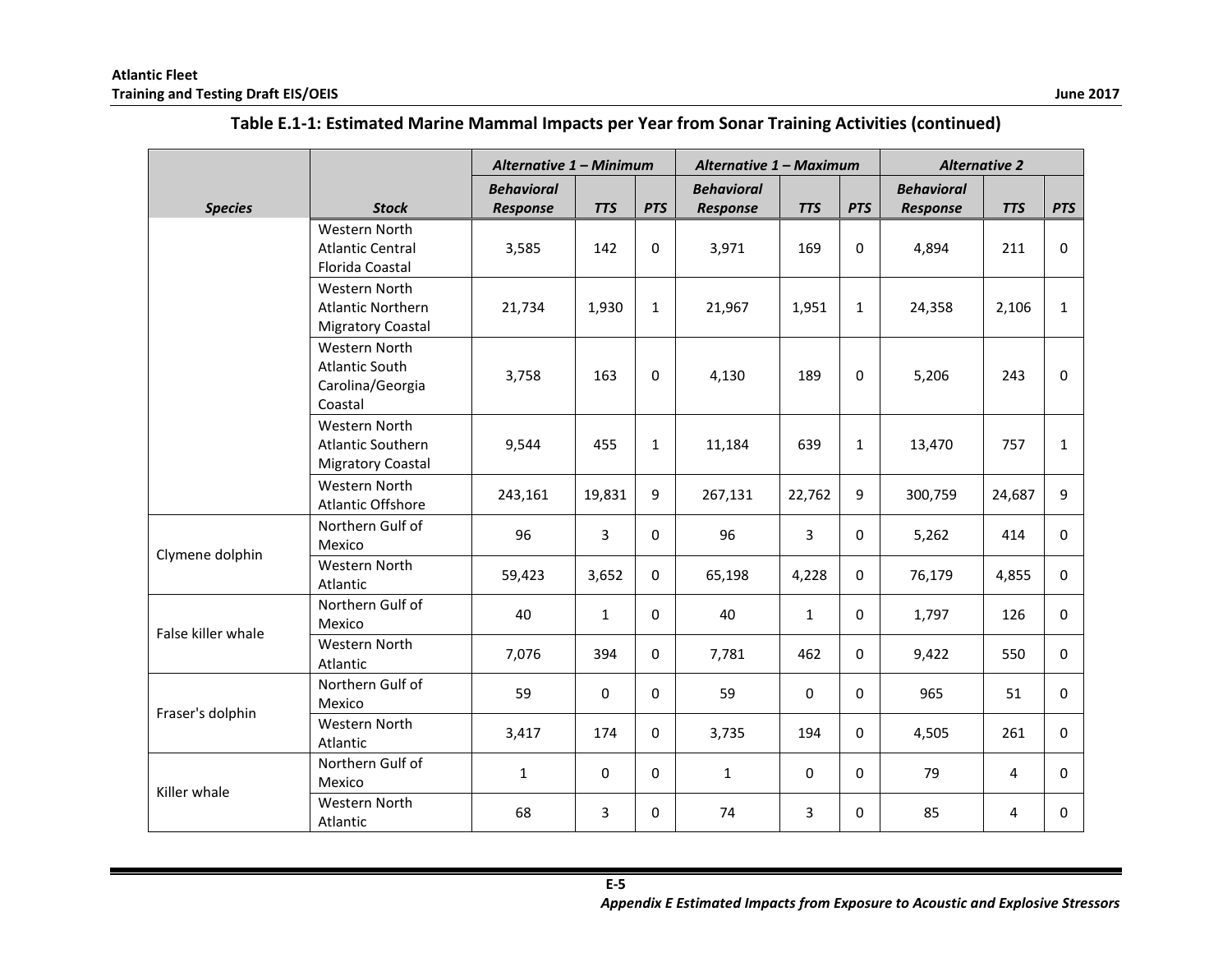|                                |                                  |                                      | Alternative 1 – Minimum<br>Alternative 1 - Maximum |             |                                      |                | <b>Alternative 2</b> |                               |            |             |
|--------------------------------|----------------------------------|--------------------------------------|----------------------------------------------------|-------------|--------------------------------------|----------------|----------------------|-------------------------------|------------|-------------|
| <b>Species</b>                 | <b>Stock</b>                     | <b>Behavioral</b><br><b>Response</b> | <b>TTS</b>                                         | <b>PTS</b>  | <b>Behavioral</b><br><b>Response</b> | <b>TTS</b>     | <b>PTS</b>           | <b>Behavioral</b><br>Response | <b>TTS</b> | <b>PTS</b>  |
| Long-finned pilot<br>whale     | Western North<br>Atlantic        | 15,535                               | 769                                                | $\Omega$    | 16,176                               | 845            | $\mathbf{0}$         | 19,640                        | 1,023      | $\Omega$    |
| Melon-headed whale             | Northern Gulf of<br>Mexico       | 68                                   | $\overline{2}$                                     | $\mathbf 0$ | 68                                   | $\overline{2}$ | $\Omega$             | 5,675                         | 413        | $\Omega$    |
|                                | <b>Western North</b><br>Atlantic | 31,757                               | 1,762                                              | $\Omega$    | 34,984                               | 2,039          | $\mathbf{0}$         | 41,959                        | 2,427      | $\Omega$    |
| Pantropical spotted<br>dolphin | Northern Gulf of<br>Mexico       | 549                                  | 16                                                 | $\mathbf 0$ | 549                                  | 16             | $\Omega$             | 54,726                        | 4,152      | 0           |
|                                | Western North<br>Atlantic        | 124,721                              | 7,402                                              | $\Omega$    | 136,693                              | 8,382          | $\mathbf{0}$         | 163,778                       | 10,174     | 0           |
| Pygmy killer whale             | Northern Gulf of<br>Mexico       | 16                                   | 0                                                  | $\mathbf 0$ | 16                                   | $\Omega$       | 0                    | 1,247                         | 92         | 0           |
|                                | <b>Western North</b><br>Atlantic | 5,589                                | 289                                                | 0           | 6,136                                | 338            | $\mathbf{0}$         | 7,306                         | 408        | 0           |
| Risso's dolphin                | Northern Gulf of<br>Mexico       | 38                                   | $\mathbf{1}$                                       | $\mathbf 0$ | 38                                   | 1              | $\mathbf{0}$         | 1,931                         | 140        | $\Omega$    |
|                                | Western North<br>Atlantic        | 18,305                               | 996                                                | $\Omega$    | 19,868                               | 1,150          | $\mathbf{0}$         | 24,988                        | 1,440      | $\Omega$    |
| Rough-toothed                  | Northern Gulf of<br>Mexico       | 70                                   | $\mathbf{1}$                                       | $\mathbf 0$ | 92                                   | 5              | 0                    | 2,426                         | 204        | $\Omega$    |
| dolphin                        | Western North<br>Atlantic        | 16,509                               | 1,145                                              | 0           | 18,187                               | 1,321          | $\mathbf{0}$         | 22,068                        | 1,612      | $\Omega$    |
| Short-beaked common<br>dolphin | <b>Western North</b><br>Atlantic | 188,356                              | 14,716                                             | $\mathbf 0$ | 200,620                              | 17,303         | 0                    | 253,333                       | 21,444     | $\Omega$    |
| Short-finned pilot<br>whale    | Northern Gulf of<br>Mexico       | 27,828                               | 1,362                                              | $\mathbf 0$ | 29,853                               | 1,528          | $\mathbf{0}$         | 37,290                        | 1,854      | $\mathbf 0$ |
|                                | Northern Gulf of<br>Mexico       | 221                                  | $\overline{7}$                                     | 0           | 221                                  | 7              | 0                    | 26,750                        | 2,122      | 0           |
| Spinner dolphin                | <b>Western North</b><br>Atlantic | 62,459                               | 3,929                                              | $\mathbf 0$ | 68,930                               | 4,541          | $\mathbf 0$          | 82,628                        | 5,487      | $\mathbf 0$ |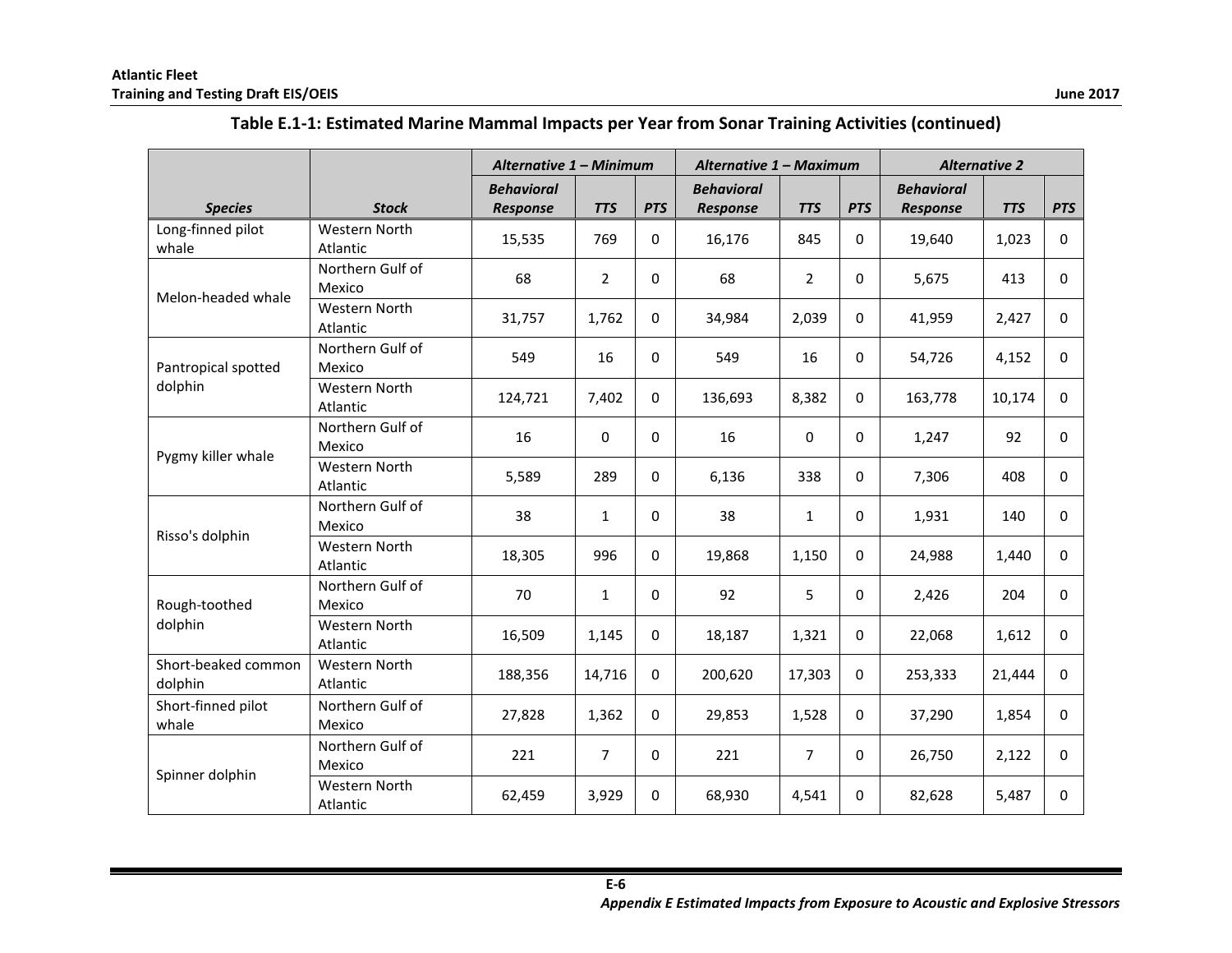|                                       |                                  | Alternative 1 - Minimum |            | Alternative 1 - Maximum |                   |                | <b>Alternative 2</b> |                   |                |              |
|---------------------------------------|----------------------------------|-------------------------|------------|-------------------------|-------------------|----------------|----------------------|-------------------|----------------|--------------|
|                                       |                                  | <b>Behavioral</b>       |            |                         | <b>Behavioral</b> |                |                      | <b>Behavioral</b> |                |              |
| <b>Species</b>                        | <b>Stock</b>                     | <b>Response</b>         | <b>TTS</b> | <b>PTS</b>              | <b>Response</b>   | <b>TTS</b>     | <b>PTS</b>           | <b>Response</b>   | <b>TTS</b>     | <b>PTS</b>   |
| Striped dolphin                       | Northern Gulf of<br>Mexico       | 65                      | 2          | 0                       | 65                | $\overline{2}$ | 0                    | 4,972             | 390            | $\mathbf{0}$ |
|                                       | <b>Western North</b><br>Atlantic | 84,521                  | 5,045      | 0                       | 85,721            | 5,242          | 0                    | 102,815           | 6,427          | $\mathbf{0}$ |
| White-beaked dolphin                  | <b>Western North</b><br>Atlantic | 36                      | 1          | 0                       | 38                | $\overline{2}$ | 0                    | 38                | $\overline{2}$ | $\Omega$     |
| <b>Family Phocoenidae (porpoises)</b> |                                  |                         |            |                         |                   |                |                      |                   |                |              |
| Harbor porpoise                       | Gulf of Maine/Bay of             |                         |            |                         |                   |                |                      |                   |                |              |
|                                       | Fundy                            | 21,438                  | 6,957      | 12                      | 22,032            | 7,147          | 11                   | 25,353            | 8,433          | 14           |
| <b>Suborder Pinnipedia</b>            |                                  |                         |            |                         |                   |                |                      |                   |                |              |
| <b>Family Phocidae (true seals)</b>   |                                  |                         |            |                         |                   |                |                      |                   |                |              |
| Gray seal                             | <b>Western North</b>             |                         |            |                         |                   |                |                      |                   |                |              |
|                                       | Atlantic                         | 416                     | 1,005      | $\mathbf 0$             | 437               | 1,007          | 0                    | 437               | 1,011          | 0            |
| Harbor seal                           | <b>Western North</b>             |                         |            |                         |                   |                |                      |                   |                |              |
|                                       | Atlantic                         | 674                     | 1,630      | 0                       | 708               | 1,633          | 0                    | 708               | 1,639          | 0            |
| Harp seal                             | <b>Western North</b>             |                         |            |                         |                   |                |                      |                   |                |              |
|                                       | Atlantic                         | 2,678                   | 5,750      | $\mathbf{1}$            | 2,692             | 5,752          | 1                    | 2,692             | 5,753          | $\mathbf{1}$ |
| Hooded seal                           | <b>Western North</b>             |                         |            |                         |                   |                |                      |                   |                |              |
|                                       | Atlantic                         | 39                      | 85         | $\mathbf 0$             | 42                | 85             | $\Omega$             | 43                | 89             | 0            |
| <b>Order Sirenia</b>                  |                                  |                         |            |                         |                   |                |                      |                   |                |              |
| <b>Family Trichechidae (manatees)</b> |                                  |                         |            |                         |                   |                |                      |                   |                |              |
| West Indian manatee*                  | Florida, Antillean               | 9                       | 17         | 0                       | 11                | 17             | 0                    | 11                | 17             | $\mathbf{0}$ |

\* ESA-listed species (all stocks) within the AFTT Study Area

✝NSD: No stock designated

PTS: permanent threshold shift; TTS: temporary threshold shift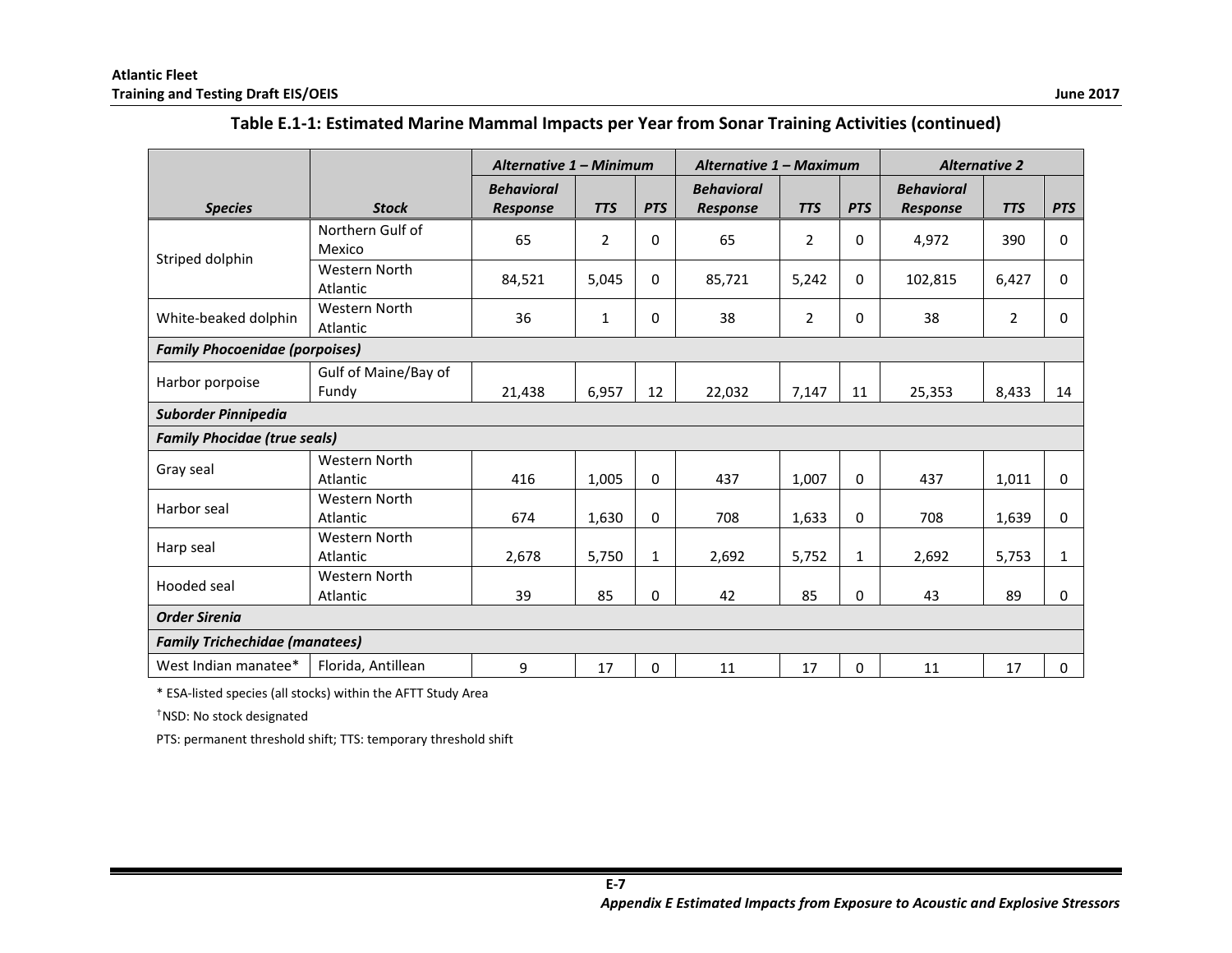# <span id="page-13-0"></span>**E.2 ESTIMATED MARINE MAMMAL IMPACTS PER FIVE YEAR PERIOD FROM SONAR AND OTHER TRANSDUCERS UNDER NAVY TRAINING ACTIVITIES**

[Table E.2-1](#page-13-1) provides a summary of the estimated number of marine mammal impacts from exposure to sonar and other transducers used during Navy training activities under Alternatives 1 and 2 over the course of five years.

|                                           |                                             |                   | Alternative $1 - 5$ -Year |             | Alternative 2 – 5-Year |            |             |  |  |  |
|-------------------------------------------|---------------------------------------------|-------------------|---------------------------|-------------|------------------------|------------|-------------|--|--|--|
|                                           | <b>Stock</b>                                | <b>Behavioral</b> | <b>TTS</b>                | <b>PTS</b>  | <b>Behavioral</b>      |            | <b>PTS</b>  |  |  |  |
| <b>Species</b>                            |                                             | <b>Response</b>   |                           |             | <b>Response</b>        | <b>TTS</b> |             |  |  |  |
| <b>Suborder Mysticeti (baleen whales)</b> |                                             |                   |                           |             |                        |            |             |  |  |  |
| <b>Family Balaenidae (right whales)</b>   |                                             |                   |                           |             |                        |            |             |  |  |  |
| North Atlantic                            | Western North                               | 365               | 562                       | $\Omega$    | 403                    | 611        | $\mathbf 0$ |  |  |  |
| right whale*                              | Atlantic                                    |                   |                           |             |                        |            |             |  |  |  |
| <b>Family Balaenopteridae (roquals)</b>   |                                             |                   |                           |             |                        |            |             |  |  |  |
| Blue whale*                               | Western North<br>Atlantic (Gulf of          | 39                | 81                        | $\Omega$    | 48                     | 111        | $\Omega$    |  |  |  |
|                                           | St. Lawrence)                               |                   |                           |             |                        |            |             |  |  |  |
|                                           | Northern Gulf of                            | 254               | 700                       | 0           |                        |            | 0           |  |  |  |
| Bryde's whale                             | Mexico                                      |                   |                           |             | 334                    | 1,040      |             |  |  |  |
| Minke whale                               | Canadian East<br>Coast                      | 2,325             | 8,871                     | $\mathbf 0$ | 2,854                  | 12,238     | 3           |  |  |  |
| Fin whale*                                | <b>Western North</b>                        |                   |                           | $\Omega$    |                        |            | $\Omega$    |  |  |  |
|                                           | Atlantic                                    | 2,617             | 4,518                     |             | 3,402                  | 6,211      |             |  |  |  |
| Humpback whale                            | <b>Gulf of Maine</b>                        | 326               | 717                       | $\mathbf 0$ | 376                    | 901        | $\mathbf 0$ |  |  |  |
| Sei whale*                                | Nova Scotia                                 | 428               | 960                       | $\Omega$    | 553                    | 1,342      | $\Omega$    |  |  |  |
|                                           | <b>Suborder Odontoceti (toothed whales)</b> |                   |                           |             |                        |            |             |  |  |  |
| <b>Family Physeteridae (sperm whale)</b>  |                                             |                   |                           |             |                        |            |             |  |  |  |
| Sperm whale*                              | <b>Gulf of Mexico</b><br>Oceanic            | 118               | $\mathbf{1}$              | $\Omega$    | 8.456                  | 202        | 0           |  |  |  |
|                                           | North Atlantic                              | 67,213            | 1,570                     | 0           | 83,622                 | 1,974      | 0           |  |  |  |
| <b>Family Kogiidae (sperm whales)</b>     |                                             |                   |                           |             |                        |            |             |  |  |  |
|                                           | <b>Gulf of Mexico</b>                       |                   |                           |             |                        |            |             |  |  |  |
| Dwarf sperm                               | Oceanic                                     | 22                | 46                        | 0           | 1,515                  | 3,660      | 8           |  |  |  |
| whale                                     | Western North                               | 13,537            | 26,253                    | 33          | 16,998                 | 36,770     | 43          |  |  |  |
|                                           | Atlantic                                    |                   |                           |             |                        |            |             |  |  |  |
|                                           | Northern Gulf of                            | 22                | 46                        | 0           | 1,515                  | 3,660      | 8           |  |  |  |
| Pygmy sperm                               | Mexico                                      |                   |                           |             |                        |            |             |  |  |  |
| whale                                     | Western North<br>Atlantic                   | 13,537            | 26,253                    | 33          | 16,998                 | 36,770     | 43          |  |  |  |

<span id="page-13-1"></span>

| Table E.2-1: Estimated Marine Mammal Impacts per 5-Year Period from Sonar Training |  |
|------------------------------------------------------------------------------------|--|
| <b>Activities</b>                                                                  |  |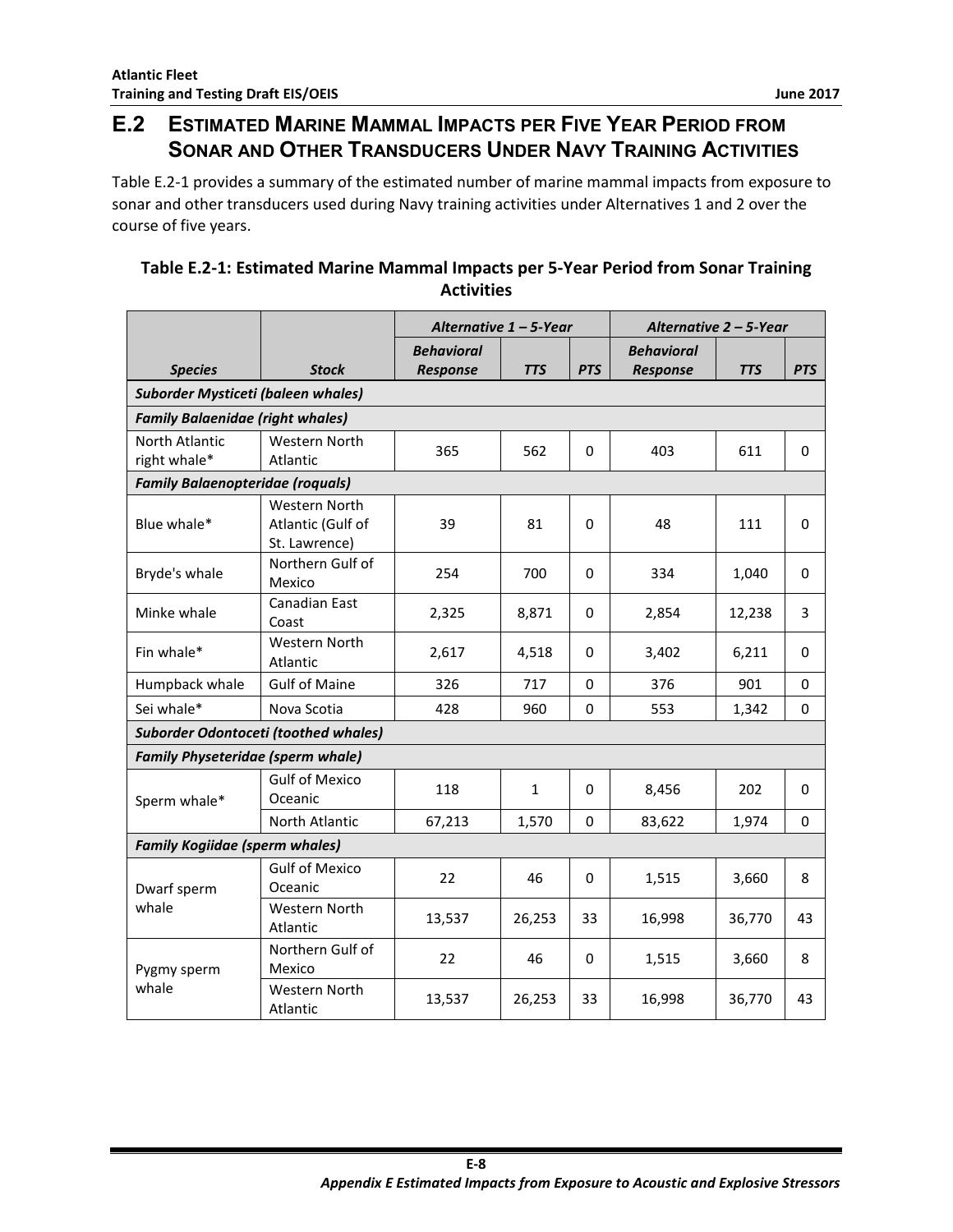|                                         |                                                    | Alternative 1 - 5-Year |                |             | Alternative $2 - 5$ -Year |                |            |  |  |  |
|-----------------------------------------|----------------------------------------------------|------------------------|----------------|-------------|---------------------------|----------------|------------|--|--|--|
|                                         |                                                    | <b>Behavioral</b>      |                |             | <b>Behavioral</b>         |                |            |  |  |  |
| <b>Species</b>                          | <b>Stock</b>                                       | <b>Response</b>        | <b>TTS</b>     | <b>PTS</b>  | <b>Response</b>           | <b>TTS</b>     | <b>PTS</b> |  |  |  |
| <b>Family Ziphiidae (beaked whales)</b> |                                                    |                        |                |             |                           |                |            |  |  |  |
| <b>Blainville's beaked</b>              | Northern Gulf of<br>Mexico                         | 173                    | 0              | $\mathbf 0$ | 6,621                     | 92             | 0          |  |  |  |
| whale                                   | Western North<br>Atlantic                          | 60,552                 | 477            | 0           | 76,666                    | 603            | 0          |  |  |  |
| Cuvier's beaked                         | Northern Gulf of<br>Mexico                         | 172                    | 0              | 0           | 6,581                     | 92             | 0          |  |  |  |
| whale                                   | Western North<br>Atlantic                          | 224,216                | 1,759          | $\mathbf 0$ | 283,712                   | 2,226          | 0          |  |  |  |
| Gervais' beaked                         | Northern Gulf of<br>Mexico                         | 173                    | $\mathbf 0$    | 0           | 6,621                     | 92             | 0          |  |  |  |
| whale                                   | Western North<br>Atlantic                          | 60,552                 | 477            | $\mathbf 0$ | 76,666                    | 603            | 0          |  |  |  |
| Northern<br>bottlenose whale            | Western North<br>Atlantic                          | 5,346                  | $\overline{7}$ | 0           | 5,820                     | $\overline{7}$ | 0          |  |  |  |
| Sowerby's beaked<br>whale               | Western North<br>Atlantic                          | 60,552                 | 477            | $\mathbf 0$ | 76,666                    | 603            | 0          |  |  |  |
| True's beaked<br>whale                  | Western North<br>Atlantic                          | 60,552                 | 477            | 0           | 76,666                    | 603            | 0          |  |  |  |
| <b>Family Delphinidae (dolphins)</b>    |                                                    |                        |                |             |                           |                |            |  |  |  |
| Atlantic spotted                        | Northern Gulf of<br>Mexico                         | 4,623                  | 53             | 0           | 22,411                    | 1,323          | 0          |  |  |  |
| dolphin                                 | Western North<br>Atlantic                          | 533,227                | 37,062         | $\mathbf 0$ | 644,672                   | 45,856         | $\bf{0}$   |  |  |  |
| Atlantic white-<br>sided dolphin        | Western North<br>Atlantic                          | 66,715                 | 4,287          | 0           | 85,197                    | 5,730          | 0          |  |  |  |
|                                         | Choctawatchee<br>Bay                               | 33                     | $\mathbf 0$    | 0           | 33                        | 0              | 0          |  |  |  |
|                                         | <b>Gulf of Mexico</b><br>Eastern Coastal           | 125                    | 0              | $\mathbf 0$ | 208                       | 0              | 0          |  |  |  |
|                                         | <b>Gulf of Mexico</b><br>Northern Coastal          | 1,092                  | 8              | 0           | 7,088                     | 340            | 0          |  |  |  |
| Bottlenose                              | <b>Gulf of Mexico</b><br>Western Coastal           | 10,675                 | 1,585          | 0           | 17,791                    | 2,641          | 0          |  |  |  |
| dolphin                                 | <b>Indian River</b><br>Lagoon Estuarine<br>System  | 925                    | 98             | $\mathbf 0$ | 925                       | 98             | 0          |  |  |  |
|                                         | Jacksonville<br><b>Estuarine System</b>            | 203                    | 44             | 0           | 203                       | 44             | $\bf{0}$   |  |  |  |
|                                         | Mississippi Sound,<br>Lake Borgne, Bay<br>Boudreau | $\pmb{0}$              | 0              | 0           | $\pmb{0}$                 | $\pmb{0}$      | 0          |  |  |  |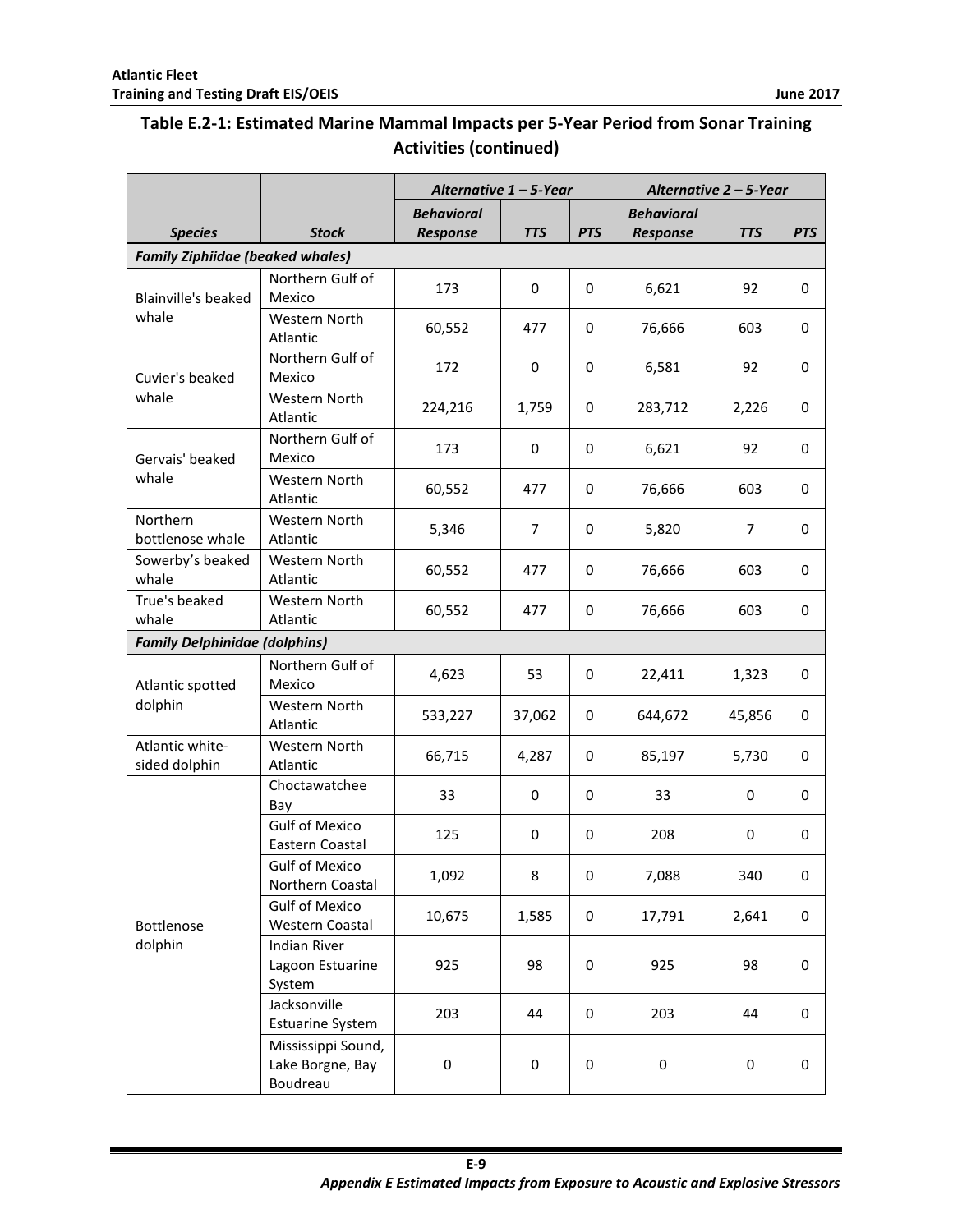|                    |                                                                       | Alternative 1 - 5-Year<br><b>Behavioral</b><br><b>PTS</b><br><b>TTS</b><br><b>Response</b> |                |             | Alternative 2 – 5-Year |             |             |
|--------------------|-----------------------------------------------------------------------|--------------------------------------------------------------------------------------------|----------------|-------------|------------------------|-------------|-------------|
|                    |                                                                       |                                                                                            |                |             | <b>Behavioral</b>      |             |             |
| <b>Species</b>     | <b>Stock</b>                                                          |                                                                                            |                |             | <b>Response</b>        | <b>TTS</b>  | <b>PTS</b>  |
|                    | Northern Gulf of<br>Mexico<br><b>Continental Shelf</b>                | 7,909                                                                                      | 62             | 0           | 51,518                 | 2,476       | 0           |
|                    | Northern Gulf of<br>Mexico Oceanic                                    | 893                                                                                        | $\overline{7}$ | $\mathbf 0$ | 5,799                  | 279         | $\mathbf 0$ |
|                    | Northern North<br>Carolina Estuarine<br>System                        | 9,389                                                                                      | 1,561          | $\mathbf 0$ | 12,975                 | 2,282       | $\mathbf 0$ |
|                    | Southern North<br>Carolina Estuarine<br>System                        | 0                                                                                          | $\mathbf 0$    | $\mathbf 0$ | $\mathbf 0$            | $\mathbf 0$ | $\mathbf 0$ |
|                    | Western North<br><b>Atlantic Northern</b><br>Florida Coastal          | 3,945                                                                                      | 196            | $\mathbf 0$ | 5,063                  | 248         | $\mathbf 0$ |
|                    | Western North<br><b>Atlantic Central</b><br>Florida Coastal           | 18,813                                                                                     | 779            | 0           | 24,471                 | 1,054       | $\mathbf 0$ |
|                    | Western North<br><b>Atlantic Northern</b><br><b>Migratory Coastal</b> | 109,326                                                                                    | 9,707          | 3           | 121,789                | 10,532      | 3           |
|                    | Western North<br><b>Atlantic South</b><br>Carolina/Georgia<br>Coastal | 19,638                                                                                     | 879            | $\mathbf 0$ | 26,028                 | 1,216       | $\mathbf 0$ |
|                    | Western North<br><b>Atlantic Southern</b><br>Migratory Coastal        | 52,116                                                                                     | 2,799          | 3           | 67,350                 | 3,786       | 3           |
|                    | Western North<br>Atlantic Offshore                                    | 1,274,819                                                                                  | 106,520        | 44          | 1,503,796              | 123,436     | 44          |
| Clymene dolphin    | Northern Gulf of<br>Mexico                                            | 480                                                                                        | 15             | $\mathbf 0$ | 26,310                 | 2,068       | $\mathbf 0$ |
|                    | Western North<br>Atlantic                                             | 308,859                                                                                    | 19,433         | 0           | 380,894                | 24,276      | $\bf{0}$    |
| False killer whale | Northern Gulf of<br>Mexico                                            | 202                                                                                        | 6              | 0           | 8,985                  | 632         | 0           |
|                    | Western North<br>Atlantic                                             | 36,806                                                                                     | 2,108          | 0           | 47,108                 | 2,750       | 0           |
| Fraser's dolphin   | Northern Gulf of<br>Mexico                                            | 296                                                                                        | $\overline{2}$ | 0           | 4,825                  | 254         | 0           |
|                    | Western North<br>Atlantic                                             | 17,721                                                                                     | 911            | $\mathbf 0$ | 22,526                 | 1,307       | 0           |
| Killer whale       | Northern Gulf of<br>Mexico                                            | 4                                                                                          | 0              | 0           | 394                    | 22          | 0           |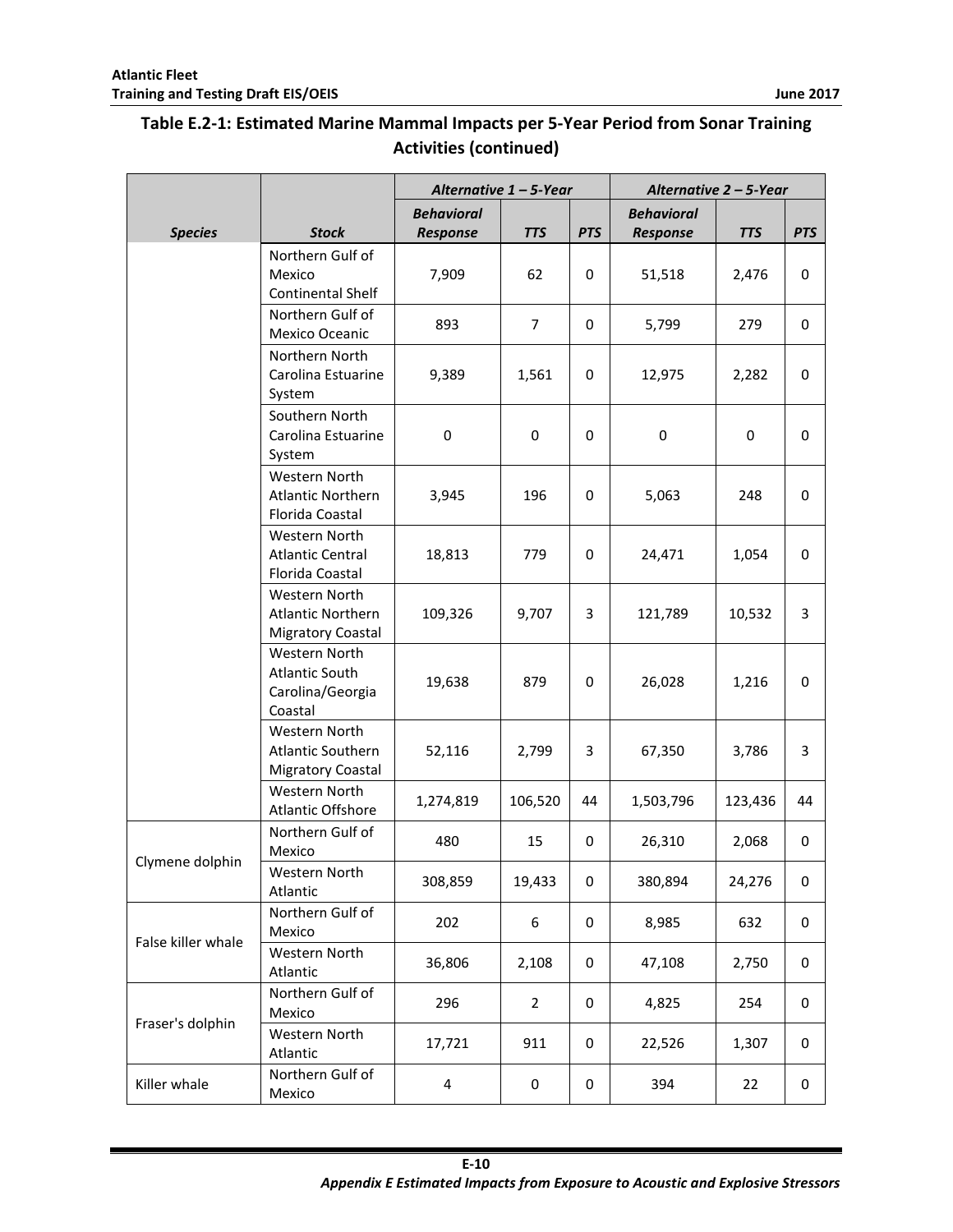|                                       |                                  |                   | Alternative 1 - 5-Year |            | Alternative 2 - 5-Year |            |             |
|---------------------------------------|----------------------------------|-------------------|------------------------|------------|------------------------|------------|-------------|
|                                       |                                  | <b>Behavioral</b> |                        |            | <b>Behavioral</b>      |            |             |
| <b>Species</b>                        | <b>Stock</b>                     | <b>Response</b>   | <b>TTS</b>             | <b>PTS</b> | <b>Response</b>        | <b>TTS</b> | <b>PTS</b>  |
|                                       | <b>Western North</b><br>Atlantic | 352               | 16                     | 0          | 423                    | 21         | 0           |
| Long-finned pilot<br>whale            | Western North<br>Atlantic        | 78,957            | 3,999                  | 0          | 98,198                 | 5,114      | $\mathbf 0$ |
| Melon-headed                          | Northern Gulf of<br>Mexico       | 342               | 10                     | 0          | 28,375                 | 2,063      | 0           |
| whale                                 | Western North<br>Atlantic        | 165,323           | 9,376                  | 0          | 209,793                | 12,136     | 0           |
| Pantropical                           | Northern Gulf of<br>Mexico       | 2,745             | 79                     | 0          | 273,629                | 20,760     |             |
| spotted dolphin                       | Western North<br>Atlantic        | 647,553           | 38,972                 | 0          | 818,890                | 50,869     | 0           |
| Pygmy killer                          | Northern Gulf of<br>Mexico       | 82                | $\overline{2}$         | 0          | 6,236                  | 461        | $\mathbf 0$ |
| whale                                 | Western North<br>Atlantic        | 29,051            | 1,544                  | 0          | 36,531                 | 2,041      | 0           |
|                                       | Northern Gulf of<br>Mexico       | 192               | 5                      | 0          | 9,657                  | 698        | 0           |
| Risso's dolphin                       | Western North<br>Atlantic        | 94,653            | 5,289                  | 0          | 124,942                | 7,202      | 0           |
| Rough-toothed                         | Northern Gulf of<br>Mexico       | 418               | 16                     | 0          | 12,131                 | 1,018      | $\mathbf 0$ |
| dolphin                               | Western North<br>Atlantic        | 85,936            | 6,080                  | 0          | 110,339                | 8,059      | 0           |
| Short-beaked<br>common dolphin        | Western North<br>Atlantic        | 966,328           | 78,755                 | 0          | 1,266,663              | 107,219    | $\mathbf 0$ |
| Short-finned pilot<br>whale           | Northern Gulf of<br>Mexico       | 143,190           | 7,142                  | 0          | 186,450                | 9,269      | 0           |
| Spinner dolphin                       | Northern Gulf of<br>Mexico       | 1,103             | 33                     | 0          | 133,750                | 10,609     | 0           |
|                                       | Western North<br>Atlantic        | 325,367           | 20,885                 | 0          | 413,141                | 27,437     | 0           |
| Striped dolphin                       | Northern Gulf of<br>Mexico       | 326               | 10                     | 0          | 24,859                 | 1,948      | 0           |
|                                       | Western North<br>Atlantic        | 425,004           | 25,620                 | 0          | 514,074                | 32,134     | 0           |
| White-beaked<br>dolphin               | Western North<br>Atlantic        | 184               | 8                      | 0          | 189                    | 8          | 0           |
| <b>Family Phocoenidae (porpoises)</b> |                                  |                   |                        |            |                        |            |             |
| Harbor porpoise                       | Gulf of Maine/Bay<br>of Fundy    | 108,906           | 35,338                 | 58         | 126,765                | 42,163     | 69          |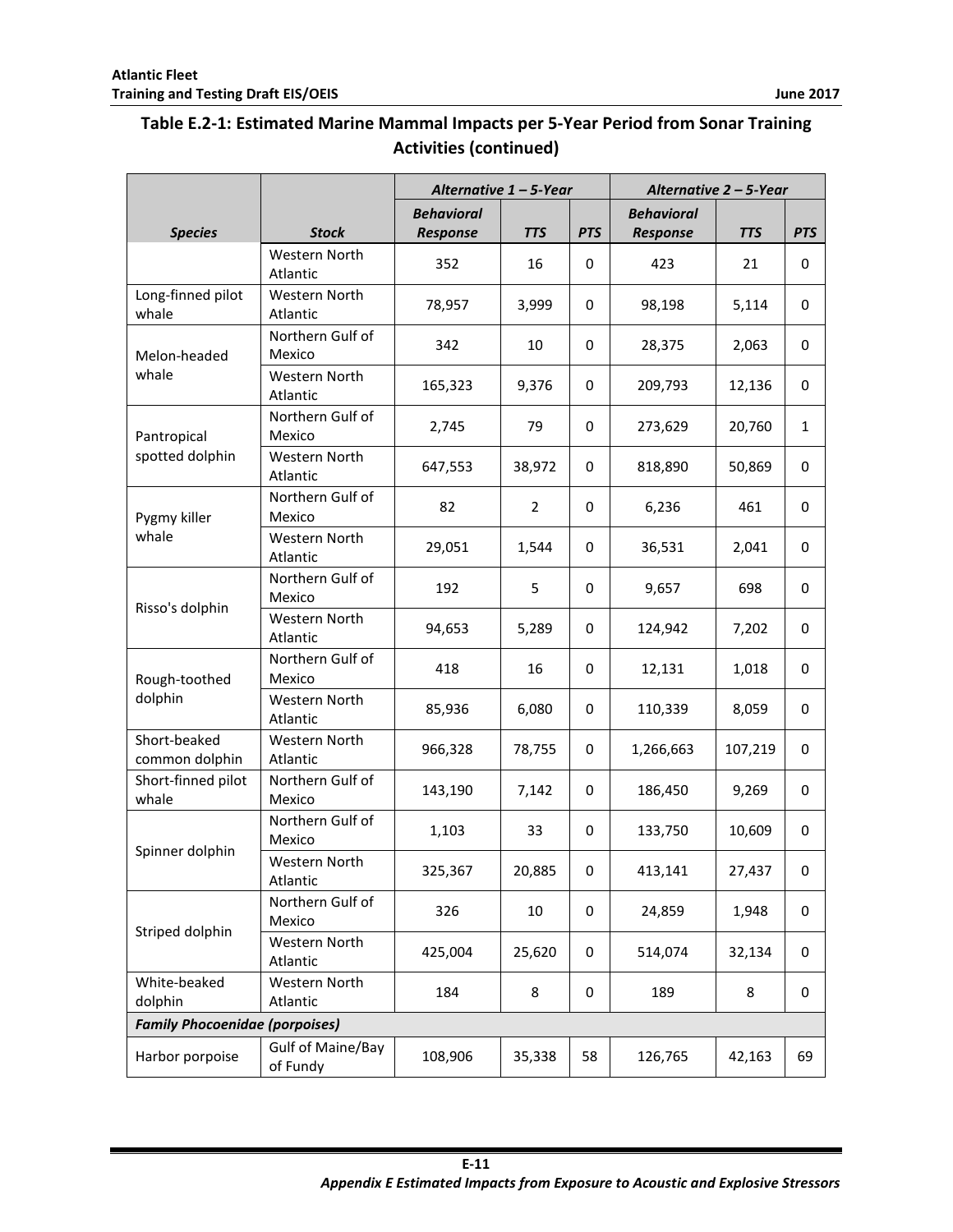|                                       |                    | Alternative $1 - 5$ -Year |                                         |            | Alternative $2 - 5$ -Year |                          |                |
|---------------------------------------|--------------------|---------------------------|-----------------------------------------|------------|---------------------------|--------------------------|----------------|
|                                       |                    | <b>Behavioral</b>         |                                         |            | <b>Behavioral</b>         |                          |                |
| <b>Species</b>                        | <b>Stock</b>       | <b>Response</b>           | <b>TTS</b>                              | <b>PTS</b> | <b>Response</b>           | <b>TTS</b>               | <b>PTS</b>     |
| <b>Suborder Pinnipedia</b>            |                    |                           |                                         |            |                           |                          |                |
| <b>Family Phocidae (true seals)</b>   |                    |                           |                                         |            |                           |                          |                |
| Gray seal                             | Western North      |                           |                                         |            |                           |                          | $\mathbf{1}$   |
|                                       | Atlantic           |                           | $\mathbf{1}$<br>2,142<br>2,184<br>5,030 |            |                           |                          |                |
| Harbor seal                           | Western North      | 3,473                     | 8,158                                   | 2          | 3,542                     |                          | $\overline{2}$ |
|                                       | Atlantic           |                           |                                         |            |                           | 5,054<br>8,196<br>28,764 |                |
| Harp seal                             | Western North      | 13,431                    | 28,757                                  | 4          | 13,459                    |                          | 4              |
|                                       | Atlantic           |                           |                                         |            |                           |                          |                |
| Hooded seal                           | Western North      | 204                       | 427                                     | 0          | 214                       | 447                      | $\Omega$       |
|                                       | Atlantic           |                           |                                         |            |                           |                          |                |
| <b>Order Sirenia</b>                  |                    |                           |                                         |            |                           |                          |                |
| <b>Family Trichechidae (manatees)</b> |                    |                           |                                         |            |                           |                          |                |
| West Indian                           | Florida, Antillean | 51                        | 86                                      | 0          | 55                        | 86                       | 0              |
| manatee*                              |                    |                           |                                         |            |                           |                          |                |

\* ESA-listed species (all stocks) within the AFTT Study Area

✝NSD: No stock designation

PTS: permanent threshold shift; TTS: temporary threshold shift

# <span id="page-17-0"></span>**E.3 ESTIMATED MARINE MAMMAL IMPACTS FROM SONAR AND OTHER TRANSDUCERS UNDER NAVY TESTING ACTIVITIES**

[Table E.3-1](#page-18-0) provides a summary of the estimated number of marine mammal impacts from exposure to sonar and other transducers used during Navy testing activities under Alternatives 1 and 2 over the course of a year.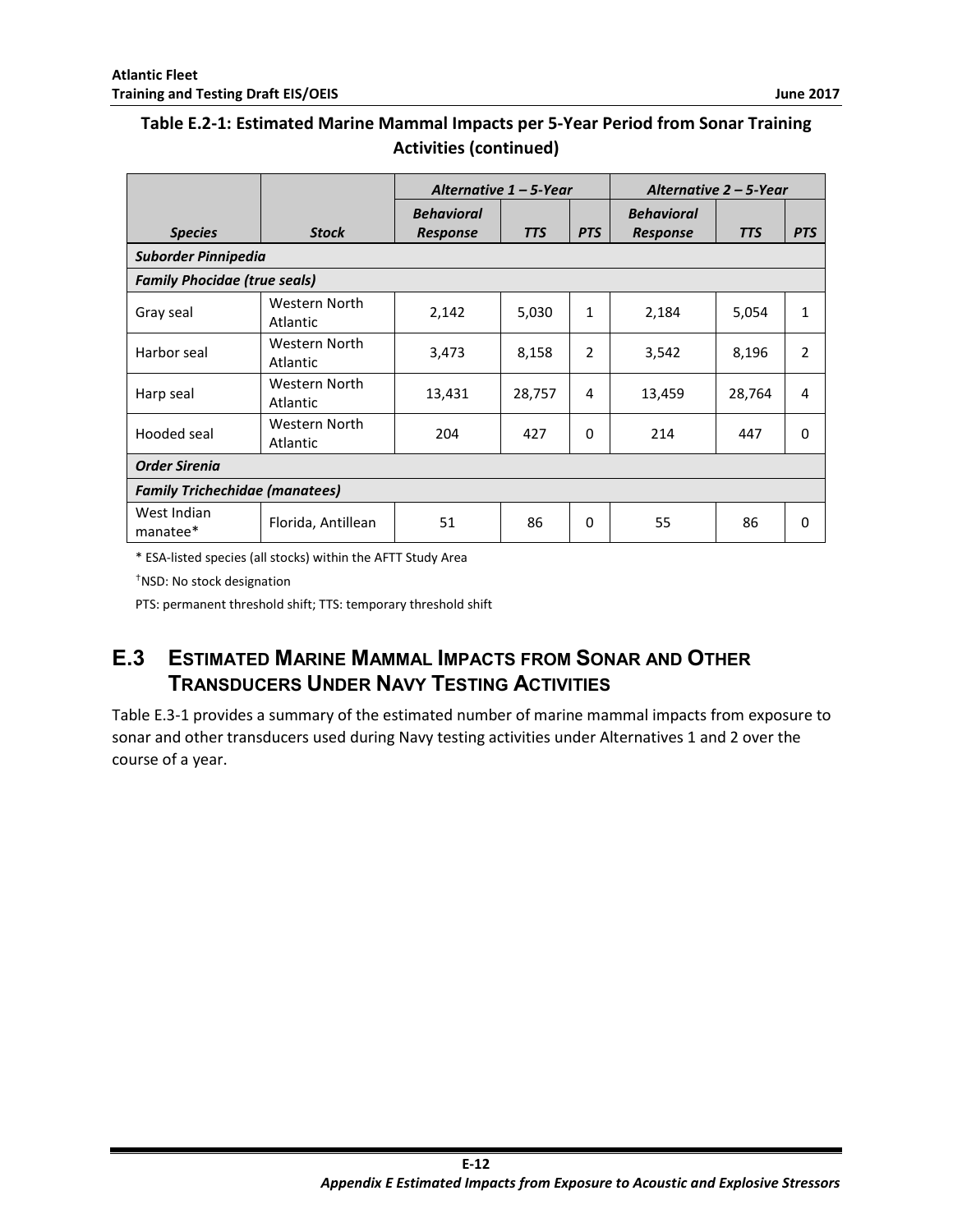<span id="page-18-0"></span>

|                                             |                                                     | Alternative 1 – Minimum              |            |                | Alternative 1 - Maximum              |            |                | <b>Alternative 2</b>                 |            |                |
|---------------------------------------------|-----------------------------------------------------|--------------------------------------|------------|----------------|--------------------------------------|------------|----------------|--------------------------------------|------------|----------------|
| <b>Species</b>                              | <b>Stock</b>                                        | <b>Behavioral</b><br><b>Response</b> | <b>TTS</b> | <b>PTS</b>     | <b>Behavioral</b><br><b>Response</b> | <b>TTS</b> | <b>PTS</b>     | <b>Behavioral</b><br><b>Response</b> | <b>TTS</b> | <b>PTS</b>     |
| <b>Suborder Mysticeti (baleen whales)</b>   |                                                     |                                      |            |                |                                      |            |                |                                      |            |                |
| <b>Family Balaenidae (right whales)</b>     |                                                     |                                      |            |                |                                      |            |                |                                      |            |                |
| North Atlantic right<br>whale*              | Western North<br>Atlantic                           | 125                                  | 241        | $\mathbf 0$    | 140                                  | 244        | $\Omega$       | 140                                  | 244        | 0              |
| <b>Family Balaenopteridae (roquals)</b>     |                                                     |                                      |            |                |                                      |            |                |                                      |            |                |
| Blue whale*                                 | Western North<br>Atlantic (Gulf of St.<br>Lawrence) | 4                                    | 16         | $\Omega$       | 5                                    | 16         | 0              | 5                                    | 16         | $\Omega$       |
| Bryde's whale                               | Northern Gulf of<br>Mexico                          | 51                                   | 126        | $\mathbf 0$    | 54                                   | 126        | 0              | 54                                   | 126        | $\Omega$       |
| Minke whale                                 | <b>Canadian East Coast</b>                          | 354                                  | 1,273      | $\mathbf{1}$   | 381                                  | 1,278      | $\mathbf{1}$   | 383                                  | 1,279      | $\mathbf{1}$   |
| Fin whale*                                  | <b>Western North</b><br>Atlantic                    | 1,146                                | 2,352      | $\overline{2}$ | 1,277                                | 2,378      | $\overline{2}$ | 1,282                                | 2,379      | $\overline{2}$ |
| Humpback whale                              | <b>Gulf of Maine</b>                                | 210                                  | 293        | $\mathbf 0$    | 225                                  | 295        | $\Omega$       | 225                                  | 296        | $\Omega$       |
| Sei whale*                                  | Nova Scotia                                         | 150                                  | 309        | $\mathbf 0$    | 167                                  | 312        | $\mathbf 0$    | 168                                  | 312        | $\mathbf 0$    |
| <b>Suborder Odontoceti (toothed whales)</b> |                                                     |                                      |            |                |                                      |            |                |                                      |            |                |
| <b>Family Physeteridae (sperm whale)</b>    |                                                     |                                      |            |                |                                      |            |                |                                      |            |                |
| Sperm whale*                                | <b>Gulf of Mexico</b><br>Oceanic                    | 1,297                                | 24         | 0              | 1,343                                | 24         | 0              | 1,343                                | 24         | $\Omega$       |
|                                             | <b>North Atlantic</b>                               | 10,748                               | 330        | $\mathbf 0$    | 12,013                               | 331        | $\mathbf 0$    | 12,054                               | 331        | $\mathbf 0$    |
| <b>Family Kogiidae (sperm whales)</b>       |                                                     |                                      |            |                |                                      |            |                |                                      |            |                |
|                                             | <b>Gulf of Mexico</b><br>Oceanic                    | 326                                  | 472        | $\mathbf{1}$   | 343                                  | 473        | $\mathbf{1}$   | 343                                  | 473        | $\mathbf{1}$   |
| Dwarf sperm whale                           | <b>Western North</b><br>Atlantic                    | 1,190                                | 3,424      | $\overline{7}$ | 1,324                                | 3,456      | $\overline{7}$ | 1,334                                | 3,457      | $\overline{7}$ |
| Pygmy sperm whale                           | Northern Gulf of<br>Mexico                          | 326                                  | 472        | $\mathbf{1}$   | 343                                  | 473        | $\mathbf{1}$   | 343                                  | 473        | 1              |
|                                             | Western North<br>Atlantic                           | 1,190                                | 3,424      | $\overline{7}$ | 1,324                                | 3,456      | $\overline{7}$ | 1,334                                | 3,457      | $\overline{7}$ |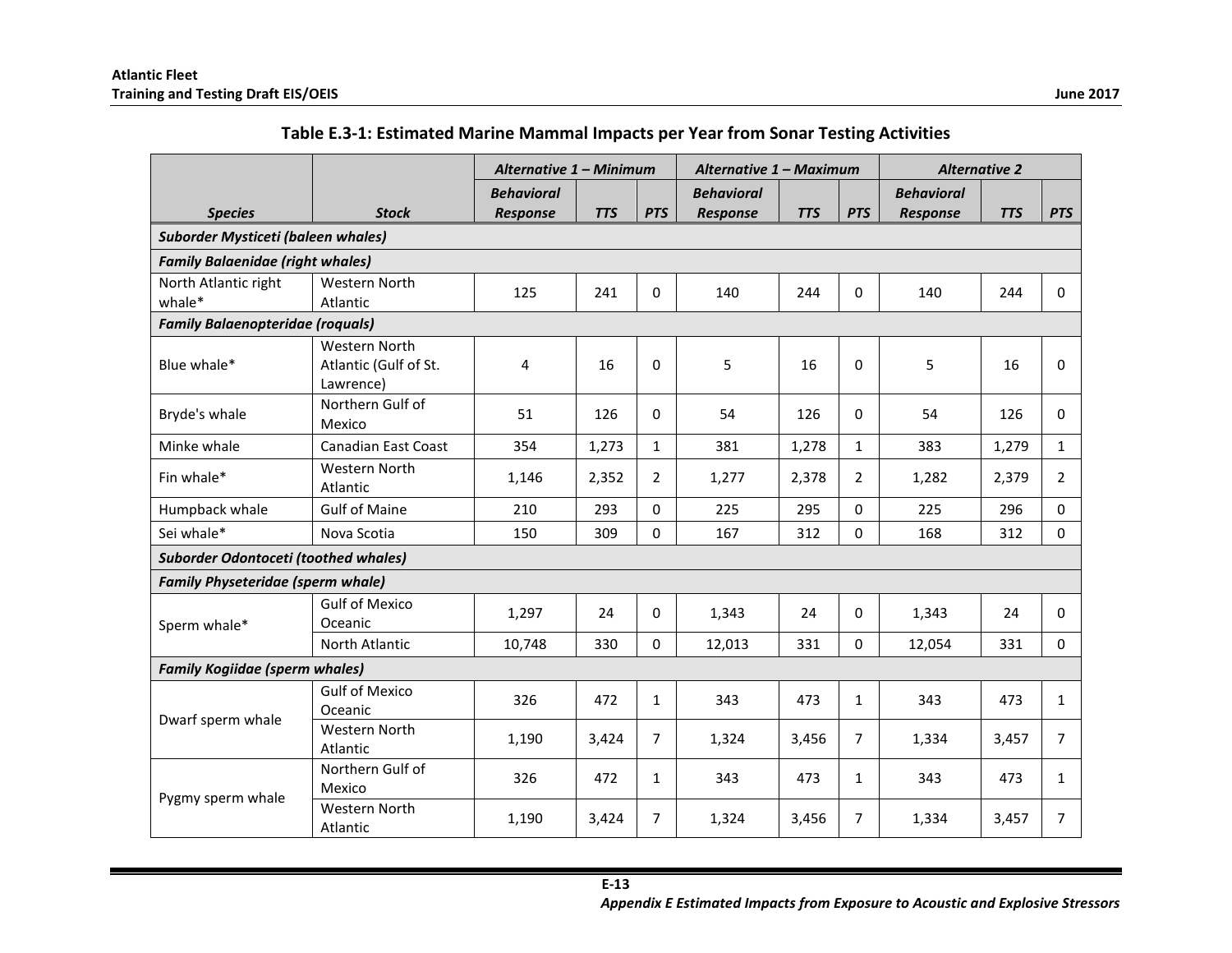|                                         |                                          | Alternative 1 - Minimum              |                |            | Alternative 1 - Maximum              |                                                                                                                |              |                                      |                                                                                           |             |
|-----------------------------------------|------------------------------------------|--------------------------------------|----------------|------------|--------------------------------------|----------------------------------------------------------------------------------------------------------------|--------------|--------------------------------------|-------------------------------------------------------------------------------------------|-------------|
| <b>Species</b>                          | <b>Stock</b>                             | <b>Behavioral</b><br><b>Response</b> | <b>TTS</b>     | <b>PTS</b> | <b>Behavioral</b><br><b>Response</b> | <b>TTS</b>                                                                                                     | <b>PTS</b>   | <b>Behavioral</b><br><b>Response</b> | <b>TTS</b>                                                                                | <b>PTS</b>  |
| <b>Family Ziphiidae (beaked whales)</b> |                                          |                                      |                |            |                                      |                                                                                                                |              |                                      |                                                                                           |             |
| <b>Blainville's beaked</b>              | Northern Gulf of<br>Mexico               | 1,495                                | $\overline{7}$ | $\Omega$   | 1,550                                | $\overline{7}$                                                                                                 | $\Omega$     | 1,550                                | $\overline{7}$                                                                            | $\Omega$    |
| whale                                   | Western North<br>Atlantic                | 9,356                                | 93             | $\Omega$   | 10,323                               | 93                                                                                                             | $\mathbf{0}$ | 10,374                               | 93                                                                                        | $\Omega$    |
| Cuvier's beaked whale                   | Northern Gulf of<br>Mexico               | 1,486                                | $\overline{7}$ | $\Omega$   | 1,541                                | $\overline{7}$                                                                                                 | $\mathbf{0}$ | 1,541                                | $\overline{7}$                                                                            | $\Omega$    |
|                                         | Western North<br>Atlantic                | 34,366                               | 345            | $\Omega$   | 37,914                               | 345                                                                                                            | $\mathbf{0}$ | 38,102                               | 345                                                                                       | $\Omega$    |
| Gervais' beaked whale                   | Northern Gulf of<br>Mexico               | 1,550                                | $\overline{7}$ | $\Omega$   | 1,495                                | $\overline{7}$                                                                                                 | $\mathbf{0}$ | 1,550                                | $\overline{7}$                                                                            | $\Omega$    |
|                                         | Western North<br>Atlantic                | 9,356                                | 93             | $\Omega$   | 10,323                               | 93                                                                                                             | $\mathbf{0}$ | 10,374                               | <b>Alternative 2</b><br>93<br>3<br>93<br>93<br>3,616<br>11,709<br>1,375<br>31<br>$\Omega$ | $\mathbf 0$ |
| Northern bottlenose<br>whale            | Western North<br>Atlantic                | 882                                  | 3              | $\Omega$   | 784                                  | 3                                                                                                              | $\mathbf{0}$ | 889                                  |                                                                                           | $\mathbf 0$ |
| Sowerby's beaked<br>whale               | Western North<br>Atlantic                | 9,356                                | 93             | $\Omega$   | 10,323                               | 93                                                                                                             | $\Omega$     | 10,374                               |                                                                                           | $\Omega$    |
| True's beaked whale                     | Western North<br>Atlantic                | 9,356                                | 93             | $\Omega$   | 10,323                               | 93                                                                                                             | 0            | 10,374                               |                                                                                           | $\Omega$    |
| <b>Family Delphinidae (dolphins)</b>    |                                          |                                      |                |            |                                      |                                                                                                                |              |                                      |                                                                                           |             |
| Atlantic spotted                        | Northern Gulf of<br>Mexico               | 69,099                               | 3,616          | $\Omega$   | 68,880                               | 3,616                                                                                                          | $\Omega$     | 69,099                               |                                                                                           | $\Omega$    |
| dolphin                                 | <b>Western North</b><br>Atlantic         | 105,993                              | 11,709         | $\Omega$   | 94,826                               | 11,707<br>0<br>104,696<br>$\Omega$<br>1,374<br>33,540<br>$\mathbf{0}$<br>$\Omega$<br>31<br>$\mathbf{0}$<br>933 |              |                                      |                                                                                           |             |
| Atlantic white-sided<br>dolphin         | Western North<br>Atlantic                | 33,413                               | 1,375          | $\Omega$   | 30,507                               |                                                                                                                |              |                                      |                                                                                           |             |
|                                         | Choctawatchee Bay                        | 933                                  | 31             | 0          | 932                                  |                                                                                                                |              |                                      |                                                                                           | $\mathbf 0$ |
| Bottlenose dolphin                      | <b>Gulf of Mexico Eastern</b><br>Coastal | 0                                    | $\mathbf 0$    | $\Omega$   | $\mathbf 0$                          | $\Omega$                                                                                                       | 0            | $\Omega$                             |                                                                                           | $\mathbf 0$ |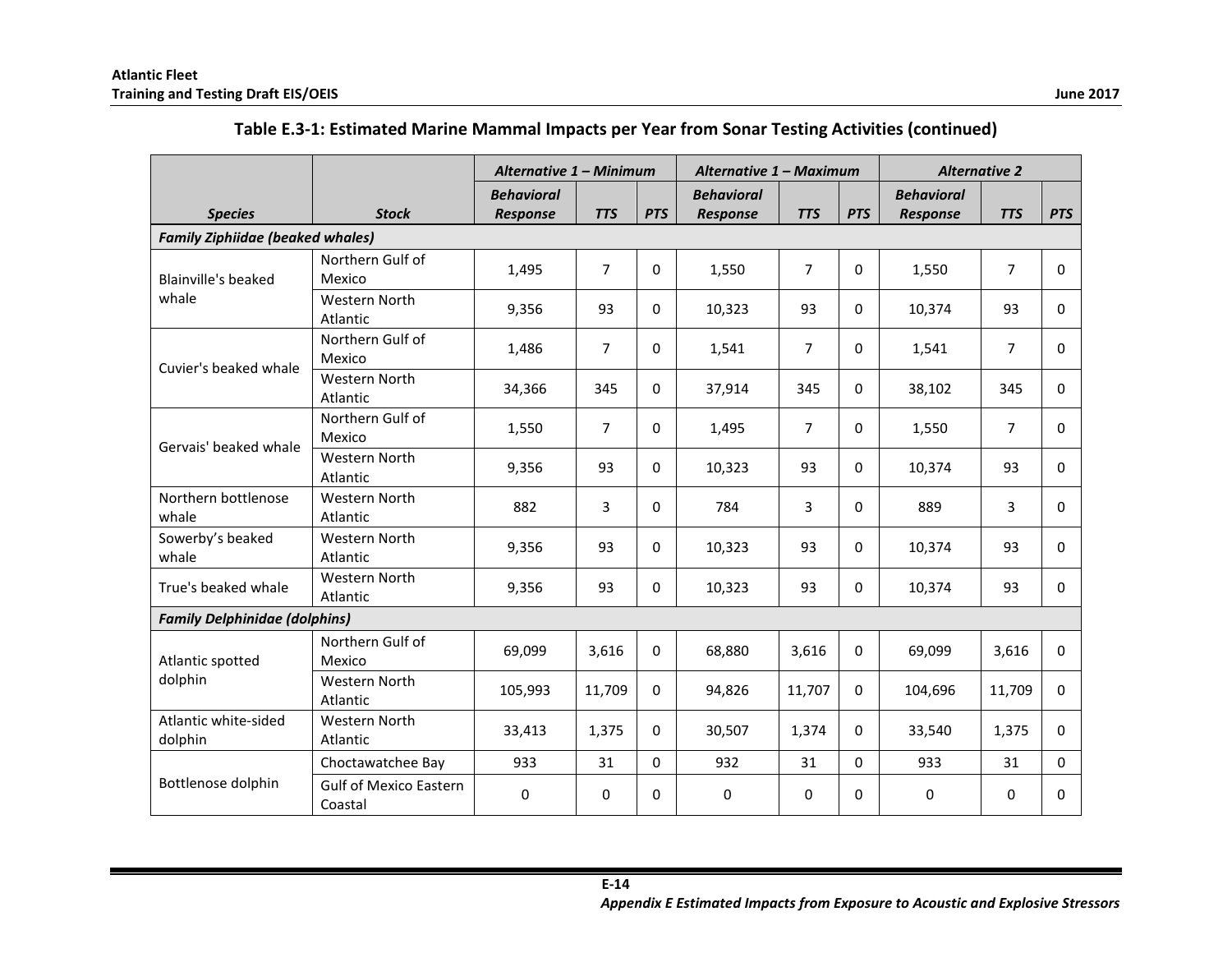|                |                                                                    | Alternative 1 - Minimum              |             |             | Alternative 1 - Maximum              |                  |             | <b>Alternative 2</b>                 |             |              |
|----------------|--------------------------------------------------------------------|--------------------------------------|-------------|-------------|--------------------------------------|------------------|-------------|--------------------------------------|-------------|--------------|
| <b>Species</b> | <b>Stock</b>                                                       | <b>Behavioral</b><br><b>Response</b> | <b>TTS</b>  | <b>PTS</b>  | <b>Behavioral</b><br><b>Response</b> | <b>TTS</b>       | <b>PTS</b>  | <b>Behavioral</b><br><b>Response</b> | <b>TTS</b>  | <b>PTS</b>   |
|                | <b>Gulf of Mexico</b><br>Northern Coastal                          | 16,034                               | 824         | 0           | 15,983                               | 824              | $\mathbf 0$ | 16,034                               | 824         | $\Omega$     |
|                | <b>Gulf of Mexico</b><br>Western Coastal                           | 2,150                                | 86          | $\mathbf 0$ | 2,150                                | 86               | $\Omega$    | 2,150                                | 86          | $\Omega$     |
|                | Indian River Lagoon<br><b>Estuarine System</b>                     | 0                                    | $\mathbf 0$ | 0           | 0                                    | $\mathbf 0$      | $\mathbf 0$ | $\boldsymbol{0}$                     | $\mathbf 0$ | $\Omega$     |
|                | Jacksonville Estuarine<br>System                                   | $\mathbf{0}$                         | 3           | $\Omega$    | $\mathbf 0$                          | 3                | $\Omega$    | $\mathbf 0$                          | 3           | $\Omega$     |
|                | Mississippi Sound,<br>Lake Borgne, Bay<br>Boudreau                 | $\mathbf{1}$                         | $\mathbf 0$ | $\mathbf 0$ | $\mathbf{1}$                         | $\Omega$         | $\Omega$    | $\mathbf{1}$                         | $\mathbf 0$ | $\Omega$     |
|                | Northern Gulf of<br><b>Mexico Continental</b><br>Shelf             | 121,782                              | 6,212       | 0           | 122,153                              | 6,212            | $\mathbf 0$ | 122,153                              | 6,212       | $\mathbf{0}$ |
|                | Northern Gulf of<br>Mexico Oceanic                                 | 13,391                               | 677         | 0           | 13,481                               | 677              | $\mathbf 0$ | 13,481                               | 677         | $\Omega$     |
|                | Northern North<br>Carolina Estuarine<br>System                     | 80                                   | 26          | 0           | 80                                   | 26               | $\mathbf 0$ | 80                                   | 26          | $\Omega$     |
|                | Southern North<br>Carolina Estuarine<br>System                     | $\boldsymbol{0}$                     | 0           | 0           | 0                                    | $\boldsymbol{0}$ | $\mathbf 0$ | $\pmb{0}$                            | $\mathbf 0$ | $\Omega$     |
|                | Western North<br><b>Atlantic Northern</b><br>Florida Coastal       | 311                                  | 47          | $\mathbf 0$ | 327                                  | 47               | $\mathbf 0$ | 320                                  | 47          | $\Omega$     |
|                | Western North<br><b>Atlantic Central</b><br><b>Florida Coastal</b> | 2,289                                | 232         | 0           | 2,366                                | 232              | 0           | 2,332                                | 232         | $\mathbf 0$  |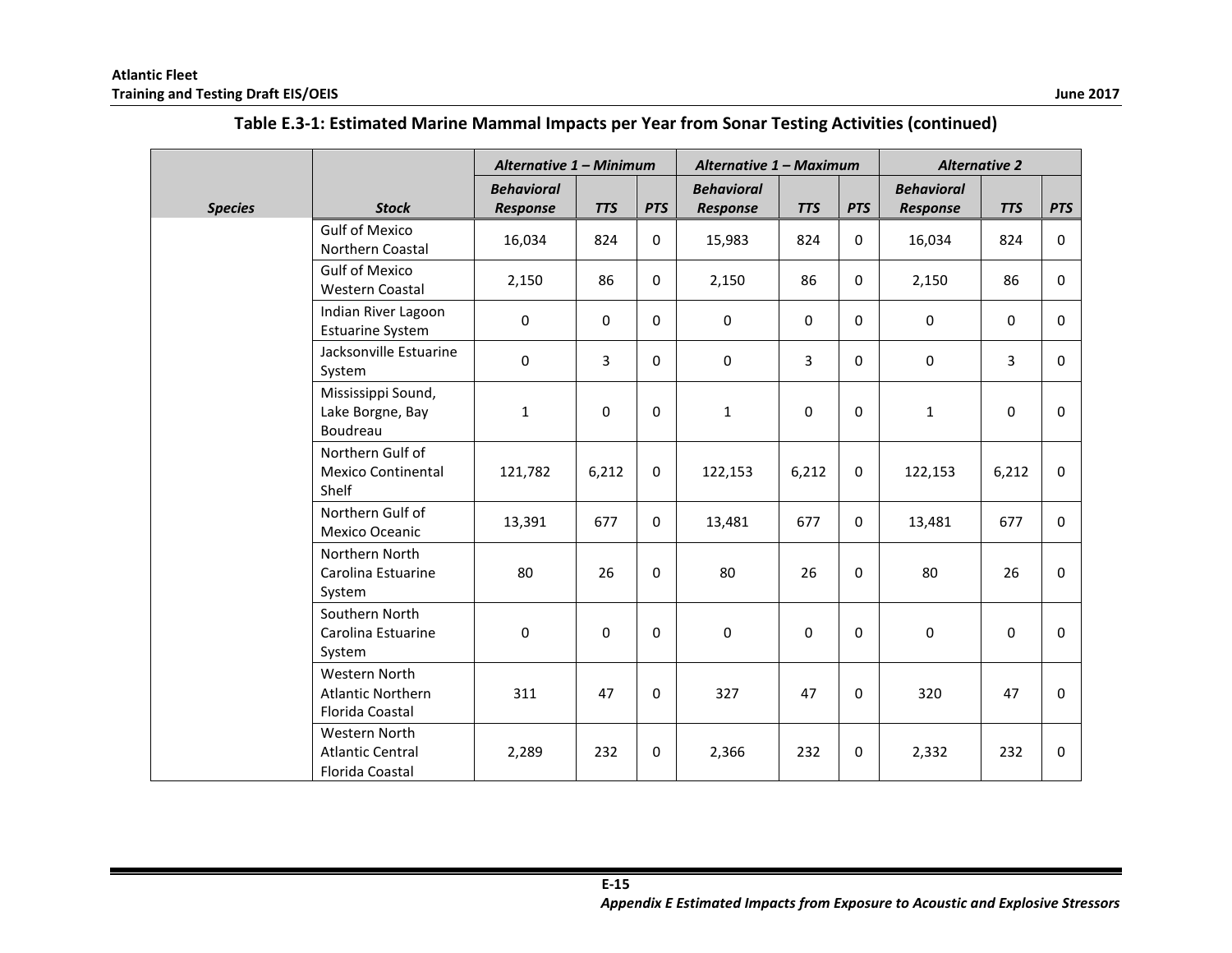|                            |                                                                              | Alternative 1 - Minimum              |              |              | Alternative 1 - Maximum              |              |              | <b>Alternative 2</b>                 |              |              |
|----------------------------|------------------------------------------------------------------------------|--------------------------------------|--------------|--------------|--------------------------------------|--------------|--------------|--------------------------------------|--------------|--------------|
| <b>Species</b>             | <b>Stock</b>                                                                 | <b>Behavioral</b><br><b>Response</b> | <b>TTS</b>   | <b>PTS</b>   | <b>Behavioral</b><br><b>Response</b> | <b>TTS</b>   | <b>PTS</b>   | <b>Behavioral</b><br><b>Response</b> | <b>TTS</b>   | <b>PTS</b>   |
|                            | Western North<br><b>Atlantic Northern</b><br><b>Migratory Coastal</b>        | 10,400                               | 1,119        | $\mathbf{1}$ | 11,205                               | 1,119        | $\mathbf{1}$ | 11,236                               | 1,119        | $\mathbf{1}$ |
|                            | Western North<br><b>Atlantic South</b><br>Carolina/Georgia<br>Coastal        | 1,556                                | 222          | 0            | 1,633                                | 222          | 0            | 1,599                                | 222          | $\Omega$     |
|                            | <b>Western North</b><br><b>Atlantic Southern</b><br><b>Migratory Coastal</b> | 3,897                                | 612          | 0            | 4,040                                | 612          | 0            | 3,987                                | 612          | 0            |
|                            | Western North<br><b>Atlantic Offshore</b>                                    | 108,837                              | 11,415       | 5            | 116,088                              | 11,416       | 5            | 115,756                              | 11,416       | 5            |
| Clymene dolphin            | Northern Gulf of<br>Mexico                                                   | 4,828                                | 96           | 0            | 4,965                                | 96           | $\Omega$     | 4,965                                | 96           | $\Omega$     |
|                            | Western North<br>Atlantic                                                    | 33,102                               | 3,585        | 0            | 35,438                               | 3,585        | $\Omega$     | 35,195                               | 3,585        | $\mathbf 0$  |
| False killer whale         | Northern Gulf of<br>Mexico                                                   | 1,997                                | 73           | 0            | 2,039                                | 73           | 0            | 2,039                                | 73           | 0            |
|                            | Western North<br>Atlantic                                                    | 3,603                                | 399          | 0            | 3,850                                | 400          | $\mathbf 0$  | 3,826                                | 400          | $\Omega$     |
|                            | Northern Gulf of<br>Mexico                                                   | 1,149                                | 58           | 0            | 1,170                                | 58           | 0            | 1,170                                | 58           | $\mathbf 0$  |
| Fraser's dolphin           | Western North<br>Atlantic                                                    | 1,282                                | 97           | $\Omega$     | 1,367                                | 97           | $\Omega$     | 1,373                                | 97           | $\mathbf 0$  |
|                            | Northern Gulf of<br>Mexico                                                   | 35                                   | $\mathbf{1}$ | 0            | 36                                   | $\mathbf{1}$ | 0            | 36                                   | $\mathbf{1}$ | $\mathbf 0$  |
| Killer whale               | Western North<br>Atlantic                                                    | 39                                   | 3            | 0            | 45                                   | 3            | $\Omega$     | 44                                   | 3            | $\Omega$     |
| Long-finned pilot<br>whale | Western North<br>Atlantic                                                    | 18,117                               | 823          | 0            | 20,015                               | 824          | $\mathbf 0$  | 20,101                               | 824          | $\mathbf 0$  |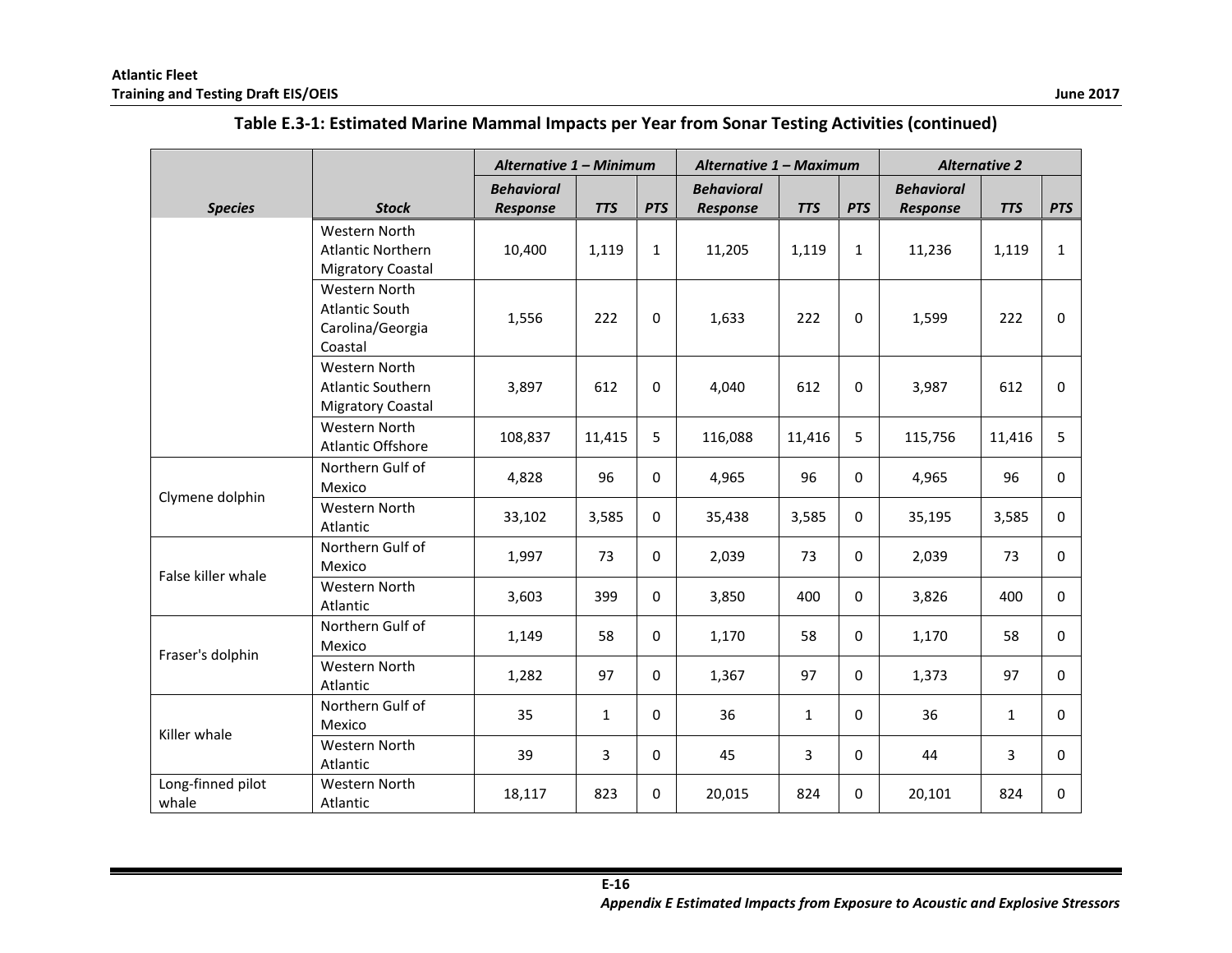|                                |                                  | Alternative 1 - Minimum              |            |            |                                      |                                                                                                                                                                                                                                                                                                                                                                                                                                        |              |                                      |            |            |
|--------------------------------|----------------------------------|--------------------------------------|------------|------------|--------------------------------------|----------------------------------------------------------------------------------------------------------------------------------------------------------------------------------------------------------------------------------------------------------------------------------------------------------------------------------------------------------------------------------------------------------------------------------------|--------------|--------------------------------------|------------|------------|
| <b>Species</b>                 | <b>Stock</b>                     | <b>Behavioral</b><br><b>Response</b> | <b>TTS</b> | <b>PTS</b> | <b>Behavioral</b><br><b>Response</b> | <b>TTS</b>                                                                                                                                                                                                                                                                                                                                                                                                                             | <b>PTS</b>   | <b>Behavioral</b><br><b>Response</b> | <b>TTS</b> | <b>PTS</b> |
| Melon-headed whale             | Northern Gulf of<br>Mexico       | 3,547                                | 65         | 0          | 3,659                                | 65                                                                                                                                                                                                                                                                                                                                                                                                                                     | 0            | 3,659                                | 65         | 0          |
|                                | Western North<br>Atlantic        | 15,695                               | 1,745      | 0          | 16,777                               | 1,746                                                                                                                                                                                                                                                                                                                                                                                                                                  | $\mathbf{0}$ | 16,638                               | 1,746      | 0          |
| Pantropical spotted            | Northern Gulf of<br>Mexico       | 27,407                               | 596        | 0          | 28,197                               | 596                                                                                                                                                                                                                                                                                                                                                                                                                                    | $\mathbf 0$  | 28,197                               | 596        | 0          |
| dolphin                        | Western North<br>Atlantic        | 72,069                               | 6,968      | 0          | 79,730                               | 6,971                                                                                                                                                                                                                                                                                                                                                                                                                                  | 0            | 80,083                               | 6,971      | 0          |
| Pygmy killer whale             | Northern Gulf of<br>Mexico       | 825                                  | 17         | 0          | 850                                  | Alternative 1 - Maximum<br><b>Alternative 2</b><br>17<br>0<br>850<br>17<br>293<br>0<br>2,867<br>293<br>44<br>$\Omega$<br>1,789<br>44<br>18,779<br>1,080<br>$\mathbf{0}$<br>1,080<br>0<br>3,994<br>173<br>173<br>8,644<br>1,159<br>0<br>1,159<br>13,452<br>$\mathbf 0$<br>326,828<br>13,452<br>1,141<br>$\mathbf 0$<br>18,932<br>1,141<br>251<br>0<br>9,869<br>251<br>33,278<br>3,851<br>0<br>3,851<br>68<br>$\mathbf 0$<br>2,978<br>68 | 0            |                                      |            |            |
|                                | <b>Western North</b><br>Atlantic | 2,686                                | 293        | 0          | 2,884                                |                                                                                                                                                                                                                                                                                                                                                                                                                                        |              |                                      |            | $\Omega$   |
| Risso's dolphin                | Northern Gulf of<br>Mexico       | 1,738                                | 44         | 0          | 1,789                                |                                                                                                                                                                                                                                                                                                                                                                                                                                        |              |                                      |            | 0          |
|                                | Western North<br>Atlantic        | 17,494                               | 1,079      | 0          | 18,770                               |                                                                                                                                                                                                                                                                                                                                                                                                                                        |              |                                      |            | 0          |
| Rough-toothed                  | Northern Gulf of<br>Mexico       | 3,935                                | 173        | 0          | 3,994                                |                                                                                                                                                                                                                                                                                                                                                                                                                                        |              |                                      |            | 0          |
| dolphin                        | Western North<br>Atlantic        | 8,185                                | 1,159      | 0          | 8,696                                |                                                                                                                                                                                                                                                                                                                                                                                                                                        |              |                                      |            | 0          |
| Short-beaked common<br>dolphin | Western North<br>Atlantic        | 299,511                              | 13,446     | 0          | 325,626                              |                                                                                                                                                                                                                                                                                                                                                                                                                                        |              |                                      |            | 0          |
| Short-finned pilot<br>whale    | Northern Gulf of<br>Mexico       | 17,713                               | 1,140      | 0          | 18,911                               |                                                                                                                                                                                                                                                                                                                                                                                                                                        |              |                                      |            | 0          |
| Spinner dolphin                | Northern Gulf of<br>Mexico       | 9,517                                | 251        | 0          | 9,869                                |                                                                                                                                                                                                                                                                                                                                                                                                                                        |              |                                      |            | 0          |
|                                | Western North<br>Atlantic        | 31,344                               | 3,850      | 0          | 33,527                               |                                                                                                                                                                                                                                                                                                                                                                                                                                        |              |                                      |            | 0          |
| Striped dolphin                | Northern Gulf of<br>Mexico       | 2,886                                | 68         | 0          | 2,978                                |                                                                                                                                                                                                                                                                                                                                                                                                                                        |              |                                      |            | 0          |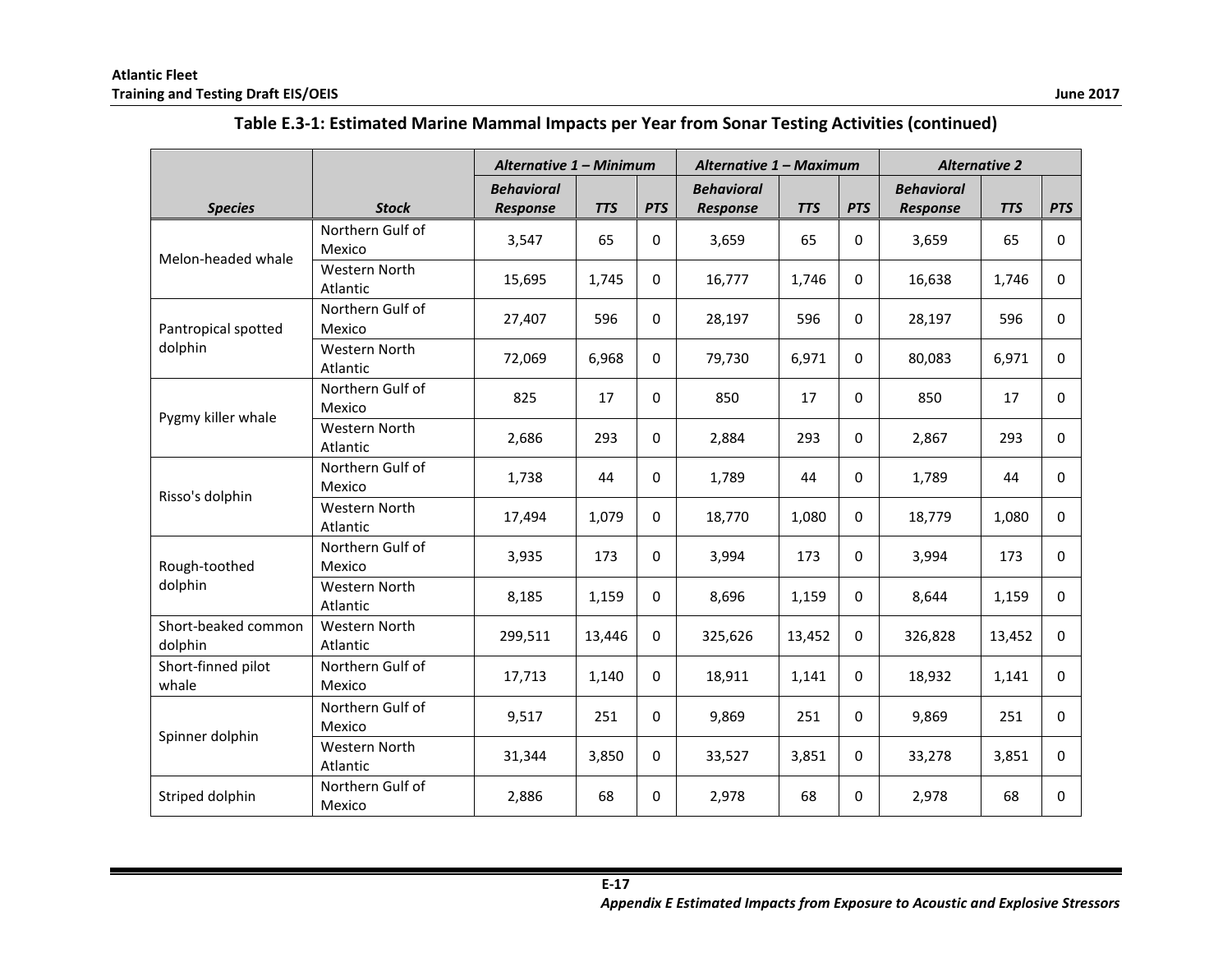|                                       |                                         | Alternative 1 - Minimum       |            |            | Alternative 1 - Maximum       |                |            | <b>Alternative 2</b>                 |            |                |
|---------------------------------------|-----------------------------------------|-------------------------------|------------|------------|-------------------------------|----------------|------------|--------------------------------------|------------|----------------|
| <b>Species</b>                        | <b>Stock</b>                            | <b>Behavioral</b><br>Response | <b>TTS</b> | <b>PTS</b> | <b>Behavioral</b><br>Response | <b>TTS</b>     | <b>PTS</b> | <b>Behavioral</b><br><b>Response</b> | <b>TTS</b> | <b>PTS</b>     |
|                                       | <b>Western North</b><br>Atlantic        | 88,085                        | 6,876      | 0          | 99,536                        | 6,879          | 0          | 100,045                              | 6,879      | $\Omega$       |
| White-beaked dolphin                  | Western North<br>Atlantic               | 49                            | 2          | 0          | 52                            | $\overline{2}$ | 0          | 52                                   | 2          | 0              |
| <b>Family Phocoenidae (porpoises)</b> |                                         |                               |            |            |                               |                |            |                                      |            |                |
| Harbor porpoise                       | Gulf of Maine/Bay of<br>Fundy           | 101,734                       | 22,202     | 51         | 115,355                       | 22,784         | 51         | 116,238                              | 22,785     | 51             |
| <b>Suborder Pinnipedia</b>            |                                         |                               |            |            |                               |                |            |                                      |            |                |
| <b>Family Phocidae (true seals)</b>   |                                         |                               |            |            |                               |                |            |                                      |            |                |
| Gray seal                             | <b>Western North</b><br>Atlantic        | 472                           | 532        | 2          | 503                           | 535            | 2          | 504                                  | 535        | $\overline{2}$ |
| Harbor seal                           | <b>Western North</b><br><b>Atlantic</b> | 765                           | 863        | 3          | 816                           | 868            | 3          | 817                                  | 868        | 3              |
| Harp seal                             | Western North<br>Atlantic               | 5,968                         | 4,359      | 0          | 6,391                         | 4,406          | 0          | 6,404                                | 4,406      | $\Omega$       |
| Hooded seal                           | <b>Western North</b><br>Atlantic        | 603                           | 393        | 0          | 671                           | 399            | 0          | 674                                  | 399        | 0              |
| <b>Order Sirenia</b>                  |                                         |                               |            |            |                               |                |            |                                      |            |                |
| <b>Family Trichechidae (manatees)</b> |                                         |                               |            |            |                               |                |            |                                      |            |                |
| West Indian manatee*                  | Florida, Antillean                      | 1                             | 6          | 0          | 1                             | 6              | 0          | 1                                    | 6          | 0              |

\* ESA-listed species (all stocks) within the AFTT Study Area

✝NSD: No stock designated

PTS: permanent threshold shift; TTS: temporary threshold shift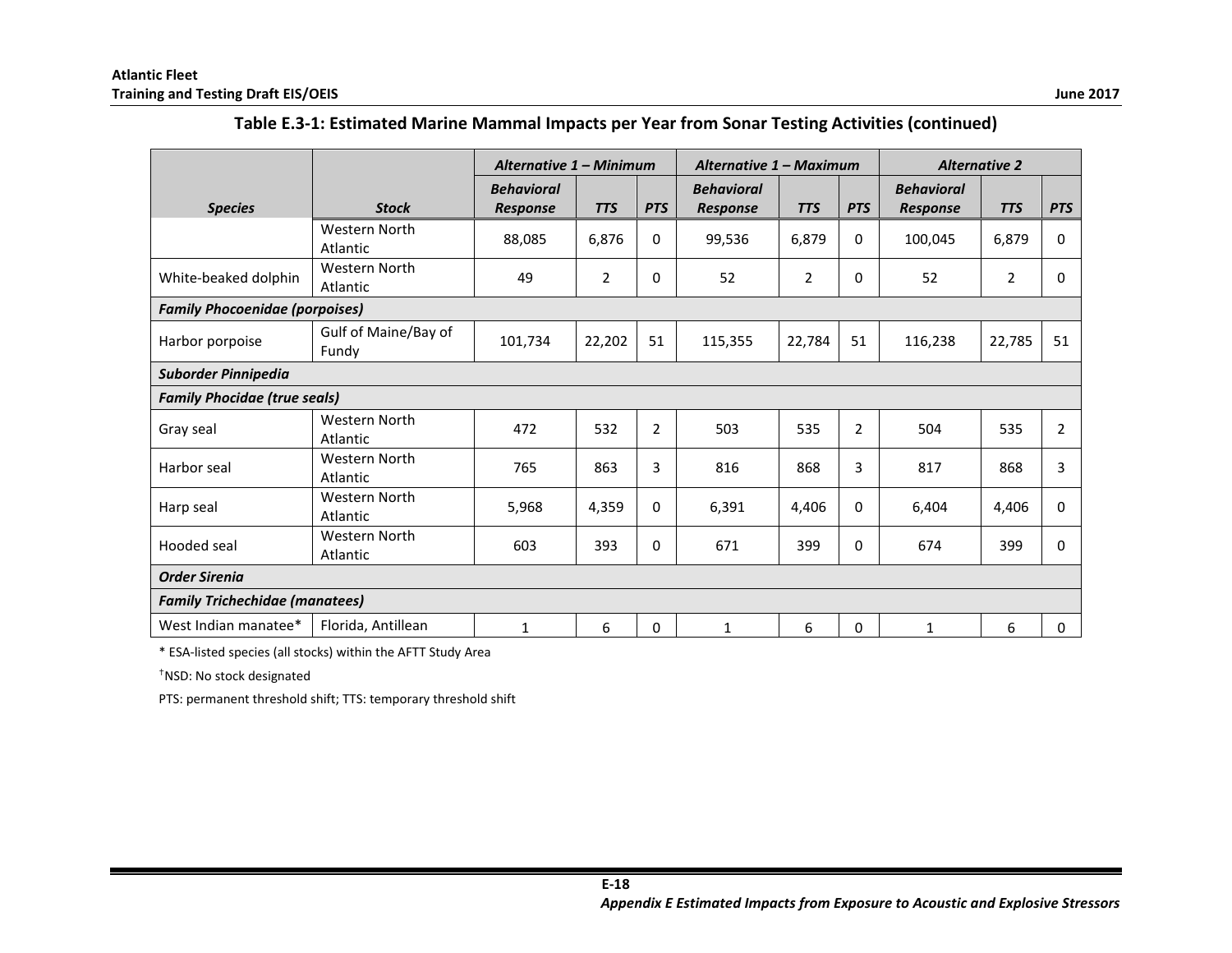# <span id="page-24-0"></span>**E.4 ESTIMATED MARINE MAMMAL IMPACTS PER FIVE YEAR PERIOD FROM SONAR AND OTHER TRANSDUCERS UNDER NAVY TESTING ACTIVITIES**

[Table E.4-1](#page-24-1) provides a summary of the estimated number of marine mammal impacts from exposure to sonar and other transducers used during Navy testing activities under Alternatives 1 and 2 over the course of five years.

|                                           |                                             |                   | Alternative 1 – 5-Year |             |                   | Alternative 2 – 5-Year |            |
|-------------------------------------------|---------------------------------------------|-------------------|------------------------|-------------|-------------------|------------------------|------------|
|                                           |                                             | <b>Behavioral</b> |                        |             | <b>Behavioral</b> |                        |            |
| <b>Species</b>                            | <b>Stock</b>                                | <b>Response</b>   | <b>TTS</b>             | <b>PTS</b>  | <b>Response</b>   | <b>TTS</b>             | <b>PTS</b> |
| <b>Suborder Mysticeti (baleen whales)</b> |                                             |                   |                        |             |                   |                        |            |
| <b>Family Balaenidae (right whales)</b>   |                                             |                   |                        |             |                   |                        |            |
| <b>North Atlantic</b>                     | Western North                               | 655               | 1,213                  | 0           | 703               | 1,222                  | 0          |
| right whale*                              | Atlantic                                    |                   |                        |             |                   |                        |            |
| <b>Family Balaenopteridae (roquals)</b>   |                                             |                   |                        |             |                   |                        |            |
|                                           | Western North                               |                   |                        |             |                   |                        |            |
| Blue whale*                               | Atlantic (Gulf of<br>St. Lawrence)          | 22                | 82                     | $\mathbf 0$ | 23                | 82                     | 0          |
| Bryde's whale                             | Northern Gulf of                            | 260               | 630                    | 0           | 269               | 632                    | $\Omega$   |
|                                           | Mexico                                      |                   |                        |             |                   |                        |            |
| Minke whale                               | Canadian East<br>Coast                      | 1,822             | 6,375                  | 3           | 1,915             | 6,394                  | 3          |
| Fin whale*                                | Western North<br>Atlantic                   | 5,989             | 11,812                 | 9           | 6,413             | 11,897                 | 9          |
| Humpback whale                            | <b>Gulf of Maine</b>                        | 1,078             | 1,469                  | $\Omega$    | 1,127             | 1,478                  | 0          |
| Sei whale*                                | Nova Scotia                                 | 782               | 1,549                  | 0           | 838               | 1,559                  | 0          |
|                                           | <b>Suborder Odontoceti (toothed whales)</b> |                   |                        |             |                   |                        |            |
| <b>Family Physeteridae (sperm whale)</b>  |                                             |                   |                        |             |                   |                        |            |
| Sperm whale*                              | <b>Gulf of Mexico</b><br>Oceanic            | 6,574             | 120                    | $\Omega$    | 6,716             | 120                    | 0          |
|                                           | <b>North Atlantic</b>                       | 56,147            | 1,652                  | $\Omega$    | 60,260            | 1,655                  | 0          |
| <b>Family Kogiidae (sperm whales)</b>     |                                             |                   |                        |             |                   |                        |            |
| Dwarf sperm                               | <b>Gulf of Mexico</b><br>Oceanic            | 1,653             | 2,358                  | 6           | 1,705             | 2,360                  | 6          |
| whale                                     | Western North<br>Atlantic                   | 6,160             | 17,155                 | 35          | 6,668             | 17,268                 | 35         |
| Pygmy sperm                               | Northern Gulf of<br>Mexico                  | 1,653             | 2,358                  | 6           | 1,705             | 2,360                  | 6          |
| whale                                     | Western North<br>Atlantic                   | 6,160             | 17,155                 | 35          | 6,668             | 17,268                 | 35         |

### <span id="page-24-1"></span>**Table E.4-1: Estimated Marine Mammal Impacts per 5-Year Period from Sonar Testing Activities**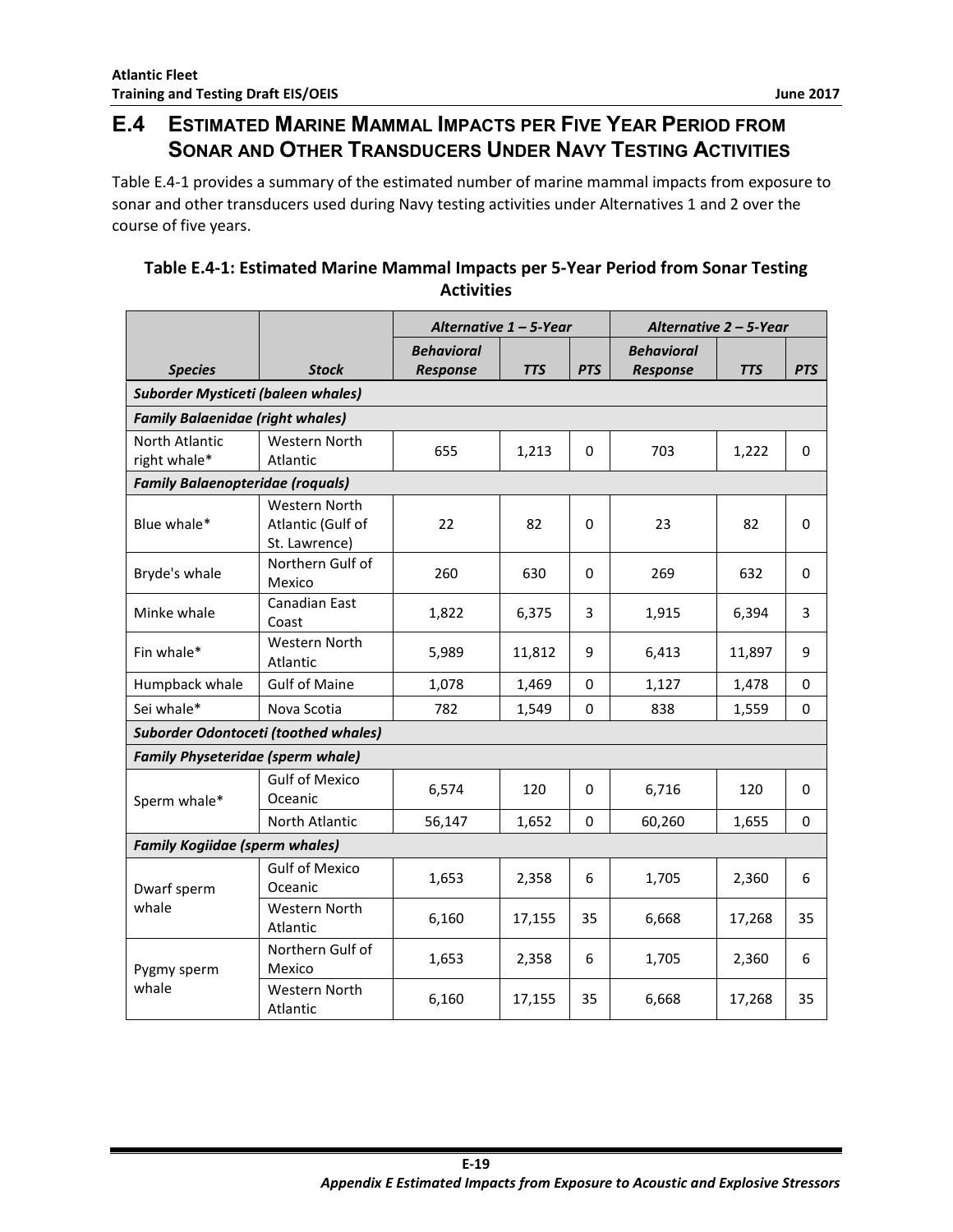|                                         |                                                    | Alternative 1 - 5-Year |                | Alternative 2 - 5-Year |                   |                |             |
|-----------------------------------------|----------------------------------------------------|------------------------|----------------|------------------------|-------------------|----------------|-------------|
|                                         |                                                    | <b>Behavioral</b>      |                |                        | <b>Behavioral</b> |                |             |
| <b>Species</b>                          | <b>Stock</b>                                       | Response               | <b>TTS</b>     | <b>PTS</b>             | Response          | <b>TTS</b>     | <b>PTS</b>  |
| <b>Family Ziphiidae (beaked whales)</b> |                                                    |                        |                |                        |                   |                |             |
| <b>Blainville's beaked</b>              | Northern Gulf of<br>Mexico                         | 7,581                  | 36             | $\mathbf 0$            | 7,749             | 36             | 0           |
| whale                                   | Western North<br>Atlantic                          | 48,669                 | 467            | $\mathbf 0$            | 51,870            | 467            | 0           |
| Cuvier's beaked                         | Northern Gulf of<br>Mexico                         | 7,535                  | 36             | 0                      | 7,703             | 36             | 0           |
| whale                                   | Western North<br>Atlantic                          | 178,761                | 1,723          | $\mathbf 0$            | 190,502           | 1,724          | 0           |
| Gervais' beaked                         | Northern Gulf of<br>Mexico                         | 7,581                  | 36             | $\Omega$               | 7,749             | 36             | 0           |
| whale                                   | Western North<br>Atlantic                          | 48,669                 | 467            | $\mathbf 0$            | 51,870            | 467            | 0           |
| Northern<br>bottlenose whale            | Western North<br>Atlantic                          | 4,115                  | 14             | $\mathbf 0$            | 4,447             | 14             | 0           |
| Sowerby's beaked<br>whale               | Western North<br>Atlantic                          | 48,669                 | 467            | $\mathbf 0$            | 51,870            | 467            | 0           |
| True's beaked<br>whale                  | Western North<br>Atlantic                          | 48,669                 | 467            | $\mathbf 0$            | 51,870            | 467            | $\mathbf 0$ |
| <b>Family Delphinidae (dolphins)</b>    |                                                    |                        |                |                        |                   |                |             |
| Atlantic spotted                        | Northern Gulf of<br>Mexico                         | 321,032                | 18,080         | $\mathbf 0$            | 321,824           | 18,080         | 0           |
| dolphin                                 | Western North<br>Atlantic                          | 494,587                | 58,539         | $\mathbf 0$            | 525,496           | 58,547         | 0           |
| Atlantic white-<br>sided dolphin        | Western North<br>Atlantic                          | 158,304                | 6,871          | $\mathbf 0$            | 167,698           | 6,873          | 0           |
|                                         | Choctawatchee<br>Bay                               | 4,255                  | 155            | $\mathbf 0$            | 4,259             | 155            | 0           |
|                                         | <b>Gulf of Mexico</b><br>Eastern Coastal           | $\mathbf 0$            | $\mathbf 0$    | $\mathbf 0$            | 0                 | 0              | 0           |
|                                         | <b>Gulf of Mexico</b><br>Northern Coastal          | 75,528                 | 4,118          | $\pmb{0}$              | 75,703            | 4,118          | 0           |
| Bottlenose                              | <b>Gulf of Mexico</b><br>Western Coastal           | 10,751                 | 429            | 0                      | 10,751            | 429            | 0           |
| dolphin                                 | <b>Indian River</b><br>Lagoon Estuarine<br>System  | $\mathbf 1$            | $\overline{2}$ | $\mathbf 0$            | $\mathbf{1}$      | $\overline{2}$ | 0           |
|                                         | Jacksonville<br><b>Estuarine System</b>            | $\mathbf{1}$           | 13             | $\mathbf 0$            | $\mathbf{1}$      | 13             | 0           |
|                                         | Mississippi Sound,<br>Lake Borgne, Bay<br>Boudreau | 3                      | $\mathbf{1}$   | 0                      | 3                 | $\mathbf{1}$   | 0           |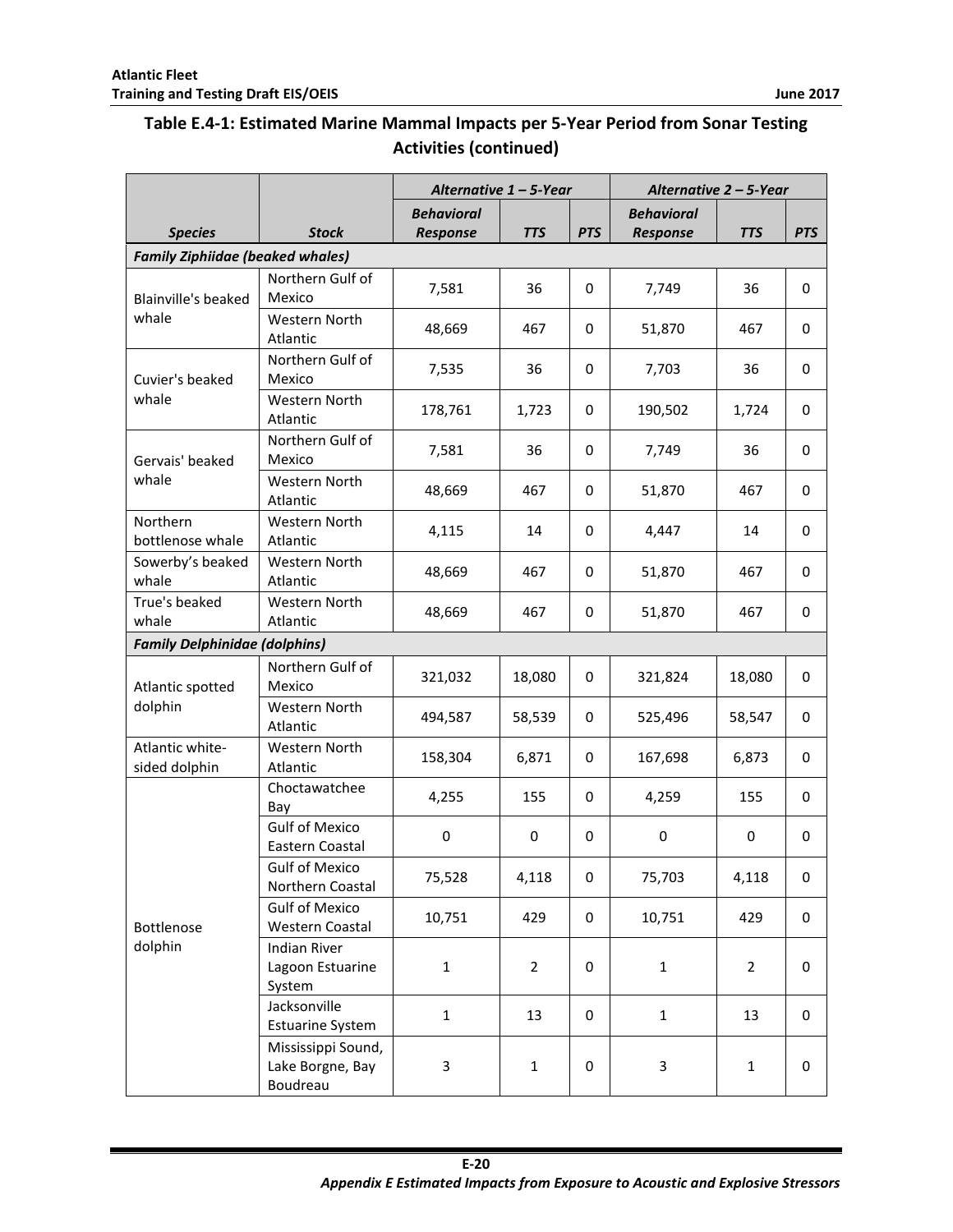|                    |                                                                       | Alternative 1-5-Year | Alternative 2 – 5-Year |             |                   |            |             |
|--------------------|-----------------------------------------------------------------------|----------------------|------------------------|-------------|-------------------|------------|-------------|
|                    |                                                                       | <b>Behavioral</b>    |                        |             | <b>Behavioral</b> |            |             |
| <b>Species</b>     | <b>Stock</b>                                                          | <b>Response</b>      | <b>TTS</b>             | <b>PTS</b>  | <b>Response</b>   | <b>TTS</b> | <b>PTS</b>  |
|                    | Northern Gulf of                                                      |                      |                        |             |                   |            |             |
|                    | Mexico                                                                | 577,426              | 31,061                 | 0           | 578,691           | 31,061     | 0           |
|                    | <b>Continental Shelf</b>                                              |                      |                        |             |                   |            |             |
|                    | Northern Gulf of<br>Mexico Oceanic                                    | 63,424               | 3,387                  | $\mathbf 0$ | 63,751            | 3,387      | 0           |
|                    | Northern North<br>Carolina Estuarine<br>System                        | 402                  | 131                    | 0           | 402               | 131        | $\mathbf 0$ |
|                    | Southern North<br>Carolina Estuarine<br>System                        | 0                    | $\mathbf 0$            | $\mathbf 0$ | 0                 | $\bf{0}$   | $\mathbf 0$ |
|                    | Western North<br><b>Atlantic Northern</b><br>Florida Coastal          | 1,579                | 234                    | $\mathbf 0$ | 1,611             | 234        | $\mathbf 0$ |
|                    | Western North<br><b>Atlantic Central</b><br>Florida Coastal           | 11,302               | 1,160                  | $\mathbf 0$ | 11,462            | 1,160      | 0           |
|                    | Western North<br><b>Atlantic Northern</b><br><b>Migratory Coastal</b> | 53,565               | 5,595                  | 3           | 56,180            | 5,595      | 3           |
|                    | Western North<br><b>Atlantic South</b><br>Carolina/Georgia<br>Coastal | 7,894                | 1,110                  | $\mathbf 0$ | 8,054             | 1,110      | 0           |
|                    | Western North<br><b>Atlantic Southern</b><br><b>Migratory Coastal</b> | 19,699               | 3,061                  | $\mathbf 0$ | 20,039            | 3,061      | 0           |
|                    | Western North<br>Atlantic Offshore                                    | 553,160              | 57,074                 | 27          | 575,669           | 57,078     | 27          |
| Clymene dolphin    | Northern Gulf of<br>Mexico                                            | 24,400               | 481                    | $\mathbf 0$ | 24,824            | 481        | $\mathbf 0$ |
|                    | Western North<br>Atlantic                                             | 168,921              | 17,924                 | 0           | 175,739           | 17,925     | 0           |
|                    | Northern Gulf of<br>Mexico                                            | 9,840                | 367                    | 0           | 9,972             | 367        | 0           |
| False killer whale | Western North<br>Atlantic                                             | 18,282               | 1,997                  | $\mathbf 0$ | 19,045            | 1,998      | 0           |
|                    | Northern Gulf of<br>Mexico                                            | 5,673                | 290                    | 0           | 5,740             | 290        | 0           |
| Fraser's dolphin   | Western North<br>Atlantic                                             | 6,511                | 484                    | 0           | 6,829             | 485        | 0           |
| Killer whale       | Northern Gulf of<br>Mexico                                            | 177                  | $\mathbf{3}$           | 0           | 180               | 3          | 0           |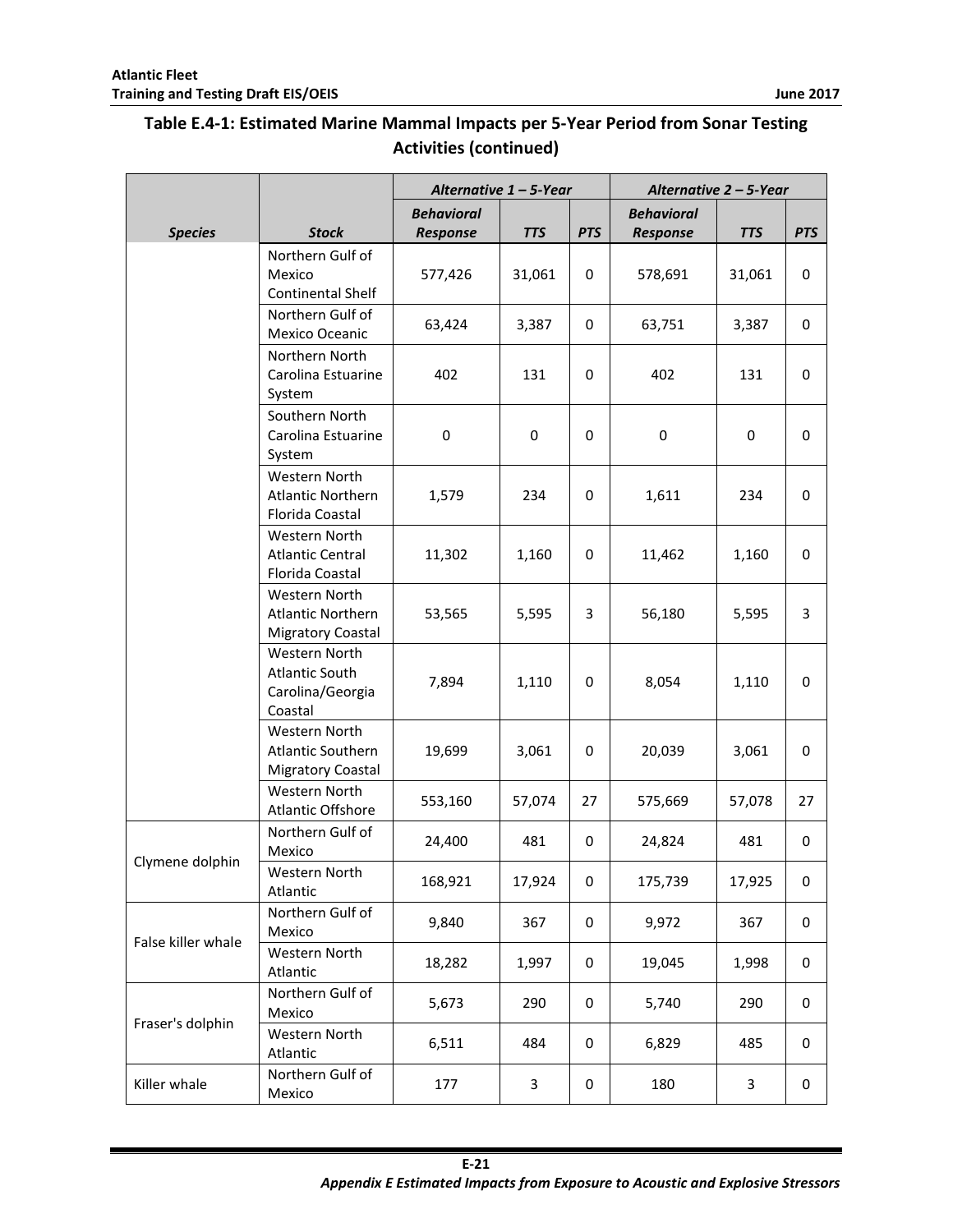|                                       |                               | Alternative 1 - 5-Year |            | Alternative 2 - 5-Year |                   |            |            |  |
|---------------------------------------|-------------------------------|------------------------|------------|------------------------|-------------------|------------|------------|--|
|                                       |                               | <b>Behavioral</b>      |            |                        | <b>Behavioral</b> |            |            |  |
| <b>Species</b>                        | <b>Stock</b>                  | <b>Response</b>        | <b>TTS</b> | <b>PTS</b>             | <b>Response</b>   | <b>TTS</b> | <b>PTS</b> |  |
|                                       | Western North<br>Atlantic     | 204                    | 16         | 0                      | 222               | 16         | 0          |  |
| Long-finned pilot<br>whale            | Western North<br>Atlantic     | 94,304                 | 4,117      | 0                      | 100,497           | 4,120      | 0          |  |
| Melon-headed                          | Northern Gulf of<br>Mexico    | 17,946                 | 325        | 0                      | 18,290            | 325        | 0          |  |
| whale                                 | Western North<br>Atlantic     | 79,631                 | 8,725      | 0                      | 82,797            | 8,728      | 0          |  |
| Pantropical                           | Northern Gulf of<br>Mexico    | 138,367                | 2,978      | 0                      | 140,803           | 2,978      | 0          |  |
| spotted dolphin                       | Western North<br>Atlantic     | 372,667                | 34,844     | 0                      | 400,025           | 34,854     | 0          |  |
| Pygmy killer                          | Northern Gulf of<br>Mexico    | 4,172                  | 84         | 0                      | 4,247             | 84         | 0          |  |
| whale                                 | Western North<br>Atlantic     | 13,728                 | 1,466      | 0                      | 14,341            | 1,466      | 0          |  |
| Risso's dolphin                       | Northern Gulf of<br>Mexico    | 8,744                  | 222        | 0                      | 8,902             | 222        | 0          |  |
|                                       | Western North<br>Atlantic     | 88,913                 | 5,397      | 0                      | 93,051            | 5,399      | 0          |  |
| Rough-toothed                         | Northern Gulf of<br>Mexico    | 19,122                 | 864        | 0                      | 19,308            | 864        | 0          |  |
| dolphin                               | Western North<br>Atlantic     | 41,461                 | 5,795      | 0                      | 43,038            | 5,795      | 0          |  |
| Short-beaked<br>common dolphin        | Western North<br>Atlantic     | 1,548,800              | 67,242     | 0                      | 1,634,172         | 67,261     | 0          |  |
| Short-finned pilot<br>whale           | Northern Gulf of<br>Mexico    | 90,595                 | 5,702      | 0                      | 94,530            | 5,705      | 0          |  |
| Spinner dolphin                       | Northern Gulf of<br>Mexico    | 48,197                 | 1,256      | 0                      | 49,281            | 1,256      | 0          |  |
|                                       | Western North<br>Atlantic     | 159,442                | 19,252     | 0                      | 166,126           | 19,254     | 0          |  |
| Striped dolphin                       | Northern Gulf of<br>Mexico    | 14,598                 | 342        | 0                      | 14,879            | 342        | 0          |  |
|                                       | Western North<br>Atlantic     | 462,934                | 34,385     | 0                      | 500,229           | 34,395     | 0          |  |
| White-beaked<br>dolphin               | Western North<br>Atlantic     | 251                    | 12         | 0                      | 261               | 12         | 0          |  |
| <b>Family Phocoenidae (porpoises)</b> |                               |                        |            |                        |                   |            |            |  |
| Harbor porpoise                       | Gulf of Maine/Bay<br>of Fundy | 535,838                | 112,188    | 254                    | 581,190           | 113,927    | 254        |  |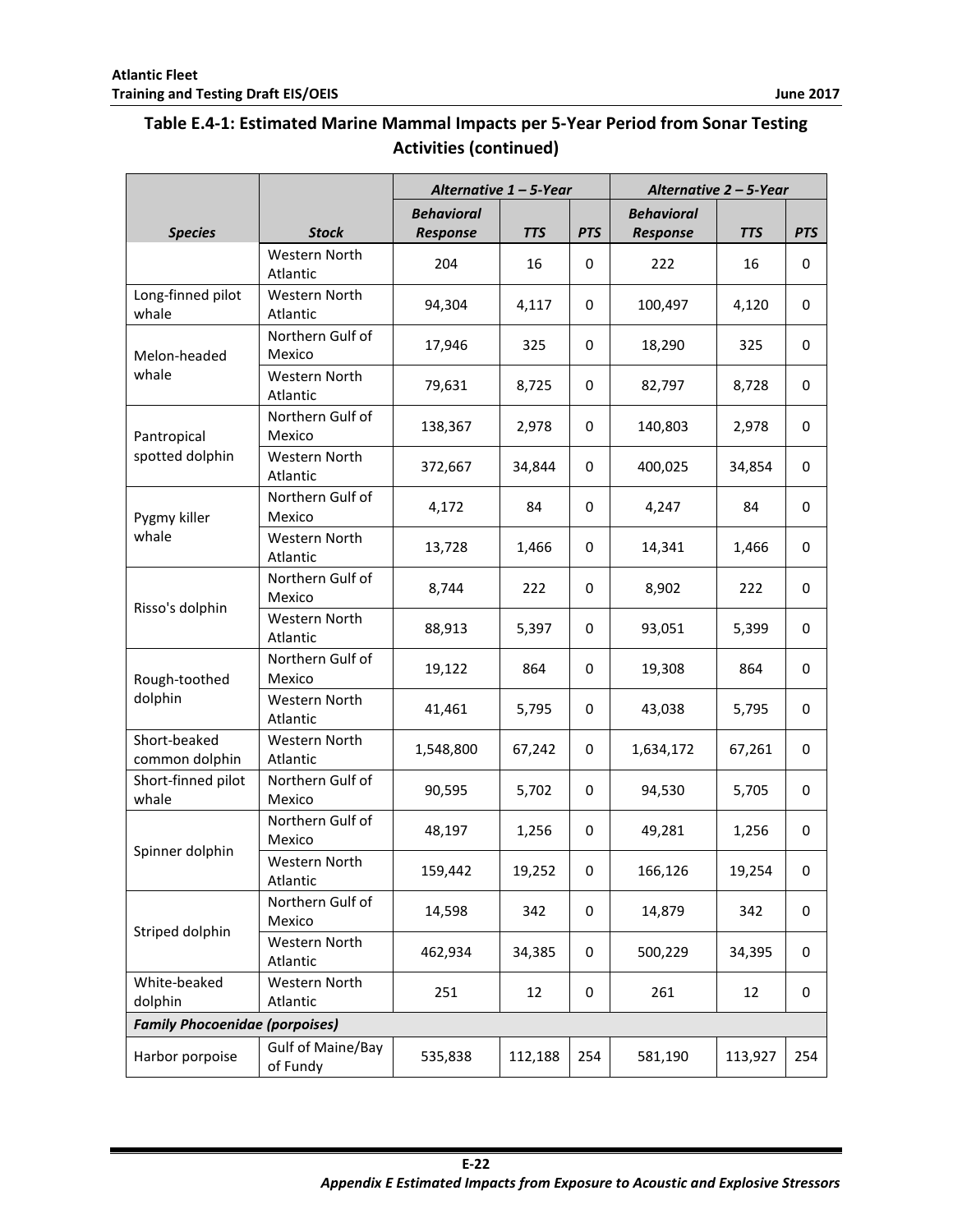|                                       |                           |                                      | Alternative $1 - 5$ -Year |            | Alternative 2 – 5-Year               |            |            |  |  |
|---------------------------------------|---------------------------|--------------------------------------|---------------------------|------------|--------------------------------------|------------|------------|--|--|
| <b>Species</b>                        | <b>Stock</b>              | <b>Behavioral</b><br><b>Response</b> | <b>TTS</b>                | <b>PTS</b> | <b>Behavioral</b><br><b>Response</b> | <b>TTS</b> | <b>PTS</b> |  |  |
| <b>Suborder Pinnipedia</b>            |                           |                                      |                           |            |                                      |            |            |  |  |
| <b>Family Phocidae (true seals)</b>   |                           |                                      |                           |            |                                      |            |            |  |  |
| Gray seal                             | Western North<br>Atlantic | 2,419                                | 2,666                     | 9          | 2,519                                | 2,675      | 9          |  |  |
| Harbor seal                           | Western North<br>Atlantic | 3,923                                | 4,323                     | 14         | 4,084                                | 4,338      | 14         |  |  |
| Harp seal                             | Western North<br>Atlantic | 30,691                               | 21,892                    | $\Omega$   | 32,018                               | 22,029     | $\Omega$   |  |  |
| Hooded seal                           | Western North<br>Atlantic | 3,149                                | 1,978                     | $\Omega$   | 3,372                                | 1,995      | 0          |  |  |
| <b>Order Sirenia</b>                  |                           |                                      |                           |            |                                      |            |            |  |  |
| <b>Family Trichechidae (manatees)</b> |                           |                                      |                           |            |                                      |            |            |  |  |
| West Indian<br>manatee*               | Florida, Antillean        | 4                                    | 32                        | $\Omega$   | 4                                    | 32         | 0          |  |  |

\* ESA-listed species (all stocks) within the AFTT Study Area

✝NSD: No stock designated

PTS: permanent threshold shift; TTS: temporary threshold shift

# <span id="page-28-0"></span>**E.5 ESTIMATED MARINE MAMMAL IMPACTS FROM AIR GUNS UNDER NAVY TRAINING ACTIVITIES**

There are no air gun activities under training, therefore there are no anticipated takes.

### <span id="page-28-1"></span>**E.6 ESTIMATED MARINE MAMMAL IMPACTS FROM AIR GUNS UNDER NAVY TESTING ACTIVITIES**

[Table E.6-1](#page-29-0) provides a summary of the estimated number of marine mammal impacts from exposure to air guns used during Navy testing activities under Alternatives 1 and 2 over the course of a year. Most species and stocks in the Study Area either do not occur in areas where air gun activities take place, or did not result in any estimated impact based on the quantitative analysis.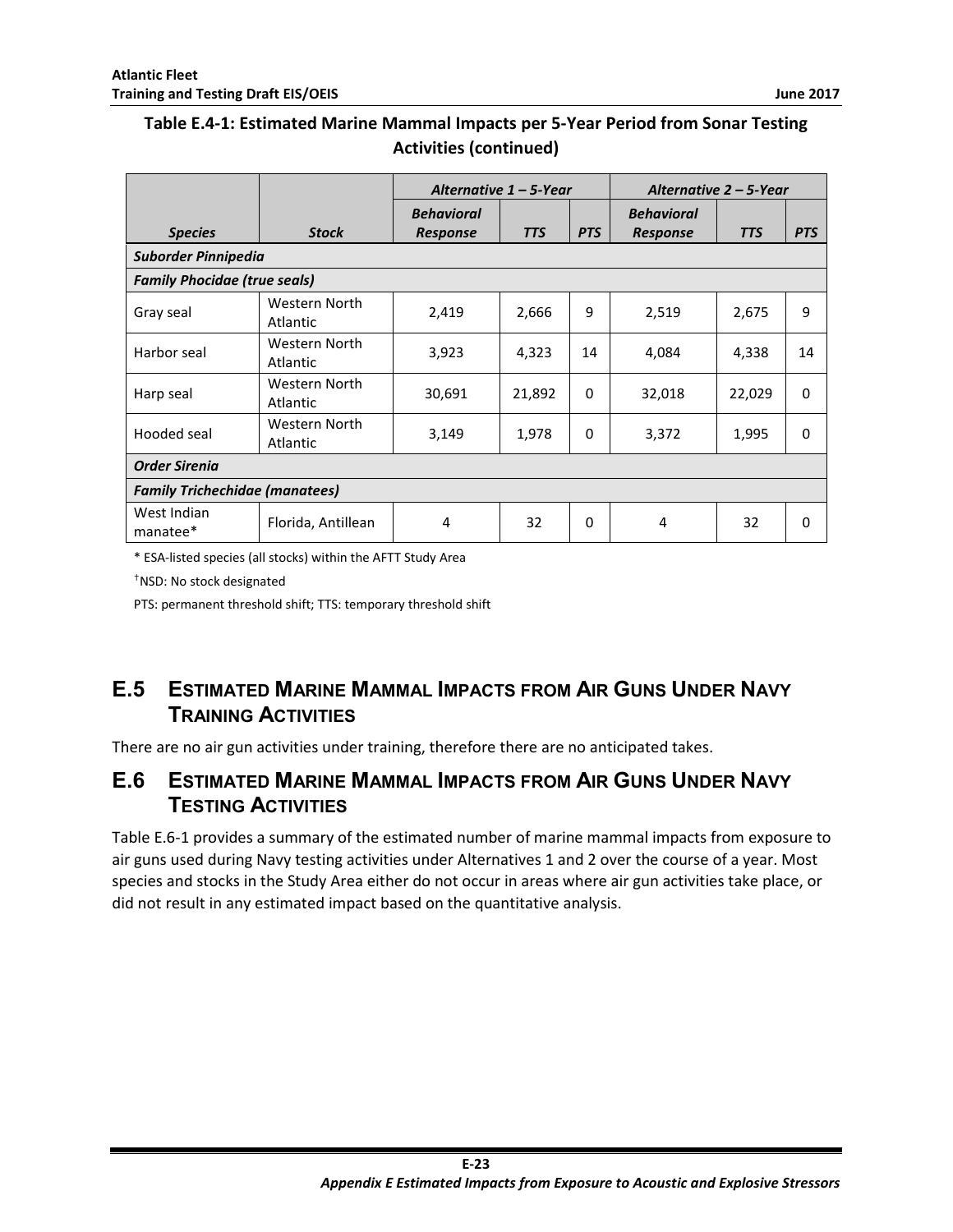|                                      |                                           | Alternative 1 – Minimum |            |            | Alternative 1 - Maximum |                   |            |            | <b>Alternative 2</b> |                   |            |            |               |
|--------------------------------------|-------------------------------------------|-------------------------|------------|------------|-------------------------|-------------------|------------|------------|----------------------|-------------------|------------|------------|---------------|
|                                      |                                           | <b>Behavioral</b>       |            |            |                         | <b>Behavioral</b> |            |            |                      | <b>Behavioral</b> |            |            |               |
| <b>Species</b>                       | <b>Stock</b>                              | <b>Response</b>         | <b>TTS</b> | <b>PTS</b> | <b>Injury</b>           | Response          | <b>TTS</b> | <b>PTS</b> | <b>Injury</b>        | <b>Response</b>   | <b>TTS</b> | <b>PTS</b> | <b>Injury</b> |
| <b>Family Delphinidae (dolphins)</b> |                                           |                         |            |            |                         |                   |            |            |                      |                   |            |            |               |
| Bottlenose dolphin                   | Western North<br><b>Atlantic Offshore</b> | 0                       | 0          | 0          | 0                       | 1                 | 0          | 0          | $\Omega$             | 1                 | 0          | $\Omega$   | 0             |
| Clymene dolphin                      | Western North<br>Atlantic                 | 0                       | 0          | 0          | 0                       | 1                 | 0          | 0          | 0                    |                   | 0          | 0          | 0             |
| <b>Suborder Pinnipedia</b>           |                                           |                         |            |            |                         |                   |            |            |                      |                   |            |            |               |
| <b>Family Phocidae (true seals)</b>  |                                           |                         |            |            |                         |                   |            |            |                      |                   |            |            |               |
| Gray seal                            | <b>Western North</b><br>Atlantic          | 0                       | 0          | 0          | 0                       | 1                 | $\Omega$   | 0          | $\Omega$             | 1                 | 0          | 0          | 0             |
| Harbor seal                          | Western North<br>Atlantic                 | 0                       | 0          |            |                         | 2                 | 0          | 0          |                      |                   | 0          |            |               |

#### **Table E.6-1: Estimated Marine Mammal Impacts per Year for Air Gun Activities**

<span id="page-29-0"></span>PTS: permanent threshold shift; TTS: temporary threshold shift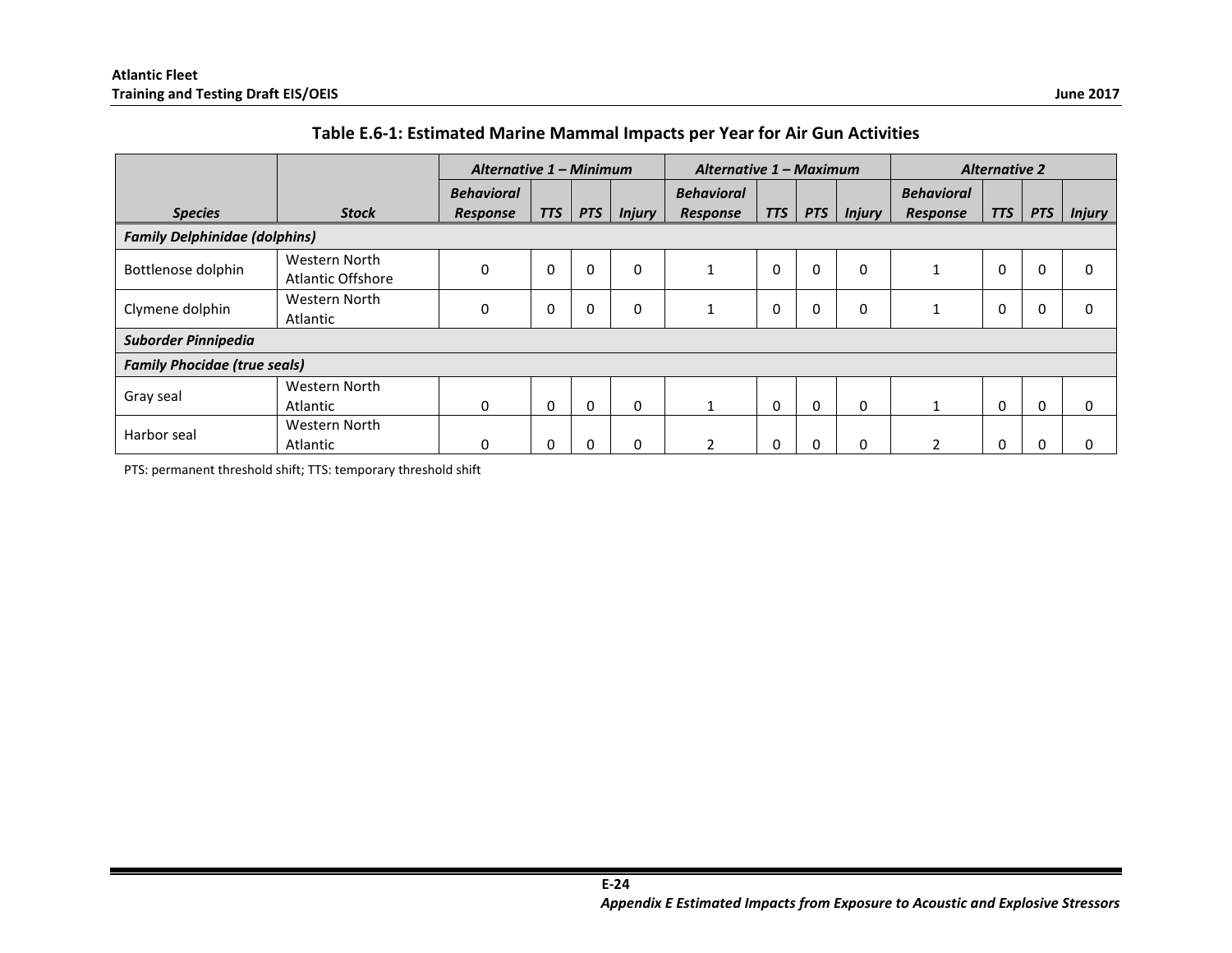## <span id="page-30-0"></span>**E.7 ESTIMATED MARINE MAMMAL IMPACTS PER FIVE YEAR PERIOD FROM AIR GUNS UNDER NAVY TESTING ACTIVITIES**

[Table E.7-1](#page-30-2) provides a summary of the estimated number of marine mammal impacts from exposure to air guns used during Navy testing activities under Alternatives 1 and 2 over the course of five years. Most species or stock in the Study Area either do not occur in areas where air gun activities take place, or did not result in any estimated impact based on quantitative analysis.

<span id="page-30-2"></span>

|                                     |                                           | Alternative $1 - 5$ -Year            |            |            |               | Alternative $2 - 5$ -Year            |            |            |               |  |  |
|-------------------------------------|-------------------------------------------|--------------------------------------|------------|------------|---------------|--------------------------------------|------------|------------|---------------|--|--|
| <b>Species</b>                      | <b>Stock</b>                              | <b>Behavioral</b><br><b>Response</b> | <b>TTS</b> | <b>PTS</b> | <b>Injury</b> | <b>Behavioral</b><br><b>Response</b> | <b>TTS</b> | <b>PTS</b> | <b>Injury</b> |  |  |
| <b>Bottlenose</b><br>dolphin        | Western North<br><b>Atlantic Offshore</b> | 5                                    | 0          | $\Omega$   | $\Omega$      | 5                                    | 0          | 0          | $\Omega$      |  |  |
| Clymene dolphin                     | Western North<br>Atlantic                 | 5                                    | $\Omega$   | $\Omega$   | 0             | 5                                    | 0          | 0          | $\Omega$      |  |  |
| <b>Suborder Pinnipedia</b>          |                                           |                                      |            |            |               |                                      |            |            |               |  |  |
| <b>Family Phocidae (true seals)</b> |                                           |                                      |            |            |               |                                      |            |            |               |  |  |
| Gray seal                           | Western North<br><b>Atlantic</b>          | 5                                    | $\Omega$   | $\Omega$   | $\Omega$      | 5                                    | 0          | 0          | 0             |  |  |
| Harbor seal                         | Western North<br><b>Atlantic</b>          | 10                                   | 0          | $\Omega$   | 0             | 10                                   | 0          | 0          | 0             |  |  |

**Table E.7-1: Estimated Marine Mammal Impacts per 5-Year Period for Air Guns**

PTS: permanent threshold shift; TTS: temporary threshold shift

# <span id="page-30-1"></span>**E.8 ESTIMATED MARINE MAMMAL IMPACTS FROM PILE DRIVING UNDER NAVY TRAINING ACTIVITIES**

[Table E.8-1](#page-31-0) provides a summary of the estimated number of marine mammal impacts from exposure to pile driving used during Navy training activities under Alternatives 1 and 2 over the course of a year. Pile driving only occurs in the Atlantic regions of the Study Area, therefore species or stocks that occur in the Gulf of Mexico would not be impacted. Most species or stocks in the Study Area either do not occur in areas where pile driving activities take place, or did not result in any estimated impact based on quantitative analysis.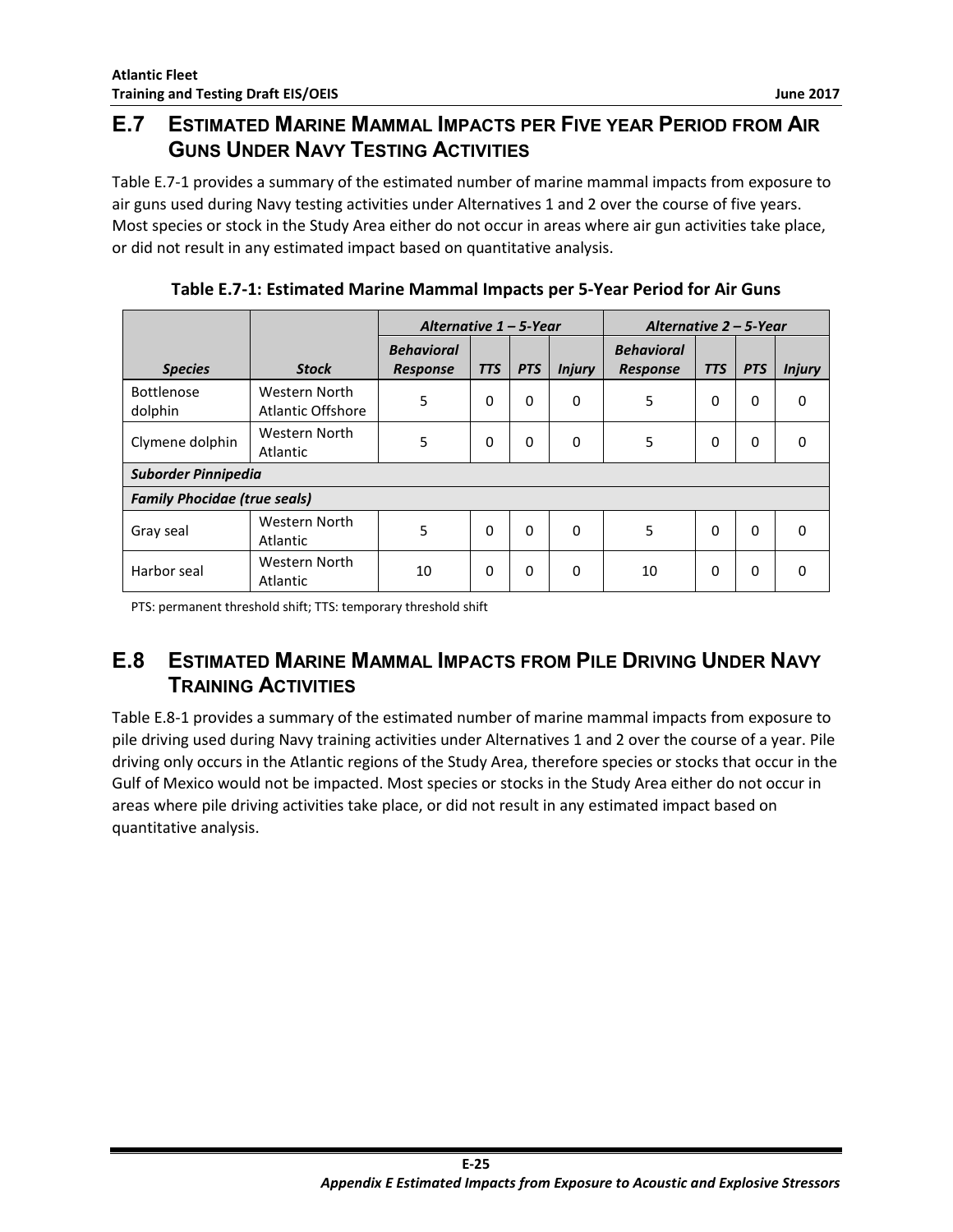|                                      |                                                                       | Alternative 1 – Minimum              |             | Alternative 1 - Maximum |                                      |            | <b>Alternative 2</b> |                                      |            |            |
|--------------------------------------|-----------------------------------------------------------------------|--------------------------------------|-------------|-------------------------|--------------------------------------|------------|----------------------|--------------------------------------|------------|------------|
| <b>Species</b>                       | <b>Stock</b>                                                          | <b>Behavioral</b><br><b>Response</b> | <b>TTS</b>  | <b>PTS</b>              | <b>Behavioral</b><br><b>Response</b> | <b>TTS</b> | <b>PTS</b>           | <b>Behavioral</b><br><b>Response</b> | <b>TTS</b> | <b>PTS</b> |
| <b>Family Delphinidae (dolphins)</b> |                                                                       |                                      |             |                         |                                      |            |                      |                                      |            |            |
| Atlantic spotted<br>dolphin          | Western North<br>Atlantic                                             | 16                                   | $\mathbf 0$ | $\mathbf 0$             | 16                                   | 0          | $\mathbf{0}$         | 16                                   | 0          | 0          |
| Bottlenose dolphin                   | Northern North<br>Carolina Estuarine<br>System                        | $\overline{2}$                       | 0           | $\mathbf 0$             | 2                                    | 0          | $\Omega$             | $\overline{2}$                       | 0          |            |
|                                      | Western North<br><b>Atlantic Northern</b><br><b>Migratory Coastal</b> | 14                                   | $\Omega$    | 0                       | 14                                   | 0          | $\Omega$             | 14                                   | $\Omega$   | 0          |
|                                      | Western North<br><b>Atlantic Southern</b><br><b>Migratory Coastal</b> | 86                                   | $\Omega$    | 0                       | 86                                   | 0          | $\mathbf{0}$         | 86                                   | 0          |            |
|                                      | Western North<br><b>Atlantic Offshore</b>                             | 790                                  | 0           | 0                       | 790                                  | 0          | 0                    | 790                                  | 0          |            |

| Table E.8-1: Estimated Marine Mammal Impacts per Year from Pile Driving Activities |  |  |
|------------------------------------------------------------------------------------|--|--|
|------------------------------------------------------------------------------------|--|--|

<span id="page-31-0"></span>PTS: permanent threshold shift; TTS: temporary threshold shift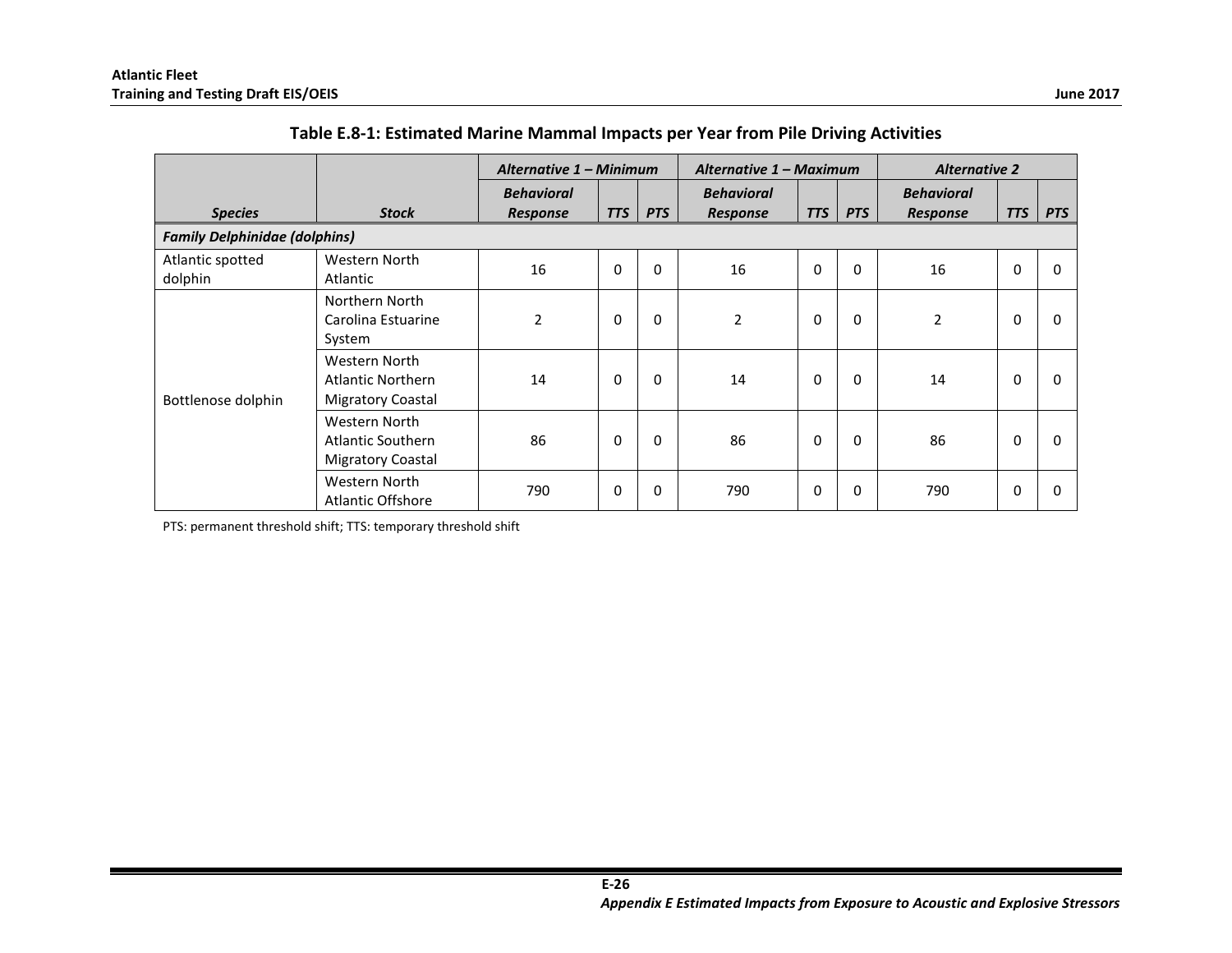## <span id="page-32-0"></span>**E.9 ESTIMATED MARINE MAMMAL IMPACTS PER FIVE YEAR PERIOD FROM PILE DRIVING UNDER NAVY TRAINING ACTIVITIES**

[Table E.9-1](#page-32-3) provides a summary of the estimated number of marine mammal impacts from exposure to pile driving used during Navy training activities under Alternatives 1 and 2 over the course of five years. Pile driving only occurs in the Atlantic regions of the Study Area, therefore species or stocks that occur in the Gulf of Mexico would not be impacted. Most species or stocks in the Study Area either do not occur in areas where pile driving activities take place, or did not result in any estimated impact based on quantitative analysis.

|                                      |                          | Alternative $1 - 5$ -Year |            |            | Alternative $2 - 5$ -Year |            |            |  |
|--------------------------------------|--------------------------|---------------------------|------------|------------|---------------------------|------------|------------|--|
|                                      |                          | <b>Behavioral</b>         |            |            | <b>Behavioral</b>         |            |            |  |
| <b>Species</b>                       | <b>Stock</b>             | <b>Response</b>           | <b>TTS</b> | <b>PTS</b> | <b>Response</b>           | <b>TTS</b> | <b>PTS</b> |  |
| <b>Family Delphinidae (dolphins)</b> |                          |                           |            |            |                           |            |            |  |
| Atlantic spotted                     | Western North            | 80                        | 0          | $\Omega$   | 80                        | $\Omega$   | $\Omega$   |  |
| dolphin                              | Atlantic                 |                           |            |            |                           |            |            |  |
|                                      | Northern North           |                           |            |            |                           |            |            |  |
|                                      | Carolina Estuarine       | 10                        | 0          | 0          | 10                        | $\Omega$   | 0          |  |
|                                      | System                   |                           |            |            |                           |            |            |  |
|                                      | Western North            |                           |            |            |                           |            |            |  |
| <b>Bottlenose</b>                    | <b>Atlantic Northern</b> | 70                        | 0          | $\Omega$   | 70                        | $\Omega$   | 0          |  |
| dolphin                              | <b>Migratory Coastal</b> |                           |            |            |                           |            |            |  |
|                                      | Western North            |                           |            |            |                           |            |            |  |
|                                      | <b>Atlantic Southern</b> | 430                       | 0          | 0          | 430                       | $\Omega$   | $\Omega$   |  |
|                                      | <b>Migratory Coastal</b> |                           |            |            |                           |            |            |  |
|                                      | Western North            | 3,950                     | 0          | 0          | 3,950                     | $\Omega$   | $\Omega$   |  |
|                                      | <b>Atlantic Offshore</b> |                           |            |            |                           |            |            |  |

#### <span id="page-32-3"></span>**Table E.9-1: Estimated Marine Mammal Impacts per 5-Year Period for Pile Driving Activities**

PTS: permanent threshold shift; TTS: temporary threshold shift

# <span id="page-32-1"></span>**E.10 ESTIMATED MARINE MAMMAL IMPACTS FROM PILE DRIVING UNDER NAVY TESTING ACTIVITIES**

There are no pile driving activities under testing, therefore there are no anticipated takes.

### <span id="page-32-2"></span>**E.11 ESTIMATED MARINE MAMMAL IMPACTS FROM EXPLOSIVES UNDER NAVY TRAINING ACTIVITIES**

[Table E.11-1](#page-33-0) provides a summary of the estimated number of marine mammal impacts from exposure to explosives used during Navy training activities under Alternatives 1 and 2 over the course of a year.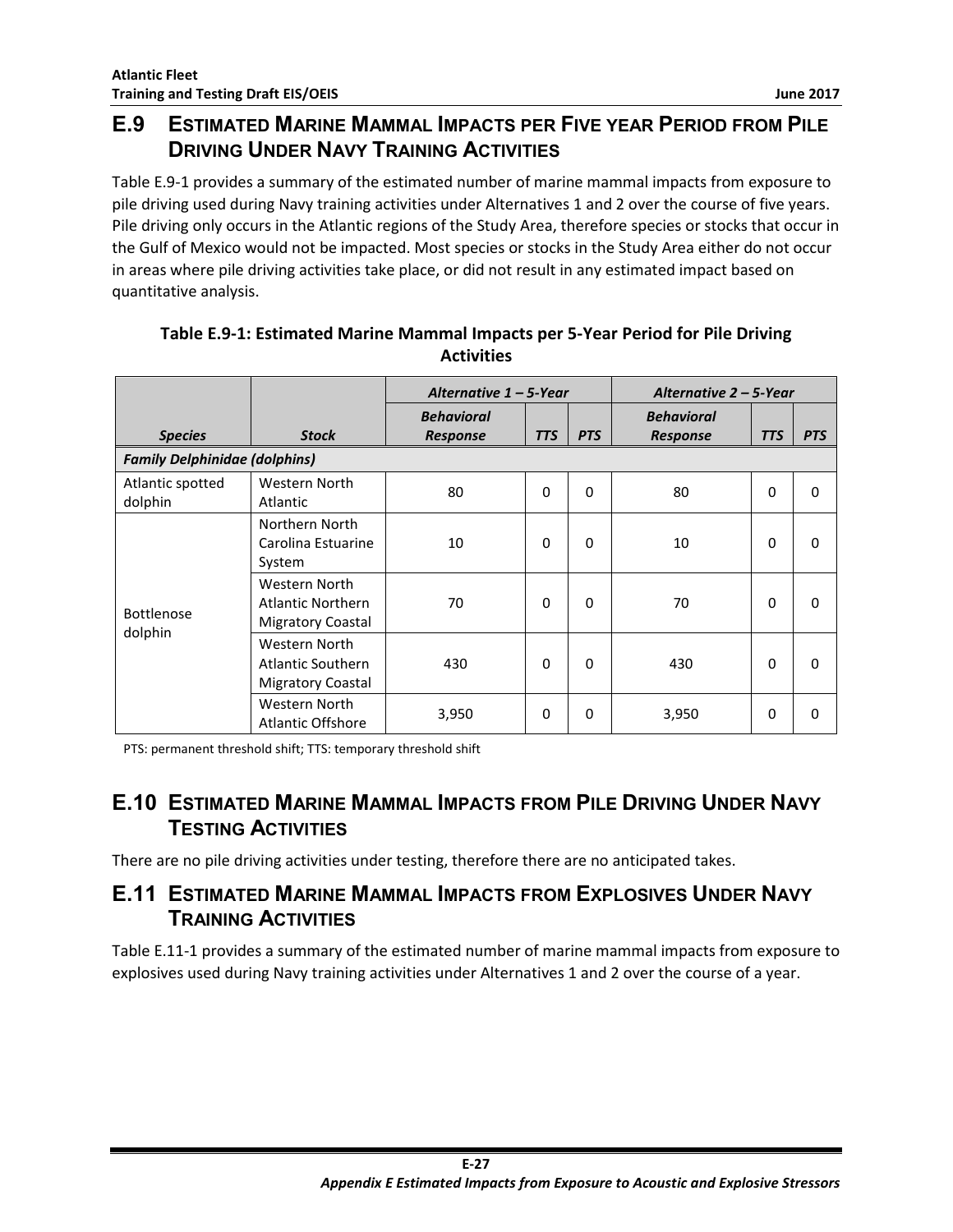<span id="page-33-0"></span>

|                                   |                                                     | Alternative 1 - Minimum       |                |              |               | Alternative 1 - Maximum              |                |              |               | <b>Alternative 2</b>                 |                |              |               |
|-----------------------------------|-----------------------------------------------------|-------------------------------|----------------|--------------|---------------|--------------------------------------|----------------|--------------|---------------|--------------------------------------|----------------|--------------|---------------|
| <b>Species</b>                    | <b>Stock</b>                                        | <b>Behavioral</b><br>Response | <b>TTS</b>     | <b>PTS</b>   | <b>Injury</b> | <b>Behavioral</b><br><b>Response</b> | <b>TTS</b>     | <b>PTS</b>   | <b>Injury</b> | <b>Behavioral</b><br><b>Response</b> | <b>TTS</b>     | <b>PTS</b>   | <b>Injury</b> |
|                                   | <b>Suborder Mysticeti (baleen whales)</b>           |                               |                |              |               |                                      |                |              |               |                                      |                |              |               |
|                                   | <b>Family Balaenidae (right whales)</b>             |                               |                |              |               |                                      |                |              |               |                                      |                |              |               |
| North<br>Atlantic<br>right whale* | Western North<br>Atlantic                           | $\mathbf 0$                   | 8              | 0            | 0             | $\mathbf 0$                          | 8              | $\Omega$     | $\Omega$      | 0                                    | 8              | $\mathbf 0$  | 0             |
|                                   | <b>Family Balaenopteridae (roquals)</b>             |                               |                |              |               |                                      |                |              |               |                                      |                |              |               |
| Blue whale*                       | Western North<br>Atlantic (Gulf of<br>St. Lawrence) | 0                             | $\mathbf 0$    | $\mathbf 0$  | $\mathbf 0$   | $\Omega$                             | $\mathbf 0$    | $\Omega$     | $\mathbf 0$   | $\mathbf 0$                          | $\Omega$       | $\mathbf 0$  | 0             |
| Bryde's<br>whale                  | Northern Gulf<br>of Mexico                          | $\mathbf 0$                   | $\overline{2}$ | 0            | 0             | 0                                    | $\overline{2}$ | $\Omega$     | $\Omega$      | 0                                    | $\overline{2}$ | $\Omega$     | 0             |
| Minke<br>whale                    | Canadian East<br>Coast                              | $\mathbf 0$                   | 14             | $\mathbf 0$  | 0             | 0                                    | 14             | $\Omega$     | $\Omega$      | 0                                    | 14             | $\Omega$     | 0             |
| Fin whale*                        | Western North<br>Atlantic                           | 0                             | 32             | 3            | 0             | $\mathbf 0$                          | 32             | 3            | $\mathbf 0$   | 0                                    | 32             | 3            | $\mathbf 0$   |
| Humpback<br>whale                 | <b>Gulf of Maine</b>                                | $\pmb{0}$                     | 14             | $\mathbf{1}$ | 0             | $\mathbf 0$                          | 14             | $\mathbf{1}$ | $\mathbf 0$   | $\pmb{0}$                            | 14             | $\mathbf{1}$ | $\pmb{0}$     |
| Sei whale*                        | Nova Scotia                                         | $\Omega$                      | $\overline{2}$ | 0            | $\Omega$      | 0                                    | $\overline{2}$ | $\Omega$     | $\Omega$      | 0                                    | $\overline{2}$ | $\Omega$     | $\Omega$      |
|                                   | <b>Suborder Odontoceti (toothed whales)</b>         |                               |                |              |               |                                      |                |              |               |                                      |                |              |               |
|                                   | <b>Family Physeteridae (sperm whale)</b>            |                               |                |              |               |                                      |                |              |               |                                      |                |              |               |
| Sperm<br>whale*                   | <b>Gulf of Mexico</b><br>Oceanic                    | $\pmb{0}$                     | $\mathbf 0$    | $\Omega$     | 0             | $\mathbf 0$                          | $\Omega$       | $\Omega$     | $\Omega$      | $\Omega$                             | $\Omega$       | $\Omega$     | 0             |
|                                   | North Atlantic                                      | $\overline{2}$                | 3              | 0            | 0             | $\overline{2}$                       | 3              | 0            | 0             | $\overline{2}$                       | 3              | 0            | 0             |

#### **Table E.11-1: Estimated Marine Mammal Impacts per year for Explosive Training Activities**

**E-28**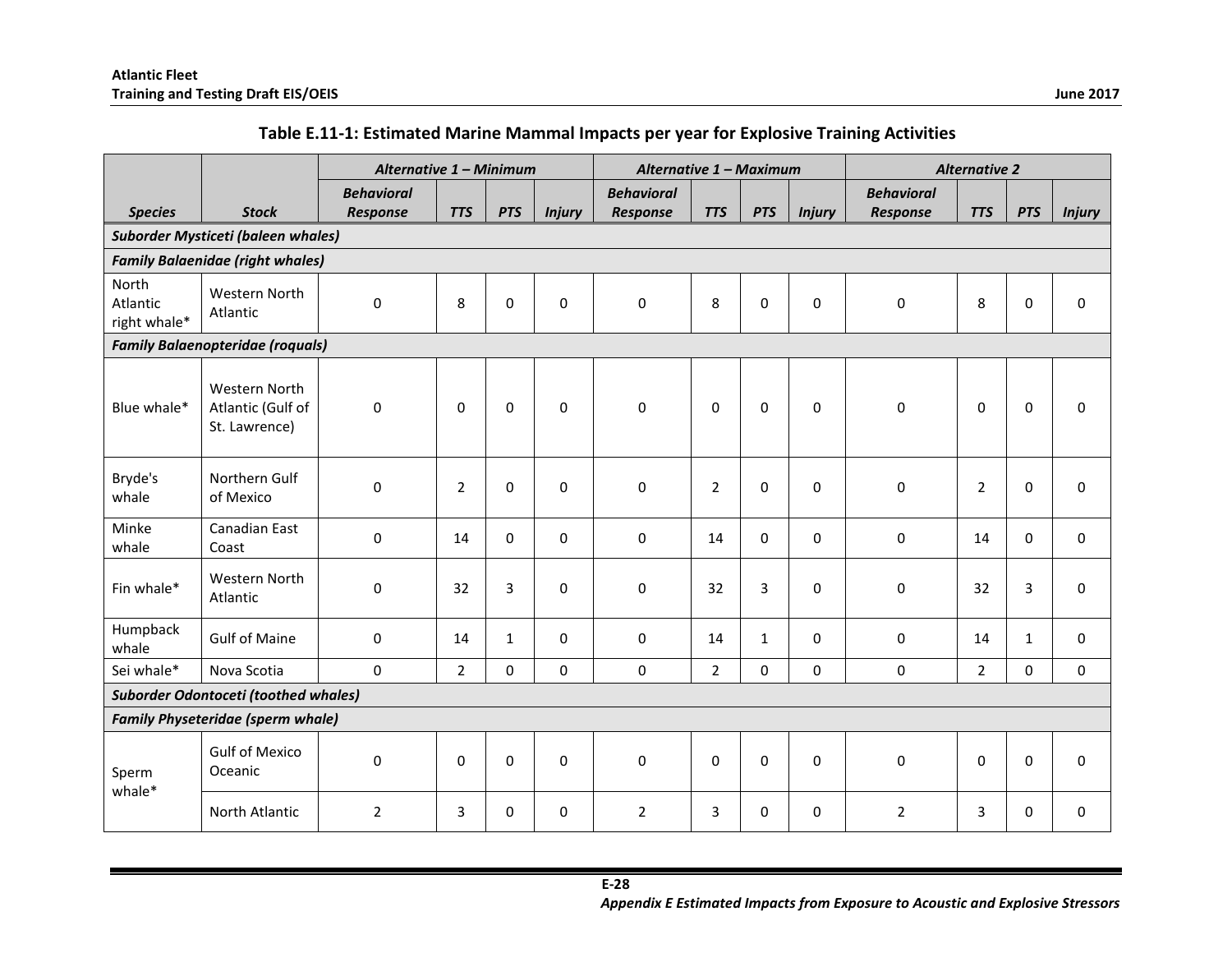|                               |                                         | Alternative 1 - Minimum              |              |            |               | Alternative 1 - Maximum              |              |             |               | <b>Alternative 2</b>          |              |             |               |
|-------------------------------|-----------------------------------------|--------------------------------------|--------------|------------|---------------|--------------------------------------|--------------|-------------|---------------|-------------------------------|--------------|-------------|---------------|
| <b>Species</b>                | <b>Stock</b>                            | <b>Behavioral</b><br><b>Response</b> | <b>TTS</b>   | <b>PTS</b> | <b>Injury</b> | <b>Behavioral</b><br><b>Response</b> | <b>TTS</b>   | <b>PTS</b>  | <b>Injury</b> | <b>Behavioral</b><br>Response | <b>TTS</b>   | <b>PTS</b>  | <b>Injury</b> |
|                               | <b>Family Kogiidae (sperm whales)</b>   |                                      |              |            |               |                                      |              |             |               |                               |              |             |               |
| Dwarf                         | <b>Gulf of Mexico</b><br>Oceanic        | $\mathbf{1}$                         | 0            | 0          | $\mathbf 0$   | $\mathbf{1}$                         | $\mathbf 0$  | $\Omega$    | $\mathbf 0$   | $\mathbf{1}$                  | 0            | $\mathbf 0$ | $\pmb{0}$     |
| sperm<br>whale                | Western North<br>Atlantic               | 10                                   | 16           | 3          | $\mathbf 0$   | 10                                   | 16           | 3           | $\mathbf 0$   | 10                            | 16           | 3           | $\mathbf 0$   |
| Pygmy                         | Northern Gulf<br>of Mexico              | $\mathbf{1}$                         | 0            | 0          | $\mathbf 0$   | $\mathbf{1}$                         | $\mathbf 0$  | $\mathbf 0$ | $\mathbf 0$   | $\mathbf{1}$                  | 0            | $\mathbf 0$ | 0             |
| sperm<br>whale                | Western North<br>Atlantic               | 10                                   | 16           | 3          | 0             | 10                                   | 16           | 3           | $\mathbf 0$   | 10                            | 16           | 3           | $\pmb{0}$     |
|                               | <b>Family Ziphiidae (beaked whales)</b> |                                      |              |            |               |                                      |              |             |               |                               |              |             |               |
| <b>Blainville's</b><br>beaked | Northern Gulf<br>of Mexico              | $\pmb{0}$                            | 0            | 0          | $\mathbf 0$   | 0                                    | $\mathbf 0$  | 0           | $\mathbf 0$   | 0                             | $\mathbf 0$  | $\mathbf 0$ | 0             |
| whale                         | Western North<br>Atlantic               | $\mathbf{1}$                         | $\mathbf{1}$ | $\Omega$   | $\Omega$      | $\mathbf{1}$                         | $\mathbf{1}$ | $\Omega$    | $\mathbf{0}$  | $\mathbf{1}$                  | $\mathbf{1}$ | $\Omega$    | $\mathbf 0$   |
| Cuvier's<br>beaked            | Northern Gulf<br>of Mexico              | $\pmb{0}$                            | 0            | 0          | $\mathbf 0$   | 0                                    | $\mathbf 0$  | 0           | $\mathbf 0$   | $\pmb{0}$                     | $\Omega$     | $\mathbf 0$ | $\pmb{0}$     |
| whale                         | Western North<br>Atlantic               | $\overline{2}$                       | 3            | 0          | $\mathbf 0$   | $\overline{2}$                       | 3            | $\Omega$    | $\mathbf 0$   | $\overline{2}$                | 3            | $\mathbf 0$ | $\mathbf 0$   |
| Gervais'<br>beaked<br>whale   | Northern Gulf<br>of Mexico              | $\pmb{0}$                            | 0            | 0          | $\mathbf 0$   | $\pmb{0}$                            | 0            | $\mathbf 0$ | $\mathbf 0$   | 0                             | 0            | $\mathbf 0$ | $\pmb{0}$     |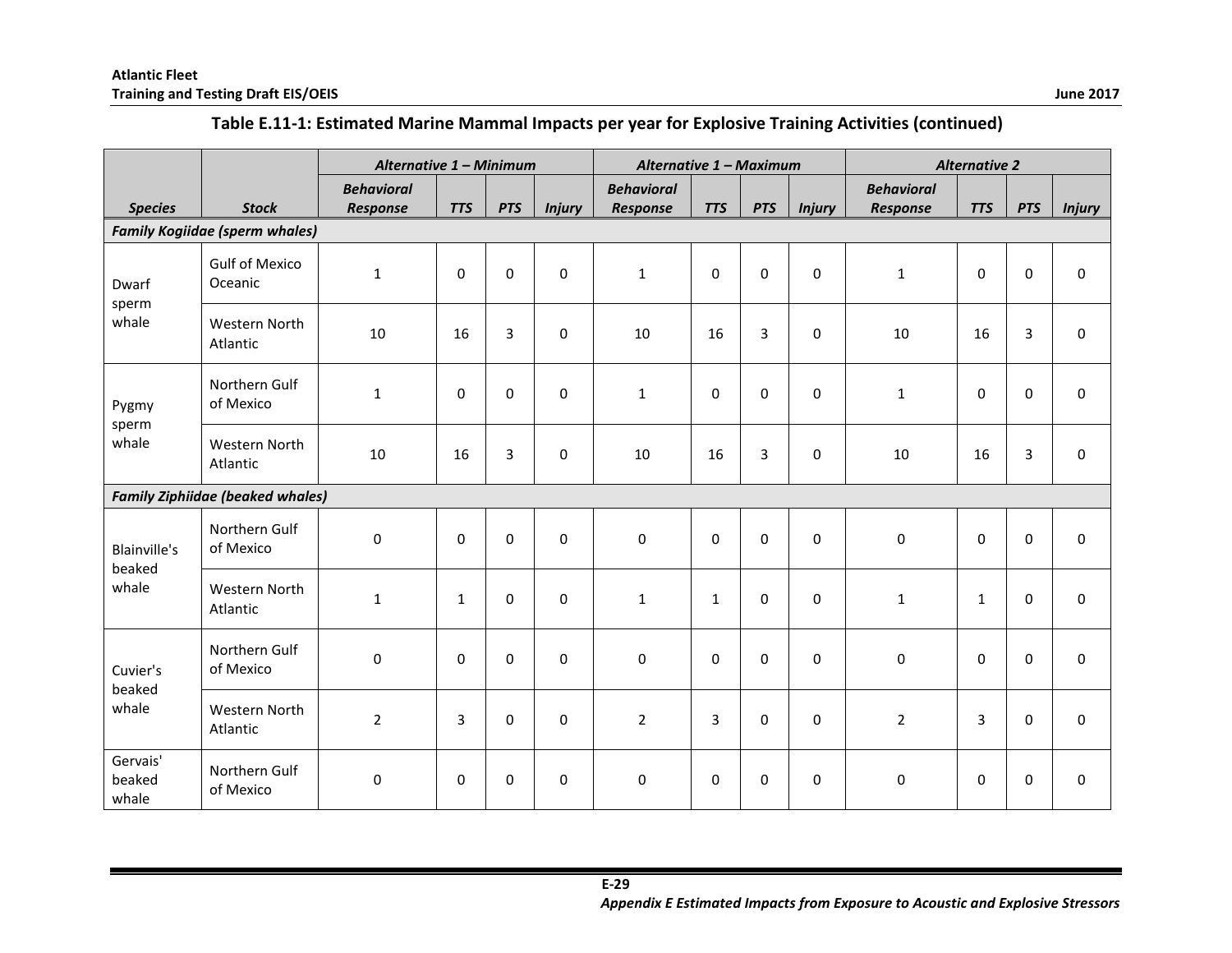|                                    |                                          | Alternative 1 - Minimum              |                |              |               | Alternative 1 - Maximum              |                |              |               | <b>Alternative 2</b>                 |                |              |               |  |
|------------------------------------|------------------------------------------|--------------------------------------|----------------|--------------|---------------|--------------------------------------|----------------|--------------|---------------|--------------------------------------|----------------|--------------|---------------|--|
| <b>Species</b>                     | <b>Stock</b>                             | <b>Behavioral</b><br><b>Response</b> | <b>TTS</b>     | <b>PTS</b>   | <b>Injury</b> | <b>Behavioral</b><br><b>Response</b> | <b>TTS</b>     | <b>PTS</b>   | <b>Injury</b> | <b>Behavioral</b><br><b>Response</b> | <b>TTS</b>     | <b>PTS</b>   | <b>Injury</b> |  |
|                                    | Western North<br>Atlantic                | $\mathbf{1}$                         | $\mathbf{1}$   | $\mathbf 0$  | 0             | $\mathbf{1}$                         | $\mathbf{1}$   | 0            | 0             | $\mathbf{1}$                         | $\mathbf{1}$   | 0            | $\pmb{0}$     |  |
| Northern<br>bottlenose<br>whale    | Western North<br>Atlantic                | $\pmb{0}$                            | 0              | $\mathbf 0$  | 0             | $\mathbf 0$                          | $\mathbf 0$    | $\Omega$     | $\Omega$      | 0                                    | $\Omega$       | $\Omega$     | $\mathbf 0$   |  |
| Sowerby's<br>beaked<br>whale       | Western North<br>Atlantic                | $1\,$                                | $\mathbf{1}$   | 0            | 0             | $\mathbf{1}$                         | $\mathbf{1}$   | $\Omega$     | $\Omega$      | $\mathbf{1}$                         | $\mathbf{1}$   | $\mathbf 0$  | $\mathbf 0$   |  |
| True's<br>beaked<br>whale          | Western North<br>Atlantic                | $\mathbf 1$                          | $\mathbf{1}$   | $\mathbf 0$  | 0             | $\mathbf{1}$                         | $\mathbf{1}$   | 0            | $\mathbf 0$   | $\mathbf{1}$                         | $\mathbf{1}$   | $\mathbf 0$  | $\mathbf 0$   |  |
|                                    | <b>Family Delphinidae (dolphins)</b>     |                                      |                |              |               |                                      |                |              |               |                                      |                |              |               |  |
| Atlantic<br>spotted                | Northern Gulf<br>of Mexico               | $\mathbf 1$                          | 5              | $\mathbf 0$  | $\mathbf 0$   | $\mathbf{1}$                         | 5              | $\Omega$     | $\Omega$      | $\mathbf{1}$                         | 5              | $\mathbf 0$  | $\mathbf 0$   |  |
| dolphin                            | Western North<br>Atlantic                | 32                                   | 82             | 8            | 1             | 32                                   | 82             | 8            | $\mathbf{1}$  | 32                                   | 82             | 8            | $\mathbf{1}$  |  |
| Atlantic<br>white-sided<br>dolphin | Western North<br>Atlantic                | $\mathsf{3}$                         | $\overline{7}$ | $\mathbf{1}$ | $\Omega$      | 3                                    | $\overline{7}$ | $\mathbf{1}$ | $\Omega$      | 3                                    | $\overline{7}$ | $\mathbf{1}$ | $\mathbf 0$   |  |
|                                    | Choctawatchee<br>Bay                     | $\pmb{0}$                            | $\mathbf 0$    | $\mathbf{0}$ | $\mathbf 0$   | $\boldsymbol{0}$                     | $\mathbf 0$    | $\Omega$     | 0             | $\pmb{0}$                            | $\Omega$       | $\Omega$     | $\mathbf 0$   |  |
| Bottlenose<br>dolphin              | <b>Gulf of Mexico</b><br>Eastern Coastal | $\pmb{0}$                            | $\mathbf 0$    | $\mathbf 0$  | $\mathbf 0$   | 0                                    | $\mathbf 0$    | $\mathbf{0}$ | $\Omega$      | $\pmb{0}$                            | $\mathbf 0$    | $\mathbf 0$  | $\mathbf 0$   |  |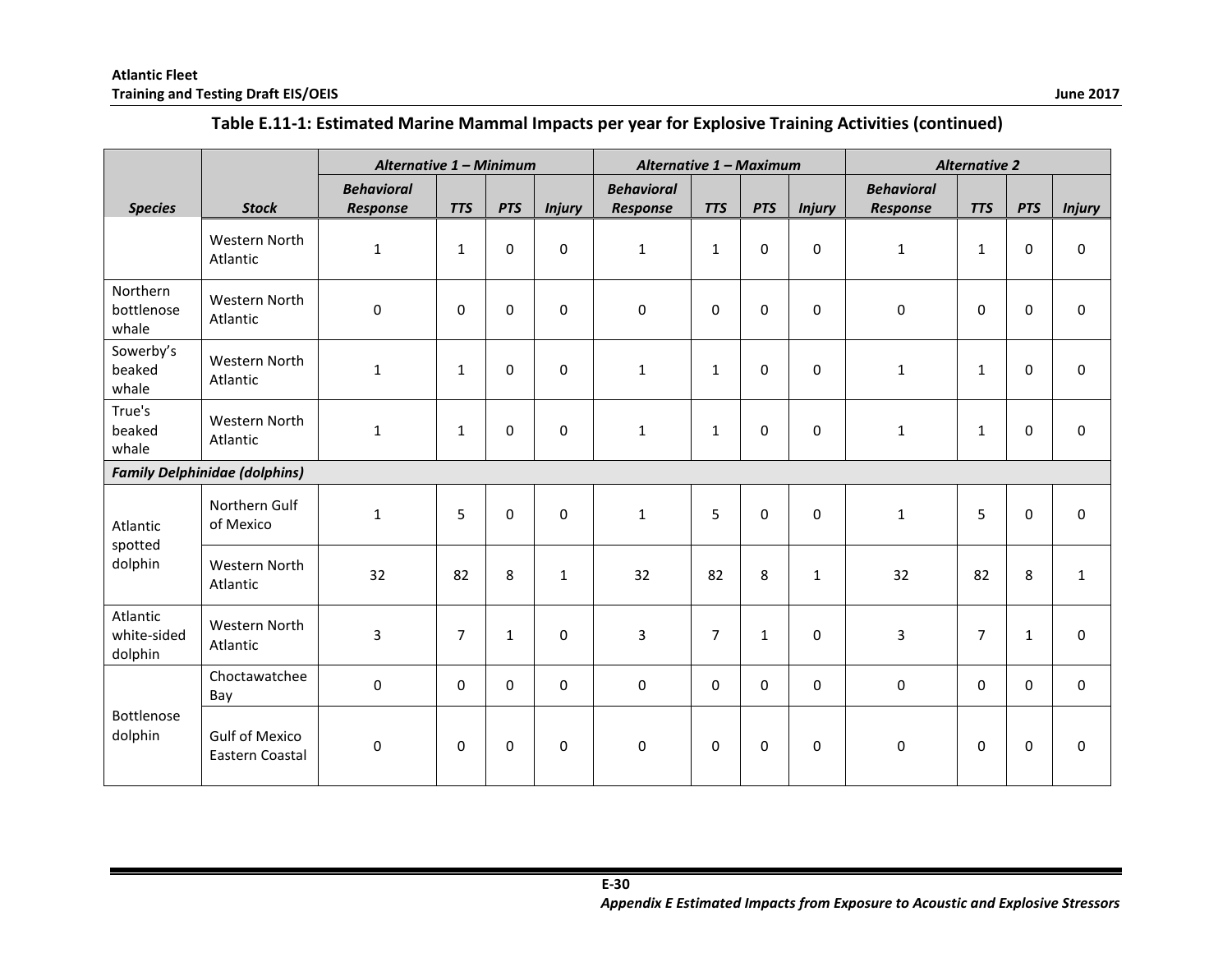|                |                                                       | Alternative 1 - Minimum              |             |                |               | Alternative 1 - Maximum              |             |                |               |                                      | <b>Alternative 2</b> |                |               |
|----------------|-------------------------------------------------------|--------------------------------------|-------------|----------------|---------------|--------------------------------------|-------------|----------------|---------------|--------------------------------------|----------------------|----------------|---------------|
| <b>Species</b> | <b>Stock</b>                                          | <b>Behavioral</b><br><b>Response</b> | <b>TTS</b>  | <b>PTS</b>     | <b>Injury</b> | <b>Behavioral</b><br><b>Response</b> | <b>TTS</b>  | <b>PTS</b>     | <b>Injury</b> | <b>Behavioral</b><br><b>Response</b> | <b>TTS</b>           | <b>PTS</b>     | <b>Injury</b> |
|                | <b>Gulf of Mexico</b><br>Northern<br>Coastal          | $\mathbf{1}$                         | 3           | $\Omega$       | $\mathbf 0$   | $\mathbf{1}$                         | 3           | $\mathbf 0$    | $\Omega$      | $\mathbf{1}$                         | 3                    | $\mathbf 0$    | 0             |
|                | <b>Gulf of Mexico</b><br>Western<br>Coastal           | $\mathbf 0$                          | $\mathbf 0$ | 0              | $\mathbf 0$   | $\mathbf 0$                          | $\mathbf 0$ | $\mathbf 0$    | $\mathbf 0$   | 0                                    | $\mathbf 0$          | $\mathbf 0$    | 0             |
|                | <b>Indian River</b><br>Lagoon<br>Estuarine<br>System  | 0                                    | $\mathbf 0$ | $\mathbf 0$    | $\pmb{0}$     | $\mathbf 0$                          | $\mathbf 0$ | $\pmb{0}$      | 0             | 0                                    | $\mathbf 0$          | $\pmb{0}$      | 0             |
|                | Jacksonville<br>Estuarine<br>System                   | $\pmb{0}$                            | $\mathbf 0$ | $\mathbf 0$    | $\pmb{0}$     | $\mathbf 0$                          | $\mathbf 0$ | $\mathbf 0$    | 0             | $\pmb{0}$                            | $\mathbf 0$          | $\mathbf 0$    | 0             |
|                | Mississippi<br>Sound, Lake<br>Borgne, Bay<br>Boudreau | $\mathbf 0$                          | $\mathbf 0$ | $\Omega$       | $\mathbf 0$   | $\mathbf 0$                          | $\Omega$    | $\mathbf 0$    | $\mathbf 0$   | $\mathbf 0$                          | $\mathbf{0}$         | $\mathbf 0$    | 0             |
|                | Northern Gulf<br>of Mexico<br>Continental<br>Shelf    | 6                                    | 24          | $\overline{2}$ | $\mathbf 0$   | $\boldsymbol{6}$                     | 25          | $\overline{2}$ | 0             | 6                                    | 25                   | $\overline{2}$ | 0             |
|                | Northern Gulf<br>of Mexico<br>Oceanic                 | $\mathbf{1}$                         | 4           | 0              | $\mathbf 0$   | $\mathbf{1}$                         | 4           | $\mathbf 0$    | 0             | $\mathbf{1}$                         | 4                    | $\mathbf 0$    | 0             |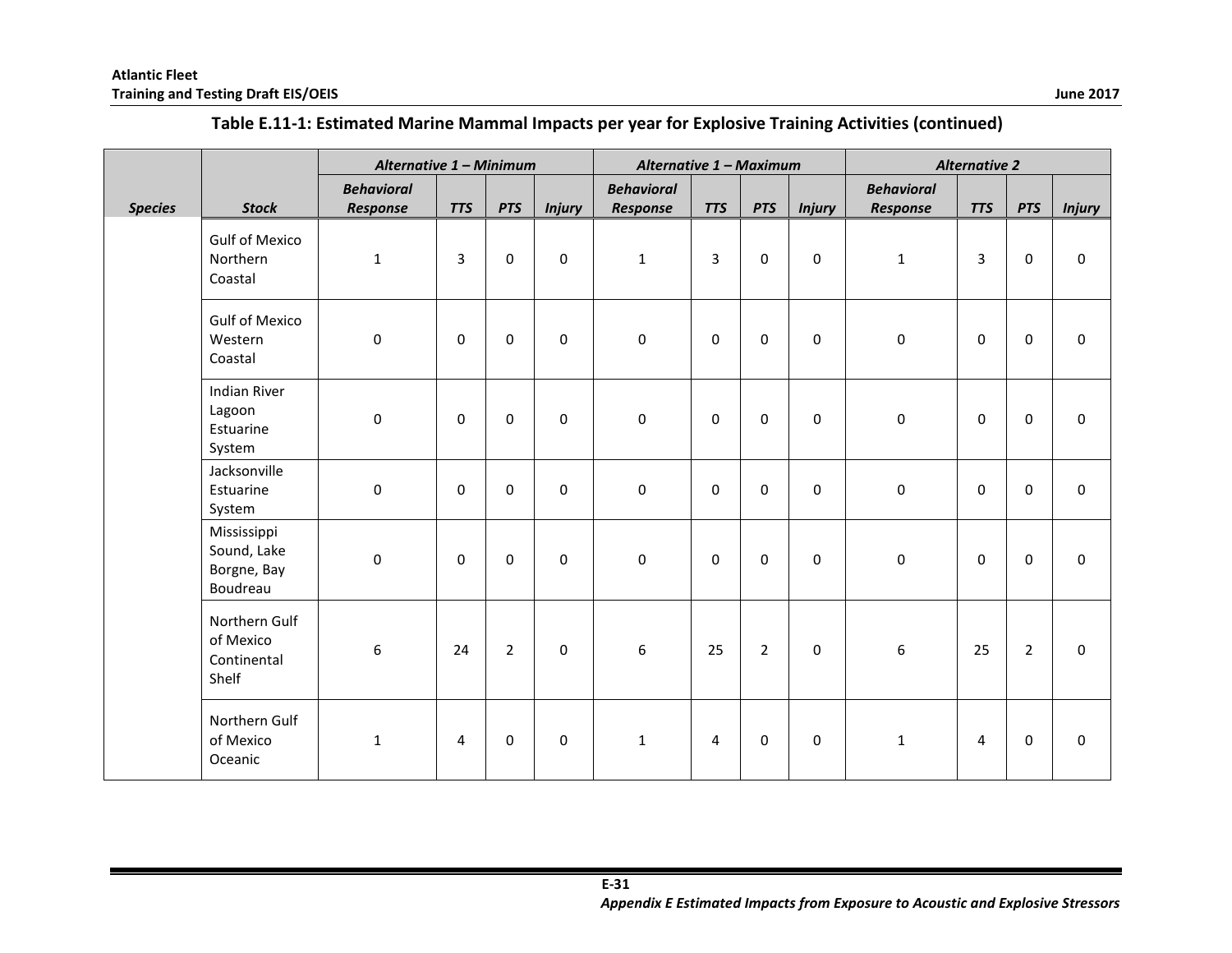|                |                                                               | Alternative 1 - Minimum       |              |            |               | Alternative 1 - Maximum              |              |             |               |                                      | <b>Alternative 2</b> |            |               |
|----------------|---------------------------------------------------------------|-------------------------------|--------------|------------|---------------|--------------------------------------|--------------|-------------|---------------|--------------------------------------|----------------------|------------|---------------|
| <b>Species</b> | <b>Stock</b>                                                  | <b>Behavioral</b><br>Response | <b>TTS</b>   | <b>PTS</b> | <b>Injury</b> | <b>Behavioral</b><br><b>Response</b> | <b>TTS</b>   | <b>PTS</b>  | <b>Injury</b> | <b>Behavioral</b><br><b>Response</b> | <b>TTS</b>           | <b>PTS</b> | <b>Injury</b> |
|                | Northern North<br>Carolina<br>Estuarine<br>System             | $\mathbf{1}$                  | 0            | 0          | 0             | $\mathbf{1}$                         | 0            | $\mathbf 0$ | 0             | $\mathbf{1}$                         | 0                    | 0          | 0             |
|                | Southern North<br>Carolina<br>Estuarine<br>System             | $\pmb{0}$                     | $\pmb{0}$    | 0          | $\pmb{0}$     | $\mathbf 0$                          | 0            | $\mathbf 0$ | 0             | $\boldsymbol{0}$                     | 0                    | $\pmb{0}$  | $\pmb{0}$     |
|                | Western North<br>Atlantic<br>Northern<br>Florida Coastal      | $\mathbf{1}$                  | $\mathbf{1}$ | 0          | 0             | $\mathbf{1}$                         | $\mathbf{1}$ | $\mathbf 0$ | 0             | $\mathbf{1}$                         | $\mathbf{1}$         | 0          | $\mathbf 0$   |
|                | Western North<br><b>Atlantic Central</b><br>Florida Coastal   | 3                             | 5            | 0          | $\pmb{0}$     | $\overline{3}$                       | 6            | 0           | 0             | $\overline{3}$                       | 6                    | $\pmb{0}$  | $\pmb{0}$     |
|                | Western North<br>Atlantic<br>Northern<br>Migratory<br>Coastal | 13                            | 47           | 3          | 0             | 13                                   | 47           | 3           | $\mathbf 0$   | 13                                   | 47                   | 3          | $\mathbf 0$   |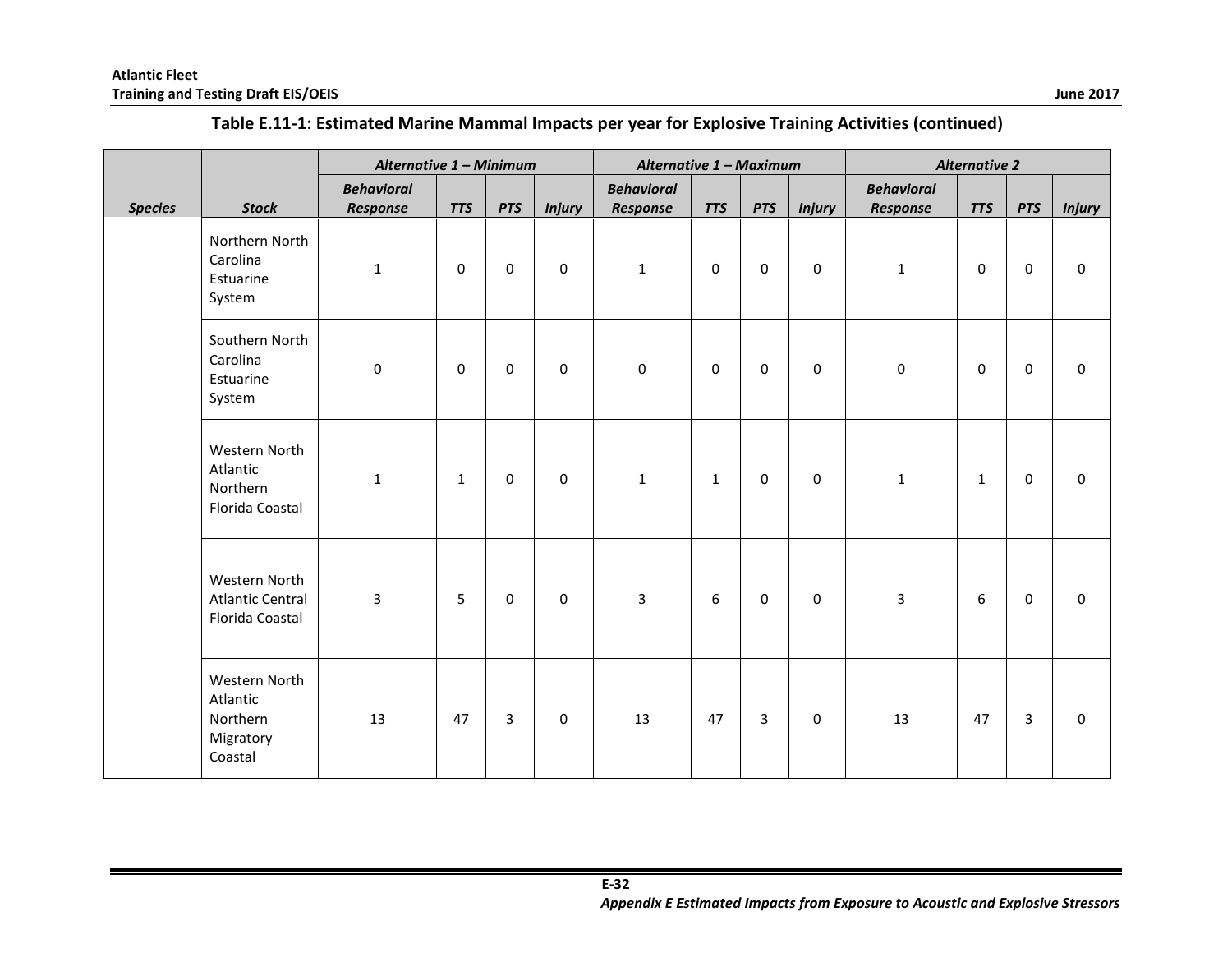|                |                                                                        | Alternative 1 - Minimum              |                |                |               | Alternative 1 - Maximum              |                |                |               |                                      | <b>Alternative 2</b> |                |                  |
|----------------|------------------------------------------------------------------------|--------------------------------------|----------------|----------------|---------------|--------------------------------------|----------------|----------------|---------------|--------------------------------------|----------------------|----------------|------------------|
| <b>Species</b> | <b>Stock</b>                                                           | <b>Behavioral</b><br><b>Response</b> | <b>TTS</b>     | <b>PTS</b>     | <b>Injury</b> | <b>Behavioral</b><br><b>Response</b> | <b>TTS</b>     | <b>PTS</b>     | <b>Injury</b> | <b>Behavioral</b><br><b>Response</b> | <b>TTS</b>           | <b>PTS</b>     | <b>Injury</b>    |
|                | Western North<br><b>Atlantic South</b><br>Carolina/Georgi<br>a Coastal | $\overline{3}$                       | 5              | $\pmb{0}$      | $\pmb{0}$     | 3                                    | 6              | $\Omega$       | $\mathbf 0$   | $\overline{3}$                       | 6                    | $\mathbf 0$    | $\boldsymbol{0}$ |
|                | Western North<br>Atlantic<br>Southern<br>Migratory<br>Coastal          | 11                                   | 19             | $\overline{2}$ | $\mathbf 0$   | 11                                   | 19             | $\overline{2}$ | $\Omega$      | 11                                   | 19                   | $\overline{2}$ | $\mathbf 0$      |
|                | Western North<br>Atlantic<br>Offshore                                  | 93                                   | 383            | 28             | 3             | 93                                   | 384            | 28             | 3             | 93                                   | 384                  | 28             | $\overline{3}$   |
| Clymene        | Northern Gulf<br>of Mexico                                             | $\pmb{0}$                            | $\mathbf 0$    | $\pmb{0}$      | 0             | 0                                    | $\mathbf 0$    | $\Omega$       | $\mathbf 0$   | $\pmb{0}$                            | 0                    | $\mathbf 0$    | $\mathbf 0$      |
| dolphin        | Western North<br>Atlantic                                              | $\overline{7}$                       | 20             | $\overline{2}$ | 0             | $\overline{7}$                       | 20             | $\overline{2}$ | $\pmb{0}$     | $\overline{7}$                       | 20                   | $\overline{2}$ | $\pmb{0}$        |
| False killer   | Northern Gulf<br>of Mexico                                             | $\pmb{0}$                            | $\pmb{0}$      | $\pmb{0}$      | 0             | $\pmb{0}$                            | $\mathbf 0$    | 0              | $\mathbf 0$   | $\pmb{0}$                            | 0                    | $\mathbf 0$    | $\pmb{0}$        |
| whale          | Western North<br>Atlantic                                              | $\mathbf 1$                          | $\overline{2}$ | 0              | 0             | $\mathbf{1}$                         | $\overline{2}$ | 0              | $\mathbf 0$   | $\mathbf{1}$                         | $\overline{2}$       | $\mathbf 0$    | 0                |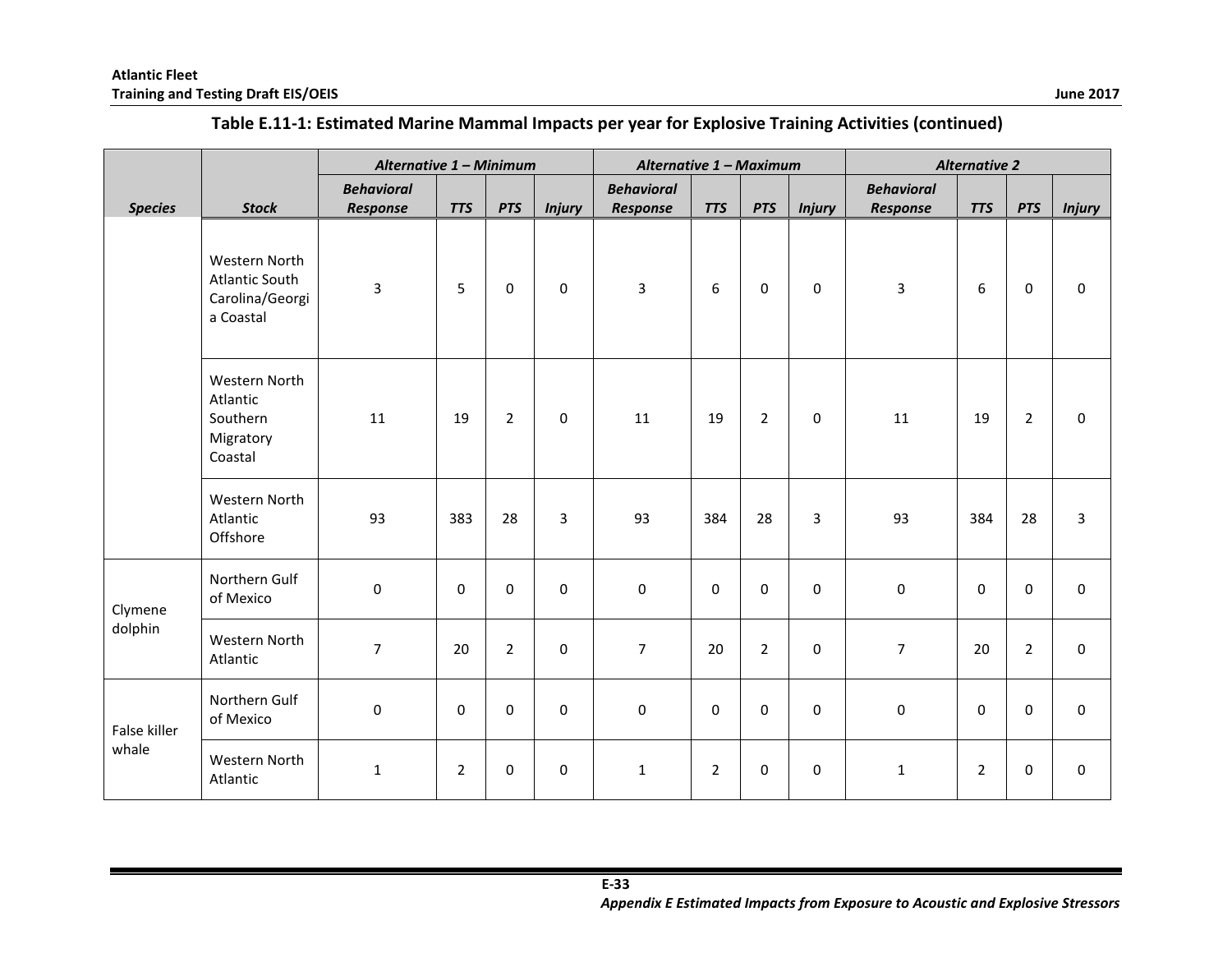|                            |                            | Alternative 1 - Minimum              |              |                |               | Alternative 1 - Maximum              |                |                |               |                                      | <b>Alternative 2</b> |                |               |
|----------------------------|----------------------------|--------------------------------------|--------------|----------------|---------------|--------------------------------------|----------------|----------------|---------------|--------------------------------------|----------------------|----------------|---------------|
| <b>Species</b>             | <b>Stock</b>               | <b>Behavioral</b><br><b>Response</b> | <b>TTS</b>   | <b>PTS</b>     | <b>Injury</b> | <b>Behavioral</b><br><b>Response</b> | <b>TTS</b>     | <b>PTS</b>     | <b>Injury</b> | <b>Behavioral</b><br><b>Response</b> | <b>TTS</b>           | <b>PTS</b>     | <b>Injury</b> |
| Fraser's                   | Northern Gulf<br>of Mexico | $\mathbf 0$                          | $\mathbf 0$  | $\mathbf 0$    | $\mathbf 0$   | $\mathbf 0$                          | $\mathbf 0$    | $\mathbf 0$    | $\mathbf 0$   | $\mathbf 0$                          | 0                    | $\mathbf 0$    | 0             |
| dolphin                    | Western North<br>Atlantic  | $\pmb{0}$                            | 0            | $\mathbf 0$    | $\mathbf 0$   | 0                                    | 0              | $\mathbf 0$    | $\mathbf 0$   | 0                                    | 0                    | $\mathbf 0$    | 0             |
|                            | Northern Gulf<br>of Mexico | $\mathbf 0$                          | $\mathbf 0$  | $\mathbf 0$    | 0             | $\mathbf 0$                          | $\mathbf 0$    | $\mathbf 0$    | $\mathbf 0$   | $\mathbf 0$                          | 0                    | $\mathbf 0$    | $\pmb{0}$     |
| Killer whale               | Western North<br>Atlantic  | $\pmb{0}$                            | $\pmb{0}$    | $\mathbf 0$    | $\mathbf 0$   | $\pmb{0}$                            | $\mathbf 0$    | $\mathbf 0$    | $\mathbf 0$   | $\mathbf 0$                          | $\Omega$             | $\mathbf 0$    | $\pmb{0}$     |
| Long-finned<br>pilot whale | Western North<br>Atlantic  | 3                                    | 4            | $\mathbf 0$    | $\mathbf 0$   | 3                                    | $\overline{4}$ | $\mathbf 0$    | $\mathbf 0$   | 3                                    | 4                    | $\mathbf 0$    | 0             |
| Melon-<br>headed           | Northern Gulf<br>of Mexico | $\mathbf 0$                          | $\pmb{0}$    | $\mathbf 0$    | $\mathbf 0$   | $\pmb{0}$                            | $\mathbf 0$    | $\mathbf{0}$   | $\mathbf 0$   | 0                                    | $\Omega$             | $\mathbf 0$    | $\pmb{0}$     |
| whale                      | Western North<br>Atlantic  | 3                                    | 12           | $\mathbf{1}$   | $\mathbf 0$   | 3                                    | 12             | $\mathbf{1}$   | 0             | 3                                    | 12                   | $\mathbf{1}$   | $\pmb{0}$     |
| Pantropical<br>spotted     | Northern Gulf<br>of Mexico | $\mathbf 0$                          | $\mathbf{1}$ | $\mathbf 0$    | $\mathbf 0$   | $\mathbf 0$                          | $\mathbf{1}$   | $\mathbf 0$    | $\mathbf 0$   | $\mathbf 0$                          | $\mathbf{1}$         | $\mathbf 0$    | $\pmb{0}$     |
| dolphin                    | Western North<br>Atlantic  | 5                                    | 12           | $\overline{2}$ | $\mathbf 0$   | 5                                    | 12             | $\overline{2}$ | $\mathbf 0$   | 5                                    | 12                   | $\overline{2}$ | $\pmb{0}$     |
| Pygmy killer<br>whale      | Northern Gulf<br>of Mexico | $\pmb{0}$                            | 0            | 0              | $\mathbf 0$   | $\pmb{0}$                            | 0              | 0              | $\mathbf 0$   | $\pmb{0}$                            | 0                    | $\mathbf 0$    | $\pmb{0}$     |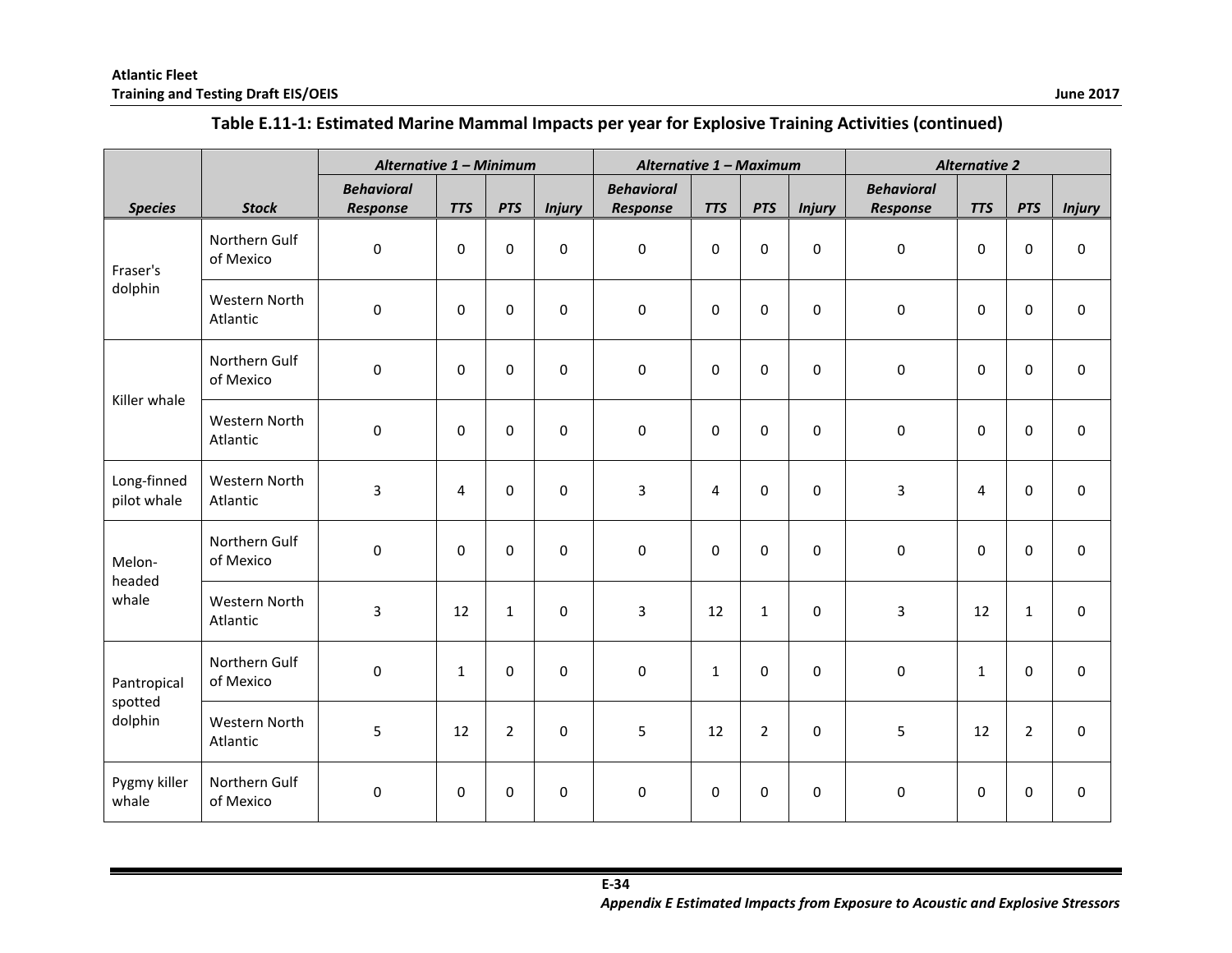|                                       |                            | Alternative 1 - Minimum              |              |              |               | Alternative 1 - Maximum              |              |              |               |                                      | <b>Alternative 2</b> |              |                  |
|---------------------------------------|----------------------------|--------------------------------------|--------------|--------------|---------------|--------------------------------------|--------------|--------------|---------------|--------------------------------------|----------------------|--------------|------------------|
| <b>Species</b>                        | <b>Stock</b>               | <b>Behavioral</b><br><b>Response</b> | <b>TTS</b>   | <b>PTS</b>   | <b>Injury</b> | <b>Behavioral</b><br><b>Response</b> | <b>TTS</b>   | <b>PTS</b>   | <b>Injury</b> | <b>Behavioral</b><br><b>Response</b> | <b>TTS</b>           | <b>PTS</b>   | <b>Injury</b>    |
|                                       | Western North<br>Atlantic  | $\mathbf 1$                          | $\mathbf{1}$ | $\mathbf 0$  | 0             | $\mathbf{1}$                         | $\mathbf{1}$ | 0            | $\pmb{0}$     | $\mathbf 1$                          | $\mathbf{1}$         | 0            | $\boldsymbol{0}$ |
| Risso's                               | Northern Gulf<br>of Mexico | $\pmb{0}$                            | $\mathbf 0$  | $\mathbf 0$  | $\mathbf 0$   | $\pmb{0}$                            | $\mathbf 0$  | $\mathbf 0$  | $\mathbf 0$   | 0                                    | $\mathbf 0$          | $\mathbf 0$  | 0                |
| dolphin                               | Western North<br>Atlantic  | $\overline{2}$                       | 5            | $\mathbf 0$  | 0             | $\overline{2}$                       | 5            | $\mathbf 0$  | $\mathbf 0$   | $\overline{2}$                       | 5                    | 0            | 0                |
| Rough-<br>toothed                     | Northern Gulf<br>of Mexico | $\pmb{0}$                            | $\mathbf 0$  | $\mathbf 0$  | 0             | $\pmb{0}$                            | $\mathbf 0$  | 0            | $\mathbf 0$   | $\pmb{0}$                            | $\mathbf 0$          | $\mathbf 0$  | $\boldsymbol{0}$ |
| dolphin                               | Western North<br>Atlantic  | $\mathbf{1}$                         | 5            | $\mathbf 0$  | $\mathbf 0$   | $\mathbf{1}$                         | 5            | $\Omega$     | $\mathbf 0$   | $\mathbf{1}$                         | 5                    | $\mathbf 0$  | $\mathbf 0$      |
| Short-<br>beaked<br>common<br>dolphin | Western North<br>Atlantic  | 42                                   | 86           | 13           | $\mathbf{1}$  | 42                                   | 86           | 13           | $\mathbf{1}$  | 42                                   | 86                   | 13           | $\mathbf{1}$     |
| Short-finned<br>pilot whale           | Northern Gulf<br>of Mexico | 3                                    | 5            | $\mathbf 0$  | $\mathbf 0$   | 3                                    | 5            | $\mathbf 0$  | $\mathbf 0$   | 3                                    | 5                    | $\mathbf 0$  | 0                |
| Spinner                               | Northern Gulf<br>of Mexico | 0                                    | 0            | 0            | $\mathbf 0$   | 0                                    | $\Omega$     | $\Omega$     | $\Omega$      | $\mathbf 0$                          | $\Omega$             | $\mathbf 0$  | 0                |
| dolphin                               | Western North<br>Atlantic  | 4                                    | 15           | $\mathbf{1}$ | 0             | 4                                    | 15           | $\mathbf{1}$ | $\mathbf 0$   | 4                                    | 15                   | $\mathbf{1}$ | 0                |
| Striped<br>dolphin                    | Northern Gulf<br>of Mexico | $\pmb{0}$                            | $\pmb{0}$    | 0            | 0             | $\pmb{0}$                            | 0            | $\mathbf 0$  | $\pmb{0}$     | 0                                    | 0                    | 0            | $\pmb{0}$        |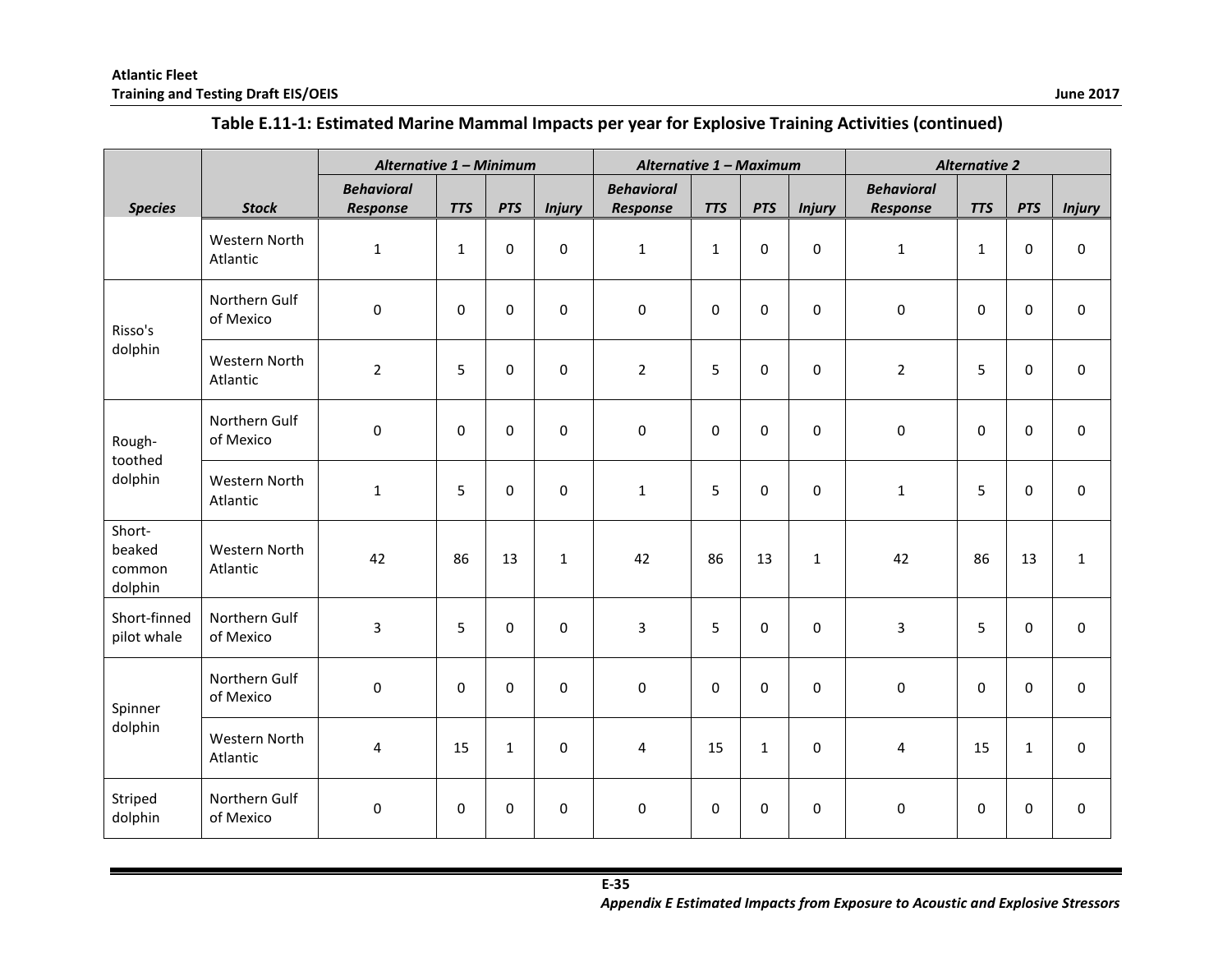|                             |                                       | Alternative 1 - Minimum              |             |             |               | Alternative 1 - Maximum              |             |             |               |                                      | <b>Alternative 2</b> |                |                  |
|-----------------------------|---------------------------------------|--------------------------------------|-------------|-------------|---------------|--------------------------------------|-------------|-------------|---------------|--------------------------------------|----------------------|----------------|------------------|
| <b>Species</b>              | <b>Stock</b>                          | <b>Behavioral</b><br><b>Response</b> | <b>TTS</b>  | <b>PTS</b>  | <b>Injury</b> | <b>Behavioral</b><br><b>Response</b> | <b>TTS</b>  | <b>PTS</b>  | <b>Injury</b> | <b>Behavioral</b><br><b>Response</b> | <b>TTS</b>           | <b>PTS</b>     | <b>Injury</b>    |
|                             | Western North<br>Atlantic             | 7                                    | 15          | 3           | 1             | 7                                    | 15          | 3           | $\mathbf{1}$  | 7                                    | 15                   | $\overline{3}$ | $\mathbf{1}$     |
| White-<br>beaked<br>dolphin | Western North<br>Atlantic             | 0                                    | $\mathbf 0$ | $\mathbf 0$ | $\mathbf 0$   | 0                                    | $\mathbf 0$ | 0           | $\mathbf 0$   | 0                                    | 0                    | $\bf{0}$       | $\pmb{0}$        |
|                             | <b>Family Phocoenidae (porpoises)</b> |                                      |             |             |               |                                      |             |             |               |                                      |                      |                |                  |
| Harbor<br>porpoise          | Gulf of<br>Maine/Bay of<br>Fundy      | 114                                  | 510         | 153         | 0             | 114                                  | 510         | 153         | $\mathbf 0$   | 114                                  | 510                  | 153            | $\pmb{0}$        |
| <b>Suborder Pinnipedia</b>  |                                       |                                      |             |             |               |                                      |             |             |               |                                      |                      |                |                  |
|                             | <b>Family Phocidae (true seals)</b>   |                                      |             |             |               |                                      |             |             |               |                                      |                      |                |                  |
| Gray seal                   | Western North<br>Atlantic             | 0                                    | 0           | 0           | $\mathbf 0$   | $\mathbf 0$                          | $\mathbf 0$ | $\mathbf 0$ | 0             | $\pmb{0}$                            | $\mathbf 0$          | $\mathbf 0$    | $\boldsymbol{0}$ |
| Harbor seal                 | Western North<br>Atlantic             | 0                                    | 0           | $\mathbf 0$ | $\mathbf 0$   | $\mathbf 0$                          | $\mathbf 0$ | $\mathbf 0$ | 0             | $\pmb{0}$                            | $\mathbf 0$          | $\mathbf 0$    | $\boldsymbol{0}$ |
| Harp seal                   | Western North<br>Atlantic             | 0                                    | 0           | 0           | $\mathbf 0$   | $\mathbf 0$                          | $\mathbf 0$ | 0           | $\mathbf 0$   | $\pmb{0}$                            | 0                    | $\mathbf 0$    | $\pmb{0}$        |
| Hooded seal                 | Western North<br>Atlantic             | 0                                    | 0           | $\mathbf 0$ | 0             | 0                                    | 0           | 0           | $\mathbf 0$   | 0                                    | 0                    | 0              | 0                |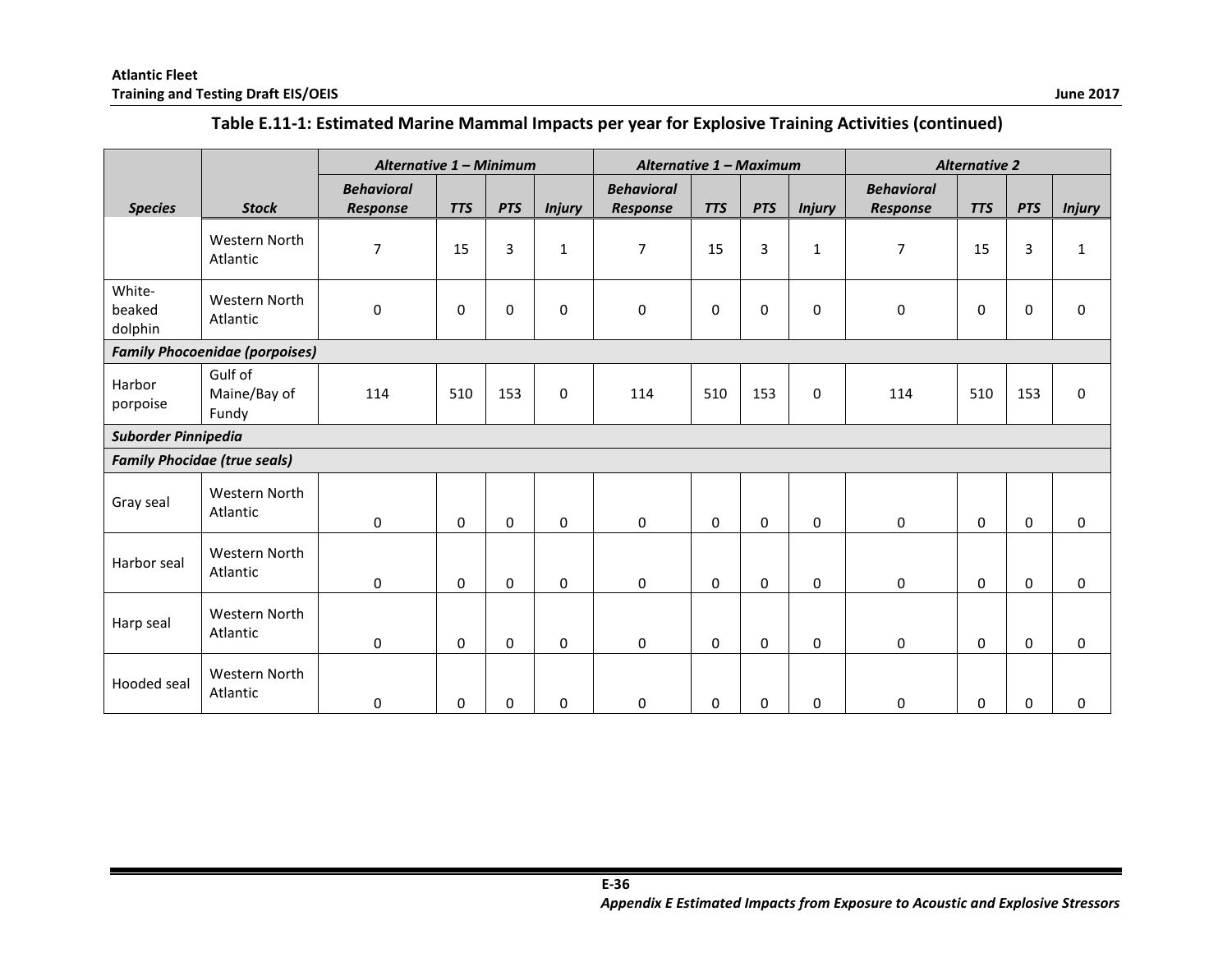|                      |                                       | Alternative 1 – Minimum              |            |            |               | Alternative 1 – Maximum              |            |            |               | <b>Alternative 2</b>                 |     |            |               |
|----------------------|---------------------------------------|--------------------------------------|------------|------------|---------------|--------------------------------------|------------|------------|---------------|--------------------------------------|-----|------------|---------------|
| <b>Species</b>       | <b>Stock</b>                          | <b>Behavioral</b><br><b>Response</b> | <b>TTS</b> | <b>PTS</b> | <b>Injury</b> | <b>Behavioral</b><br><b>Response</b> | <b>TTS</b> | <b>PTS</b> | <b>Injury</b> | <b>Behavioral</b><br><b>Response</b> | TTS | <b>PTS</b> | <b>Injury</b> |
| <b>Order Sirenia</b> |                                       |                                      |            |            |               |                                      |            |            |               |                                      |     |            |               |
|                      | <b>Family Trichechidae (manatees)</b> |                                      |            |            |               |                                      |            |            |               |                                      |     |            |               |
| West Indian          | Florida,                              |                                      |            |            |               |                                      |            |            |               |                                      |     |            |               |
| manatee*             | Antillean                             |                                      | 0          |            | ⌒             |                                      |            |            |               | U                                    |     |            |               |

\* ESA-listed species (all stocks) within the AFTT Study Area

✝NSD: No stock designated

PTS: permanent threshold shift; TTS: temporary threshold shift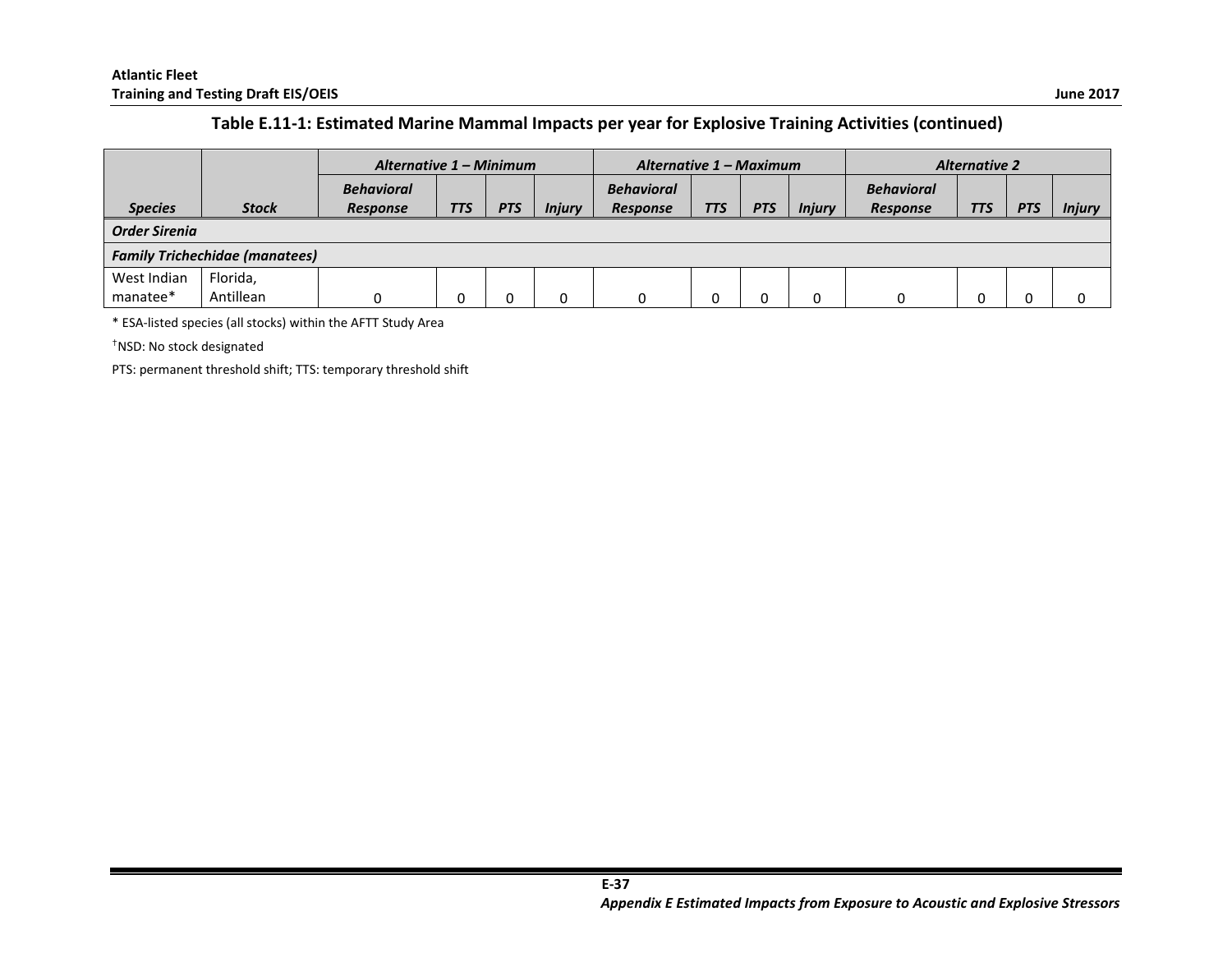# **E.12 ESTIMATED MARINE MAMMAL IMPACTS PER FIVE YEAR PERIOD FROM EXPLOSIVES UNDER NAVY TRAINING ACTIVITIES**

[Table E.12-1](#page-44-0) provides a summary of the estimated number of marine mammal impacts from exposure to explosives used during Navy training activities under Alternatives 1 and 2 over the course of five years.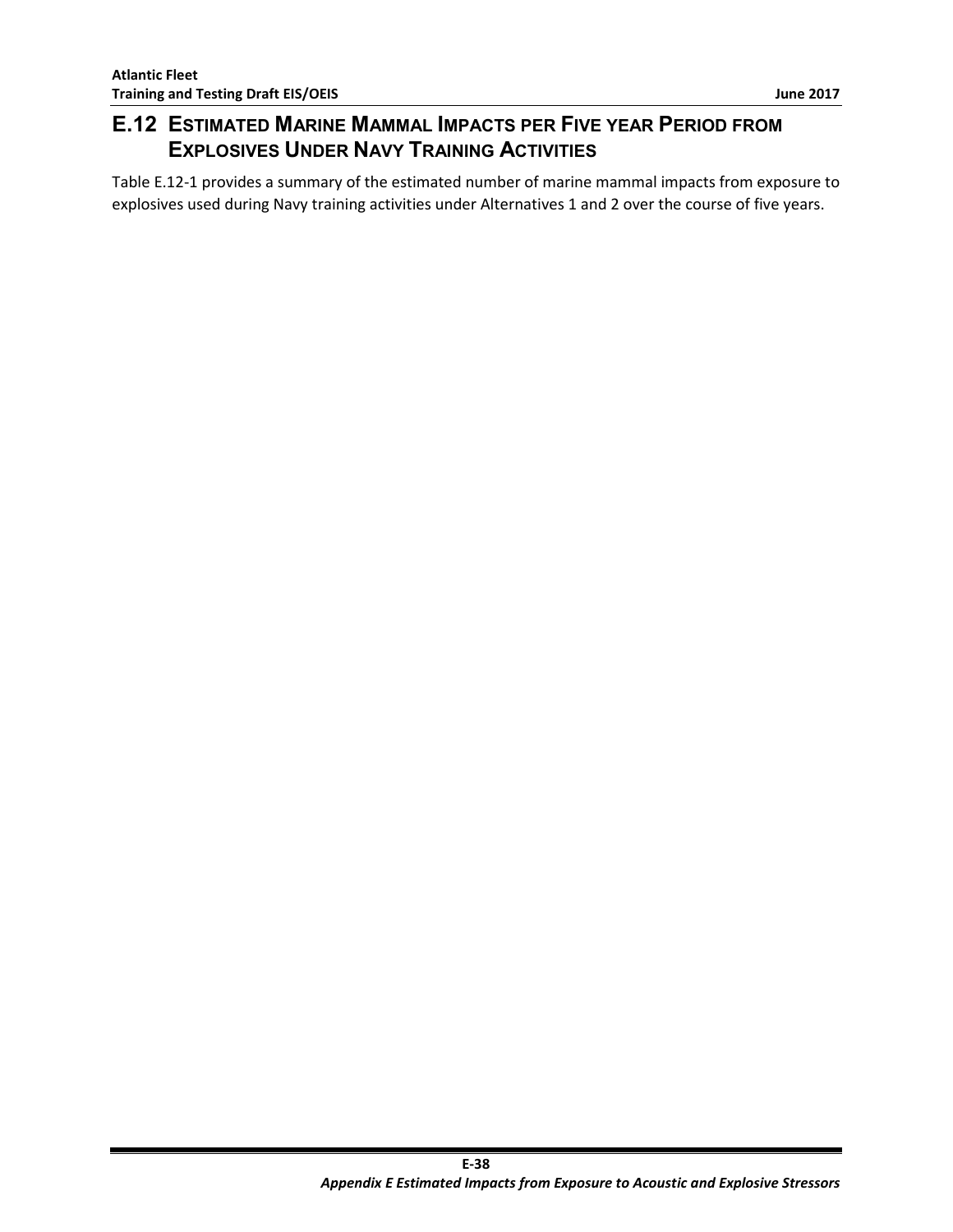|       | aining Activities      |       |               |  |
|-------|------------------------|-------|---------------|--|
|       | Alternative 2 – 5-Year |       |               |  |
|       |                        |       |               |  |
| ioral |                        |       |               |  |
| onse  | <b>TTS</b>             | PTS I | <b>Injury</b> |  |

| Table E.12-1: Estimated Marine Mammal Impacts per Year for Explosive Training Activities |  |  |  |
|------------------------------------------------------------------------------------------|--|--|--|
|------------------------------------------------------------------------------------------|--|--|--|

<span id="page-44-0"></span>

|                                             |                                                     |                               | Alternative 1-5-Year |             |               |                                      | Alternative 2 - 5-Year |             |               |
|---------------------------------------------|-----------------------------------------------------|-------------------------------|----------------------|-------------|---------------|--------------------------------------|------------------------|-------------|---------------|
| <b>Species</b>                              | <b>Stock</b>                                        | <b>Behavioral</b><br>Response | <b>TTS</b>           | <b>PTS</b>  | <b>Injury</b> | <b>Behavioral</b><br><b>Response</b> | <b>TTS</b>             | <b>PTS</b>  | <b>Injury</b> |
| <b>Suborder Mysticeti (baleen whales)</b>   |                                                     |                               |                      |             |               |                                      |                        |             |               |
| <b>Family Balaenidae (right whales)</b>     |                                                     |                               |                      |             |               |                                      |                        |             |               |
| North Atlantic right<br>whale*              | <b>Western North</b><br>Atlantic                    | $\mathbf 0$                   | 41                   | $\mathbf 0$ | $\mathbf 0$   | $\mathbf 0$                          | 42                     | 0           | 0             |
| <b>Family Balaenopteridae (roquals)</b>     |                                                     |                               |                      |             |               |                                      |                        |             |               |
| Blue whale*                                 | Western North<br>Atlantic (Gulf of St.<br>Lawrence) | $\mathbf 0$                   | $\Omega$             | $\Omega$    | $\Omega$      | $\mathbf 0$                          | $\Omega$               | $\mathbf 0$ | $\mathbf 0$   |
| Bryde's whale                               | Northern Gulf of<br>Mexico                          | $\mathbf 0$                   | 10                   | $\mathbf 0$ | $\Omega$      | $\mathbf 0$                          | 10                     | 0           | 0             |
| Minke whale                                 | Canadian East Coast                                 | $\Omega$                      | 69                   | $\Omega$    | $\Omega$      | $\mathbf{0}$                         | 69                     | 0           | $\Omega$      |
| Fin whale*                                  | Western North<br>Atlantic                           | $\mathbf 0$                   | 161                  | 14          | $\Omega$      | $\mathbf 0$                          | 161                    | 14          | 0             |
| Humpback whale                              | <b>Gulf of Maine</b>                                | 0                             | 69                   | 3           | $\Omega$      | $\mathbf 0$                          | 69                     | 3           | $\mathbf 0$   |
| Sei whale*                                  | Nova Scotia                                         | 0                             | 11                   | $\Omega$    | $\mathbf 0$   | $\mathbf 0$                          | 11                     | 0           | $\mathbf 0$   |
| <b>Suborder Odontoceti (toothed whales)</b> |                                                     |                               |                      |             |               |                                      |                        |             |               |
| <b>Family Physeteridae (sperm whale)</b>    |                                                     |                               |                      |             |               |                                      |                        |             |               |
| Sperm whale*                                | <b>Gulf of Mexico</b><br>Oceanic                    | $\mathbf 0$                   | $\Omega$             | $\Omega$    | $\Omega$      | $\mathbf 0$                          | $\Omega$               | $\Omega$    | $\mathbf 0$   |
|                                             | North Atlantic                                      | 10                            | 17                   | $\mathbf 0$ | $\mathbf{1}$  | 10                                   | 17                     | 0           | $\mathbf{1}$  |
| <b>Family Kogiidae (sperm whales)</b>       |                                                     |                               |                      |             |               |                                      |                        |             |               |
| Dwarf sperm whale                           | <b>Gulf of Mexico</b><br>Oceanic                    | 3                             | $\overline{2}$       | $\Omega$    | $\Omega$      | 3                                    | $\overline{2}$         | 0           | $\mathbf 0$   |
|                                             | Western North<br>Atlantic                           | 51                            | 82                   | 17          | $\Omega$      | 51                                   | 82                     | 17          | 0             |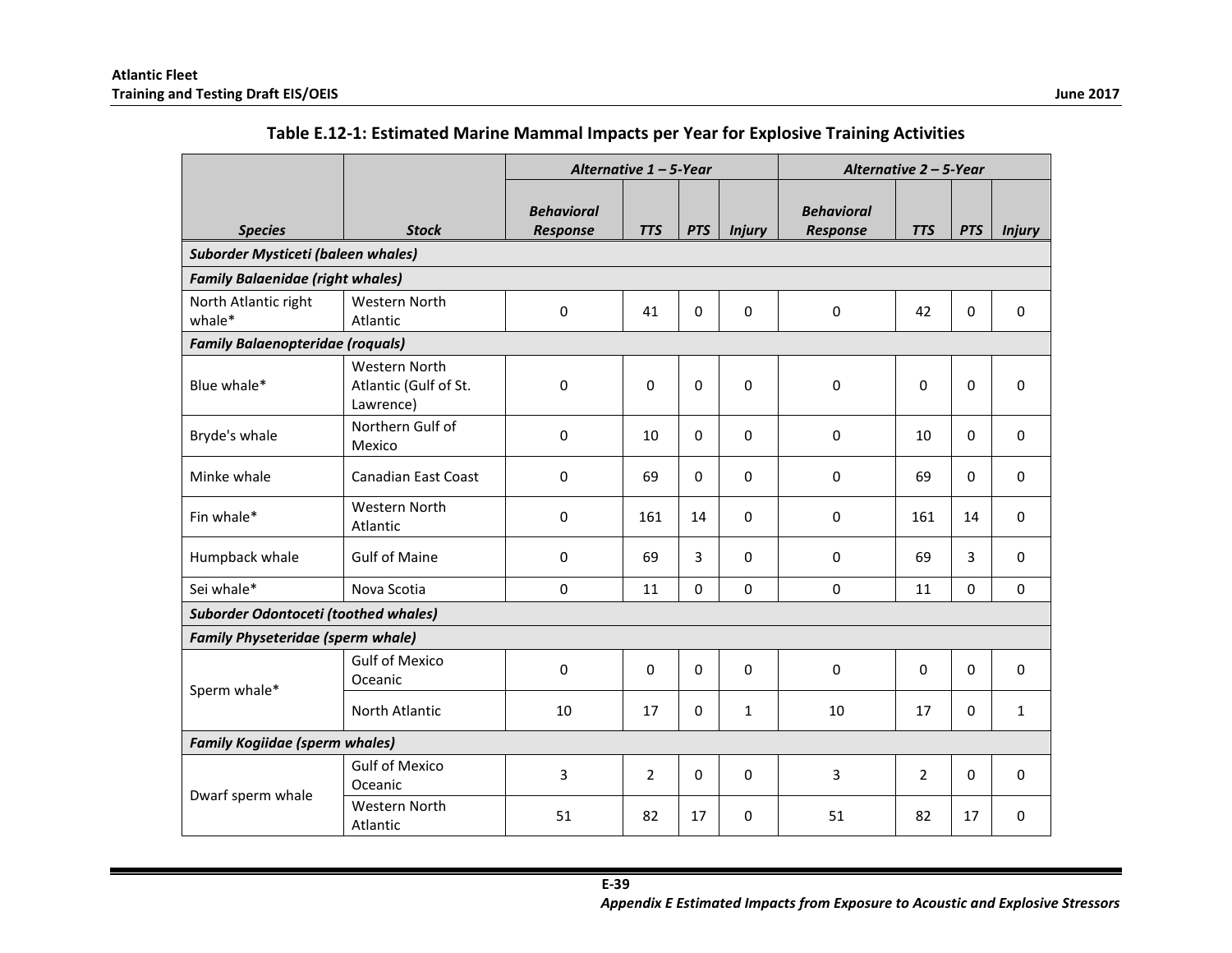|                                         |                                  |                                      | Alternative $1 - 5$ -Year |             |               |                                      | Alternative 2 - 5-Year |            |               |
|-----------------------------------------|----------------------------------|--------------------------------------|---------------------------|-------------|---------------|--------------------------------------|------------------------|------------|---------------|
| <b>Species</b>                          | <b>Stock</b>                     | <b>Behavioral</b><br><b>Response</b> | <b>TTS</b>                | <b>PTS</b>  | <b>Injury</b> | <b>Behavioral</b><br><b>Response</b> | <b>TTS</b>             | <b>PTS</b> | <b>Injury</b> |
|                                         | Northern Gulf of<br>Mexico       | 3                                    | $\overline{2}$            | $\mathbf 0$ | $\mathbf 0$   | 3                                    | $\overline{2}$         | 0          | 0             |
| Pygmy sperm whale                       | Western North<br>Atlantic        | 51                                   | 82                        | 17          | $\mathbf 0$   | 51                                   | 82                     | 17         | $\Omega$      |
| <b>Family Ziphiidae (beaked whales)</b> |                                  |                                      |                           |             |               |                                      |                        |            |               |
| Blainville's beaked                     | Northern Gulf of<br>Mexico       | $\mathbf 0$                          | $\Omega$                  | $\mathbf 0$ | $\mathbf 0$   | 0                                    | $\Omega$               | $\Omega$   | $\mathbf 0$   |
| whale                                   | Western North<br>Atlantic        | 3                                    | 4                         | $\mathbf 0$ | $\Omega$      | 3                                    | 4                      | $\Omega$   | 0             |
| Cuvier's beaked whale                   | Northern Gulf of<br>Mexico       | $\mathbf 0$                          | 0                         | $\Omega$    | $\mathbf{0}$  | 0                                    | $\Omega$               | $\Omega$   | $\Omega$      |
|                                         | <b>Western North</b><br>Atlantic | 10                                   | 14                        | $\mathbf 0$ | $\mathbf 0$   | 10                                   | 14                     | 0          | $\mathbf 0$   |
| Gervais' beaked whale                   | Northern Gulf of<br>Mexico       | 0                                    | 0                         | 0           | 0             | 0                                    | 0                      | 0          | 0             |
|                                         | Western North<br>Atlantic        | 3                                    | 4                         | 0           | 0             | 3                                    | 4                      | 0          | $\mathbf 0$   |
| Northern bottlenose<br>whale            | Western North<br>Atlantic        | $\mathbf 0$                          | 0                         | 0           | $\mathbf 0$   | 0                                    | 0                      | 0          | 0             |
| Sowerby's beaked<br>whale               | Western North<br>Atlantic        | 3                                    | 4                         | 0           | $\mathbf 0$   | 3                                    | 4                      | 0          | 0             |
| True's beaked whale                     | Western North<br>Atlantic        | 3                                    | 4                         | 0           | $\mathbf 0$   | 3                                    | $\overline{4}$         | 0          | 0             |
| <b>Family Delphinidae (dolphins)</b>    |                                  |                                      |                           |             |               |                                      |                        |            |               |
| Atlantic spotted                        | Northern Gulf of<br>Mexico       | $\overline{7}$                       | 27                        | 0           | $\mathbf 0$   | $\overline{7}$                       | 27                     | 0          | $\mathbf 0$   |
| dolphin                                 | Western North<br>Atlantic        | 160                                  | 411                       | 42          | 3             | 160                                  | 411                    | 42         | 3             |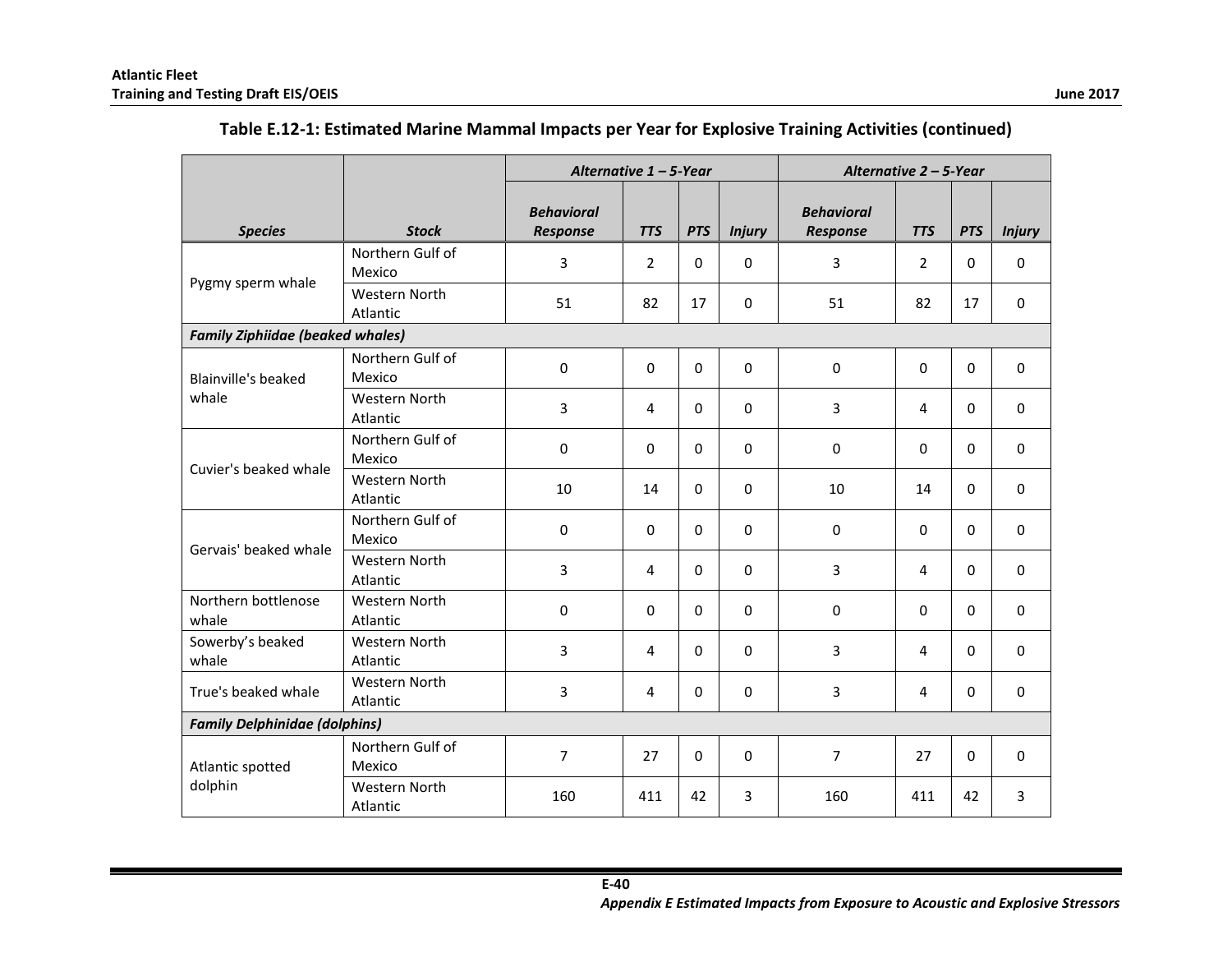|                                 |                                                        |                                      | Alternative $1 - 5$ -Year |             |               |                                      | Alternative 2 - 5-Year |             |                  |
|---------------------------------|--------------------------------------------------------|--------------------------------------|---------------------------|-------------|---------------|--------------------------------------|------------------------|-------------|------------------|
| <b>Species</b>                  | <b>Stock</b>                                           | <b>Behavioral</b><br><b>Response</b> | <b>TTS</b>                | <b>PTS</b>  | <b>Injury</b> | <b>Behavioral</b><br><b>Response</b> | <b>TTS</b>             | <b>PTS</b>  | <b>Injury</b>    |
| Atlantic white-sided<br>dolphin | Western North<br>Atlantic                              | 15                                   | 33                        | 3           | $\Omega$      | 15                                   | 33                     | 3           | $\mathbf{0}$     |
|                                 | Choctawatchee Bay                                      | $\pmb{0}$                            | 0                         | 0           | 0             | $\mathbf 0$                          | $\mathbf 0$            | $\Omega$    | $\mathbf 0$      |
|                                 | <b>Gulf of Mexico Eastern</b><br>Coastal               | 0                                    | $\mathbf 0$               | 0           | 0             | $\mathbf 0$                          | $\mathbf 0$            | $\Omega$    | $\mathbf 0$      |
|                                 | <b>Gulf of Mexico</b><br>Northern Coastal              | 4                                    | 17                        | $\mathbf 0$ | 0             | 4                                    | 17                     | $\Omega$    | $\mathbf 0$      |
|                                 | <b>Gulf of Mexico</b><br>Western Coastal               | $\pmb{0}$                            | 0                         | 0           | 0             | $\mathbf 0$                          | $\mathbf 0$            | $\Omega$    | $\mathbf{0}$     |
|                                 | Indian River Lagoon<br><b>Estuarine System</b>         | $\pmb{0}$                            | $\mathbf{0}$              | 0           | 0             | $\mathbf 0$                          | $\Omega$               | $\Omega$    | $\mathbf{0}$     |
| Bottlenose dolphin              | Jacksonville Estuarine<br>System                       | $\pmb{0}$                            | $\mathbf{0}$              | $\Omega$    | 0             | $\mathbf 0$                          | $\mathbf{0}$           | $\Omega$    | $\mathbf{0}$     |
|                                 | Mississippi Sound,<br>Lake Borgne, Bay<br>Boudreau     | $\pmb{0}$                            | $\mathbf 0$               | 0           | 0             | $\mathbf 0$                          | $\mathbf{0}$           | $\Omega$    | $\mathbf 0$      |
|                                 | Northern Gulf of<br><b>Mexico Continental</b><br>Shelf | 28                                   | 122                       | 9           | 0             | 29                                   | 124                    | 10          | 0                |
|                                 | Northern Gulf of<br>Mexico Oceanic                     | 5                                    | 18                        | 0           | 0             | 5                                    | 18                     | 0           | $\boldsymbol{0}$ |
|                                 | Northern North<br>Carolina Estuarine<br>System         | 3                                    | $\overline{2}$            | 0           | 0             | 3                                    | $\overline{2}$         | $\mathbf 0$ | $\mathbf 0$      |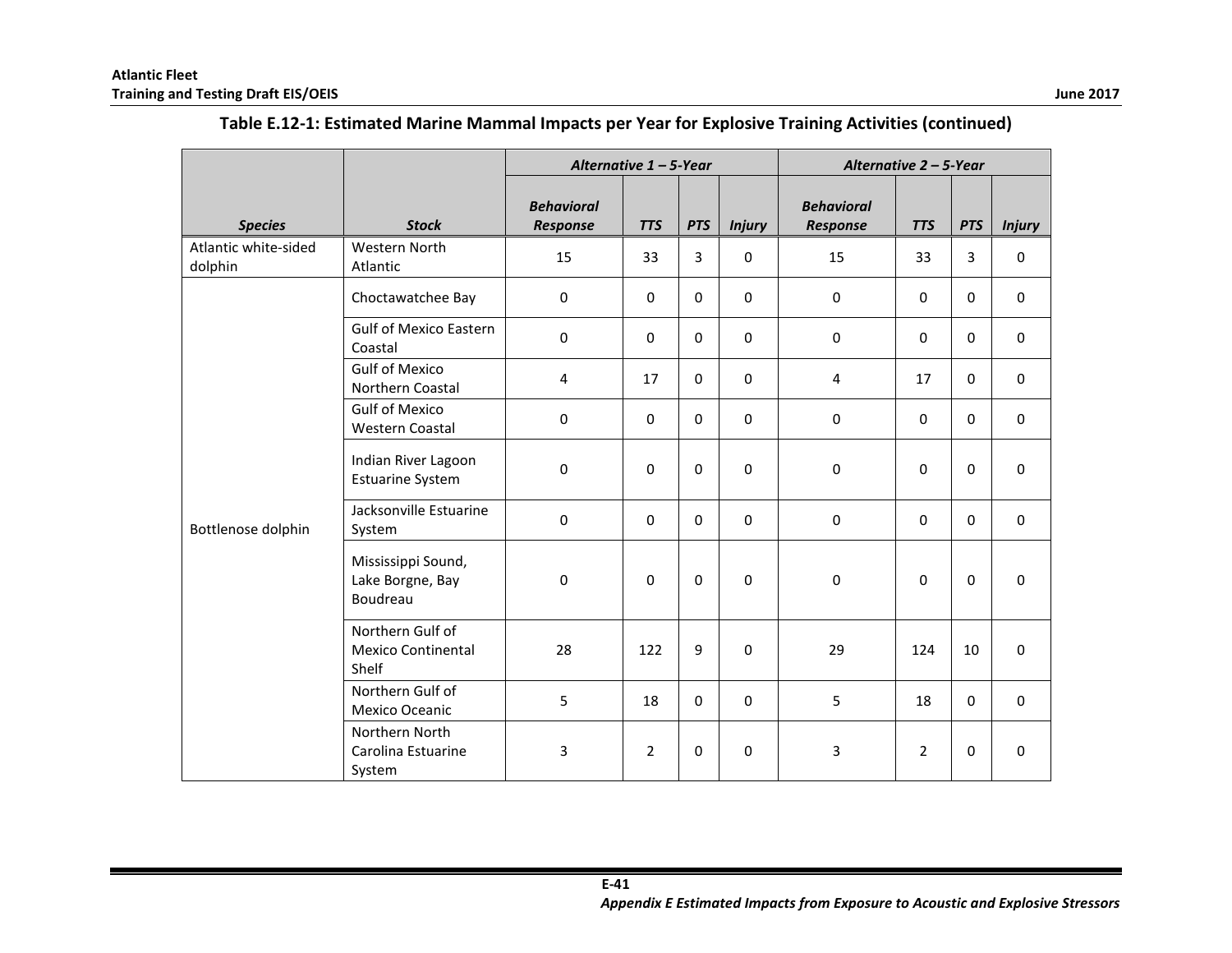|                                       |                                                                       |                                      | Alternative 1-5-Year |             |                | Alternative 2 - 5-Year               |             |              |                |  |
|---------------------------------------|-----------------------------------------------------------------------|--------------------------------------|----------------------|-------------|----------------|--------------------------------------|-------------|--------------|----------------|--|
| <b>Species</b>                        | <b>Stock</b>                                                          | <b>Behavioral</b><br><b>Response</b> | <b>TTS</b>           | <b>PTS</b>  | <b>Injury</b>  | <b>Behavioral</b><br><b>Response</b> | <b>TTS</b>  | <b>PTS</b>   | <b>Injury</b>  |  |
|                                       | Southern North<br>Carolina Estuarine<br>System                        | $\pmb{0}$                            | $\Omega$             | $\mathbf 0$ | $\mathbf 0$    | $\mathbf 0$                          | 0           | $\mathbf{0}$ | $\pmb{0}$      |  |
|                                       | Western North<br><b>Atlantic Northern</b><br><b>Florida Coastal</b>   | 3                                    | 6                    | $\mathbf 0$ | $\pmb{0}$      | 3                                    | 6           | $\mathbf 0$  | $\pmb{0}$      |  |
|                                       | Western North<br><b>Atlantic Central</b><br>Florida Coastal           | 13                                   | 28                   | 0           | $\mathbf 0$    | 13                                   | 28          | $\mathbf 0$  | $\mathbf 0$    |  |
|                                       | Western North<br><b>Atlantic Northern</b><br><b>Migratory Coastal</b> | 63                                   | 234                  | 17          | $\overline{2}$ | 63                                   | 234         | 17           | $\overline{2}$ |  |
|                                       | Western North<br><b>Atlantic South</b><br>Carolina/Georgia<br>Coastal | 13                                   | 28                   | $\mathbf 0$ | $\pmb{0}$      | 13                                   | 28          | $\mathbf 0$  | $\pmb{0}$      |  |
|                                       | Western North<br><b>Atlantic Southern</b><br><b>Migratory Coastal</b> | 55                                   | 93                   | 8           | $\mathbf 0$    | 55                                   | 93          | 8            | $\mathbf 0$    |  |
|                                       | Western North<br>Atlantic Offshore                                    | 464                                  | 1,919                | 140         | 15             | 464                                  | 1,921       | 140          | 15             |  |
|                                       | Northern Gulf of<br>Mexico                                            | $\mathbf 0$                          | $\Omega$             | $\Omega$    | $\Omega$       | $\Omega$                             | $\Omega$    | $\Omega$     | $\mathbf{0}$   |  |
|                                       | Western North<br>Atlantic                                             | 37                                   | 101                  | 12          | $\mathbf 0$    | 37                                   | 101         | 12           | $\mathbf 0$    |  |
|                                       | Northern Gulf of<br>Mexico                                            | $\pmb{0}$                            | $\mathbf 0$          | $\mathbf 0$ | 0              | $\mathbf 0$                          | $\mathbf 0$ | $\mathbf{0}$ | $\mathbf 0$    |  |
| Clymene dolphin<br>False killer whale | Western North<br>Atlantic                                             | 3                                    | 8                    | $\Omega$    | $\mathbf 0$    | 3                                    | 8           | $\mathbf{0}$ | $\mathbf 0$    |  |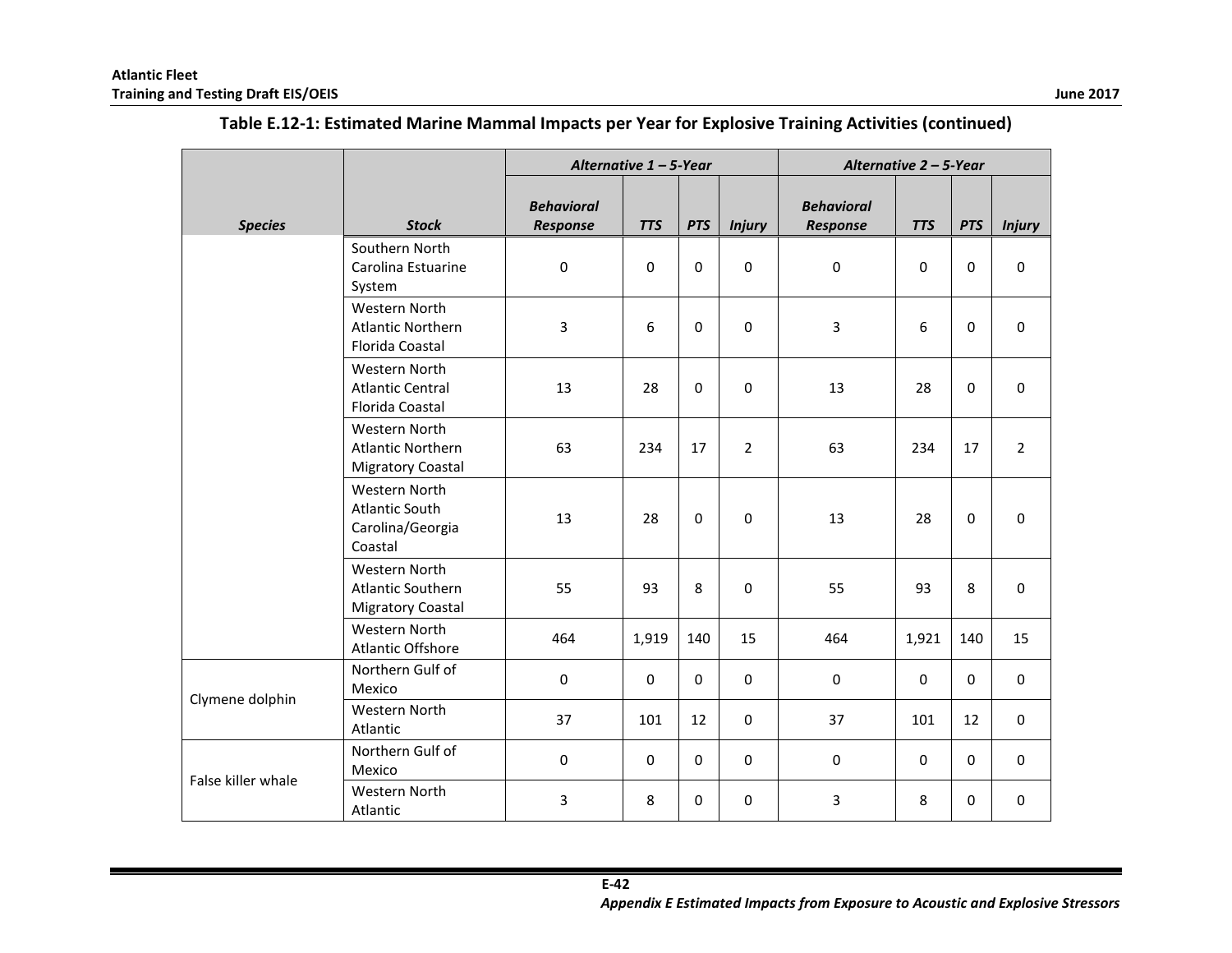|                            |                                  |                                      | Alternative $1 - 5$ -Year |             |                  |                                      | Alternative 2 - 5-Year |              |               |
|----------------------------|----------------------------------|--------------------------------------|---------------------------|-------------|------------------|--------------------------------------|------------------------|--------------|---------------|
| <b>Species</b>             | <b>Stock</b>                     | <b>Behavioral</b><br><b>Response</b> | <b>TTS</b>                | <b>PTS</b>  | <b>Injury</b>    | <b>Behavioral</b><br><b>Response</b> | <b>TTS</b>             | <b>PTS</b>   | <b>Injury</b> |
| Fraser's dolphin           | Northern Gulf of<br>Mexico       | $\mathbf 0$                          | 0                         | 0           | $\mathbf 0$      | 0                                    | 0                      | $\mathbf{0}$ | $\mathbf 0$   |
|                            | <b>Western North</b><br>Atlantic | $\mathbf 0$                          | $\mathbf{1}$              | $\Omega$    | $\mathbf 0$      | $\mathbf 0$                          | $\mathbf{1}$           | $\mathbf{0}$ | $\mathbf 0$   |
| Killer whale               | Northern Gulf of<br>Mexico       | $\pmb{0}$                            | 0                         | 0           | $\mathbf 0$      | $\pmb{0}$                            | $\mathbf 0$            | $\mathbf{0}$ | $\mathbf 0$   |
|                            | <b>Western North</b><br>Atlantic | $\mathbf 0$                          | 0                         | 0           | $\mathbf 0$      | $\mathbf 0$                          | $\mathbf 0$            | $\Omega$     | $\mathbf 0$   |
| Long-finned pilot<br>whale | Western North<br>Atlantic        | 13                                   | 22                        | 0           | $\mathbf 0$      | 13                                   | 22                     | $\Omega$     | $\Omega$      |
| Melon-headed whale         | Northern Gulf of<br>Mexico       | 0                                    | $\Omega$                  | 0           | $\mathbf 0$      | $\mathbf 0$                          | $\Omega$               | $\Omega$     | $\mathbf 0$   |
|                            | Western North<br>Atlantic        | 16                                   | 59                        | 3           | $\mathbf 0$      | 16                                   | 59                     | 3            | $\mathbf 0$   |
| Pantropical spotted        | Northern Gulf of<br>Mexico       | $\mathbf{1}$                         | 3                         | 0           | $\mathbf 0$      | 1                                    | 3                      | $\Omega$     | $\mathbf 0$   |
| dolphin                    | Western North<br>Atlantic        | 26                                   | 60                        | 10          | $\mathbf{1}$     | 26                                   | 60                     | 10           | $\mathbf{1}$  |
| Pygmy killer whale         | Northern Gulf of<br>Mexico       | 0                                    | 0                         | 0           | $\boldsymbol{0}$ | 0                                    | $\mathbf 0$            | $\Omega$     | $\mathbf 0$   |
|                            | <b>Western North</b><br>Atlantic | 4                                    | 6                         | $\mathbf 0$ | $\mathbf 0$      | 4                                    | 6                      | $\Omega$     | $\mathbf{0}$  |
| Risso's dolphin            | Northern Gulf of<br>Mexico       | 0                                    | 0                         | $\mathbf 0$ | $\mathbf 0$      | $\pmb{0}$                            | $\mathbf 0$            | $\mathbf{0}$ | $\mathbf 0$   |
|                            | Western North<br>Atlantic        | 8                                    | 23                        | 0           | $\mathbf 0$      | 8                                    | 23                     | $\Omega$     | $\mathbf 0$   |
| Rough-toothed<br>dolphin   | Northern Gulf of<br>Mexico       | $\mathbf 0$                          | $\overline{2}$            | 0           | $\mathbf 0$      | $\mathbf 0$                          | $\overline{2}$         | $\Omega$     | $\mathbf 0$   |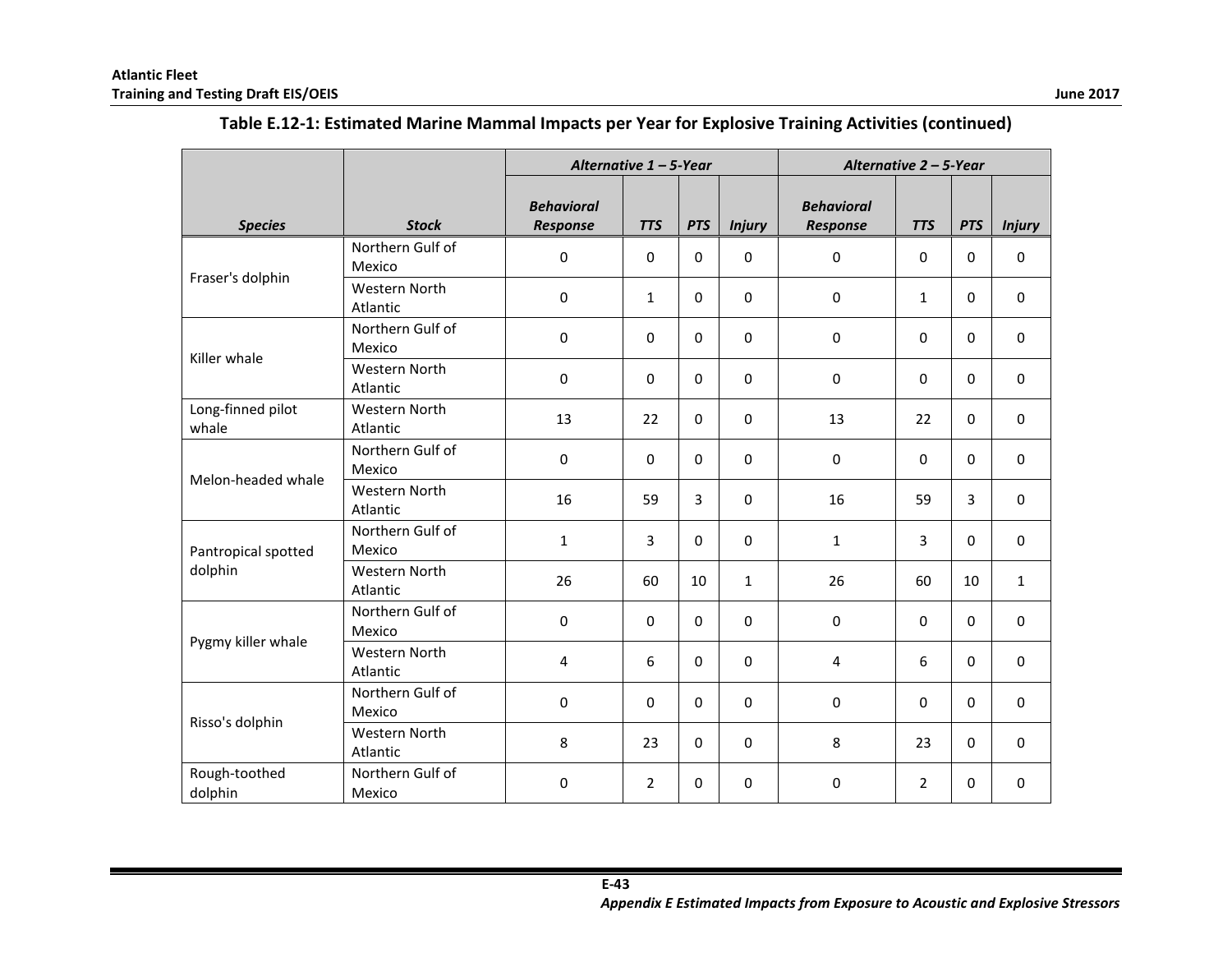|                                       |                                  |                                      | Alternative $1 - 5$ -Year |                |               |                                      |                                                                                                                                                                                                                                                                                                                   |                |               |
|---------------------------------------|----------------------------------|--------------------------------------|---------------------------|----------------|---------------|--------------------------------------|-------------------------------------------------------------------------------------------------------------------------------------------------------------------------------------------------------------------------------------------------------------------------------------------------------------------|----------------|---------------|
| <b>Species</b>                        | <b>Stock</b>                     | <b>Behavioral</b><br><b>Response</b> | <b>TTS</b>                | <b>PTS</b>     | <b>Injury</b> | <b>Behavioral</b><br><b>Response</b> | <b>TTS</b>                                                                                                                                                                                                                                                                                                        | <b>PTS</b>     | <b>Injury</b> |
|                                       | <b>Western North</b><br>Atlantic | $\overline{7}$                       | 24                        | $\mathbf{1}$   | $\mathbf 0$   | $\overline{7}$                       | 24                                                                                                                                                                                                                                                                                                                | $\Omega$       | $\mathbf 0$   |
| Short-beaked common<br>dolphin        | Western North<br>Atlantic        | 211                                  | 431                       | 66             | 3             | 211                                  | 431                                                                                                                                                                                                                                                                                                               | 66             | 3             |
| Short-finned pilot<br>whale           | Northern Gulf of<br>Mexico       | 14                                   | 24                        | $\overline{2}$ | 0             | 14                                   | 24                                                                                                                                                                                                                                                                                                                | $\overline{2}$ | $\Omega$      |
|                                       | Northern Gulf of<br>Mexico       | $\mathbf{1}$                         | $\mathbf{1}$              | 0              | 0             | $\mathbf{1}$                         | $\mathbf{1}$                                                                                                                                                                                                                                                                                                      | $\Omega$       | 0             |
| Spinner dolphin                       | <b>Western North</b><br>Atlantic | 22                                   | 76                        | 6              | $\mathbf 0$   | 22                                   | 76                                                                                                                                                                                                                                                                                                                | 6              | 0             |
| Striped dolphin                       | Northern Gulf of<br>Mexico       | $\mathbf 0$                          | $\Omega$                  | 0              | 0             | $\mathbf 0$                          | $\Omega$                                                                                                                                                                                                                                                                                                          | 0              | $\Omega$      |
|                                       | Western North<br>Atlantic        | 34                                   | 75                        | 16             | 3             | 34                                   | Alternative 2 - 5-Year<br>75<br>16<br>3<br>$\mathbf 0$<br>$\mathbf 0$<br>$\Omega$<br>0<br>572<br>2,551<br>764<br>$\pmb{0}$<br>$\mathbf 0$<br>0<br>$\mathbf{1}$<br>0<br>$\mathbf 0$<br>$\mathbf{1}$<br>$\Omega$<br>0<br>$\overline{2}$<br>$\mathbf{1}$<br>0<br>$\mathbf 0$<br>$\mathbf 0$<br>$\mathbf 0$<br>0<br>0 |                |               |
| White-beaked dolphin                  | Western North<br>Atlantic        | 0                                    | 0                         | 0              | 0             |                                      |                                                                                                                                                                                                                                                                                                                   |                |               |
| <b>Family Phocoenidae (porpoises)</b> |                                  |                                      |                           |                |               |                                      |                                                                                                                                                                                                                                                                                                                   |                |               |
| Harbor porpoise                       | Gulf of Maine/Bay of<br>Fundy    | 572                                  | 2,551                     | 764            | 0             |                                      |                                                                                                                                                                                                                                                                                                                   |                |               |
| <b>Suborder Pinnipedia</b>            |                                  |                                      |                           |                |               |                                      |                                                                                                                                                                                                                                                                                                                   |                |               |
| <b>Family Phocidae (true seals)</b>   |                                  |                                      |                           |                |               |                                      |                                                                                                                                                                                                                                                                                                                   |                |               |
| Gray seal                             | Western North<br>Atlantic        | $\pmb{0}$                            | $\mathbf{1}$              | $\mathbf 0$    | $\mathbf 0$   |                                      |                                                                                                                                                                                                                                                                                                                   |                |               |
| Harbor seal                           | <b>Western North</b><br>Atlantic | $\pmb{0}$                            | $\mathbf{1}$              | 0              | 0             |                                      |                                                                                                                                                                                                                                                                                                                   |                |               |
| Harp seal                             | Western North<br>Atlantic        | $\mathbf{1}$                         | $\overline{2}$            | 0              | 0             |                                      |                                                                                                                                                                                                                                                                                                                   |                |               |
| Hooded seal                           | Western North<br>Atlantic        | 0                                    | 0                         | 0              | 0             |                                      |                                                                                                                                                                                                                                                                                                                   |                |               |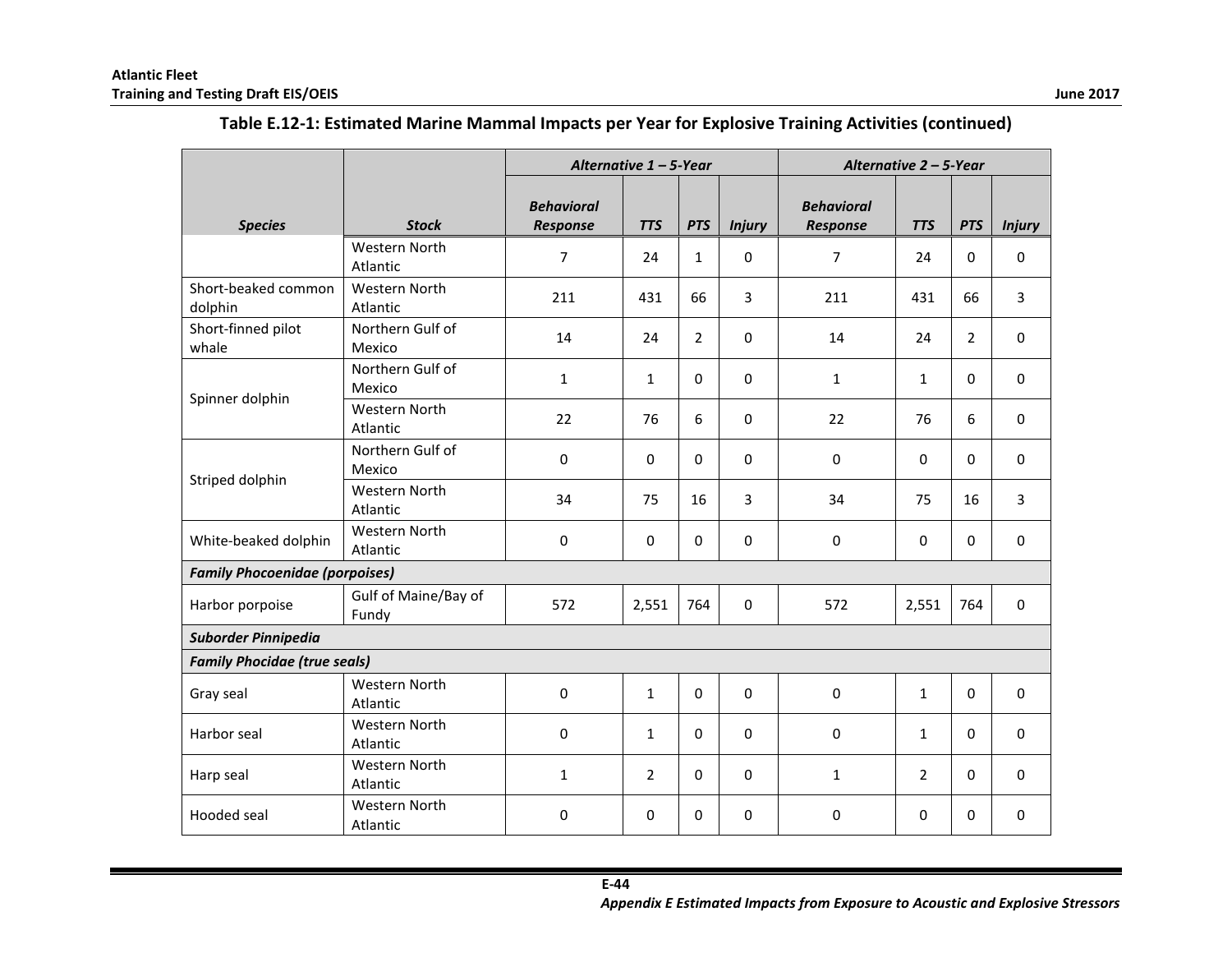|                                       |                    |                                      | Alternative $1 - 5$ -Year |            |               | Alternative $2 - 5$ -Year            |            |            |               |
|---------------------------------------|--------------------|--------------------------------------|---------------------------|------------|---------------|--------------------------------------|------------|------------|---------------|
| <b>Species</b>                        | <b>Stock</b>       | <b>Behavioral</b><br><b>Response</b> | <b>TTS</b>                | <b>PTS</b> | <b>Injury</b> | <b>Behavioral</b><br><b>Response</b> | <b>TTS</b> | <b>PTS</b> | <b>Injury</b> |
| <b>Order Sirenia</b>                  |                    |                                      |                           |            |               |                                      |            |            |               |
| <b>Family Trichechidae (manatees)</b> |                    |                                      |                           |            |               |                                      |            |            |               |
| West Indian manatee*                  | Florida, Antillean | 0                                    | 0                         |            | 0             | Ω                                    |            |            |               |

\* ESA-listed species (all stocks) within the AFTT Study Area

✝NSD: No stock designation

PTS: permanent threshold shift; TTS: temporary threshold shift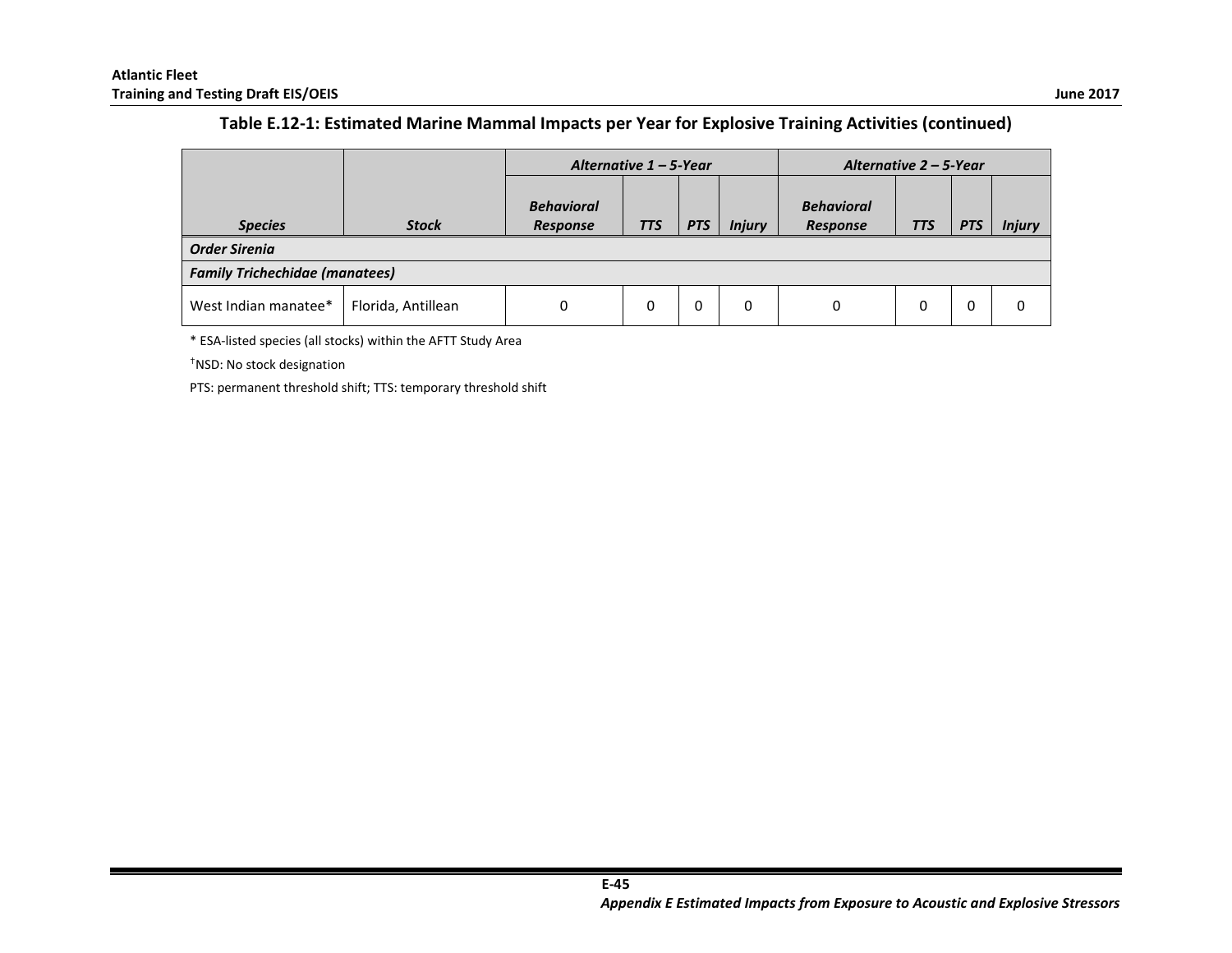# **E.13 ESTIMATED MARINE MAMMAL IMPACTS FROM EXPLOSIVES UNDER NAVY TESTING ACTIVITIES (EXCLUDING SHIP SHOCK TRIALS)**

[Table E.13-1](#page-52-0) provides a summary of the estimated number of marine mammal impacts from exposure to explosives used during Navy testing activities (excluding ship shock trials) under Alternatives 1 and 2 over the course of a year.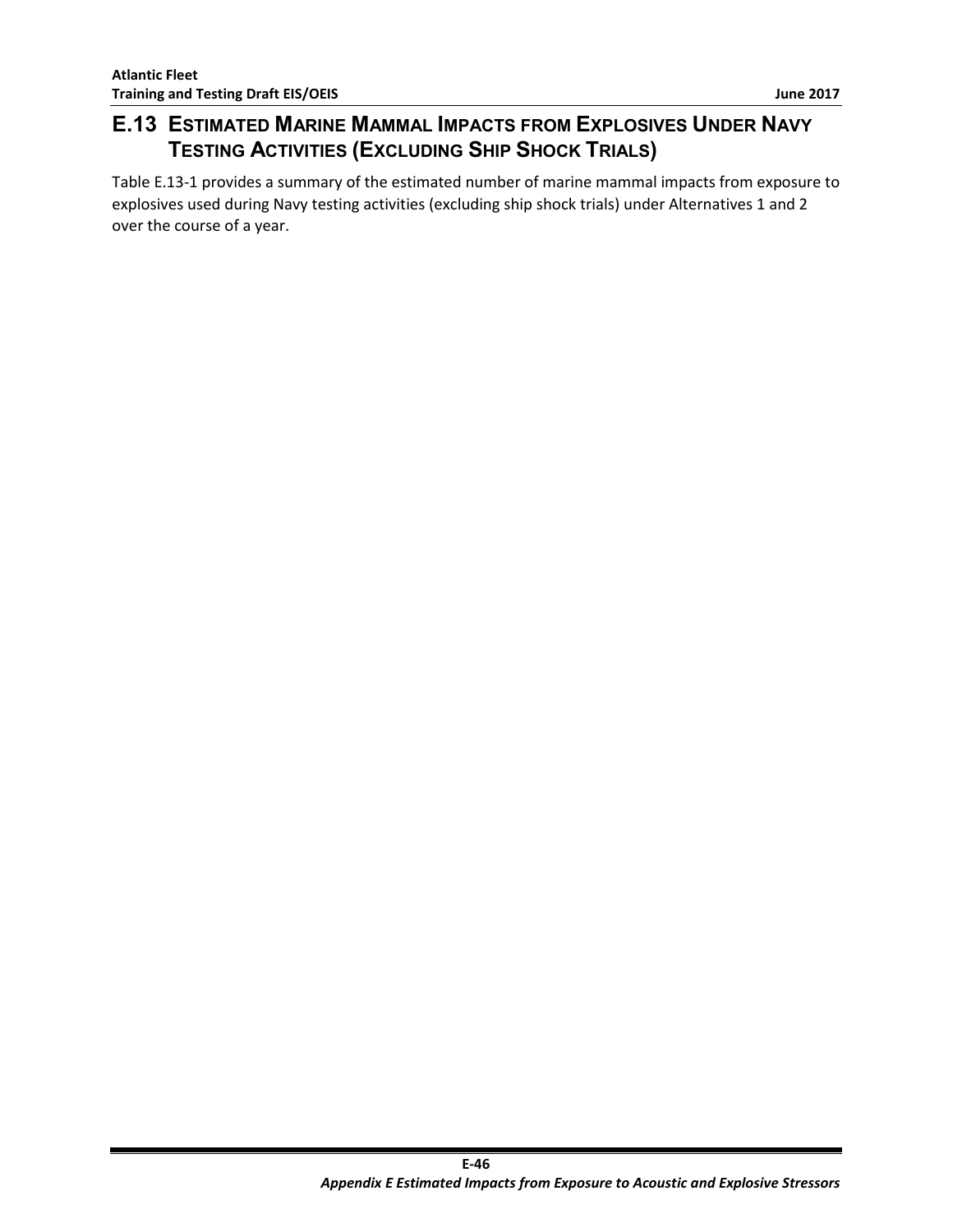| Table E.13-1: Estimated Marine Mammal Impacts per Year from Explosive Testing Activities (Excluding Ship Shock Trials) |  |  |  |
|------------------------------------------------------------------------------------------------------------------------|--|--|--|
|------------------------------------------------------------------------------------------------------------------------|--|--|--|

<span id="page-52-0"></span>

|                                |                                                     |                                      | Alternative 1 - Minimum |              |               | Alternative 1 - Maximum              |                |              |               |                                      | <b>Alternative 2</b> |                |               |
|--------------------------------|-----------------------------------------------------|--------------------------------------|-------------------------|--------------|---------------|--------------------------------------|----------------|--------------|---------------|--------------------------------------|----------------------|----------------|---------------|
| <b>Species</b>                 | <b>Stock</b>                                        | <b>Behavioral</b><br><b>Response</b> | <b>TTS</b>              | <b>PTS</b>   | <b>Injury</b> | <b>Behavioral</b><br><b>Response</b> | <b>TTS</b>     | <b>PTS</b>   | <b>Injury</b> | <b>Behavioral</b><br><b>Response</b> | <b>TTS</b>           | <b>PTS</b>     | <b>Injury</b> |
|                                | <b>Suborder Mysticeti (baleen whales)</b>           |                                      |                         |              |               |                                      |                |              |               |                                      |                      |                |               |
|                                | <b>Family Balaenidae (right whales)</b>             |                                      |                         |              |               |                                      |                |              |               |                                      |                      |                |               |
| North Atlantic<br>right whale* | <b>Western North</b><br>Atlantic                    | $\mathbf 0$                          | 9                       | $\mathbf 0$  | $\mathbf 0$   | $\mathbf 0$                          | 10             | $\mathbf 0$  | $\mathbf 0$   | 0                                    | 10                   | $\Omega$       | $\mathbf 0$   |
|                                | <b>Family Balaenopteridae (roquals)</b>             |                                      |                         |              |               |                                      |                |              |               |                                      |                      |                |               |
| Blue whale*                    | Western North<br>Atlantic (Gulf of<br>St. Lawrence) | $\pmb{0}$                            | $\Omega$                | $\mathbf 0$  | $\mathbf 0$   | $\Omega$                             | $\mathbf 0$    | $\mathbf 0$  | $\mathbf 0$   | $\mathbf 0$                          | $\mathbf 0$          | $\Omega$       | $\Omega$      |
| Bryde's whale                  | Northern Gulf of<br>Mexico                          | $\Omega$                             | $\overline{2}$          | $\Omega$     | $\Omega$      | $\Omega$                             | $\overline{2}$ | $\Omega$     | $\Omega$      | $\Omega$                             | 3                    | $\Omega$       | $\Omega$      |
| Minke whale                    | Canadian East<br>Coast                              | 0                                    | 12                      | $\Omega$     | $\Omega$      | $\Omega$                             | 13             | $\mathbf{1}$ | $\Omega$      | $\Omega$                             | 16                   | $\mathbf{1}$   | $\mathbf{0}$  |
| Fin whale*                     | <b>Western North</b><br>Atlantic                    | $\pmb{0}$                            | 31                      | $\mathbf{1}$ | $\mathbf 0$   | $\mathbf 0$                          | 35             | $\mathbf{1}$ | $\mathbf 0$   | $\mathbf 0$                          | 42                   | $\overline{2}$ | $\mathbf 0$   |
| Humpback<br>whale              | <b>Gulf of Maine</b>                                | $\pmb{0}$                            | 10                      | 0            | $\mathbf 0$   | $\mathbf 0$                          | 11             | $\mathbf 0$  | $\mathbf 0$   | 0                                    | 12                   | $\mathbf{1}$   | $\mathbf 0$   |
| Sei whale*                     | Nova Scotia                                         | $\mathbf 0$                          | 4                       | 0            | $\mathbf 0$   | $\mathbf 0$                          | 4              | 0            | 0             | 0                                    | $\overline{4}$       | 0              | $\mathbf 0$   |
|                                | <b>Suborder Odontoceti (toothed whales)</b>         |                                      |                         |              |               |                                      |                |              |               |                                      |                      |                |               |
|                                | <b>Family Physeteridae (sperm whale)</b>            |                                      |                         |              |               |                                      |                |              |               |                                      |                      |                |               |
| Sperm whale*                   | <b>Gulf of Mexico</b><br>Oceanic                    | $\mathbf 0$                          | 0                       | 0            | $\mathbf 0$   | $\mathbf 0$                          | $\mathbf 0$    | 0            | $\Omega$      | $\mathbf 0$                          | 0                    | 0              | $\mathbf 0$   |
|                                | <b>North Atlantic</b>                               | $\mathbf{1}$                         | $\overline{2}$          | $\Omega$     | $\mathbf 0$   | $\overline{2}$                       | $\overline{2}$ | $\Omega$     | $\Omega$      | $\overline{2}$                       | 3                    | $\mathbf{1}$   | $\Omega$      |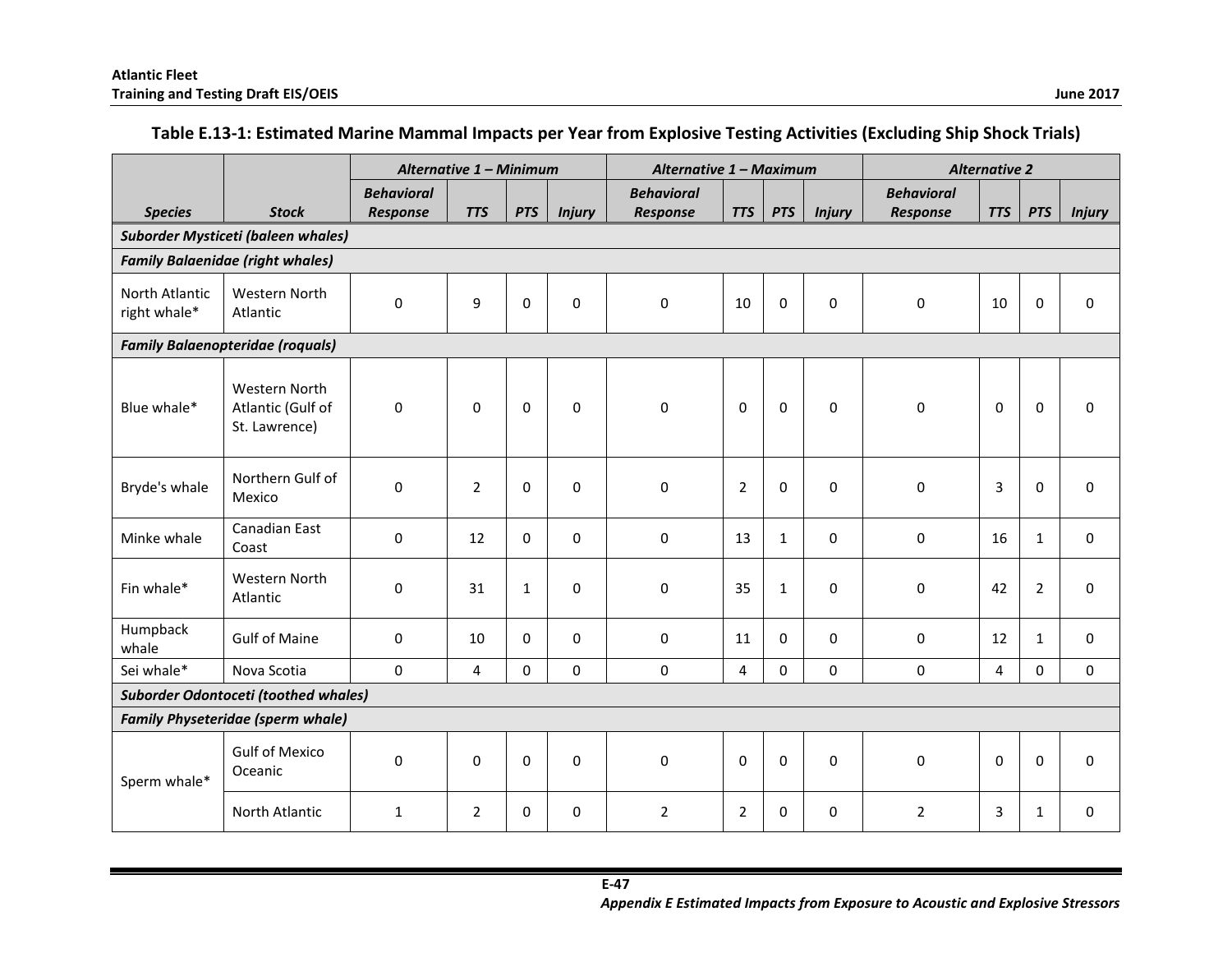|                          |                                         |                                      | Alternative 1 - Minimum |             |               | Alternative 1 - Maximum              |              |                |               |                                      | <b>Alternative 2</b> |              |               |
|--------------------------|-----------------------------------------|--------------------------------------|-------------------------|-------------|---------------|--------------------------------------|--------------|----------------|---------------|--------------------------------------|----------------------|--------------|---------------|
| <b>Species</b>           | <b>Stock</b>                            | <b>Behavioral</b><br><b>Response</b> | <b>TTS</b>              | <b>PTS</b>  | <b>Injury</b> | <b>Behavioral</b><br><b>Response</b> | <b>TTS</b>   | <b>PTS</b>     | <b>Injury</b> | <b>Behavioral</b><br><b>Response</b> | <b>TTS</b>           | <b>PTS</b>   | <b>Injury</b> |
|                          | <b>Family Kogiidae (sperm whales)</b>   |                                      |                         |             |               |                                      |              |                |               |                                      |                      |              |               |
| Dwarf sperm              | <b>Gulf of Mexico</b><br>Oceanic        | $\overline{2}$                       | $\overline{7}$          | 3           | $\pmb{0}$     | $\overline{2}$                       | 8            | 4              | $\mathbf 0$   | 3                                    | 10                   | 5            | 0             |
| whale                    | Western North<br>Atlantic               | 17                                   | 19                      | 6           | $\mathbf 0$   | 20                                   | 23           | $\overline{7}$ | $\mathbf 0$   | 20                                   | 24                   | 8            | $\Omega$      |
| Pygmy sperm              | Northern Gulf of<br>Mexico              | $\overline{2}$                       | $\overline{7}$          | 3           | $\mathbf 0$   | $\overline{2}$                       | 8            | 4              | $\Omega$      | 3                                    | 10                   | 5            | 0             |
| whale                    | Western North<br>Atlantic               | 17                                   | 19                      | 6           | $\mathbf 0$   | 20                                   | 23           | $\overline{7}$ | $\mathbf 0$   | 20                                   | 24                   | 8            | $\mathbf 0$   |
|                          | <b>Family Ziphiidae (beaked whales)</b> |                                      |                         |             |               |                                      |              |                |               |                                      |                      |              |               |
| <b>Blainville's</b>      | Northern Gulf of<br>Mexico              | $\pmb{0}$                            | $\Omega$                | 0           | $\mathbf 0$   | $\mathbf 0$                          | $\mathbf{0}$ | $\mathbf{0}$   | $\Omega$      | $\mathbf 0$                          | $\Omega$             | $\mathbf 0$  | $\mathbf 0$   |
| beaked whale             | Western North<br>Atlantic               | $\mathbf{1}$                         | $\mathbf{1}$            | $\Omega$    | $\mathbf{0}$  | $\mathbf{1}$                         | $\mathbf{1}$ | $\mathbf{0}$   | $\mathbf{0}$  | $\mathbf{1}$                         | $\mathbf{1}$         | $\Omega$     | $\Omega$      |
| Cuvier's                 | Northern Gulf of<br>Mexico              | $\pmb{0}$                            | $\mathbf 0$             | 0           | $\mathbf 0$   | $\mathbf 0$                          | $\mathbf 0$  | 0              | $\mathbf 0$   | 0                                    | 0                    | 0            | $\mathbf 0$   |
| beaked whale             | Western North<br>Atlantic               | $\overline{2}$                       | $\overline{2}$          | $\mathbf 0$ | $\mathbf 0$   | $\overline{2}$                       | 3            | $\mathbf 0$    | $\mathbf 0$   | $\overline{2}$                       | 3                    | $\mathbf{0}$ | $\Omega$      |
| Gervais'<br>beaked whale | Northern Gulf of<br>Mexico              | 0                                    | 0                       | 0           | 0             | 0                                    | 0            | 0              | 0             | 0                                    | 0                    | 0            | $\mathbf 0$   |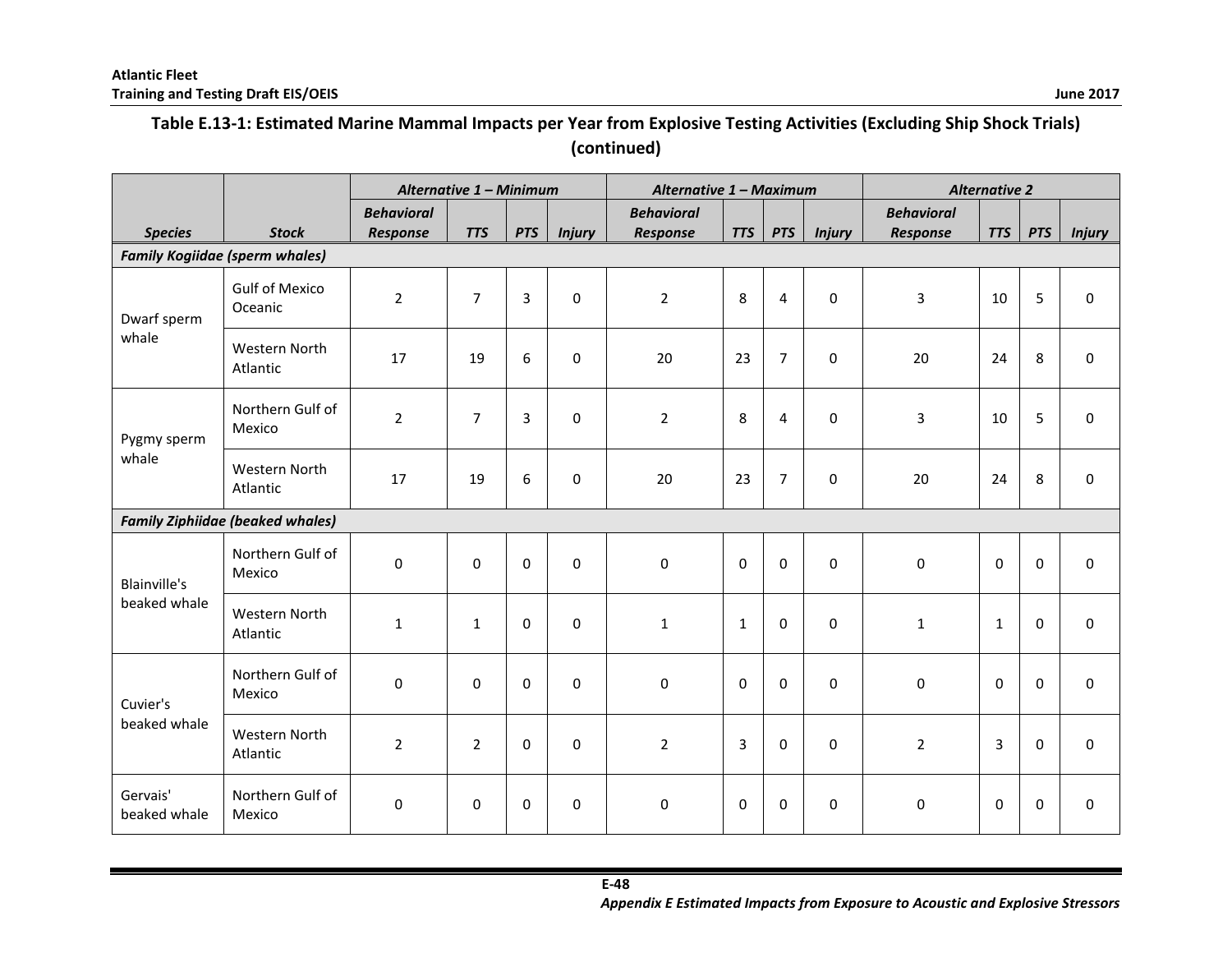|                                      |                                          |                                      | Alternative 1 - Minimum |                |               | Alternative 1 - Maximum              |              |                |               |                                      | <b>Alternative 2</b> |              |               |
|--------------------------------------|------------------------------------------|--------------------------------------|-------------------------|----------------|---------------|--------------------------------------|--------------|----------------|---------------|--------------------------------------|----------------------|--------------|---------------|
| <b>Species</b>                       | <b>Stock</b>                             | <b>Behavioral</b><br><b>Response</b> | <b>TTS</b>              | <b>PTS</b>     | <b>Injury</b> | <b>Behavioral</b><br><b>Response</b> | <b>TTS</b>   | <b>PTS</b>     | <b>Injury</b> | <b>Behavioral</b><br><b>Response</b> | <b>TTS</b>           | <b>PTS</b>   | <b>Injury</b> |
|                                      | Western North<br>Atlantic                | $\mathbf{1}$                         | $\mathbf{1}$            | $\mathbf 0$    | 0             | $\mathbf{1}$                         | $\mathbf{1}$ | $\mathbf{0}$   | $\Omega$      | $\mathbf{1}$                         | 1                    | $\mathbf 0$  | $\mathbf 0$   |
| Northern<br>bottlenose<br>whale      | Western North<br>Atlantic                | $\pmb{0}$                            | $\Omega$                | $\mathbf 0$    | $\mathbf 0$   | $\mathbf 0$                          | $\mathbf{0}$ | $\Omega$       | $\Omega$      | $\mathbf 0$                          | $\mathbf 0$          | $\mathbf{0}$ | $\Omega$      |
| Sowerby's<br>beaked whale            | Western North<br>Atlantic                | $\mathbf{1}$                         | $\mathbf{1}$            | $\mathbf 0$    | 0             | $\mathbf{1}$                         | $\mathbf{1}$ | $\mathbf 0$    | $\mathbf 0$   | $\mathbf{1}$                         | $\mathbf{1}$         | $\mathbf 0$  | 0             |
| True's beaked<br>whale               | Western North<br>Atlantic                | $\mathbf{1}$                         | $\mathbf{1}$            | $\mathbf 0$    | $\mathbf 0$   | $\mathbf{1}$                         | $\mathbf{1}$ | $\Omega$       | $\mathbf 0$   | $\mathbf{1}$                         | $\mathbf{1}$         | $\mathbf 0$  | $\Omega$      |
| <b>Family Delphinidae (dolphins)</b> |                                          |                                      |                         |                |               |                                      |              |                |               |                                      |                      |              |               |
| Atlantic                             | Northern Gulf of<br>Mexico               | 24                                   | 27                      | $\overline{2}$ | $\mathbf 0$   | 24                                   | 28           | $\overline{2}$ | $\mathbf 0$   | 29                                   | 33                   | 3            | 0             |
| spotted<br>dolphin                   | Western North<br>Atlantic                | 47                                   | 56                      | 6              | $\pmb{0}$     | 60                                   | 77           | 8              | $\mathbf{1}$  | 62                                   | 79                   | 9            | $\mathbf{1}$  |
| Atlantic white-<br>sided dolphin     | Western North<br>Atlantic                | 12                                   | 11                      | $\mathbf{1}$   | $\mathbf 0$   | 14                                   | 12           | $\mathbf{1}$   | $\mathbf 0$   | 14                                   | 13                   | $\mathbf{1}$ | $\mathbf 0$   |
|                                      | Choctawatchee<br>Bay                     | $\mathbf{1}$                         | $\mathbf{1}$            | $\mathbf 0$    | $\pmb{0}$     | $\mathbf{1}$                         | $\mathbf{1}$ | $\mathbf{0}$   | $\mathbf 0$   | $\mathbf{1}$                         | $\mathbf{1}$         | $\Omega$     | $\mathbf 0$   |
| Bottlenose<br>dolphin                | <b>Gulf of Mexico</b><br>Eastern Coastal | 0                                    | 0                       | $\mathbf 0$    | $\mathbf 0$   | 0                                    | $\mathbf 0$  | $\mathbf 0$    | $\mathbf 0$   | $\mathbf 0$                          | $\mathbf 0$          | $\mathbf 0$  | 0             |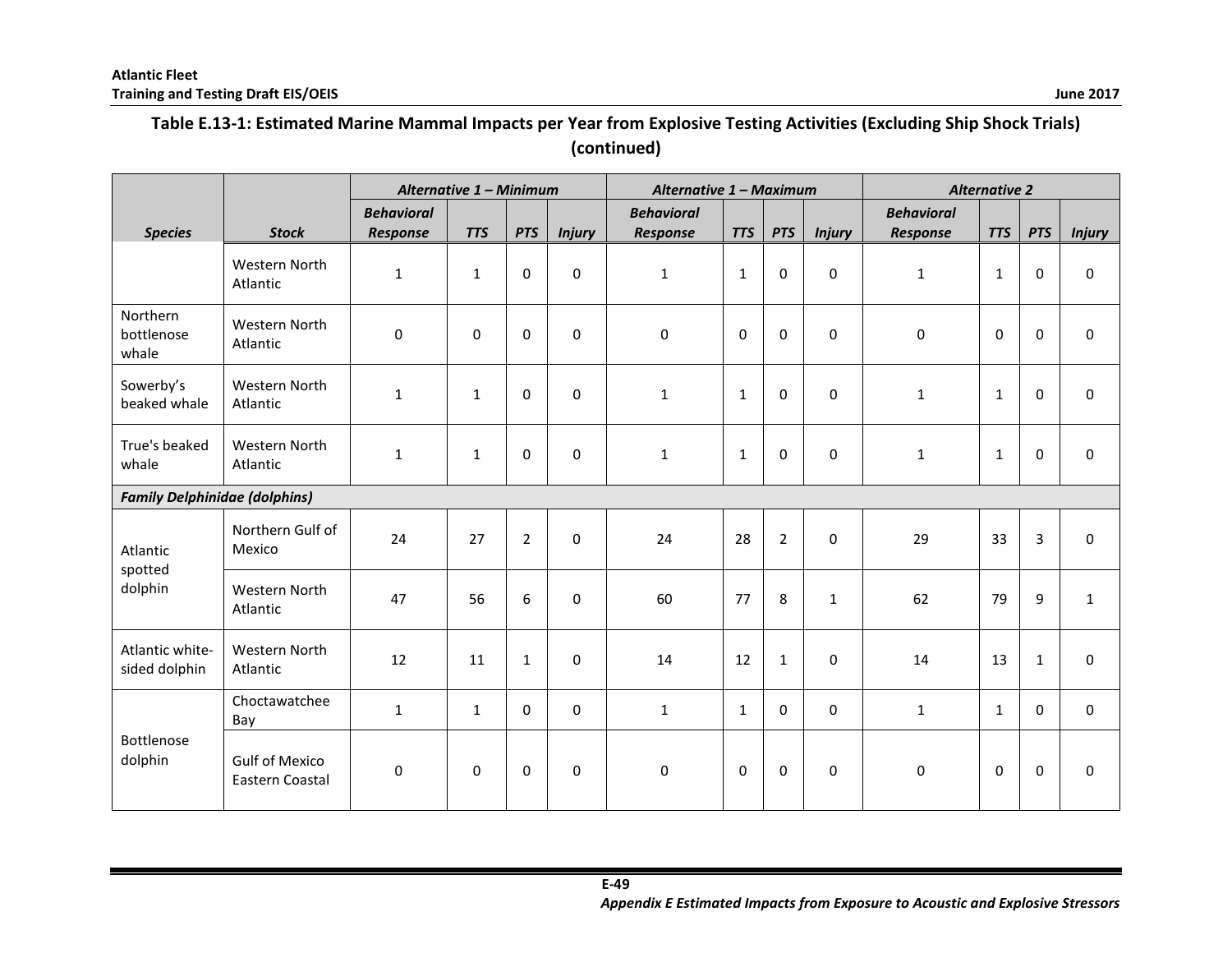|                |                                                       | Alternative 1 - Minimum              |             |              |                  | Alternative 1 - Maximum              |             |              |                  | <b>Alternative 2</b>                 |             |              |                  |
|----------------|-------------------------------------------------------|--------------------------------------|-------------|--------------|------------------|--------------------------------------|-------------|--------------|------------------|--------------------------------------|-------------|--------------|------------------|
| <b>Species</b> | <b>Stock</b>                                          | <b>Behavioral</b><br><b>Response</b> | <b>TTS</b>  | <b>PTS</b>   | <b>Injury</b>    | <b>Behavioral</b><br><b>Response</b> | <b>TTS</b>  | <b>PTS</b>   | <b>Injury</b>    | <b>Behavioral</b><br><b>Response</b> | <b>TTS</b>  | <b>PTS</b>   | <b>Injury</b>    |
|                | <b>Gulf of Mexico</b><br>Northern Coastal             | 12                                   | 15          | $\mathbf{1}$ | $\pmb{0}$        | 12                                   | 15          | $\mathbf{1}$ | $\boldsymbol{0}$ | 13                                   | 16          | $\mathbf{1}$ | $\boldsymbol{0}$ |
|                | <b>Gulf of Mexico</b><br>Western Coastal              | $\pmb{0}$                            | $\mathbf 0$ | $\mathbf 0$  | $\pmb{0}$        | $\pmb{0}$                            | $\mathbf 0$ | $\Omega$     | $\mathbf 0$      | $\boldsymbol{0}$                     | 0           | $\mathbf 0$  | $\mathbf 0$      |
|                | <b>Indian River</b><br>Lagoon Estuarine<br>System     | $\pmb{0}$                            | 0           | 0            | $\boldsymbol{0}$ | $\pmb{0}$                            | 0           | $\mathbf 0$  | $\mathbf 0$      | $\boldsymbol{0}$                     | $\mathbf 0$ | $\mathbf 0$  | $\mathbf 0$      |
|                | Jacksonville<br><b>Estuarine System</b>               | $\pmb{0}$                            | $\Omega$    | $\mathbf 0$  | $\pmb{0}$        | $\pmb{0}$                            | $\Omega$    | $\Omega$     | $\mathbf 0$      | $\mathbf 0$                          | $\Omega$    | $\mathbf{0}$ | $\mathbf 0$      |
|                | Mississippi<br>Sound, Lake<br>Borgne, Bay<br>Boudreau | $\pmb{0}$                            | $\mathbf 0$ | $\mathbf 0$  | 0                | 0                                    | $\mathbf 0$ | $\mathbf{0}$ | $\mathbf 0$      | 0                                    | $\mathbf 0$ | $\mathbf 0$  | $\mathbf 0$      |
|                | Northern Gulf of<br>Mexico<br>Continental Shelf       | 90                                   | 110         | 8            | 0                | 90                                   | 111         | 8            | $\mathbf{0}$     | 95                                   | 116         | 9            | $\mathbf 0$      |
|                | Northern Gulf of<br>Mexico Oceanic                    | 10                                   | 13          | $\mathbf{1}$ | $\pmb{0}$        | 10                                   | 13          | $\mathbf{1}$ | $\mathbf 0$      | 11                                   | 13          | 1            | $\mathbf 0$      |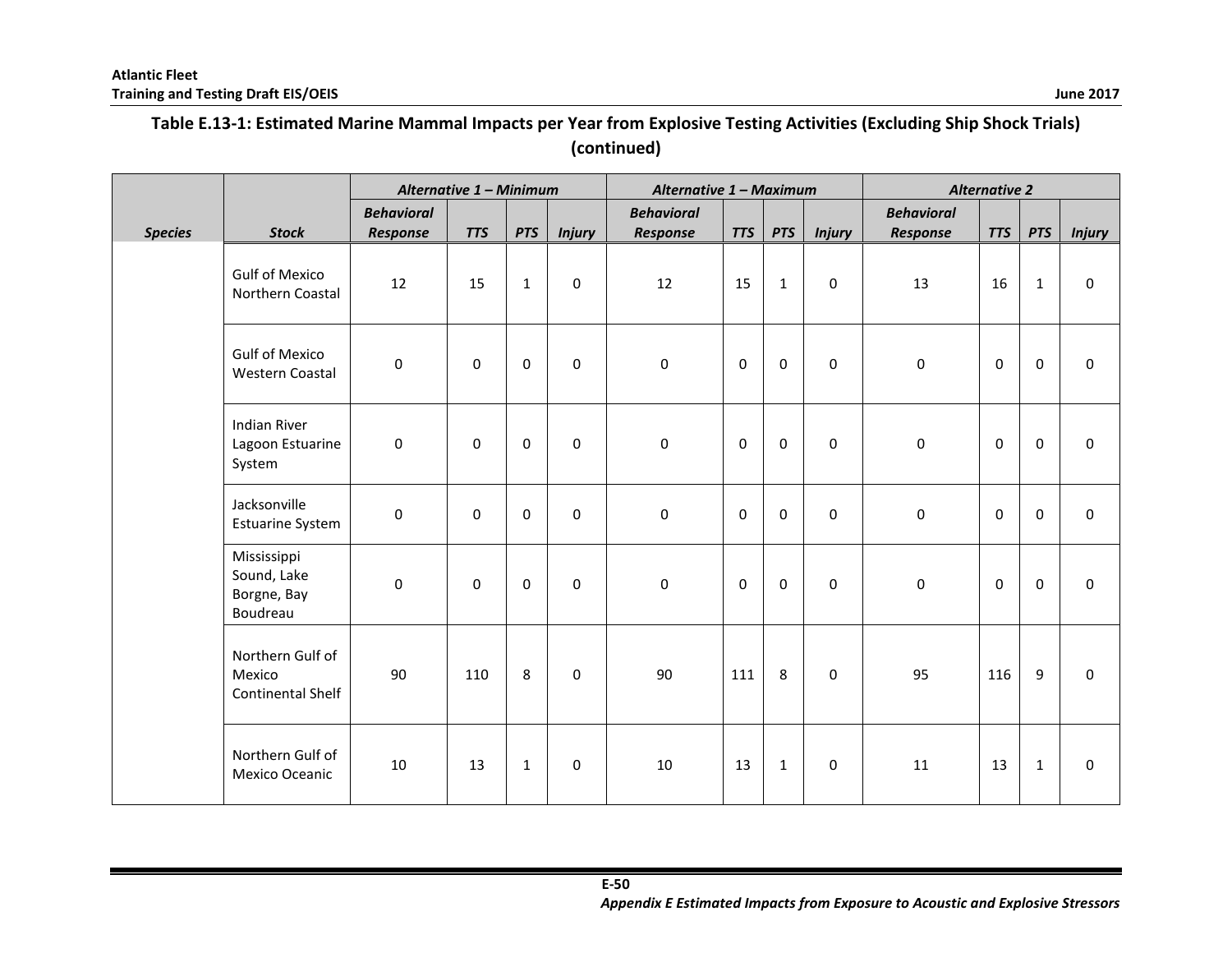|                |                                                               |                               |              |                | Alternative 1 - Minimum |                                      | Alternative 1 - Maximum |                |               |                                      | <b>Alternative 2</b> |                |                  |  |
|----------------|---------------------------------------------------------------|-------------------------------|--------------|----------------|-------------------------|--------------------------------------|-------------------------|----------------|---------------|--------------------------------------|----------------------|----------------|------------------|--|
| <b>Species</b> | <b>Stock</b>                                                  | <b>Behavioral</b><br>Response | <b>TTS</b>   | <b>PTS</b>     | <b>Injury</b>           | <b>Behavioral</b><br><b>Response</b> | <b>TTS</b>              | <b>PTS</b>     | <b>Injury</b> | <b>Behavioral</b><br><b>Response</b> | <b>TTS</b>           | <b>PTS</b>     | <b>Injury</b>    |  |
|                | Northern North<br>Carolina<br><b>Estuarine System</b>         | $\pmb{0}$                     | $\mathbf 0$  | 0              | $\pmb{0}$               | $\boldsymbol{0}$                     | $\mathbf 0$             | $\mathbf 0$    | $\mathbf 0$   | $\mathbf 0$                          | $\mathbf 0$          | $\mathbf 0$    | $\mathbf 0$      |  |
|                | Southern North<br>Carolina<br><b>Estuarine System</b>         | $\pmb{0}$                     | $\mathbf 0$  | $\pmb{0}$      | $\pmb{0}$               | $\pmb{0}$                            | $\boldsymbol{0}$        | $\mathbf 0$    | $\pmb{0}$     | $\pmb{0}$                            | $\mathbf 0$          | $\mathbf 0$    | $\boldsymbol{0}$ |  |
|                | Western North<br>Atlantic<br>Northern Florida<br>Coastal      | $\pmb{0}$                     | $\mathbf 0$  | $\pmb{0}$      | $\pmb{0}$               | $\pmb{0}$                            | 0                       | $\mathbf 0$    | $\pmb{0}$     | $\mathbf 0$                          | $\mathbf 0$          | $\mathbf 0$    | 0                |  |
|                | Western North<br><b>Atlantic Central</b><br>Florida Coastal   | $\mathbf{1}$                  | $\mathbf{1}$ | 0              | $\pmb{0}$               | $\mathbf{1}$                         | $\mathbf{1}$            | $\mathbf 0$    | $\mathbf 0$   | $\mathbf{1}$                         | $\mathbf{1}$         | $\mathbf 0$    | $\mathbf 0$      |  |
|                | Western North<br>Atlantic<br>Northern<br>Migratory<br>Coastal | $\boldsymbol{6}$              | 14           | $\overline{2}$ | $\pmb{0}$               | $\overline{7}$                       | 15                      | $\overline{2}$ | $\pmb{0}$     | $\overline{7}$                       | 15                   | $\overline{2}$ | $\mathbf 0$      |  |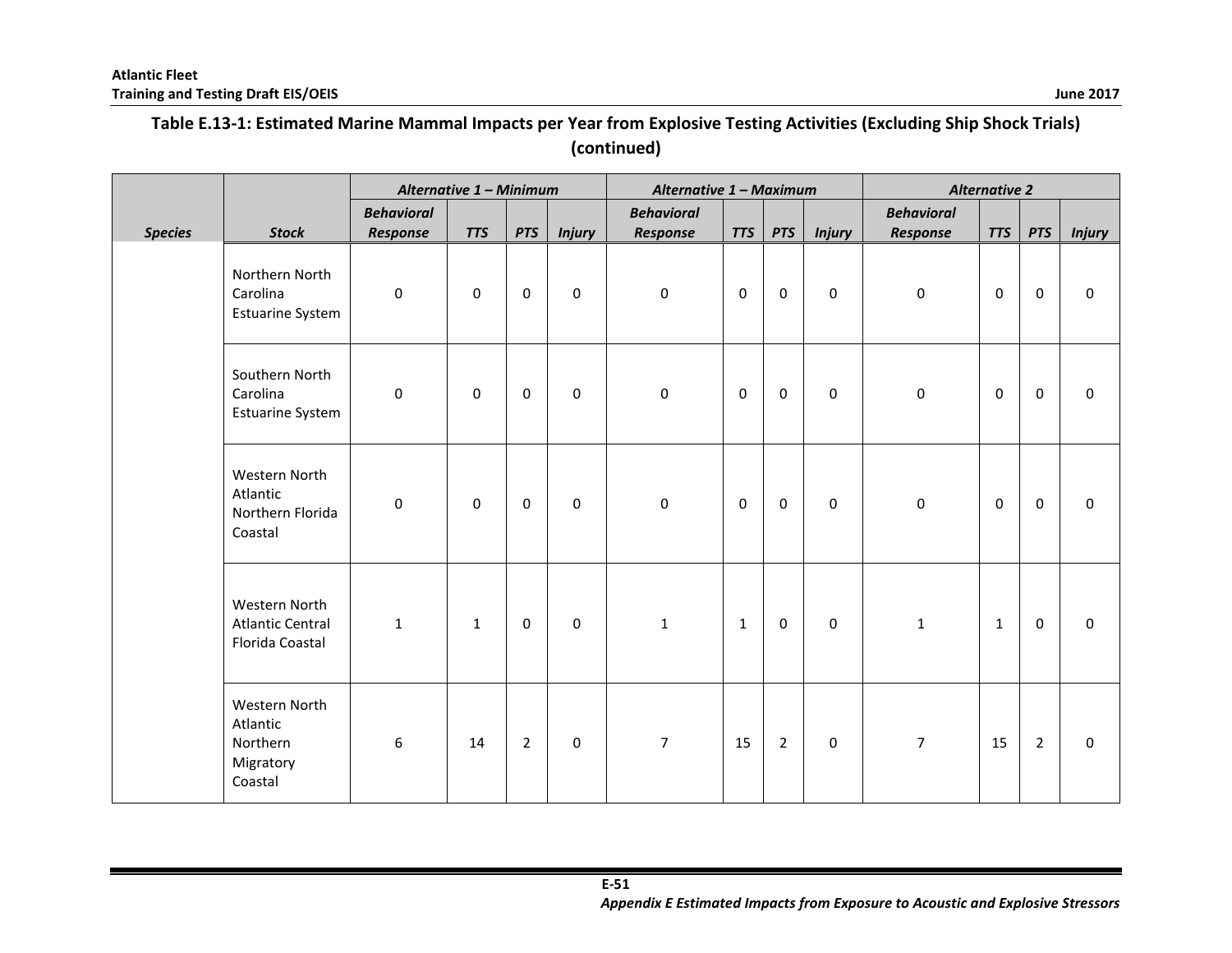|                |                                                                       |                   | Alternative 1 - Minimum |             |               | Alternative 1 - Maximum |                |                |                  |                   | <b>Alternative 2</b> |                |               |
|----------------|-----------------------------------------------------------------------|-------------------|-------------------------|-------------|---------------|-------------------------|----------------|----------------|------------------|-------------------|----------------------|----------------|---------------|
|                |                                                                       | <b>Behavioral</b> |                         |             |               | <b>Behavioral</b>       |                |                |                  | <b>Behavioral</b> |                      |                |               |
| <b>Species</b> | <b>Stock</b>                                                          | <b>Response</b>   | <b>TTS</b>              | <b>PTS</b>  | <b>Injury</b> | <b>Response</b>         | <b>TTS</b>     | <b>PTS</b>     | <b>Injury</b>    | <b>Response</b>   | <b>TTS</b>           | <b>PTS</b>     | <b>Injury</b> |
|                | Western North<br><b>Atlantic South</b><br>Carolina/Georgia<br>Coastal | $\mathbf{1}$      | $\mathbf{1}$            | $\mathbf 0$ | $\pmb{0}$     | $\mathbf{1}$            | 1              | $\mathbf 0$    | $\mathbf 0$      | $\mathbf{1}$      | $\mathbf{1}$         | $\mathbf 0$    | 0             |
|                | Western North<br>Atlantic<br>Southern<br>Migratory<br>Coastal         | $\overline{2}$    | $\overline{2}$          | $\mathbf 0$ | $\mathbf 0$   | $\overline{2}$          | 3              | $\mathbf 0$    | $\mathbf 0$      | $\overline{2}$    | $\overline{3}$       | $\mathbf 0$    | $\Omega$      |
|                | Western North<br><b>Atlantic Offshore</b>                             | 61                | 111                     | 16          | $\mathbf{1}$  | 68                      | 121            | 17             | $\mathbf{1}$     | 69                | 123                  | 18             | $\mathbf{1}$  |
| Clymene        | Northern Gulf of<br>Mexico                                            | $\pmb{0}$         | 0                       | $\mathbf 0$ | $\pmb{0}$     | $\pmb{0}$               | $\mathbf{1}$   | $\mathbf 0$    | $\mathbf 0$      | $\mathbf 1$       | $\mathbf{1}$         | $\mathbf 0$    | $\mathbf 0$   |
| dolphin        | Western North<br>Atlantic                                             | 11                | 15                      | $\mathbf 1$ | $\pmb{0}$     | 13                      | 19             | $\overline{2}$ | $\boldsymbol{0}$ | 14                | 20                   | $\overline{2}$ | $\mathbf 0$   |
| False killer   | Northern Gulf of<br>Mexico                                            | $\pmb{0}$         | $\mathbf 0$             | $\mathbf 0$ | $\pmb{0}$     | $\pmb{0}$               | $\mathbf 0$    | $\mathbf 0$    | $\mathbf 0$      | $\pmb{0}$         | 0                    | $\mathbf 0$    | $\mathbf 0$   |
| whale          | Western North<br>Atlantic                                             | $\mathbf 1$       | $\overline{2}$          | 0           | $\pmb{0}$     | $\mathbf{1}$            | $\overline{2}$ | 0              | 0                | $\mathbf{1}$      | $\overline{2}$       | $\mathbf 0$    | 0             |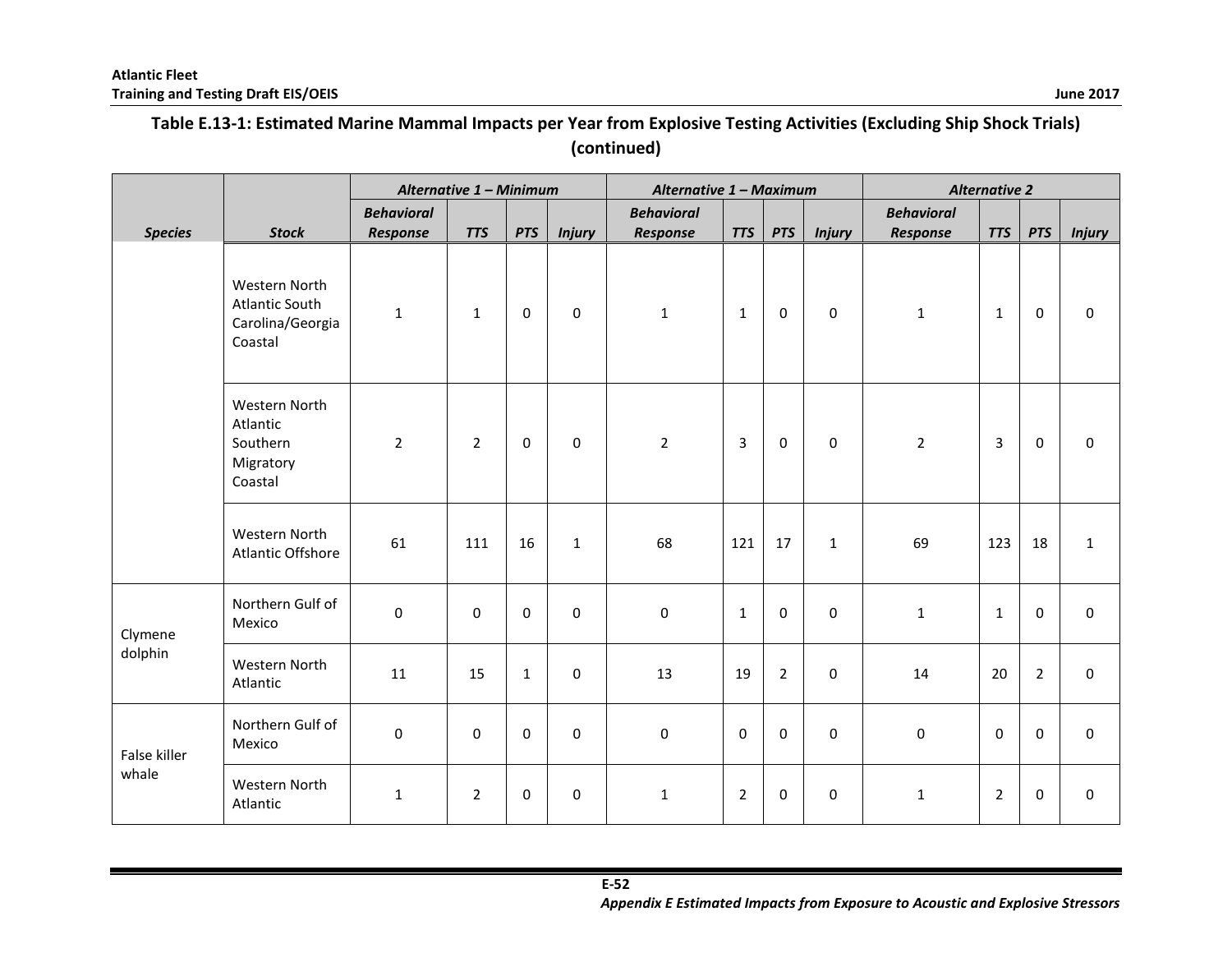|                            |                            |                               | Alternative 1 - Minimum |              |               | Alternative 1 - Maximum<br><b>Alternative 2</b><br><b>Behavioral</b><br><b>Behavioral</b><br><b>PTS</b><br><b>Injury</b><br><b>Response</b><br><b>TTS</b><br><b>TTS</b><br>Response<br>0<br>$\mathbf 0$<br>$\mathbf 0$<br>0<br>$\mathbf 0$<br>$\mathbf 0$ |                |              |             |                  |              |              |               |
|----------------------------|----------------------------|-------------------------------|-------------------------|--------------|---------------|-----------------------------------------------------------------------------------------------------------------------------------------------------------------------------------------------------------------------------------------------------------|----------------|--------------|-------------|------------------|--------------|--------------|---------------|
| <b>Species</b>             | <b>Stock</b>               | <b>Behavioral</b><br>Response | <b>TTS</b>              | <b>PTS</b>   | <b>Injury</b> |                                                                                                                                                                                                                                                           |                |              |             |                  |              | <b>PTS</b>   | <b>Injury</b> |
| Fraser's                   | Northern Gulf of<br>Mexico | $\pmb{0}$                     | $\mathbf 0$             | $\mathbf 0$  | $\pmb{0}$     |                                                                                                                                                                                                                                                           |                |              |             |                  |              | 0            | $\mathbf 0$   |
| dolphin                    | Western North<br>Atlantic  | 0                             | $\mathbf 0$             | $\mathbf 0$  | $\mathbf 0$   | 0                                                                                                                                                                                                                                                         | 1              | $\mathbf 0$  | $\mathbf 0$ | $\boldsymbol{0}$ | 1            | $\mathbf 0$  | $\mathbf 0$   |
|                            | Northern Gulf of<br>Mexico | $\mathbf 0$                   | $\Omega$                | $\mathbf{0}$ | 0             | $\mathbf 0$                                                                                                                                                                                                                                               | $\mathbf{0}$   | $\mathbf{0}$ | $\Omega$    | $\boldsymbol{0}$ | $\mathbf{0}$ | $\Omega$     | $\Omega$      |
| Killer whale               | Western North<br>Atlantic  | 0                             | $\mathbf 0$             | $\mathbf 0$  | 0             | 0                                                                                                                                                                                                                                                         | $\mathbf 0$    | $\mathbf 0$  | $\mathbf 0$ | 0                | $\mathbf 0$  | 0            | $\mathbf 0$   |
| Long-finned<br>pilot whale | Western North<br>Atlantic  | 3                             | 4                       | $\mathbf{1}$ | $\mathbf 0$   | $\mathsf{3}$                                                                                                                                                                                                                                              | 5              | $\mathbf{1}$ | $\mathbf 0$ | 4                | 5            | $\mathbf{1}$ | 0             |
| Melon-headed               | Northern Gulf of<br>Mexico | 0                             | $\Omega$                | $\mathbf{0}$ | $\mathbf{0}$  | $\mathbf{0}$                                                                                                                                                                                                                                              | $\Omega$       | $\Omega$     | $\Omega$    | $\mathbf 0$      | $\mathbf{0}$ | $\mathbf{0}$ | $\Omega$      |
| whale                      | Western North<br>Atlantic  | 4                             | 6                       | 1            | $\mathbf 0$   | 5                                                                                                                                                                                                                                                         | $\overline{7}$ | $\mathbf{1}$ | $\mathbf 0$ | 6                | 8            | 1            | $\mathbf 0$   |
| Pantropical<br>spotted     | Northern Gulf of<br>Mexico | $\overline{2}$                | 3                       | $\mathbf 0$  | 0             | $\overline{2}$                                                                                                                                                                                                                                            | 3              | $\mathbf 0$  | $\mathbf 0$ | 3                | 3            | 1            | 0             |
| dolphin                    | Western North<br>Atlantic  | 18                            | 18                      | 3            | 0             | 21                                                                                                                                                                                                                                                        | 22             | 4            | 0           | 22               | 23           | 4            | $\mathbf 0$   |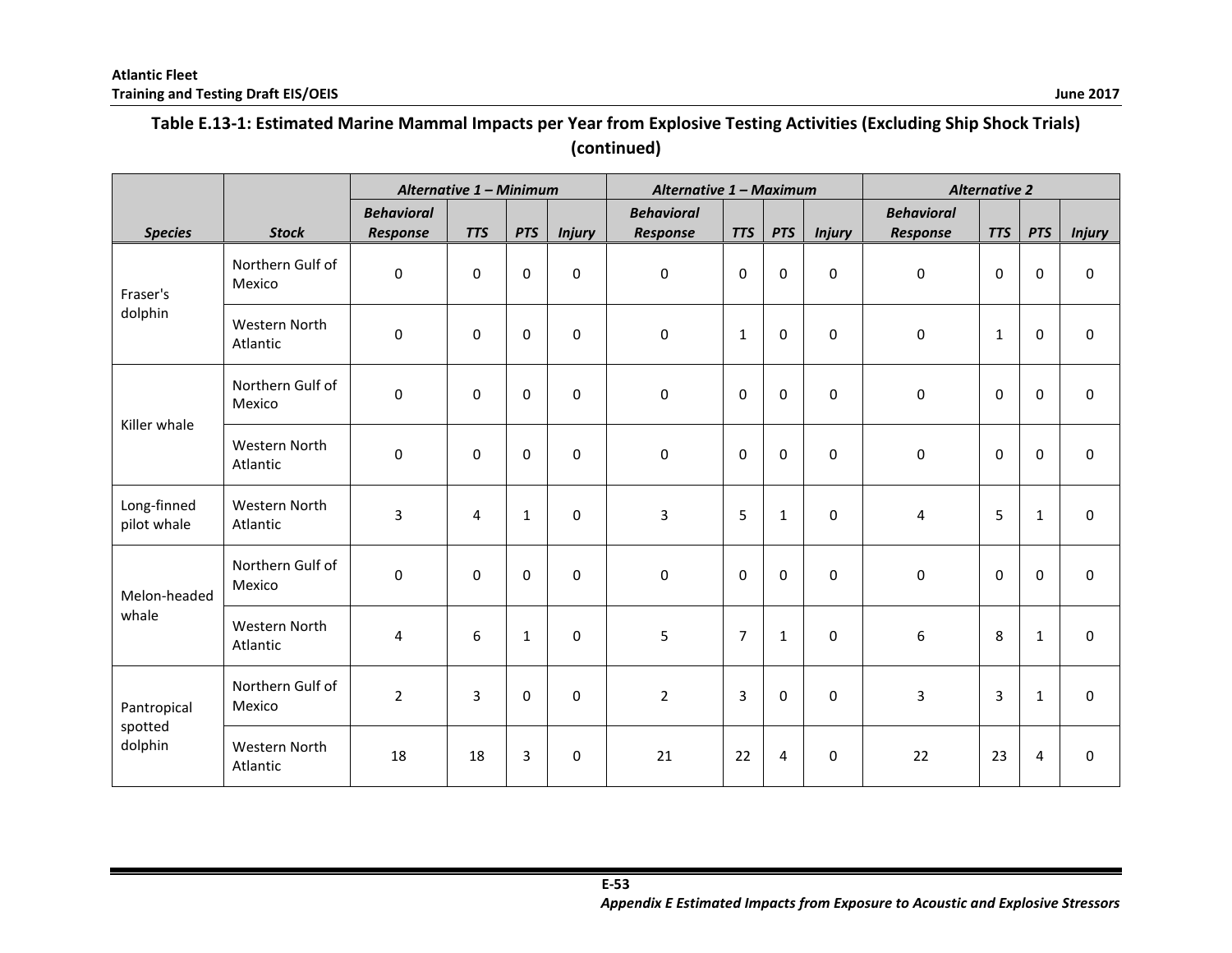|                                   |                            |                               | Alternative 1 - Minimum |              | Alternative 1 - Maximum |                                      |                |                  | <b>Alternative 2</b> |                                      |             |              |               |
|-----------------------------------|----------------------------|-------------------------------|-------------------------|--------------|-------------------------|--------------------------------------|----------------|------------------|----------------------|--------------------------------------|-------------|--------------|---------------|
| <b>Species</b>                    | <b>Stock</b>               | <b>Behavioral</b><br>Response | <b>TTS</b>              | <b>PTS</b>   | <b>Injury</b>           | <b>Behavioral</b><br><b>Response</b> | <b>TTS</b>     | <b>PTS</b>       | <b>Injury</b>        | <b>Behavioral</b><br><b>Response</b> | <b>TTS</b>  | <b>PTS</b>   | <b>Injury</b> |
| Pygmy killer                      | Northern Gulf of<br>Mexico | 0                             | 0                       | $\mathbf 0$  | 0                       | 0                                    | $\mathbf 0$    | $\mathbf 0$      | $\mathbf 0$          | 0                                    | 0           | 0            | 0             |
| whale                             | Western North<br>Atlantic  | $\mathbf{1}$                  | 1                       | 0            | 0                       | $\mathbf{1}$                         | 1              | $\boldsymbol{0}$ | $\mathbf 0$          | $\mathbf{1}$                         | 1           | 0            | $\mathbf 0$   |
|                                   | Northern Gulf of<br>Mexico | $\pmb{0}$                     | $\Omega$                | $\mathbf 0$  | $\mathbf 0$             | 0                                    | $\mathbf 0$    | $\mathbf 0$      | $\Omega$             | 0                                    | $\mathbf 0$ | $\Omega$     | $\Omega$      |
| Risso's dolphin                   | Western North<br>Atlantic  | $\overline{2}$                | 4                       | $\mathbf{1}$ | 0                       | 3                                    | 6              | $\mathbf{1}$     | $\mathbf 0$          | 3                                    | 6           | $\mathbf{1}$ | $\mathbf 0$   |
| Rough-<br>toothed                 | Northern Gulf of<br>Mexico | $\overline{2}$                | 3                       | $\mathbf 0$  | $\pmb{0}$               | $\overline{2}$                       | $\overline{3}$ | $\mathbf 0$      | $\mathbf 0$          | $\overline{2}$                       | 3           | 0            | 0             |
| dolphin                           | Western North<br>Atlantic  | $\overline{3}$                | 3                       | 0            | $\mathbf 0$             | 4                                    | 4              | $\mathbf 0$      | $\mathbf 0$          | 4                                    | 4           | $\mathbf{1}$ | $\mathbf 0$   |
| Short-beaked<br>common<br>dolphin | Western North<br>Atlantic  | 70                            | 88                      | 9            | $\mathbf{1}$            | 83                                   | 114            | 13               | $\mathbf{1}$         | 87                                   | 119         | 14           | $\mathbf{1}$  |
| Short-finned<br>pilot whale       | Northern Gulf of<br>Mexico | $\overline{2}$                | 4                       | $\mathbf{1}$ | 0                       | 3                                    | 5              | $\mathbf{1}$     | $\mathbf 0$          | 3                                    | 5           | 1            | $\mathbf 0$   |
| Spinner<br>dolphin                | Northern Gulf of<br>Mexico | $\mathbf{1}$                  | $\overline{2}$          | 0            | 0                       | $\mathbf{1}$                         | $\overline{2}$ | 0                | 0                    | $\overline{2}$                       | 4           | 1            | 0             |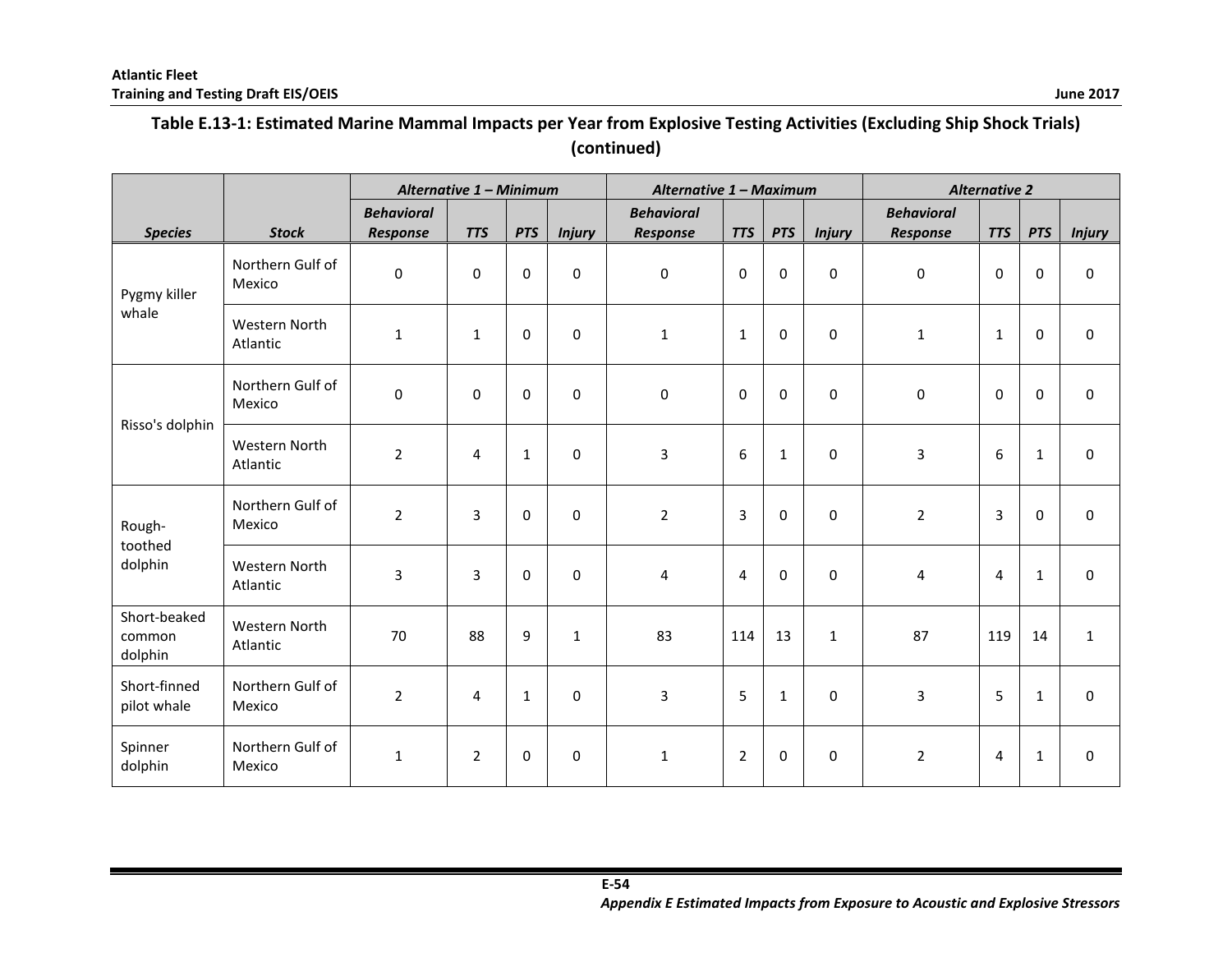|                                       |                                  | Alternative 1 - Minimum              |             |                |               | Alternative 1 - Maximum              |                          |                |               | <b>Alternative 2</b>                 |             |                |               |
|---------------------------------------|----------------------------------|--------------------------------------|-------------|----------------|---------------|--------------------------------------|--------------------------|----------------|---------------|--------------------------------------|-------------|----------------|---------------|
| <b>Species</b>                        | <b>Stock</b>                     | <b>Behavioral</b><br><b>Response</b> | <b>TTS</b>  | <b>PTS</b>     | <b>Injury</b> | <b>Behavioral</b><br><b>Response</b> | <b>PTS</b><br><b>TTS</b> |                | <b>Injury</b> | <b>Behavioral</b><br><b>Response</b> | <b>TTS</b>  | <b>PTS</b>     | <b>Injury</b> |
|                                       | Western North<br>Atlantic        | 11                                   | 14          | $\mathbf{1}$   | 0             | 13                                   | 19                       | $\overline{2}$ | $\mathbf 0$   | 13                                   | 19          | $\overline{2}$ | $\mathbf 0$   |
| Striped                               | Northern Gulf of<br>Mexico       | $\pmb{0}$                            | $\Omega$    | $\mathbf 0$    | $\mathbf 0$   | $\pmb{0}$                            | $\Omega$                 | $\mathbf 0$    | $\Omega$      | $\pmb{0}$                            | $\mathbf 0$ | $\mathbf{0}$   | 0             |
| dolphin                               | Western North<br>Atlantic        | 16                                   | 16          | 3              | 0             | 19                                   | 21                       | 4              | $\Omega$      | 20                                   | 21          | 4              | $\mathbf 0$   |
| White-beaked<br>dolphin               | Western North<br>Atlantic        | $\pmb{0}$                            | $\mathbf 0$ | 0              | $\pmb{0}$     | 0                                    | 0                        | $\mathbf 0$    | $\mathbf 0$   | 0                                    | 0           | 0              | 0             |
| <b>Family Phocoenidae (porpoises)</b> |                                  |                                      |             |                |               |                                      |                          |                |               |                                      |             |                |               |
| Harbor<br>porpoise                    | Gulf of<br>Maine/Bay of<br>Fundy | 358                                  | 577         | 150            | 0             | 411                                  | 664                      | 170            | $\mathbf 0$   | 412                                  | 688         | 195            | $\mathbf 0$   |
| <b>Suborder Pinnipedia</b>            |                                  |                                      |             |                |               |                                      |                          |                |               |                                      |             |                |               |
| <b>Family Phocidae (true seals)</b>   |                                  |                                      |             |                |               |                                      |                          |                |               |                                      |             |                |               |
| Gray seal                             | Western North<br>Atlantic        | 5                                    | 5           | $\mathbf 0$    | $\mathbf 0$   | 6                                    | 5                        | $\Omega$       | $\Omega$      | $\boldsymbol{6}$                     | 5           | $\mathbf{0}$   | $\Omega$      |
| Harbor seal                           | Western North<br>Atlantic        | 9                                    | 7           | $\mathbf{1}$   | $\mathbf 0$   | 10                                   | 8                        | $\mathbf{1}$   | $\mathbf 0$   | 10                                   | 8           | $\mathbf{1}$   | 0             |
| Harp seal                             | Western North<br>Atlantic        | 34                                   | 30          | $\overline{2}$ | 0             | 38                                   | 32                       | $\overline{2}$ | $\mathbf 0$   | 38                                   | 32          | $\overline{2}$ | $\mathbf 0$   |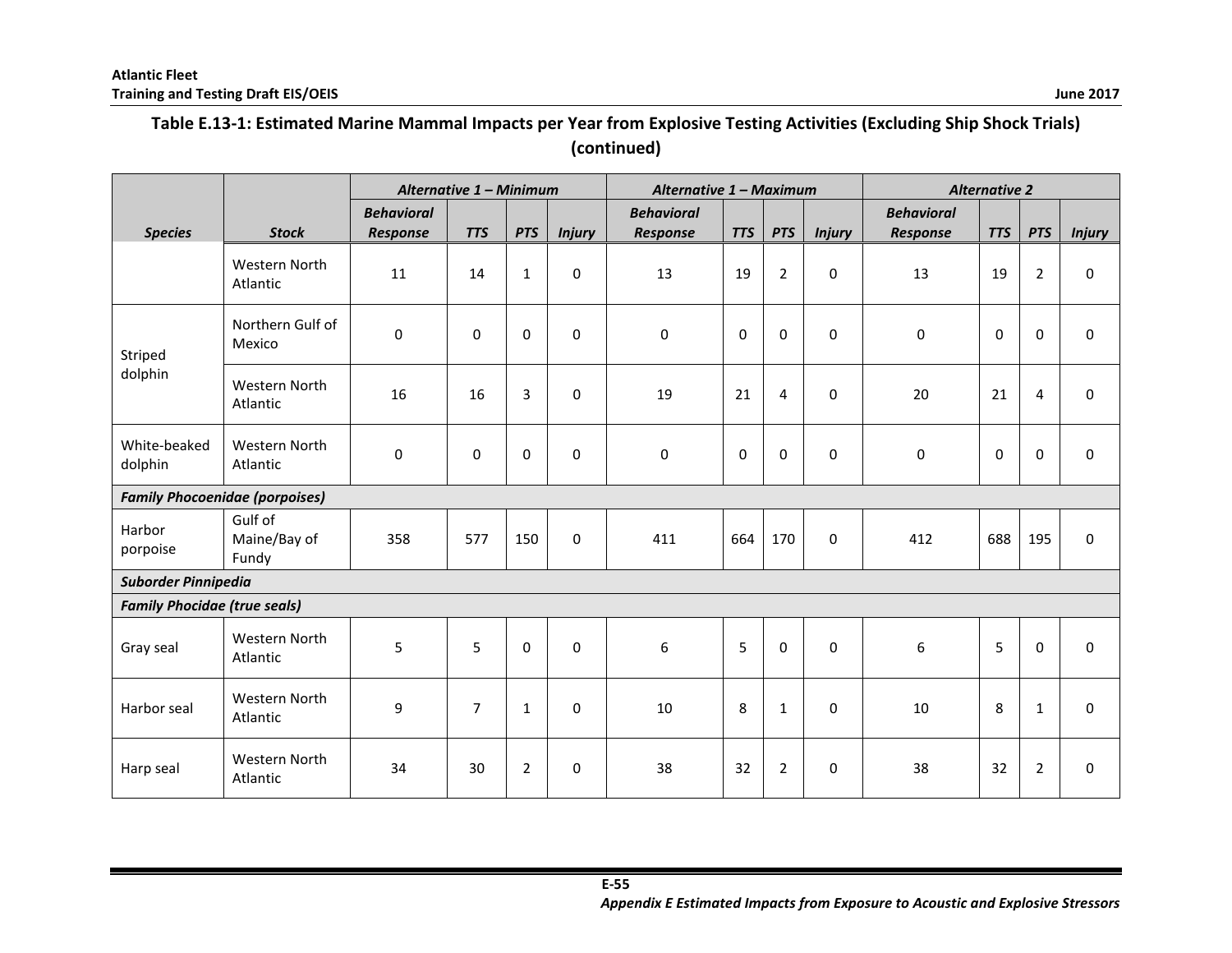|                         |                                       | Alternative 1 – Minimum       |            |                             |   | Alternative 1 – Maximum       |            | <b>Alternative 2</b> |               |                                      |            |            |               |
|-------------------------|---------------------------------------|-------------------------------|------------|-----------------------------|---|-------------------------------|------------|----------------------|---------------|--------------------------------------|------------|------------|---------------|
| <b>Species</b>          | <b>Stock</b>                          | <b>Behavioral</b><br>Response | <b>TTS</b> | <b>Injury</b><br><b>PTS</b> |   | <b>Behavioral</b><br>Response | <b>TTS</b> | <b>PTS</b>           | <b>Injury</b> | <b>Behavioral</b><br><b>Response</b> | <b>TTS</b> | <b>PTS</b> | <b>Injury</b> |
| Hooded seal             | Western North<br>Atlantic             |                               |            | 0                           | 0 |                               |            |                      | 0             |                                      | ∠          |            | 0             |
| <b>Order Sirenia</b>    |                                       |                               |            |                             |   |                               |            |                      |               |                                      |            |            |               |
|                         | <b>Family Trichechidae (manatees)</b> |                               |            |                             |   |                               |            |                      |               |                                      |            |            |               |
| West Indian<br>manatee* | Florida, Antillean                    | 0                             |            | 0                           | 0 | $\Omega$                      |            |                      | 0             |                                      |            |            |               |

\* ESA-listed species (all stocks) within the AFTT Study Area

✝NSD: No stock designation

PTS: permanent threshold shift; TTS: temporary threshold shift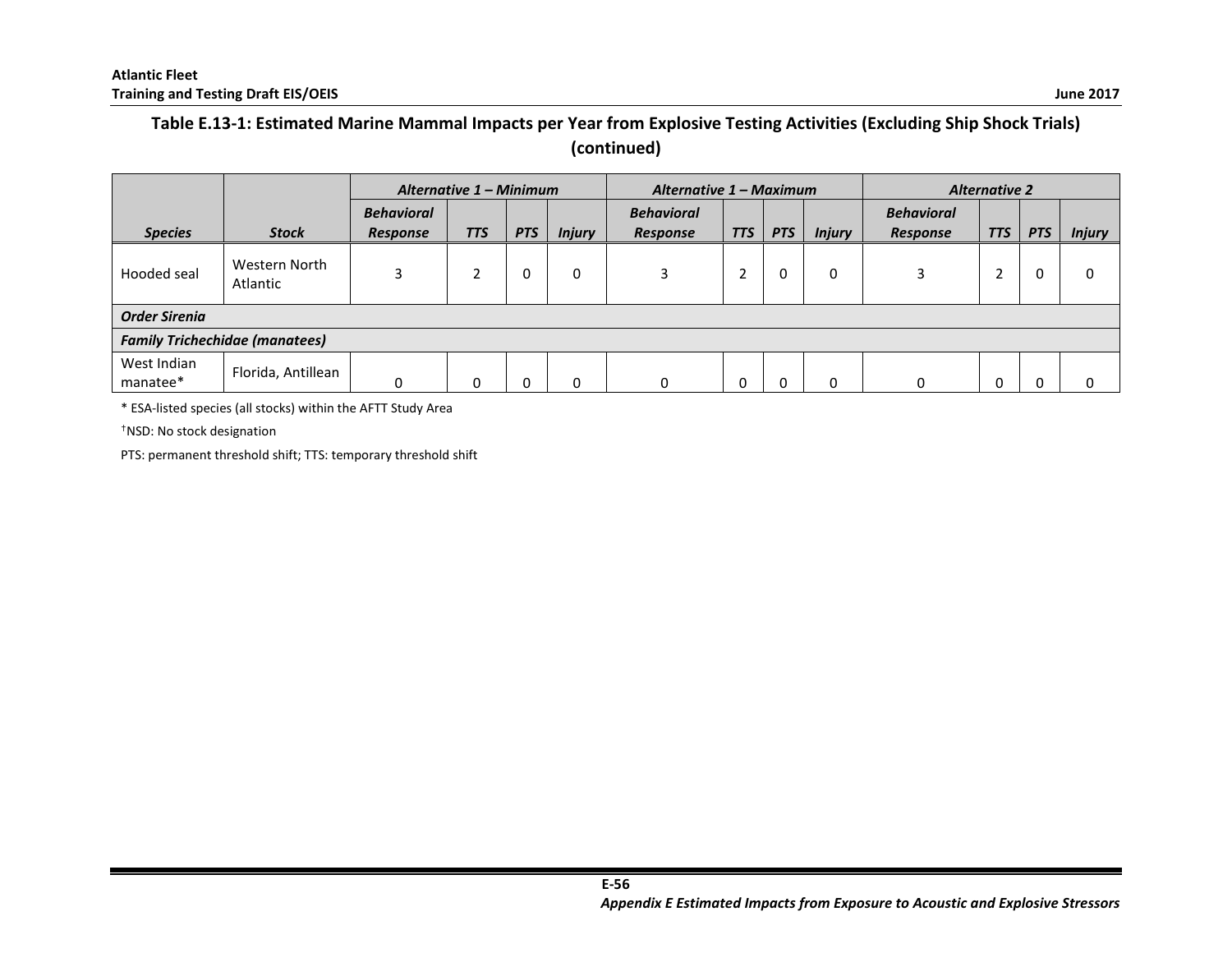# **E.14 ESTIMATED MARINE MAMMAL IMPACTS PER FIVE YEAR PERIOD FROM EXPLOSIVES UNDER NAVY TESTING ACTIVITIES (EXCLUDING SHIP SHOCK TRIALS)**

[Table E.14-1](#page-63-0) provides a summary of the estimated number of marine mammal impacts from exposure to explosives used during Navy testing activities (excluding ship shock trials) under Alternatives 1 and 2 over the course of five years.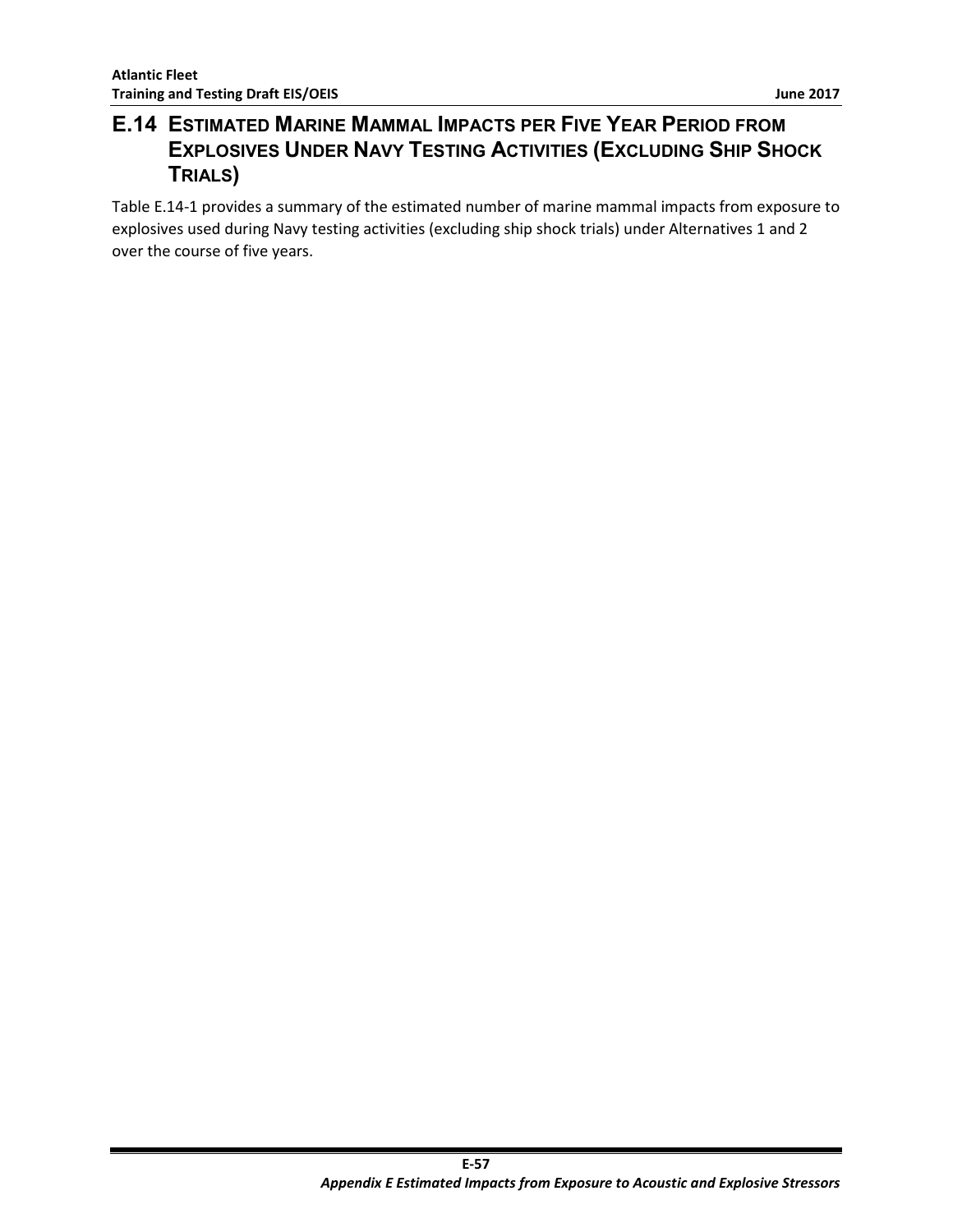<span id="page-63-0"></span>

|                                                |                                                     |                                      | Alternative $1 - 5$ -Year |                |               | Alternative 2 - 5-Year               |                |             |               |  |
|------------------------------------------------|-----------------------------------------------------|--------------------------------------|---------------------------|----------------|---------------|--------------------------------------|----------------|-------------|---------------|--|
| <b>Species</b>                                 | <b>Stock</b>                                        | <b>Behavioral</b><br><b>Response</b> | <b>TTS</b>                | <b>PTS</b>     | <b>Injury</b> | <b>Behavioral</b><br><b>Response</b> | <b>TTS</b>     | <b>PTS</b>  | <b>Injury</b> |  |
| <b>Suborder Mysticeti (baleen whales)</b>      |                                                     |                                      |                           |                |               |                                      |                |             |               |  |
| <b>Family Balaenidae (right whales)</b>        |                                                     |                                      |                           |                |               |                                      |                |             |               |  |
| North Atlantic right<br>whale*                 | Western North<br>Atlantic                           | $\Omega$                             | 49                        | $\Omega$       | $\Omega$      | $\Omega$                             | 50             | $\mathbf 0$ | 0             |  |
| <b>Family Balaenopteridae (roquals)</b>        |                                                     |                                      |                           |                |               |                                      |                |             |               |  |
| Blue whale*                                    | Western North<br>Atlantic (Gulf of St.<br>Lawrence) | $\Omega$                             | $\mathbf 0$               | $\Omega$       | $\Omega$      | $\mathbf 0$                          | $\Omega$       | $\mathbf 0$ | 0             |  |
| Bryde's whale                                  | Northern Gulf of<br>Mexico                          | 0                                    | 8                         | $\Omega$       | $\Omega$      | $\mathbf 0$                          | 13             | 0           | $\mathbf 0$   |  |
| Minke whale                                    | <b>Canadian East Coast</b>                          | $\Omega$                             | 63                        | $\overline{2}$ | $\Omega$      | $\mathbf{0}$                         | 78             | 3           | $\mathbf 0$   |  |
| Fin whale*                                     | <b>Western North</b><br>Atlantic                    | $\mathbf 0$                          | 164                       | $\overline{7}$ | $\Omega$      | 0                                    | 211            | 9           | $\mathbf 0$   |  |
| Humpback whale                                 | <b>Gulf of Maine</b>                                | 0                                    | 54                        | 0              | $\Omega$      | 0                                    | 60             | 3           | 0             |  |
| Sei whale*                                     | Nova Scotia                                         | 0                                    | 19                        | 0              | 0             | 0                                    | 22             | 0           | 0             |  |
| <b>Suborder Odontoceti (toothed whales)</b>    |                                                     |                                      |                           |                |               |                                      |                |             |               |  |
| <b>Family Physeteridae (sperm whale)</b>       |                                                     |                                      |                           |                |               |                                      |                |             |               |  |
| Sperm whale*                                   | <b>Gulf of Mexico</b><br>Oceanic                    | $\Omega$                             | 1                         | $\Omega$       | $\Omega$      | $\mathbf{1}$                         | $\overline{2}$ | $\Omega$    | $\mathbf 0$   |  |
|                                                | North Atlantic                                      | 8                                    | 10                        | $\Omega$       | $\mathbf 0$   | 9                                    | 13             | 3           | 0             |  |
| <b>Family Kogiidae (sperm whales)</b>          |                                                     |                                      |                           |                |               |                                      |                |             |               |  |
|                                                | <b>Gulf of Mexico</b><br>Oceanic                    | 12                                   | 38                        | 17             | 0             | 13                                   | 50             | 25          | 0             |  |
| Dwarf sperm whale<br>Western North<br>Atlantic |                                                     | 92                                   | 108                       | 34             | $\Omega$      | 100                                  | 122            | 39          | 0             |  |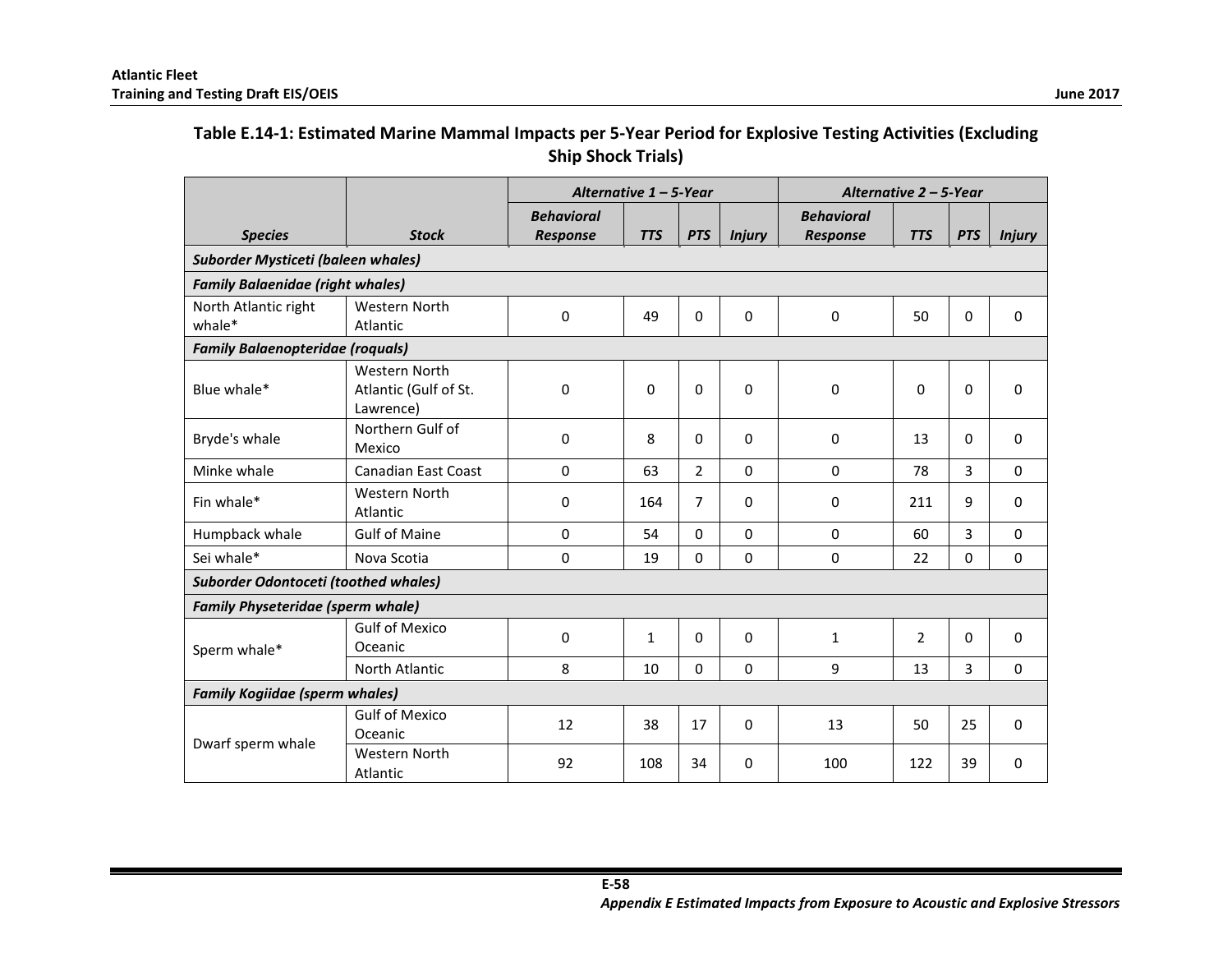|                                         |                           |                   | Alternative $1 - 5$ -Year |             |               | Alternative 2 – 5-Year |              |             |               |  |
|-----------------------------------------|---------------------------|-------------------|---------------------------|-------------|---------------|------------------------|--------------|-------------|---------------|--|
|                                         |                           | <b>Behavioral</b> |                           |             |               | <b>Behavioral</b>      |              |             |               |  |
| <b>Species</b>                          | <b>Stock</b>              | <b>Response</b>   | <b>TTS</b>                | <b>PTS</b>  | <b>Injury</b> | <b>Response</b>        | <b>TTS</b>   | <b>PTS</b>  | <b>Injury</b> |  |
|                                         | Northern Gulf of          | 12                | 38                        | 17          | $\mathbf 0$   | 13                     | 50           | 25          | $\pmb{0}$     |  |
| Pygmy sperm whale                       | Mexico                    |                   |                           |             |               |                        |              |             |               |  |
|                                         | Western North             | 92                | 108                       | 34          | $\mathbf 0$   | 100                    | 122          | 39          | $\pmb{0}$     |  |
|                                         | Atlantic                  |                   |                           |             |               |                        |              |             |               |  |
| <b>Family Ziphiidae (beaked whales)</b> |                           |                   |                           |             |               |                        |              |             |               |  |
|                                         | Northern Gulf of          | 0                 | 0                         | $\mathbf 0$ | $\mathbf 0$   | $\mathbf 0$            | $\mathbf 0$  | $\mathbf 0$ | $\pmb{0}$     |  |
| Blainville's beaked                     | Mexico                    |                   |                           |             |               |                        |              |             |               |  |
| whale                                   | <b>Western North</b>      | 3                 | 3                         | $\Omega$    | $\mathbf 0$   | 3                      | 4            | $\mathbf 0$ | $\mathbf 0$   |  |
|                                         | Atlantic                  |                   |                           |             |               |                        |              |             |               |  |
|                                         | Northern Gulf of          | $\mathbf 0$       | 0                         | $\Omega$    | $\mathbf 0$   | $\mathbf 0$            | $\mathbf{0}$ | $\mathbf 0$ | $\pmb{0}$     |  |
| Cuvier's beaked whale                   | Mexico                    |                   |                           |             |               |                        |              |             |               |  |
|                                         | Western North             | 11                | 13                        | $\mathbf 0$ | $\mathbf 0$   | 12                     | 15           | $\mathbf 0$ | 0             |  |
|                                         | Atlantic                  |                   |                           |             |               |                        |              |             |               |  |
|                                         | Northern Gulf of          | 0                 | 0                         | $\Omega$    | $\Omega$      | $\mathbf 0$            | $\mathbf{0}$ | $\Omega$    | $\mathbf 0$   |  |
| Gervais' beaked whale                   | Mexico                    |                   |                           |             |               |                        |              |             |               |  |
|                                         | Western North<br>Atlantic | 3                 | 3                         | $\Omega$    | $\mathbf 0$   | 3                      | 4            | $\mathbf 0$ | $\pmb{0}$     |  |
| Northern bottlenose                     | <b>Western North</b>      |                   |                           |             |               |                        |              |             |               |  |
| whale                                   | Atlantic                  | 0                 | 0                         | $\Omega$    | $\mathbf 0$   | 0                      | 0            | $\mathbf 0$ | $\mathbf 0$   |  |
| Sowerby's beaked                        | Western North             |                   |                           |             |               |                        |              |             |               |  |
| whale                                   | Atlantic                  | 3                 | 3                         | $\Omega$    | $\mathbf 0$   | 3                      | 4            | $\mathbf 0$ | 0             |  |
|                                         | <b>Western North</b>      |                   |                           |             |               |                        |              |             |               |  |
| True's beaked whale                     | Atlantic                  | 3                 | 3                         | $\mathbf 0$ | $\mathbf 0$   | 3                      | 4            | $\mathbf 0$ | 0             |  |
| <b>Family Delphinidae (dolphins)</b>    |                           |                   |                           |             |               |                        |              |             |               |  |
|                                         | Northern Gulf of          |                   |                           |             |               |                        |              |             |               |  |
| Atlantic spotted                        | Mexico                    | 121               | 136                       | 10          | $\mathbf{1}$  | 147                    | 164          | 15          | $\mathbf{1}$  |  |
| dolphin                                 | Western North             | 273               | 340                       | 36          | 3             | 308                    | 395          | 44          | 4             |  |
|                                         | Atlantic                  |                   |                           |             |               |                        |              |             |               |  |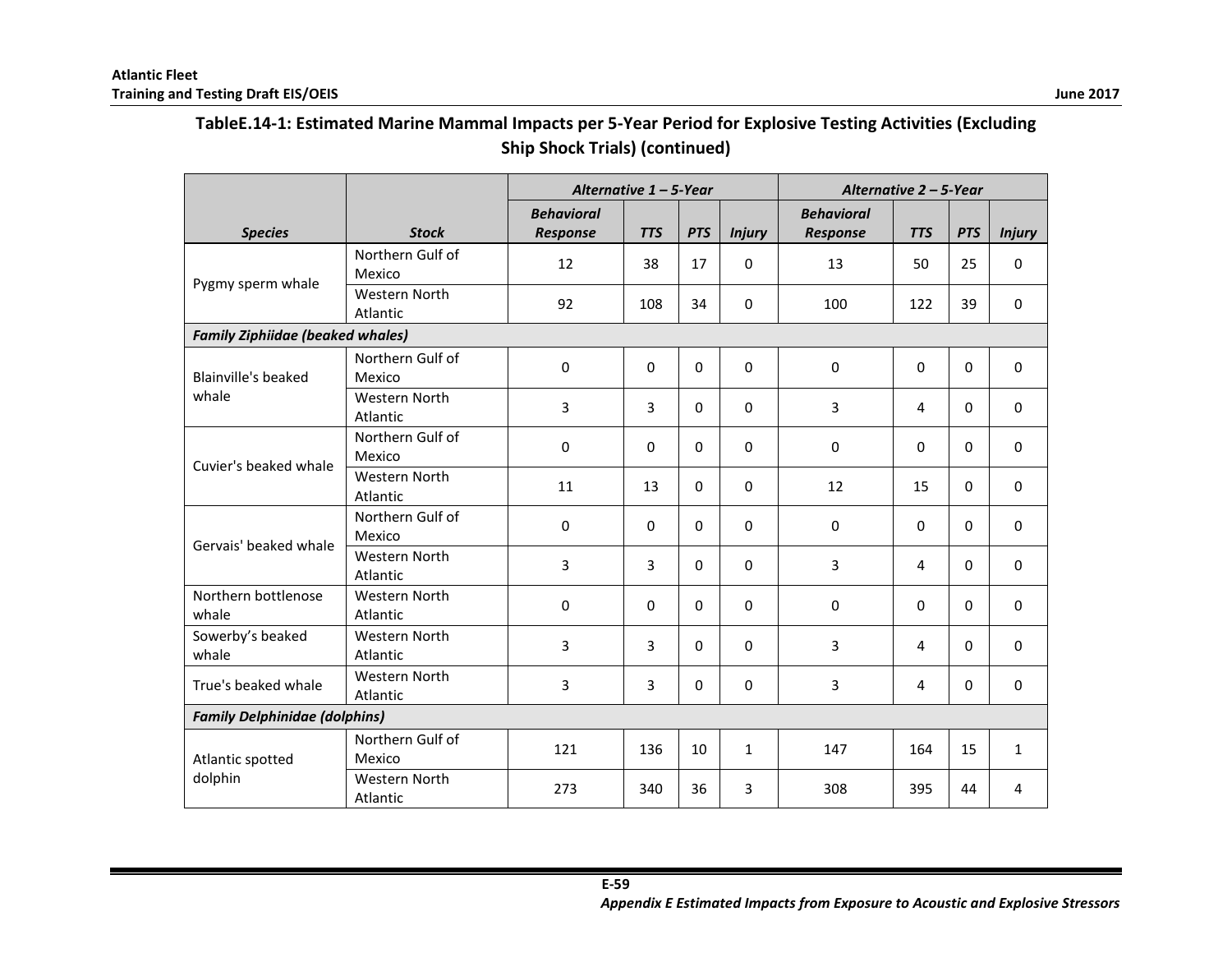|                                 |                                                        |                                      | Alternative 1-5-Year |             |               | Alternative 2 - 5-Year               |              |             |                |  |
|---------------------------------|--------------------------------------------------------|--------------------------------------|----------------------|-------------|---------------|--------------------------------------|--------------|-------------|----------------|--|
| <b>Species</b>                  | <b>Stock</b>                                           | <b>Behavioral</b><br><b>Response</b> | <b>TTS</b>           | <b>PTS</b>  | <b>Injury</b> | <b>Behavioral</b><br><b>Response</b> | <b>TTS</b>   | <b>PTS</b>  | <b>Injury</b>  |  |
| Atlantic white-sided<br>dolphin | Western North<br>Atlantic                              | 64                                   | 58                   | 4           | $\mathbf 0$   | 69                                   | 65           | 5           | $\pmb{0}$      |  |
|                                 | Choctawatchee Bay                                      | 5                                    | 6                    | 0           | $\mathbf 0$   | 5                                    | 6            | 0           | $\mathbf 0$    |  |
|                                 | <b>Gulf of Mexico Eastern</b><br>Coastal               | $\pmb{0}$                            | $\mathbf 0$          | 0           | $\mathbf 0$   | $\pmb{0}$                            | $\mathbf 0$  | 0           | $\pmb{0}$      |  |
|                                 | <b>Gulf of Mexico</b><br>Northern Coastal              | 62                                   | 76                   | 5           | $\mathbf 0$   | 66                                   | 80           | 6           | $\mathbf 0$    |  |
|                                 | <b>Gulf of Mexico</b><br><b>Western Coastal</b>        | $\mathbf{1}$                         | $\mathbf{1}$         | 0           | $\mathbf 0$   | $\mathbf{1}$                         | $\mathbf{1}$ | $\mathbf 0$ | $\mathbf 0$    |  |
|                                 | Indian River Lagoon<br><b>Estuarine System</b>         | 0                                    | $\mathbf 0$          | 0           | $\mathbf 0$   | $\pmb{0}$                            | $\Omega$     | $\Omega$    | $\mathbf 0$    |  |
|                                 | Jacksonville Estuarine<br>System                       | $\pmb{0}$                            | $\mathbf 0$          | $\mathbf 0$ | $\mathbf 0$   | $\pmb{0}$                            | $\mathbf 0$  | 0           | $\pmb{0}$      |  |
| Bottlenose dolphin              | Mississippi Sound,<br>Lake Borgne, Bay<br>Boudreau     | 0                                    | $\mathbf 0$          | 0           | $\mathbf 0$   | $\pmb{0}$                            | $\Omega$     | $\Omega$    | $\mathbf 0$    |  |
|                                 | Northern Gulf of<br><b>Mexico Continental</b><br>Shelf | 449                                  | 551                  | 38          | $\mathbf{1}$  | 476                                  | 580          | 45          | $\overline{2}$ |  |
|                                 | Northern Gulf of<br>Mexico Oceanic                     | 52                                   | 64                   | 5           | $\mathbf 0$   | 55                                   | 67           | 5           | 0              |  |
|                                 | Northern North<br>Carolina Estuarine<br>System         | 0                                    | $\mathbf 0$          | 0           | $\mathbf 0$   | $\pmb{0}$                            | $\mathbf 0$  | 0           | $\mathbf 0$    |  |
|                                 | Southern North<br>Carolina Estuarine<br>System         | $\pmb{0}$                            | $\mathbf 0$          | 0           | $\mathbf 0$   | $\pmb{0}$                            | $\mathbf 0$  | 0           | $\mathbf 0$    |  |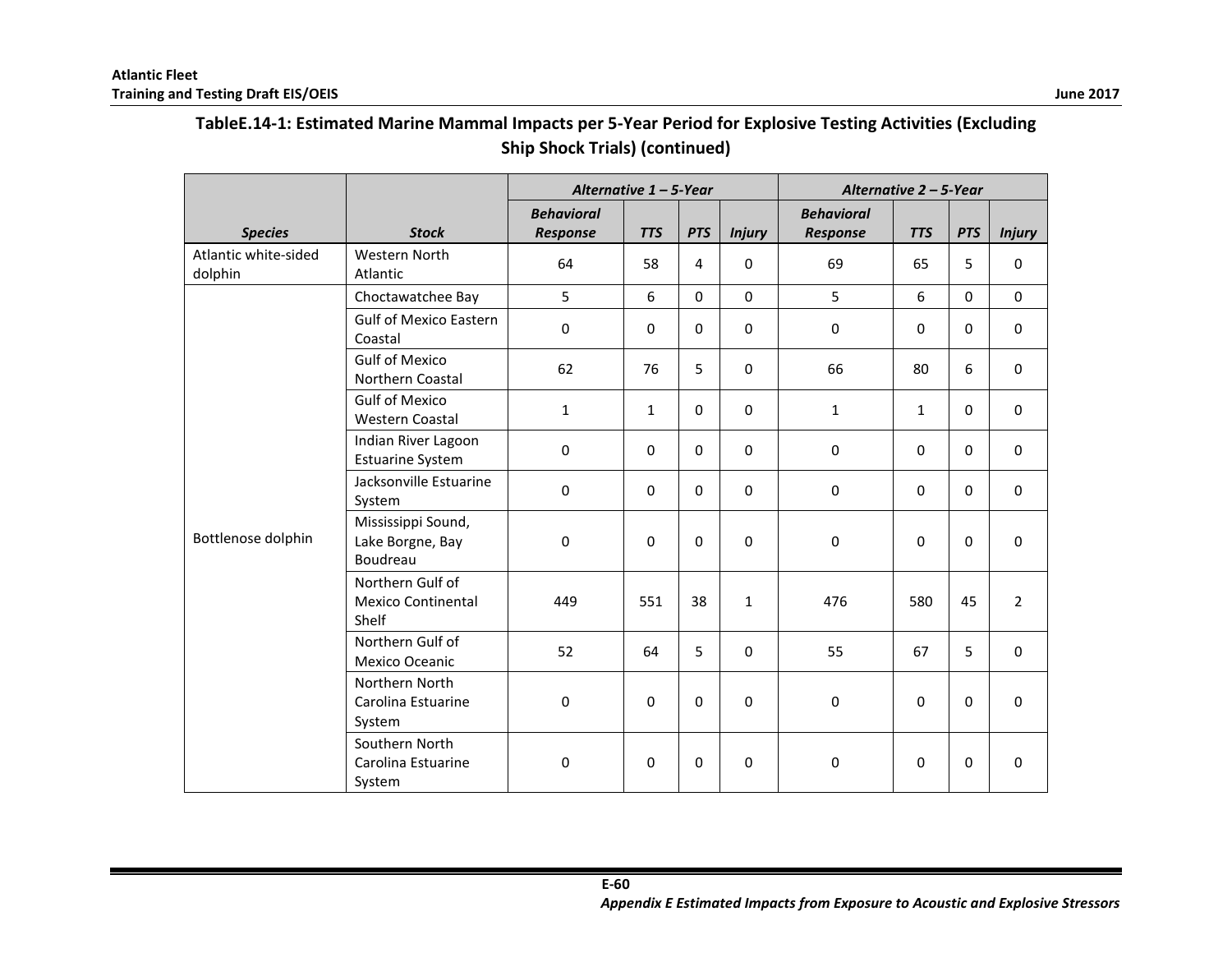|                    |                                        |                   | Alternative 1-5-Year |                |               | Alternative 2 - 5-Year |              |             |               |  |
|--------------------|----------------------------------------|-------------------|----------------------|----------------|---------------|------------------------|--------------|-------------|---------------|--|
|                    |                                        | <b>Behavioral</b> |                      |                |               | <b>Behavioral</b>      |              |             |               |  |
| <b>Species</b>     | <b>Stock</b>                           | <b>Response</b>   | <b>TTS</b>           | <b>PTS</b>     | <b>Injury</b> | <b>Response</b>        | <b>TTS</b>   | <b>PTS</b>  | <b>Injury</b> |  |
|                    | Western North                          |                   |                      |                |               |                        |              |             |               |  |
|                    | <b>Atlantic Northern</b>               | $\mathbf{1}$      | $\mathbf{1}$         | $\pmb{0}$      | $\mathbf 0$   | $\mathbf{1}$           | $\mathbf{1}$ | 0           | $\pmb{0}$     |  |
|                    | Florida Coastal                        |                   |                      |                |               |                        |              |             |               |  |
|                    | Western North                          |                   |                      |                |               |                        |              |             |               |  |
|                    | <b>Atlantic Central</b>                | 6                 | 6                    | 0              | $\mathbf 0$   | 6                      | 6            | 0           | 0             |  |
|                    | Florida Coastal                        |                   |                      |                |               |                        |              |             |               |  |
|                    | Western North                          |                   |                      |                |               |                        |              |             |               |  |
|                    | <b>Atlantic Northern</b>               | 33                | 70                   | 11             | $\mathbf{1}$  | 35                     | 74           | 12          | $\mathbf{1}$  |  |
|                    | <b>Migratory Coastal</b>               |                   |                      |                |               |                        |              |             |               |  |
|                    | Western North<br><b>Atlantic South</b> |                   |                      |                |               |                        |              |             |               |  |
|                    | Carolina/Georgia                       | 6                 | 6                    | 0              | $\mathbf 0$   | 6                      | 6            | $\mathbf 0$ | $\pmb{0}$     |  |
|                    | Coastal                                |                   |                      |                |               |                        |              |             |               |  |
|                    | Western North                          |                   |                      |                |               |                        |              |             |               |  |
|                    | <b>Atlantic Southern</b>               | 11                | 11                   | 0              | 0             | 12                     | 13           | 0           | $\pmb{0}$     |  |
|                    | <b>Migratory Coastal</b>               |                   |                      |                |               |                        |              |             |               |  |
|                    | Western North                          | 324               | 582                  | 83             | 5             | 344                    | 614          | 88          | 5             |  |
|                    | <b>Atlantic Offshore</b>               |                   |                      |                |               |                        |              |             |               |  |
|                    | Northern Gulf of                       | $\overline{2}$    | $\overline{2}$       | 0              | $\mathbf 0$   | $\overline{3}$         | 3            | $\mathbf 0$ | 0             |  |
| Clymene dolphin    | Mexico                                 |                   |                      |                |               |                        |              |             |               |  |
|                    | Western North                          | 62                | 87                   | $\overline{7}$ | $\mathbf{1}$  | 69                     | 98           | 9           | $\mathbf{1}$  |  |
|                    | Atlantic                               |                   |                      |                |               |                        |              |             |               |  |
|                    | Northern Gulf of                       | $\mathbf 0$       | $\mathbf{1}$         | $\Omega$       | $\Omega$      | $\mathbf{1}$           | $\mathbf{1}$ | $\Omega$    | 0             |  |
| False killer whale | Mexico                                 |                   |                      |                |               |                        |              |             |               |  |
|                    | Western North<br>Atlantic              | 5                 | 10                   | 0              | $\mathbf 0$   | 6                      | 12           | $\mathbf 0$ | 0             |  |
|                    | Northern Gulf of                       |                   |                      |                |               |                        |              |             |               |  |
|                    | Mexico                                 | $\pmb{0}$         | $\mathbf 0$          | 0              | $\mathbf 0$   | $\pmb{0}$              | 0            | $\mathbf 0$ | 0             |  |
| Fraser's dolphin   | Western North                          |                   |                      |                |               |                        |              |             |               |  |
|                    | Atlantic                               | $\mathbf{1}$      | $\overline{3}$       | 0              | $\mathbf 0$   | $\mathbf{1}$           | 4            | $\mathbf 0$ | $\pmb{0}$     |  |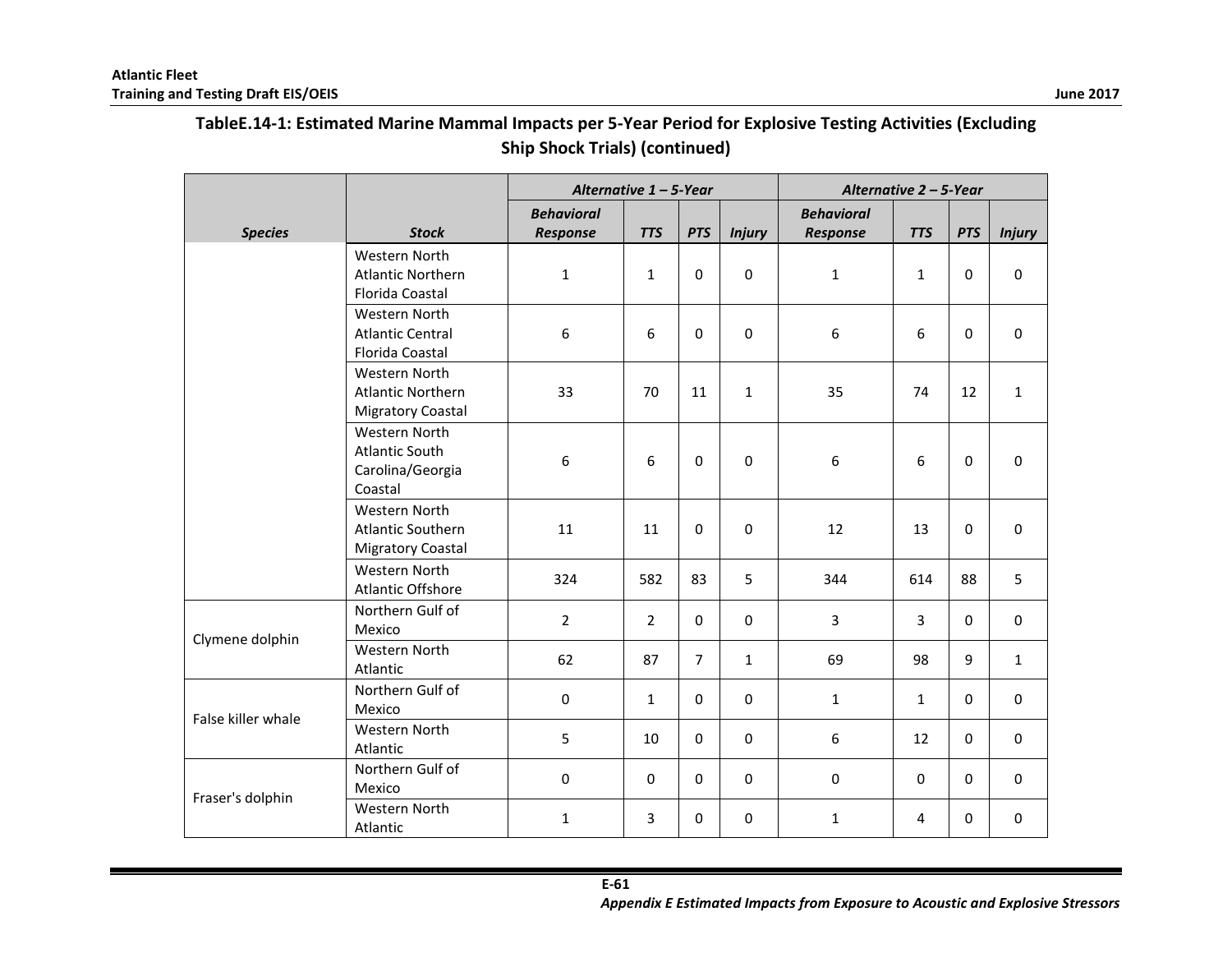|                                |                            |                   | Alternative 1-5-Year |            |               | Alternative 2 - 5-Year |                |                |                |  |
|--------------------------------|----------------------------|-------------------|----------------------|------------|---------------|------------------------|----------------|----------------|----------------|--|
|                                |                            | <b>Behavioral</b> |                      |            |               | <b>Behavioral</b>      |                |                |                |  |
| <b>Species</b>                 | <b>Stock</b>               | <b>Response</b>   | <b>TTS</b>           | <b>PTS</b> | <b>Injury</b> | <b>Response</b>        | <b>TTS</b>     | <b>PTS</b>     | <b>Injury</b>  |  |
|                                | Northern Gulf of           | $\boldsymbol{0}$  | 0                    | $\Omega$   | $\mathbf 0$   | $\mathbf 0$            | $\mathbf 0$    | 0              | 0              |  |
| Killer whale                   | Mexico                     |                   |                      |            |               |                        |                |                |                |  |
|                                | Western North              | $\mathbf 0$       | 0                    | 0          | $\mathbf 0$   | $\pmb{0}$              | $\mathbf 0$    | 0              | 0              |  |
|                                | Atlantic                   |                   |                      |            |               |                        |                |                |                |  |
| Long-finned pilot              | Western North              | 16                | 21                   | 6          | $\mathbf{1}$  | 19                     | 25             | $\overline{7}$ | $\mathbf{1}$   |  |
| whale                          | Atlantic                   |                   |                      |            |               |                        |                |                |                |  |
|                                | Northern Gulf of           | $\mathbf{1}$      | $\overline{2}$       | $\Omega$   | $\mathbf 0$   | $\overline{2}$         | $\overline{2}$ | 0              | 0              |  |
| Melon-headed whale             | Mexico                     |                   |                      |            |               |                        |                |                |                |  |
|                                | Western North              | 25                | 32                   | 4          | $\mathbf 0$   | 28                     | 38             | 4              | 0              |  |
|                                | Atlantic                   |                   |                      |            |               |                        |                |                |                |  |
|                                | Northern Gulf of<br>Mexico | 10                | 13                   | 0          | $\mathbf 0$   | 14                     | 16             | 0              | $\mathbf{1}$   |  |
| Pantropical spotted<br>dolphin | Western North              |                   |                      |            |               |                        |                |                |                |  |
|                                | Atlantic                   | 99                | 102                  | 19         | $\mathbf{1}$  | 108                    | 114            | 21             | $\overline{2}$ |  |
|                                | Northern Gulf of           |                   |                      |            |               |                        |                |                |                |  |
|                                | Mexico                     | $\mathbf 0$       | $\Omega$             | $\Omega$   | $\mathbf 0$   | $\mathbf 0$            | $\Omega$       | 0              | 0              |  |
| Pygmy killer whale             | Western North              |                   |                      |            |               |                        |                |                |                |  |
|                                | Atlantic                   | 4                 | 6                    | 0          | $\mathbf 0$   | 4                      | 6              | 0              | 0              |  |
|                                | Northern Gulf of           |                   |                      |            |               |                        |                |                |                |  |
|                                | Mexico                     | $\mathbf{1}$      | $\overline{2}$       | $\Omega$   | $\mathbf 0$   | $\mathbf{1}$           | $\overline{2}$ | 0              | 0              |  |
| Risso's dolphin                | Western North              | 12                | 26                   | 3          | $\mathbf 0$   | 14                     | 30             | 4              | $\mathbf{1}$   |  |
|                                | Atlantic                   |                   |                      |            |               |                        |                |                |                |  |
|                                | Northern Gulf of           | 10                | 13                   | 0          | $\Omega$      | 11                     | 14             | 0              | 0              |  |
| Rough-toothed                  | Mexico                     |                   |                      |            |               |                        |                |                |                |  |
| dolphin                        | Western North              | 16                | 19                   | $\Omega$   | $\Omega$      | 18                     | 21             | 3              | 0              |  |
|                                | Atlantic                   |                   |                      |            |               |                        |                |                |                |  |
| Short-beaked common            | Western North              | 385               | 503                  | 53         | 3             | 433                    | 595            | 71             | 5              |  |
| dolphin                        | Atlantic                   |                   |                      |            |               |                        |                |                |                |  |
| Short-finned pilot             | Northern Gulf of           | 12                | 22                   | 6          | $\mathbf{1}$  | 15                     | 26             | $\overline{7}$ | $\mathbf{1}$   |  |
| whale                          | Mexico                     |                   |                      |            |               |                        |                |                |                |  |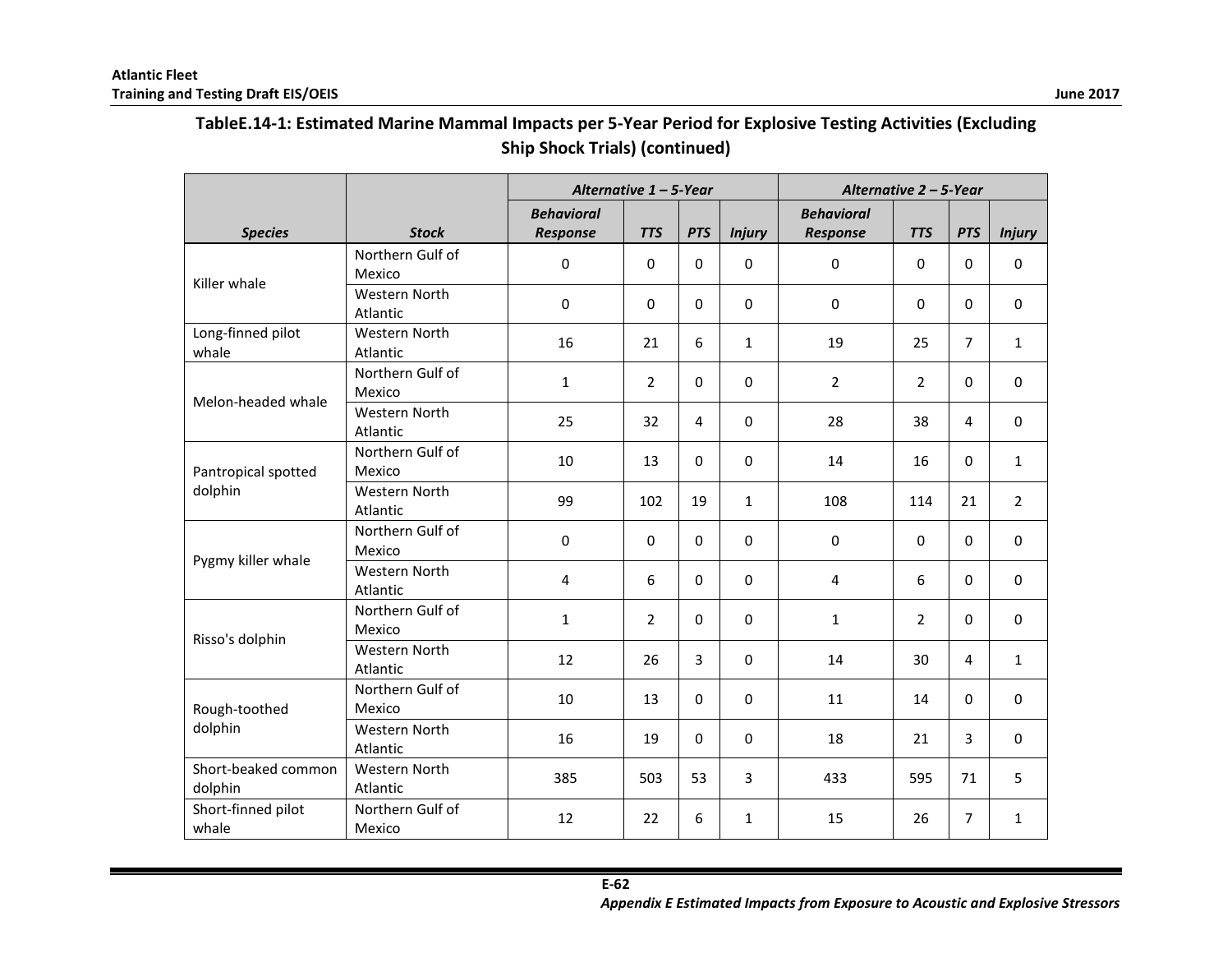|                                       |                                  |                   | Alternative 1 - 5-Year |             |               | Alternative 2 - 5-Year |            |            |                |  |
|---------------------------------------|----------------------------------|-------------------|------------------------|-------------|---------------|------------------------|------------|------------|----------------|--|
|                                       |                                  | <b>Behavioral</b> |                        |             |               | <b>Behavioral</b>      |            |            |                |  |
| <b>Species</b>                        | <b>Stock</b>                     | <b>Response</b>   | <b>TTS</b>             | <b>PTS</b>  | <b>Injury</b> | <b>Response</b>        | <b>TTS</b> | <b>PTS</b> | <b>Injury</b>  |  |
|                                       | Northern Gulf of<br>Mexico       | 4                 | 11                     | $\Omega$    | $\Omega$      | 10                     | 18         | 3          | 0              |  |
| Spinner dolphin                       | Western North<br>Atlantic        | 60                | 85                     | 7           | $\Omega$      | 67                     | 96         | 8          | 0              |  |
| Striped dolphin                       | Northern Gulf of<br>Mexico       | $\mathbf{1}$      | 1                      | $\Omega$    | $\Omega$      | $\overline{2}$         | 2          | 0          | $\mathbf 0$    |  |
|                                       | Western North<br>Atlantic        | 86                | 91                     | 18          | 1             | 100                    | 107        | 22         | $\overline{2}$ |  |
| White-beaked dolphin                  | Western North<br>Atlantic        | 0                 | 0                      | 0           | 0             | 0                      | 0          | 0          | 0              |  |
| <b>Family Phocoenidae (porpoises)</b> |                                  |                   |                        |             |               |                        |            |            |                |  |
| Harbor porpoise                       | Gulf of Maine/Bay of<br>Fundy    | 1,912             | 3,067                  | 791         | 0             | 2,060                  | 3,438      | 977        | 0              |  |
| <b>Suborder Pinnipedia</b>            |                                  |                   |                        |             |               |                        |            |            |                |  |
| <b>Family Phocidae (true seals)</b>   |                                  |                   |                        |             |               |                        |            |            |                |  |
| Gray seal                             | Western North<br>Atlantic        | 28                | 23                     | $\mathbf 0$ | 0             | 30                     | 24         | 0          | $\mathbf 0$    |  |
| Harbor seal                           | Western North<br>Atlantic        | 46                | 38                     | 3           | $\Omega$      | 49                     | 39         | 3          | $\mathbf 0$    |  |
| Harp seal                             | Western North<br>Atlantic        | 177               | 154                    | 11          | $\Omega$      | 189                    | 161        | 12         | $\mathbf 0$    |  |
| Hooded seal                           | <b>Western North</b><br>Atlantic | 13                | 11                     | 0           | 0             | 15                     | 12         | 0          | 0              |  |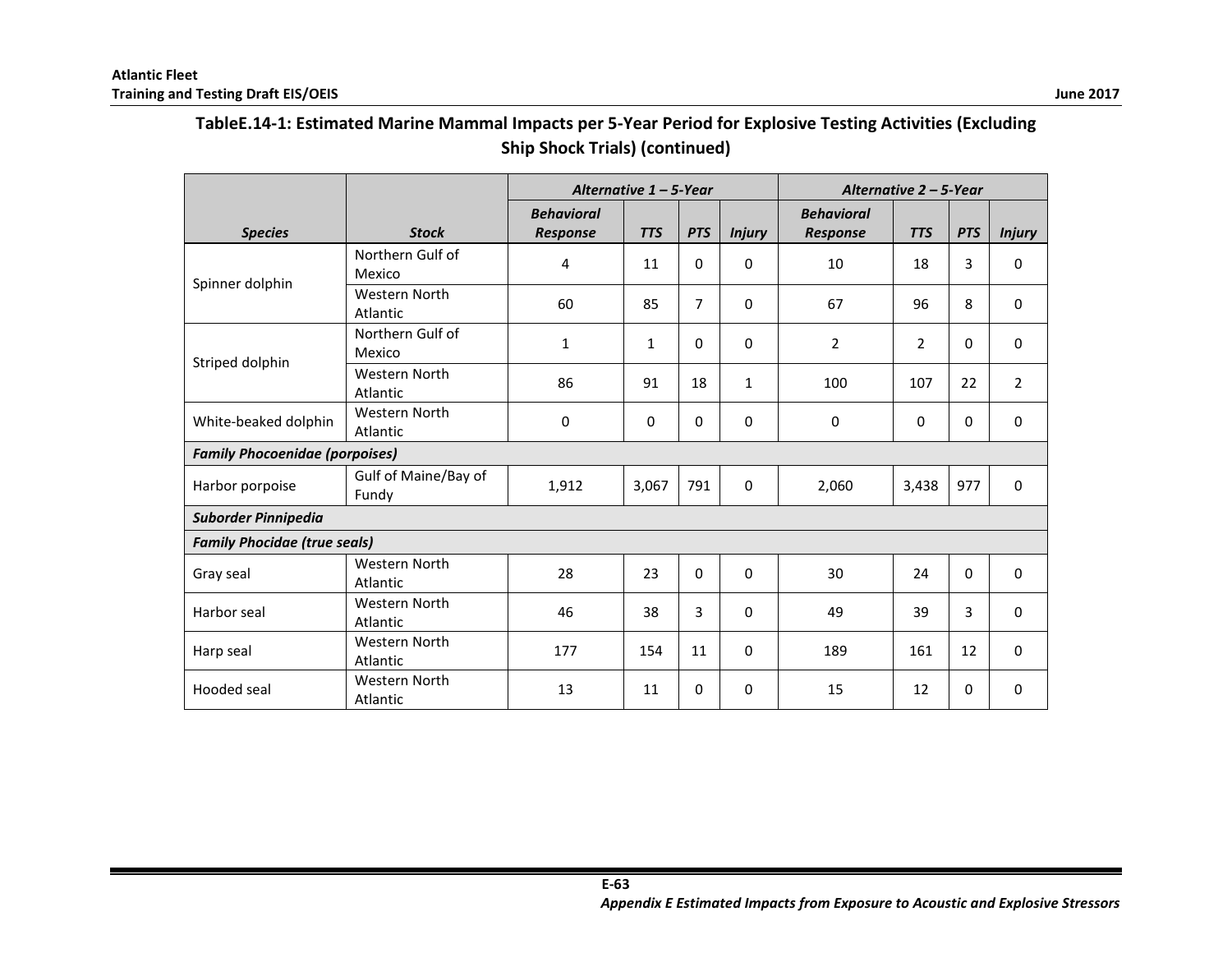|                                       |                    |                   | Alternative $1 - 5$ -Year |            |                   | Alternative 2 – 5-Year |            |            |               |  |
|---------------------------------------|--------------------|-------------------|---------------------------|------------|-------------------|------------------------|------------|------------|---------------|--|
|                                       |                    | <b>Behavioral</b> |                           |            | <b>Behavioral</b> |                        |            |            |               |  |
| <b>Species</b>                        | <b>Stock</b>       | <b>Response</b>   | TTS                       | <b>PTS</b> | <b>Injury</b>     | <b>Response</b>        | <b>TTS</b> | <b>PTS</b> | <b>Injury</b> |  |
| <b>Order Sirenia</b>                  |                    |                   |                           |            |                   |                        |            |            |               |  |
| <b>Family Trichechidae (manatees)</b> |                    |                   |                           |            |                   |                        |            |            |               |  |
| West Indian manatee*                  | Florida, Antillean |                   |                           |            |                   |                        |            | 0          |               |  |

\* ESA-listed species (all stocks) within the AFTT Study Area

✝NSD: No stock designation

PTS: permanent threshold shift; TTS: temporary threshold shift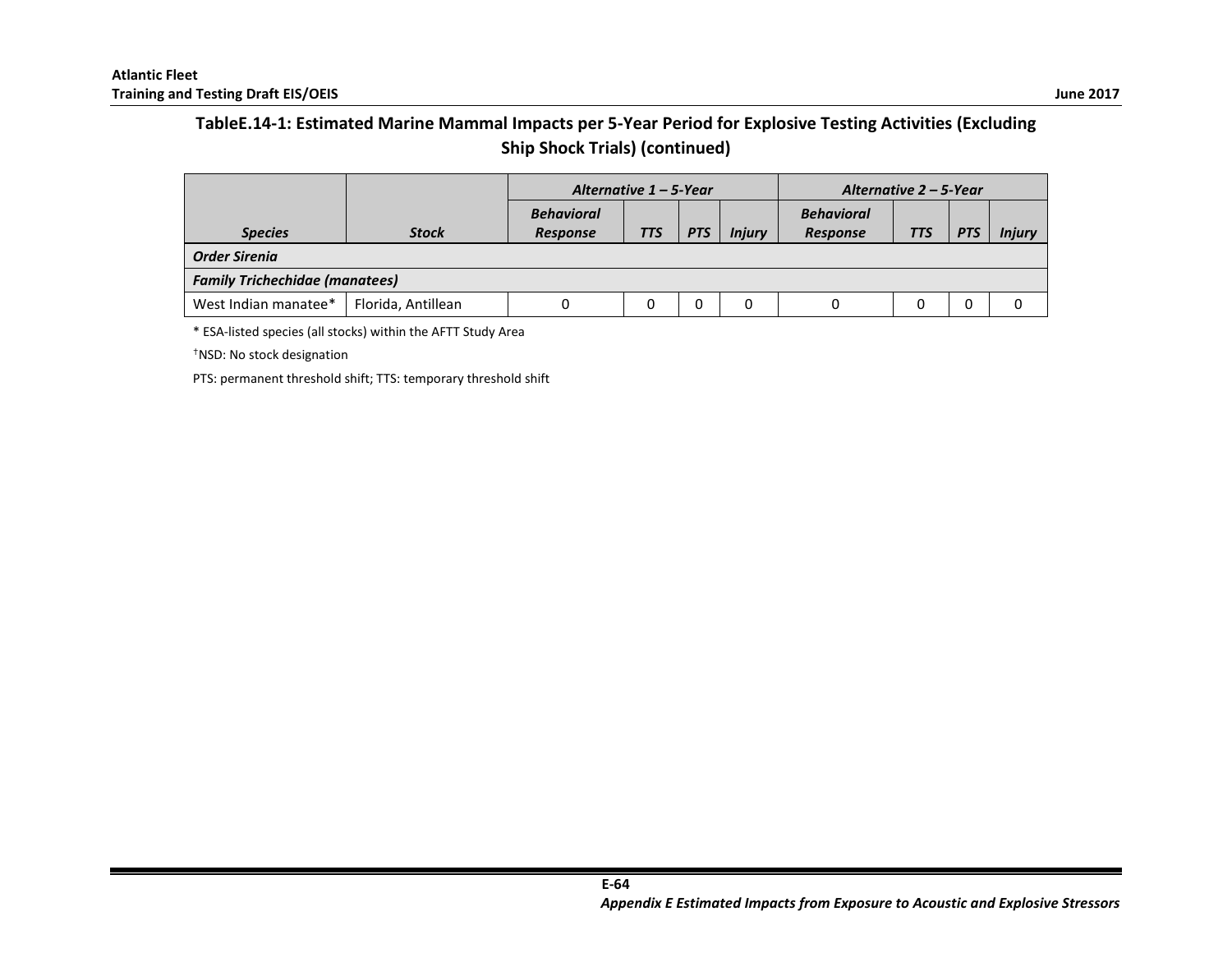# **E.15 ESTIMATED MARINE MAMMAL IMPACTS FROM SHIP SHOCK TRIALS UNDER NAVY TESTING ACTIVITIES**

[Table E.15-1](#page-71-0) provides a summary of the estimated number of marine mammal impacts from exposure to Navy ship shock trials (an explosive testing activity) under Alternatives 1 and 2 from small and large shock trials, and over the course of five years. The small ship shock trial could take place up to 3 times over a five-year period and the large ship shock trial could take place once. Takes per species below are the maximum for any proposed location and season. Stock designations are not provided since they are highly dependent on the actual location chosen for each shock trial. See Chapter 2 for details on locations and seasons for ship shock trials.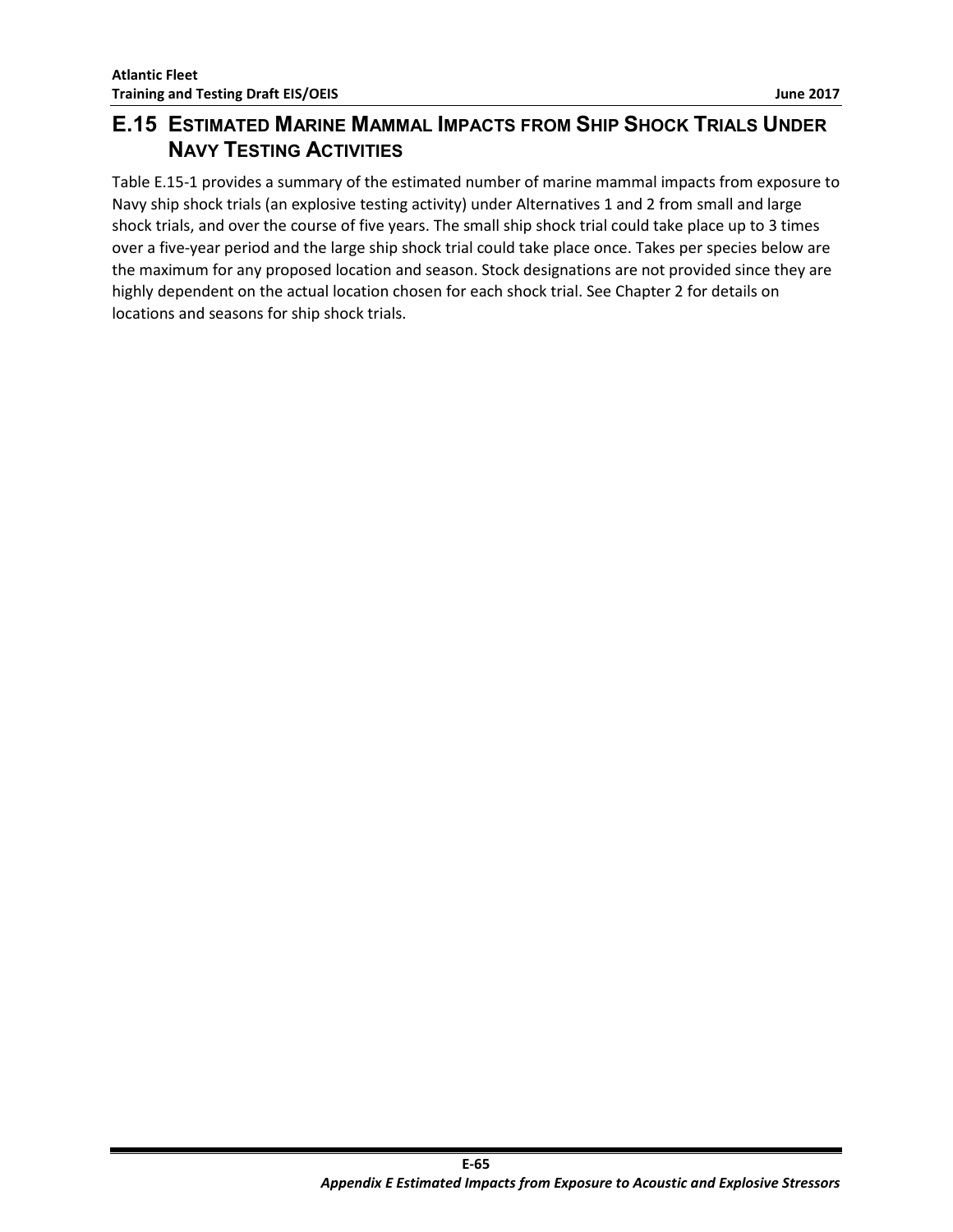### **Table E.15-1: Estimated Marine Mammal Impacts from Small and Large Ship Shock Trials (Explosive Testing Activity) and per 5-Year Period**

<span id="page-71-0"></span>

|                                             |                |              | <b>Small Ship Shock</b> |                  | <b>Large Ship Shock</b> |                |               | <b>5-Year Total</b> |            |                |               |                  |
|---------------------------------------------|----------------|--------------|-------------------------|------------------|-------------------------|----------------|---------------|---------------------|------------|----------------|---------------|------------------|
| <b>Species</b>                              | <b>TTS</b>     | <b>PTS</b>   | <b>Injury</b>           | <b>Mortality</b> | <b>TTS</b>              | <b>PTS</b>     | <b>Injury</b> | <b>Mortality</b>    | <b>TTS</b> | <b>PTS</b>     | <b>Injury</b> | <b>Mortality</b> |
| <b>Suborder Mysticeti (baleen whales)</b>   |                |              |                         |                  |                         |                |               |                     |            |                |               |                  |
| <b>Family Balaenidae (right whales)</b>     |                |              |                         |                  |                         |                |               |                     |            |                |               |                  |
| North Atlantic right whale*                 | 1              | 0            | 0                       | 0                | $\overline{2}$          | $\Omega$       | 0             | $\Omega$            | 5          | 0              | $\mathbf 0$   | $\mathbf 0$      |
| <b>Family Balaenopteridae (roquals)</b>     |                |              |                         |                  |                         |                |               |                     |            |                |               |                  |
| Blue whale*                                 | 1              | 0            | 0                       | 0                | $\mathbf{1}$            | $\mathbf 0$    | 0             | 0                   | 4          | 0              | $\mathbf 0$   | $\mathbf 0$      |
| Bryde's whale                               | 3              | $\Omega$     | $\Omega$                | $\Omega$         | 6                       | $\mathbf{1}$   | $\Omega$      | $\Omega$            | 15         | $\mathbf{1}$   | $\Omega$      | $\Omega$         |
| Minke whale                                 | 19             | $\mathbf{1}$ | $\Omega$                | 0                | 39                      | 3              | $\Omega$      | $\Omega$            | 96         | 6              | $\Omega$      | $\Omega$         |
| Fin whale*                                  | 131            | 3            | $\Omega$                | 0                | 234                     | 27             | $\Omega$      | $\Omega$            | 627        | 36             | $\Omega$      | $\Omega$         |
| Humpback whale                              | 8              | $\Omega$     | $\Omega$                | 0                | 20                      | $\overline{2}$ | $\Omega$      | $\Omega$            | 44         | $\overline{2}$ | $\Omega$      | $\mathbf 0$      |
| Sei whale*                                  | 12             | $\mathbf{1}$ | $\Omega$                | 0                | 27                      | 4              | 0             | 0                   | 63         | $\overline{7}$ | $\mathbf 0$   | $\mathbf 0$      |
| <b>Suborder Odontoceti (toothed whales)</b> |                |              |                         |                  |                         |                |               |                     |            |                |               |                  |
| <b>Family Physeteridae (sperm whale)</b>    |                |              |                         |                  |                         |                |               |                     |            |                |               |                  |
| Sperm whale*                                | 1              | $\mathbf{1}$ | 0                       | 0                | 3                       | 3              | 1             | 0                   | 6          | 6              | 1             | $\mathbf 0$      |
| <b>Family Kogiidae (sperm whales)</b>       |                |              |                         |                  |                         |                |               |                     |            |                |               |                  |
| Dwarf sperm whale                           | 46             | 28           | $\Omega$                | 0                | 91                      | 70             | 0             | 0                   | 229        | 154            | $\mathbf 0$   | $\mathbf 0$      |
| Pygmy sperm whale                           | 46             | 28           | 0                       | 0                | 91                      | 70             | 0             | 0                   | 229        | 154            | 0             | $\mathbf 0$      |
| <b>Family Ziphiidae (beaked whales)</b>     |                |              |                         |                  |                         |                |               |                     |            |                |               |                  |
| Blainville's beaked whale                   | 1              | 0            | 0                       | 0                | $\mathbf{1}$            | $\mathbf{1}$   | 0             | 0                   | 4          | $\mathbf{1}$   | 0             | $\mathbf 0$      |
| Cuvier's beaked whale                       | $\overline{2}$ | $\mathbf{1}$ | 0                       | 0                | $\overline{2}$          | 3              | 0             | 0                   | 8          | 6              | 0             | 0                |
| Gervais' beaked whale                       | 1              | 0            | 0                       | 0                | $\mathbf{1}$            | $\mathbf{1}$   | 0             | 0                   | 4          | $\mathbf{1}$   | 0             | $\mathbf 0$      |
| Northern bottlenose whale                   | 0              | 0            | 0                       | 0                | $\mathbf 0$             | 0              | 0             | 0                   | 0          | 0              | 0             | $\mathbf 0$      |
| Sowersby's beaked whale                     | 1              | 0            | 0                       | 0                | $\mathbf{1}$            | $\mathbf{1}$   | 0             | 0                   | 4          | $\mathbf{1}$   | $\mathbf 0$   | $\mathbf 0$      |
| True's beaked whale                         | $\mathbf{1}$   | 0            | 0                       | 0                | $\mathbf{1}$            | $\mathbf{1}$   | 0             | 0                   | 4          | $\mathbf{1}$   | 0             | $\mathbf 0$      |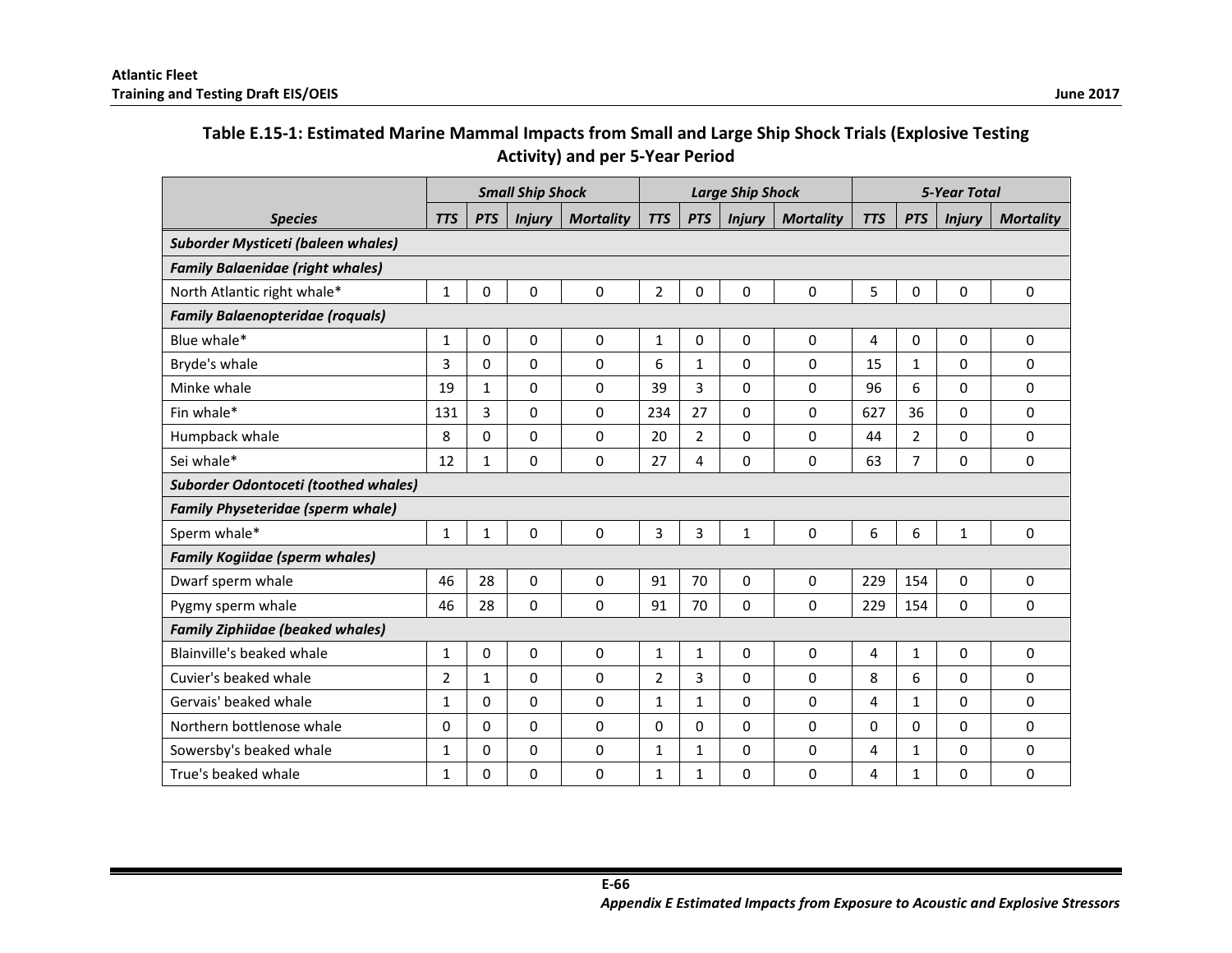### **Table E.15-1: Estimated Marine Mammal Impacts from Small and Large Ship Shock Trials (Explosive Testing Activity) and per 5-Year Period (continued)**

|                                       |                |                | <b>Small Ship Shock</b> |                  |                |                | <b>Large Ship Shock</b> |                  | <b>5-Year Total</b> |                |                |                  |
|---------------------------------------|----------------|----------------|-------------------------|------------------|----------------|----------------|-------------------------|------------------|---------------------|----------------|----------------|------------------|
| <b>Species</b>                        | <b>TTS</b>     | <b>PTS</b>     | <b>Injury</b>           | <b>Mortality</b> | <b>TTS</b>     | <b>PTS</b>     | <b>Injury</b>           | <b>Mortality</b> | <b>TTS</b>          | <b>PTS</b>     | <b>Injury</b>  | <b>Mortality</b> |
| <b>Family Delphinidae (dolphins)</b>  |                |                |                         |                  |                |                |                         |                  |                     |                |                |                  |
| Atlantic spotted dolphin              | 6              | 3              | 1                       | 0                | 8              | 8              | 4                       | $\mathbf 0$      | 26                  | 17             | $\overline{7}$ | 0                |
| Atlantic white-sided dolphin          | 1              | $\mathbf{1}$   | $\Omega$                | $\Omega$         | 3              | 6              | 3                       | $\mathbf{1}$     | 6                   | 9              | 3              | $\mathbf{1}$     |
| Bottlenose dolphin                    | 13             | 8              | $\overline{2}$          | $\Omega$         | 16             | 19             | 5                       | $\Omega$         | 55                  | 43             | 11             | $\Omega$         |
| Clymene dolphin                       | 2              | 4              | $\mathbf{1}$            | 0                | 9              | 5              | 3                       | $\mathbf 0$      | 15                  | 17             | 6              | 0                |
| False killer whale                    | 0              | $\Omega$       | 0                       | 0                | $\overline{2}$ | $\mathbf{1}$   | 0                       | $\mathbf 0$      | $\overline{2}$      | $\mathbf{1}$   | 0              | 0                |
| Fraser's dolphin                      | 0              | $\Omega$       | 0                       | $\pmb{0}$        | $\overline{2}$ | $\overline{2}$ | $\mathbf{1}$            | $\mathbf 0$      | $\overline{2}$      | $\overline{2}$ | $\mathbf{1}$   | $\pmb{0}$        |
| Killer whale                          | $\Omega$       | $\mathbf{0}$   | 0                       | 0                | $\Omega$       | $\Omega$       | 0                       | $\Omega$         | $\Omega$            | $\Omega$       | 0              | 0                |
| Long-finned pilot whale               | $\overline{2}$ | $\overline{2}$ | 0                       | 0                | 5              | 5              | $\mathbf{1}$            | $\Omega$         | 11                  | 11             | $\mathbf{1}$   | 0                |
| Melon-headed whale                    | 1              | $\mathbf{1}$   | 0                       | 0                | 5              | 3              | $\mathbf{1}$            | $\mathbf 0$      | 8                   | 6              | $\mathbf{1}$   | $\pmb{0}$        |
| Pantropical spotted dolphin           | 2              | $\overline{2}$ | $\mathbf{1}$            | 0                | 25             | 14             | 6                       | $\mathbf{1}$     | 31                  | 20             | 9              | $\mathbf{1}$     |
| Pygmy killer whale                    | $\Omega$       | $\Omega$       | $\Omega$                | 0                | $\mathbf{1}$   | $\mathbf{1}$   | 0                       | $\Omega$         | $\mathbf{1}$        | $\mathbf{1}$   | $\Omega$       | $\Omega$         |
| Risso's dolphin                       | 1              | $\mathbf{1}$   | 0                       | 0                | 3              | 1              | 0                       | $\mathbf 0$      | 6                   | 4              | 0              | 0                |
| Rough-toothed dolphin                 | 1              | 0              | 0                       | 0                | 3              | $\mathbf{1}$   | 1                       | 0                | 6                   | $\mathbf{1}$   | $\mathbf{1}$   | 0                |
| Short-beaked common dolphin           | 40             | 40             | 11                      | $\mathbf{1}$     | 67             | 73             | 34                      | 3                | 187                 | 193            | 67             | 6                |
| Short-finned pilot whale              | $\overline{2}$ | $\overline{2}$ | 0                       | 0                | 4              | 4              | $\mathbf{1}$            | $\mathbf 0$      | 10                  | 10             | $\mathbf{1}$   | 0                |
| Spinner dolphin                       | 3              | $\mathbf{1}$   | 0                       | 0                | 37             | 31             | 14                      | $\mathbf{1}$     | 46                  | 34             | 14             | $\mathbf{1}$     |
| Striped dolphin                       | 4              | 6              | $\overline{2}$          | $\pmb{0}$        | 10             | 8              | 4                       | $\mathbf 0$      | 22                  | 26             | 10             | $\pmb{0}$        |
| White-beaked dolphin                  | $\Omega$       | $\Omega$       | $\Omega$                | 0                | 0              | $\mathbf 0$    | 0                       | $\Omega$         | $\Omega$            | $\Omega$       | $\Omega$       | 0                |
| <b>Family Phocoenidae (porpoises)</b> |                |                |                         |                  |                |                |                         |                  |                     |                |                |                  |
| Harbor porpoise                       | 43             | 41             | 0                       | 0                | 120            | 81             | 0                       | $\mathbf 0$      | 249                 | 204            | 0              | 0                |
| <b>Suborder Pinnipedia</b>            |                |                |                         |                  |                |                |                         |                  |                     |                |                |                  |
| <b>Family Phocidae (true seals)</b>   |                |                |                         |                  |                |                |                         |                  |                     |                |                |                  |
| Gray seal                             | $\mathbf 0$    | 0              | 0                       | 0                | 0              | $\pmb{0}$      | 0                       | $\mathbf 0$      | $\mathbf 0$         | $\pmb{0}$      | 0              | $\pmb{0}$        |
| Harbor seal                           | $\mathbf 0$    | 0              | 0                       | 0                | 0              | $\mathbf 0$    | 0                       | $\mathbf{0}$     | $\mathbf 0$         | 0              | 0              | 0                |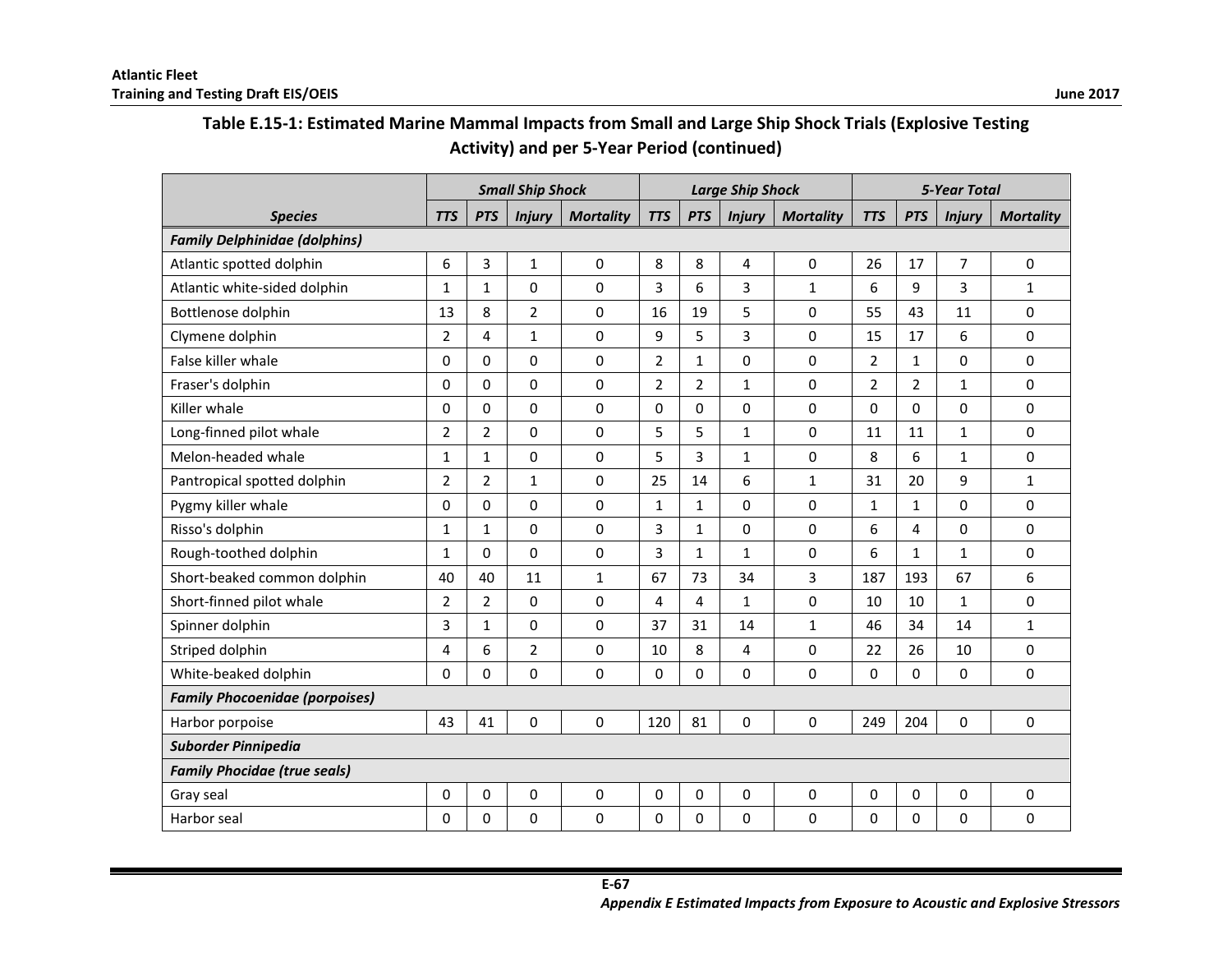### **Table E.15-1: Estimated Marine Mammal Impacts from Small and Large Ship Shock Trials (Explosive Testing Activity) and per 5-Year Period (continued)**

|                                       | <b>Small Ship Shock</b> |            |               | <b>Large Ship Shock</b> |            |            |               | 5-Year Total     |            |            |               |                  |
|---------------------------------------|-------------------------|------------|---------------|-------------------------|------------|------------|---------------|------------------|------------|------------|---------------|------------------|
| <b>Species</b>                        | <b>TTS</b>              | <b>PTS</b> | <b>Injury</b> | <b>Mortality</b>        | <b>TTS</b> | <b>PTS</b> | <b>Injury</b> | <b>Mortality</b> | <b>TTS</b> | <b>PTS</b> | <b>Injury</b> | <b>Mortality</b> |
| Harp seal                             | 0                       |            | 0             | 0                       | 0          | 0          | 0             |                  | 0          | 0          | 0             |                  |
| Hooded seal                           |                         |            | 0             |                         | 0          | 0          | 0             |                  | 0          | 0          | 0             |                  |
| <b>Order Sirenia</b>                  |                         |            |               |                         |            |            |               |                  |            |            |               |                  |
| <b>Family Trichechidae (manatees)</b> |                         |            |               |                         |            |            |               |                  |            |            |               |                  |
| West Indian manatee*                  | 0                       |            | 0             | 0                       |            | 0          | 0             |                  | 0          | 0          | 0             |                  |

\* ESA-listed species (all stocks) within the AFTT Study Area

PTS: permanent threshold shift; TTS: temporary threshold shift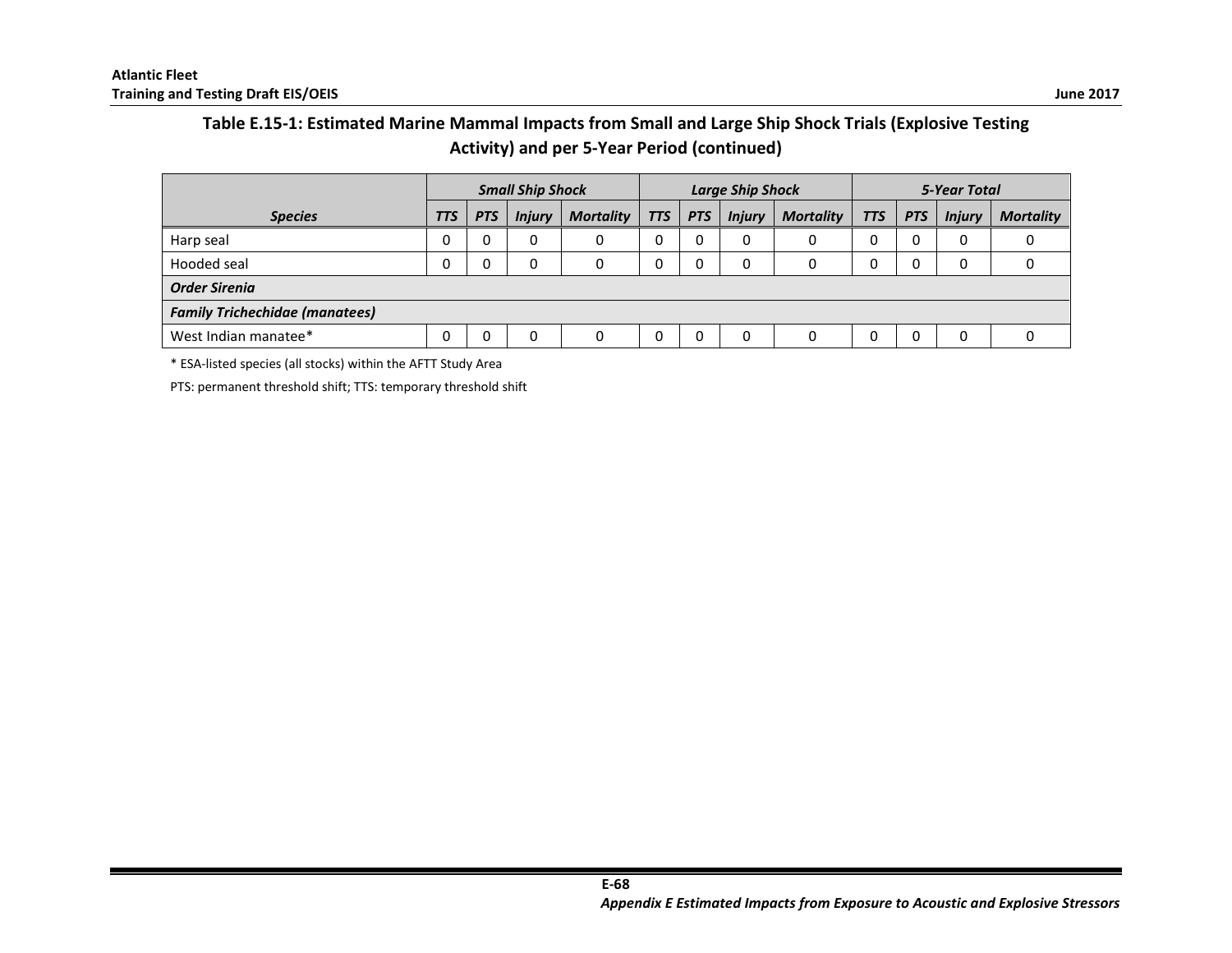# **E.16 ESTIMATED SEA TURTLE IMPACTS FROM SONAR AND OTHER TRANSDUCERS UNDER NAVY TRAINING AND TESTING ACTIVITIES**

[Table E.16-1](#page-74-0) provides a summary of the estimated number of sea turtle impacts from exposure to sonar and other transducers used during Navy training and testing activities under Alternatives 1 and 2 over the course of a year.

|                                                  |                          | Alternative $1-$<br><b>Minimum</b> | Alternative $1-$<br><b>Maximum</b> |            | <b>Alternative 2</b> |              |  |  |  |  |
|--------------------------------------------------|--------------------------|------------------------------------|------------------------------------|------------|----------------------|--------------|--|--|--|--|
| <b>Species</b>                                   | <b>PTS</b><br><b>TTS</b> |                                    | <b>TTS</b>                         | <b>PTS</b> | <b>TTS</b>           | <b>PTS</b>   |  |  |  |  |
| <b>Sonar Training Activities</b>                 |                          |                                    |                                    |            |                      |              |  |  |  |  |
| <b>Family Cheloniidae (hardshell turtles)</b>    |                          |                                    |                                    |            |                      |              |  |  |  |  |
| Green turtle*                                    | 0                        | 0                                  | 0                                  | $\Omega$   | 0                    | 0            |  |  |  |  |
| Hawksbill turtle*                                | 0                        | 0                                  | 0                                  | $\Omega$   | 0                    | 0            |  |  |  |  |
| Kemp's ridley turtle*                            | 0                        | $\Omega$                           | 0                                  | $\Omega$   | 0                    | $\Omega$     |  |  |  |  |
| Loggerhead turtle*                               | 0                        | 0                                  | 0                                  | 0          | 0                    | 0            |  |  |  |  |
| <b>Family Dermochelyidae (scuteless turtles)</b> |                          |                                    |                                    |            |                      |              |  |  |  |  |
| Leatherback turtle*                              | 0                        | $\Omega$                           | 0                                  | $\Omega$   | $\Omega$             | $\mathbf{0}$ |  |  |  |  |
| <b>Sonar Testing Activities</b>                  |                          |                                    |                                    |            |                      |              |  |  |  |  |
| <b>Family Cheloniidae (hardshell turtles)</b>    |                          |                                    |                                    |            |                      |              |  |  |  |  |
| Green turtle*                                    | $\Omega$                 | $\Omega$                           | $\Omega$                           | $\Omega$   | $\Omega$             | $\Omega$     |  |  |  |  |
| Hawksbill turtle*                                | 0                        | 0                                  | 0                                  | 0          | 0                    | $\Omega$     |  |  |  |  |
| Kemp's ridley turtle*                            | $\mathbf{1}$             | $\Omega$                           | 1                                  | $\Omega$   | 1                    | $\Omega$     |  |  |  |  |
| Loggerhead turtle*                               | 6                        | $\Omega$                           | 6                                  | $\Omega$   | 6                    | $\Omega$     |  |  |  |  |
| <b>Family Dermochelyidae (scuteless turtles)</b> |                          |                                    |                                    |            |                      |              |  |  |  |  |
| Leatherback turtle*                              | 1                        | 0                                  | $\mathbf{1}$                       | $\Omega$   | 1                    | $\Omega$     |  |  |  |  |

#### <span id="page-74-0"></span>**Table E.16-1: Estimated Sea Turtle Impacts per Year from Sonar Training and Testing Activities**

\* ESA-listed species within the AFTT Study Area

PTS: permanent threshold shift; TTS: temporary threshold shift

# **E.17 ESTIMATED SEA TURTLE IMPACTS PER FIVE YEAR PERIOD FROM SONAR AND OTHER TRANSDUCERS UNDER NAVY TRAINING AND TESTING ACTIVITIES**

[Table E.17-1](#page-75-0) provides a summary of the estimated number of sea turtle impacts from exposure to sonar and other transducers used during Navy training and testing activities under Alternatives 1 and 2 over the course of five years.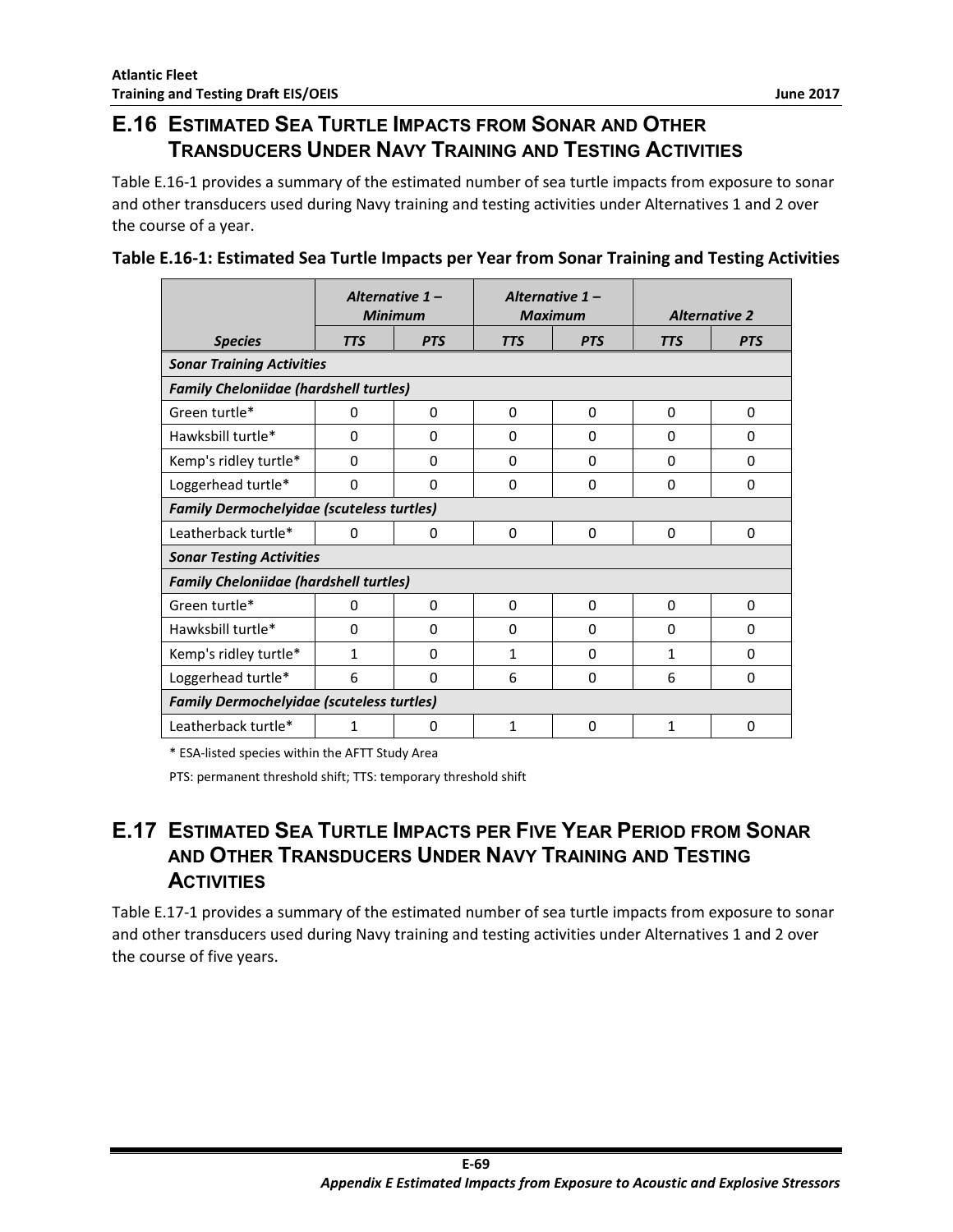### <span id="page-75-0"></span>**Table E.17-1: Estimated Sea Turtle Impacts per 5-Year Period from Sonar and Other Transducers Training and Testing Activities**

|                                                  | Alternative $1 - 5$ -Year                     |            |              | Alternative 2 – 5-Year |  |  |  |  |  |  |  |  |
|--------------------------------------------------|-----------------------------------------------|------------|--------------|------------------------|--|--|--|--|--|--|--|--|
| <b>Species</b>                                   | <b>TTS</b>                                    | <b>PTS</b> | <b>TTS</b>   | <b>PTS</b>             |  |  |  |  |  |  |  |  |
| <b>Sonar Training Activities</b>                 |                                               |            |              |                        |  |  |  |  |  |  |  |  |
|                                                  | <b>Family Cheloniidae (hardshell turtles)</b> |            |              |                        |  |  |  |  |  |  |  |  |
| Green turtle*                                    | 0                                             | $\Omega$   | $\mathbf{0}$ | 0                      |  |  |  |  |  |  |  |  |
| Hawksbill turtle*                                | 0                                             | 0          | 0            | 0                      |  |  |  |  |  |  |  |  |
| Kemp's ridley turtle*                            | 0                                             | 0          | 0            | 0                      |  |  |  |  |  |  |  |  |
| Loggerhead turtle*                               | 0                                             | 0          | 0            | 0                      |  |  |  |  |  |  |  |  |
| <b>Family Dermochelyidae (scuteless turtles)</b> |                                               |            |              |                        |  |  |  |  |  |  |  |  |
| Leatherback turtle*                              | 1                                             | 0          | 1            | 0                      |  |  |  |  |  |  |  |  |
| <b>Sonar Testing Activities</b>                  |                                               |            |              |                        |  |  |  |  |  |  |  |  |
| <b>Family Cheloniidae (hardshell turtles)</b>    |                                               |            |              |                        |  |  |  |  |  |  |  |  |
| Green turtle*                                    | 0                                             | $\Omega$   | $\Omega$     | 0                      |  |  |  |  |  |  |  |  |
| Hawksbill turtle*                                | $\mathbf{0}$                                  | $\Omega$   | $\mathbf{0}$ | 0                      |  |  |  |  |  |  |  |  |
| Kemp's ridley turtle*                            | 3                                             | $\Omega$   | 3            | 0                      |  |  |  |  |  |  |  |  |
| Loggerhead turtle*                               | 32                                            | 0          | 32           | 0                      |  |  |  |  |  |  |  |  |
| <b>Family Dermochelyidae (scuteless turtles)</b> |                                               |            |              |                        |  |  |  |  |  |  |  |  |
| Leatherback turtle*                              | 3                                             | 0          | 3            | 0                      |  |  |  |  |  |  |  |  |

\* ESA-listed species within the AFTT Study Area

PTS: permanent threshold shift; TTS: temporary threshold shift

# **E.18 ESTIMATED SEA TURTLE IMPACTS FROM AIR GUNS UNDER NAVY TRAINING AND TESTING ACTIVITIES**

There are no air gun activities under training, therefore there are no anticipated takes. No sea turtle impacts are anticipated from exposure to air guns used during Navy testing activities under Alternatives 1 and 2 over the course of a year and over the course of five years.

## **E.19 ESTIMATED SEA TURTLE IMPACTS FROM PILE DRIVING UNDER NAVY TRAINING AND TESTING ACTIVITIES**

No sea turtle impacts are anticipated from exposure to pile driving used during Navy testing activities under Alternatives 1 and 2 over the course of a year and over the course of five years. There are no pile driving activities under testing, therefore there are no anticipated takes.

## **E.20 ESTIMATED SEA TURTLE IMPACTS FROM EXPLOSIVES UNDER NAVY TRAINING AND TESTING ACTIVITIES**

[Table E.20-1](#page-76-0) provides a summary of the estimated number of sea turtle impacts from exposure to explosives used during Navy training and testing activities, excluding ship shock trials, under Alternatives 1 and 2 over the course of a year.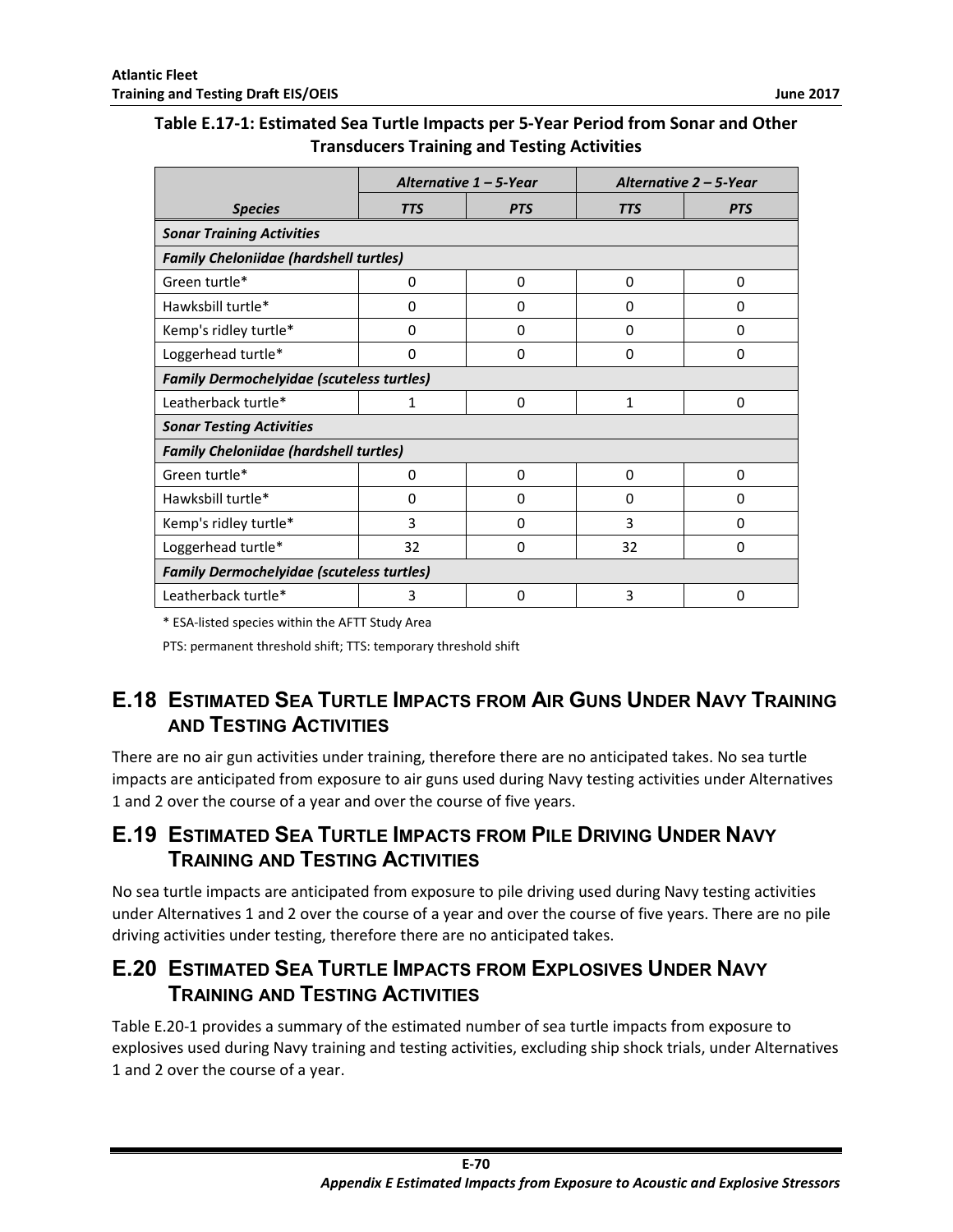#### <span id="page-76-0"></span>**Table E.20-1: Estimated Sea Turtle Impacts per Year from Explosive Training and Testing Activities**

|                                                                   | Alternative 1-           |                |               |                | Alternative 1- |               |                |                          |               |  |
|-------------------------------------------------------------------|--------------------------|----------------|---------------|----------------|----------------|---------------|----------------|--------------------------|---------------|--|
|                                                                   |                          | <b>Minimum</b> |               |                | <b>Maximum</b> |               |                | <b>Alternative 2</b>     |               |  |
| <b>Species</b>                                                    | <b>TTS</b>               | <b>PTS</b>     | <b>Injury</b> | <b>TTS</b>     | <b>PTS</b>     | <b>Injury</b> | <b>TTS</b>     | <b>PTS</b>               | <i>Injury</i> |  |
| <b>Explosive Training Activities</b>                              |                          |                |               |                |                |               |                |                          |               |  |
| <b>Family Cheloniidae (hardshell turtles)</b>                     |                          |                |               |                |                |               |                |                          |               |  |
| Green turtle*                                                     | 2                        | 1              | $\Omega$      | $\overline{2}$ | 1              | 0             | $\overline{2}$ | $\mathbf{1}$             | $\Omega$      |  |
| Hawksbill turtle*                                                 | 0                        | $\Omega$       | $\Omega$      | $\Omega$       | 0              | 0             | $\Omega$       | $\Omega$                 | 0             |  |
| Kemp's ridley turtle*                                             | 4                        | 3              | $\Omega$      | 4              | 3              | 0             | 4              | 3                        | 0             |  |
| Loggerhead turtle*                                                | 58                       | 27             | 4             | 58             | 27             | 4             | 58             | 27                       | 4             |  |
| <b>Family Dermochelyidae (scuteless turtles)</b>                  |                          |                |               |                |                |               |                |                          |               |  |
| Leatherback turtle*                                               | 5                        | 2              | $\Omega$      | 5              | 2              | 0             | 5              | 2                        | $\Omega$      |  |
| <b>Explosive Testing Activities (Excluding Ship Shock Trials)</b> |                          |                |               |                |                |               |                |                          |               |  |
| <b>Family Cheloniidae (hardshell turtles)</b>                     |                          |                |               |                |                |               |                |                          |               |  |
| Green turtle*                                                     | 2                        | 1              | $\Omega$      | 2              | $\overline{2}$ | 0             | 3              | $\overline{\phantom{a}}$ | $\Omega$      |  |
| Hawksbill turtle*                                                 | $\Omega$                 | $\Omega$       | $\Omega$      | $\mathbf{0}$   | $\Omega$       | 0             | $\Omega$       | $\Omega$                 | $\Omega$      |  |
| Kemp's ridley turtle*                                             | $\overline{\phantom{a}}$ | 1              | $\Omega$      | 3              | 1              | 0             | 4              | $\overline{\phantom{a}}$ | $\Omega$      |  |
| Loggerhead turtle*                                                | 24                       | 12             | 3             | 28             | 15             | 3             | 33             | 16                       | 4             |  |
| <b>Family Dermochelyidae (scuteless turtles)</b>                  |                          |                |               |                |                |               |                |                          |               |  |
| Leatherback turtle*                                               | 3                        | $\mathbf{1}$   | 0             | 3              | 1              | 0             | 4              | $\mathbf{1}$             | 0             |  |

\* ESA-listed species within the AFTT Study Area

PTS: permanent threshold shift; TTS: temporary threshold shift

# **E.21 ESTIMATED SEA TURTLE IMPACTS PER FIVE YEAR PERIOD FROM EXPLOSIVES UNDER NAVY TRAINING AND TESTING ACTIVITIES**

[Table E.21-1](#page-77-0) provides a summary of the estimated number of sea turtle impacts from exposure to explosives used during Navy training and testing activities, excluding ship shock trials, under Alternatives 1 and 2 per five year period.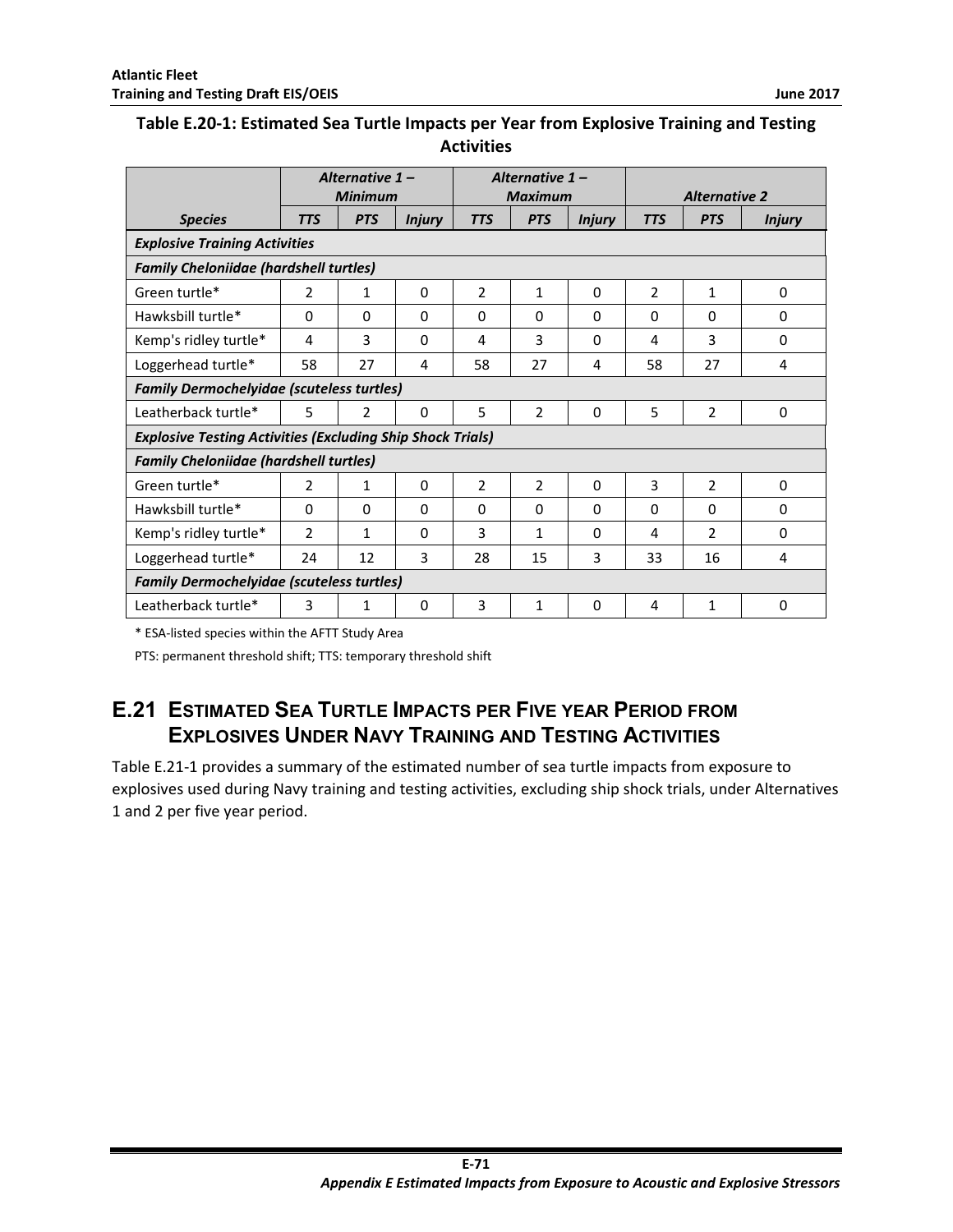### <span id="page-77-0"></span>**Table E.21-1: Estimated Sea Turtle Impacts per 5-Year Period from Explosive Training and Testing Activities (Excluding Ship Shock Trials)**

|                                                                   |                                                  | Alternative $1 - 5$ -Year |               |                          | Alternative 2 – 5-Year |               |  |  |  |  |  |
|-------------------------------------------------------------------|--------------------------------------------------|---------------------------|---------------|--------------------------|------------------------|---------------|--|--|--|--|--|
| <b>Species</b>                                                    | <b>TTS</b>                                       | <b>PTS</b>                | <i>Injury</i> | <b>PTS</b><br><b>TTS</b> |                        | <i>Injury</i> |  |  |  |  |  |
| <b>Explosive Training Activities</b>                              |                                                  |                           |               |                          |                        |               |  |  |  |  |  |
| <b>Family Cheloniidae (hardshell turtles)</b>                     |                                                  |                           |               |                          |                        |               |  |  |  |  |  |
| Green turtle*                                                     | 12                                               | 5                         | 1             | 12                       | 5                      | 1             |  |  |  |  |  |
| Hawksbill turtle*                                                 | 1                                                | $\Omega$                  | 0             | 1                        | 0                      | 0             |  |  |  |  |  |
| Kemp's ridley turtle*                                             | 18                                               | 13                        | 1             | 18                       | 13                     | 1             |  |  |  |  |  |
| Loggerhead turtle*                                                | 289                                              | 134                       | 21            | 290                      | 134                    | 21            |  |  |  |  |  |
|                                                                   | <b>Family Dermochelyidae (scuteless turtles)</b> |                           |               |                          |                        |               |  |  |  |  |  |
| Leatherback turtle*                                               | 25                                               | 10                        | 0             | 25                       | 10                     | 0             |  |  |  |  |  |
| <b>Explosive Testing Activities (Excluding Ship Shock Trials)</b> |                                                  |                           |               |                          |                        |               |  |  |  |  |  |
| <b>Family Cheloniidae (hardshell turtles)</b>                     |                                                  |                           |               |                          |                        |               |  |  |  |  |  |
| Green turtle*                                                     | 12                                               | 8                         | 1             | 13                       | 8                      | 1             |  |  |  |  |  |
| Hawksbill turtle*                                                 | 1                                                | $\Omega$                  | $\Omega$      | $\mathbf{1}$             | 0                      | 0             |  |  |  |  |  |
| Kemp's ridley turtle*                                             | 13                                               | 6                         | $\mathbf{1}$  | 19                       | 8                      | 1             |  |  |  |  |  |
| Loggerhead turtle*                                                | 128                                              | 67                        | 15            | 163                      | 82                     | 18            |  |  |  |  |  |
| <b>Family Dermochelyidae (scuteless turtles)</b>                  |                                                  |                           |               |                          |                        |               |  |  |  |  |  |
| Leatherback turtle*                                               | 15                                               | 4                         | $\Omega$      | 18                       | 6                      | $\mathbf{1}$  |  |  |  |  |  |

\* ESA-listed species within the AFTT Study Area

PTS: permanent threshold shift; TTS: temporary threshold shift

# **E.22 ESTIMATED SEA TURTLE IMPACTS FROM SHIP SHOCK TRIALS UNDER NAVY TESTING ACTIVITIES**

[Table E.22-1](#page-78-0) provides a summary of the estimated number of sea turtle impacts from exposure to Navy ship shock trials (an explosive testing activity) under Alternatives 1 and 2 from small and large shock trials, and over the course of five years. The small ship shock trial could take place up to 3 times over a five-year period and the large ship shock trial could take place once. Takes per species below are the maximum for any proposed location and season. See Chapter 2 for details on locations and seasons for ship shock trials.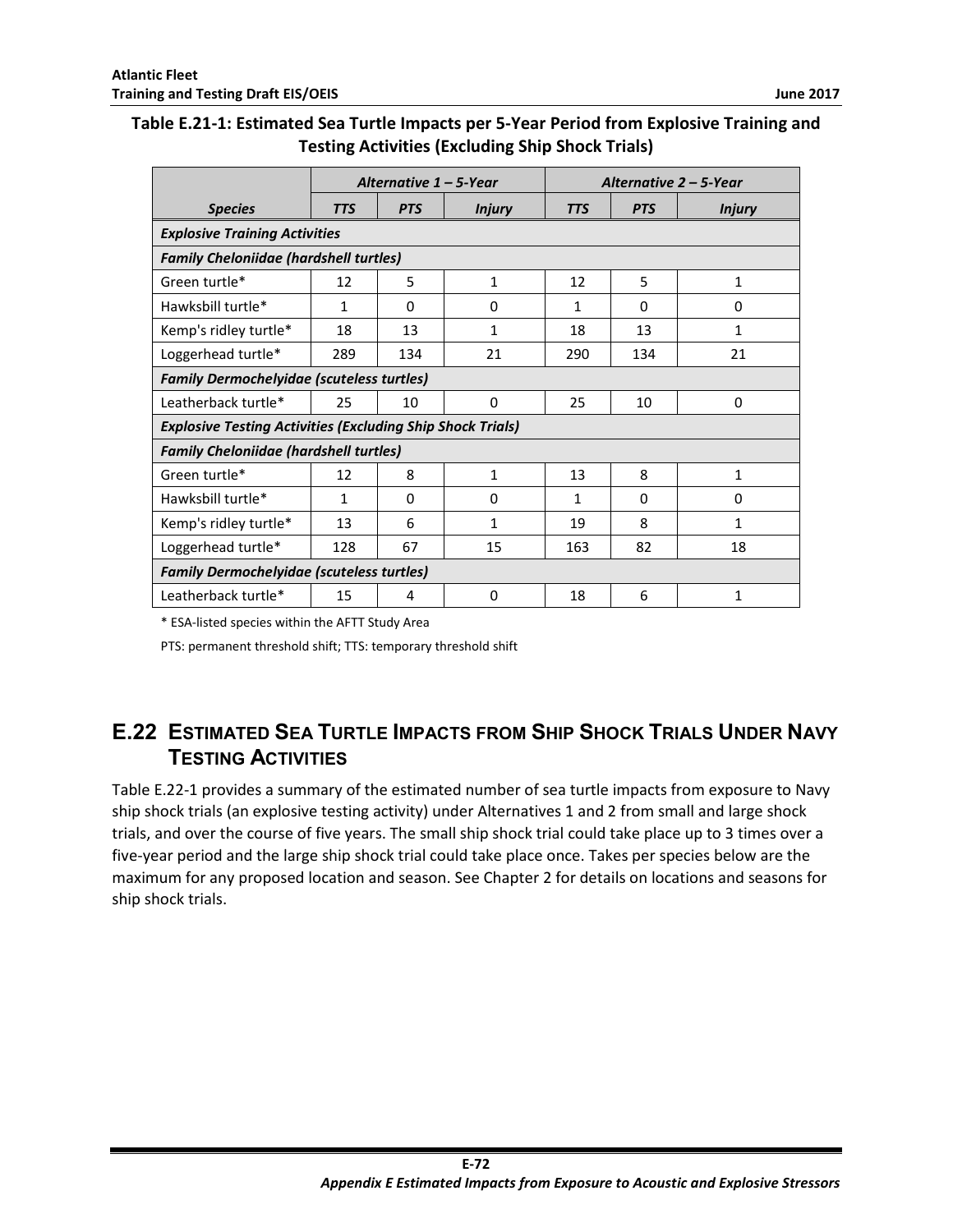### **Table E.22-1: Estimated Sea Turtle Impacts from Small and Large Ship Shock Trials (Explosive Testing Activity) and per 5-Year Period**

|                                                  | <b>Small Ship Shock</b> |            |               | <b>Large Ship Shock</b> |                          |              |               | <b>5-Year Total</b> |            |            |               |                  |
|--------------------------------------------------|-------------------------|------------|---------------|-------------------------|--------------------------|--------------|---------------|---------------------|------------|------------|---------------|------------------|
| <b>Species</b>                                   | <b>TTS</b>              | <b>PTS</b> | <b>Injury</b> | <b>Mortality</b>        | <b>TTS</b>               | <b>PTS</b>   | <b>Injury</b> | <b>Mortality</b>    | <b>TTS</b> | <b>PTS</b> | <b>Injury</b> | <b>Mortality</b> |
| <b>Family Cheloniidae (hardshell turtles)</b>    |                         |            |               |                         |                          |              |               |                     |            |            |               |                  |
| Green turtle*                                    | 18                      |            | 0             | 0                       | 18                       |              | $\Omega$      | 0                   | 72         | 4          | 0             | Ω                |
| Hawksbill turtle*                                | າ                       | 0          | $\Omega$      | $\mathbf{0}$            | $\overline{\phantom{a}}$ | $\mathbf{0}$ | $\Omega$      | 0                   | 8          | 0          | $\Omega$      | 0                |
| Kemp's ridley turtle*                            | 12                      |            | $\Omega$      | 0                       | 15                       | 1            |               | 0                   | 51         | 4          | ◢             |                  |
| Loggerhead turtle*                               | 339                     | 19         | 5             |                         | 283                      | 13           | 4             |                     | 1,300      | 70         | 19            |                  |
| <b>Family Dermochelyidae (scuteless turtles)</b> |                         |            |               |                         |                          |              |               |                     |            |            |               |                  |
| Leatherback turtle*                              | 169                     |            |               | 0                       | 215                      | –            | 2             | 0                   | 722        | 28         | 5             | 0                |

<span id="page-78-0"></span>\* ESA-listed species within the AFTT Study Area

PTS: permanent threshold shift; TTS: temporary threshold shift